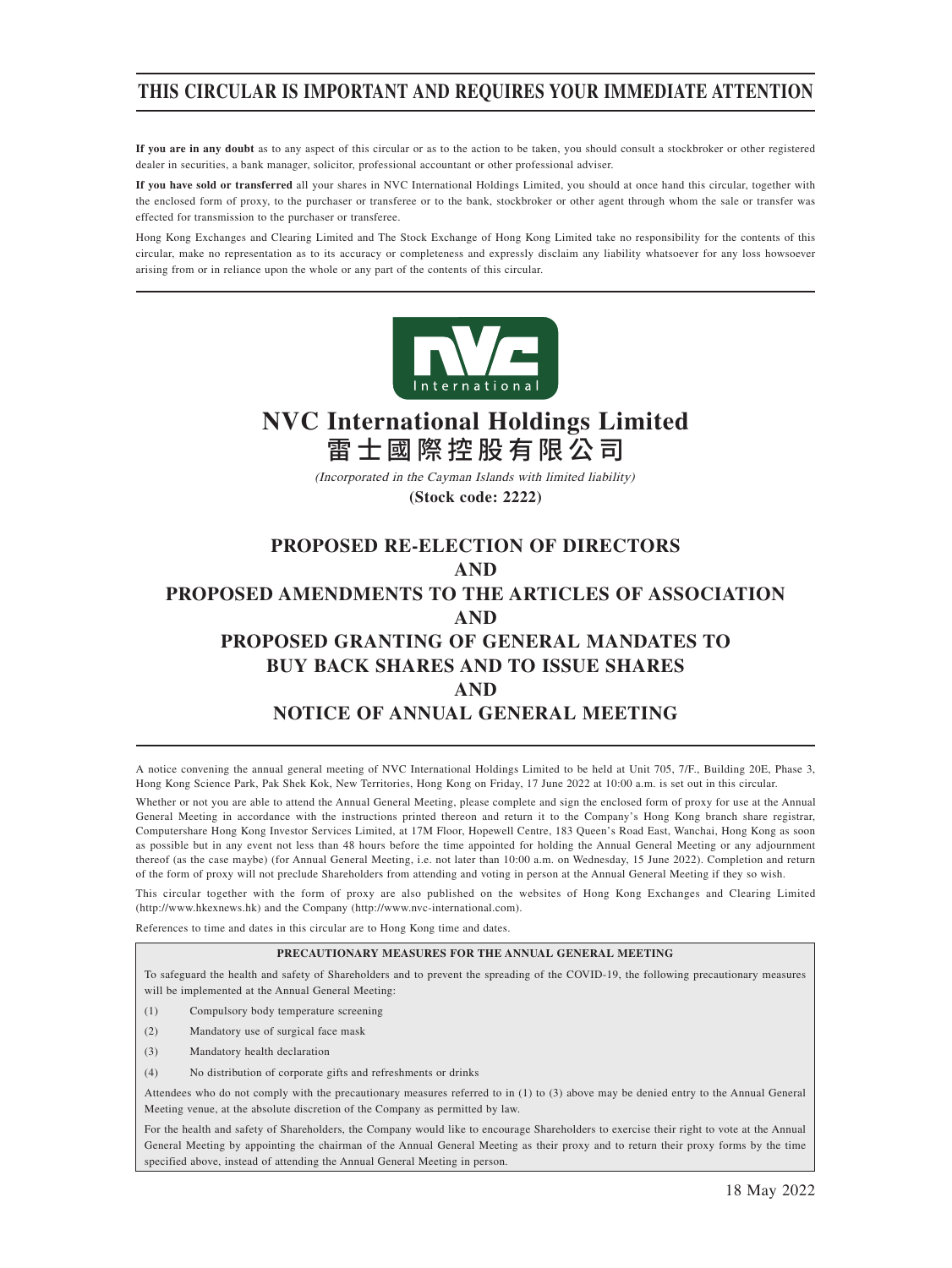# **CONTENTS**

### Page

|                              |                                                                    | $\mathbf{1}$   |
|------------------------------|--------------------------------------------------------------------|----------------|
| <b>Letter from the Board</b> |                                                                    |                |
| 1                            |                                                                    | $\overline{3}$ |
| 2                            |                                                                    | $\overline{4}$ |
| 3                            | Proposed Amendments to the Second Amended and                      |                |
|                              | Restated Articles of Association and Proposed Adoption of the      |                |
|                              |                                                                    | 6              |
| $\overline{4}$               | Proposed Granting of General Mandate to Buy Back Shares            | 6              |
| 5                            |                                                                    | $\tau$         |
| 6                            | Annual General Meeting and Proxy Arrangement                       | 7              |
| 7                            |                                                                    | 8              |
|                              | Appendix I - Details of the Directors Proposed to be Re-elected    |                |
|                              | at the Annual General Meeting                                      | 9              |
|                              | Appendix II - Proposed Amendments to the Articles of Association   | 14             |
|                              | Appendix III - Explanatory Statement on the Share Buy-back Mandate | 91             |
|                              |                                                                    | 94             |
|                              | <b>Precautionary Measures for the Annual General Meeting </b>      | 100            |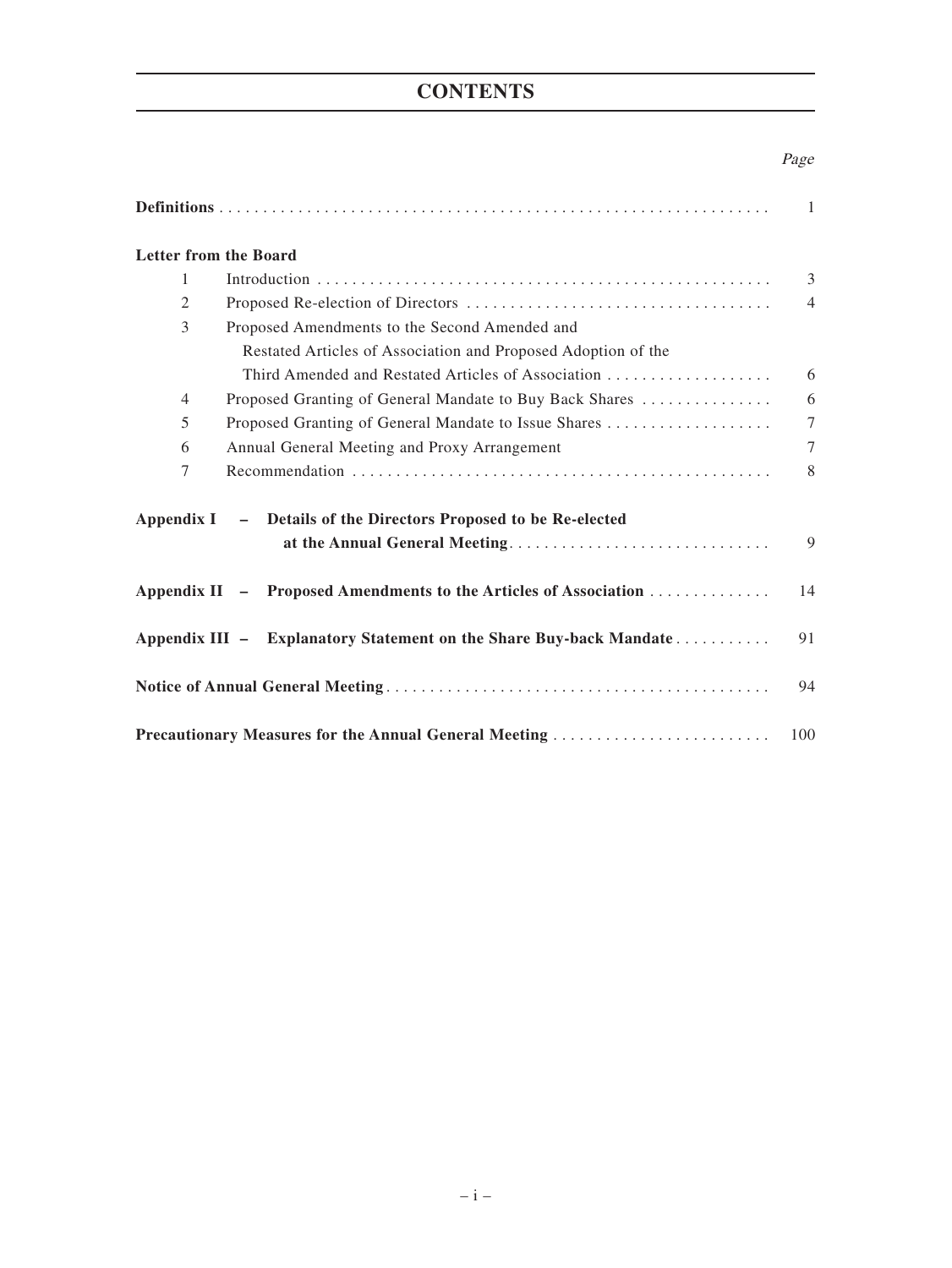## **DEFINITIONS**

In this circular, unless the context otherwise requires, the following expressions shall have the following meanings:

| "Annual General Meeting"<br>or "AGM" | the annual general meeting of the Company to be held<br>at Unit 705, 7/F., Building 20E, Phase 3, Hong Kong<br>Science Park, Pak Shek Kok, New Territories, Hong Kong<br>on Friday, 17 June 2022 at 10:00 a.m. to consider and, if<br>appropriate, to approve the resolutions contained in the<br>notice of the meeting which is set out on pages 94 to 99 of<br>this circular, or any adjournment thereof                               |
|--------------------------------------|------------------------------------------------------------------------------------------------------------------------------------------------------------------------------------------------------------------------------------------------------------------------------------------------------------------------------------------------------------------------------------------------------------------------------------------|
| "Articles of Association"            | the articles of association of the Company currently in force                                                                                                                                                                                                                                                                                                                                                                            |
| "Board"                              | the board of Directors                                                                                                                                                                                                                                                                                                                                                                                                                   |
| "Company"                            | NVC International Holdings Limited (雷士國際控股有限<br>公司) (formerly known as NVC Lighting Holding Limited<br>(雷士照明控股有限公司)), a company incorporated<br>in the British Virgin Islands on 2 March 2006 and<br>subsequently redomiciled to the Cayman Islands on 30<br>March 2010 as an exempted company with limited liability<br>under the laws of the Cayman Islands, the shares of which<br>are listed on the Main Board of the Stock Exchange |
| " $Directory$ "                      | the director(s) of the Company                                                                                                                                                                                                                                                                                                                                                                                                           |
| "ETIC"                               | Elec-Tech International Co., Ltd.* (安徽德豪潤達電氣股<br>份有限公司) (formerly known as Elec-Tech International<br>Co., Ltd.* (廣東德豪潤達電氣股份有限公司)), a PRC<br>incorporated company whose shares are currently listed<br>on the Shenzhen Stock Exchange and is a substantial<br>shareholder of the Company                                                                                                                                                 |
| "Group"                              | the Company and its subsidiaries                                                                                                                                                                                                                                                                                                                                                                                                         |
| "HK\$"                               | Hong Kong dollars, the lawful currency of Hong Kong                                                                                                                                                                                                                                                                                                                                                                                      |
| "Hong Kong"                          | the Hong Kong Special Administrative Region of the<br>People's Republic of China                                                                                                                                                                                                                                                                                                                                                         |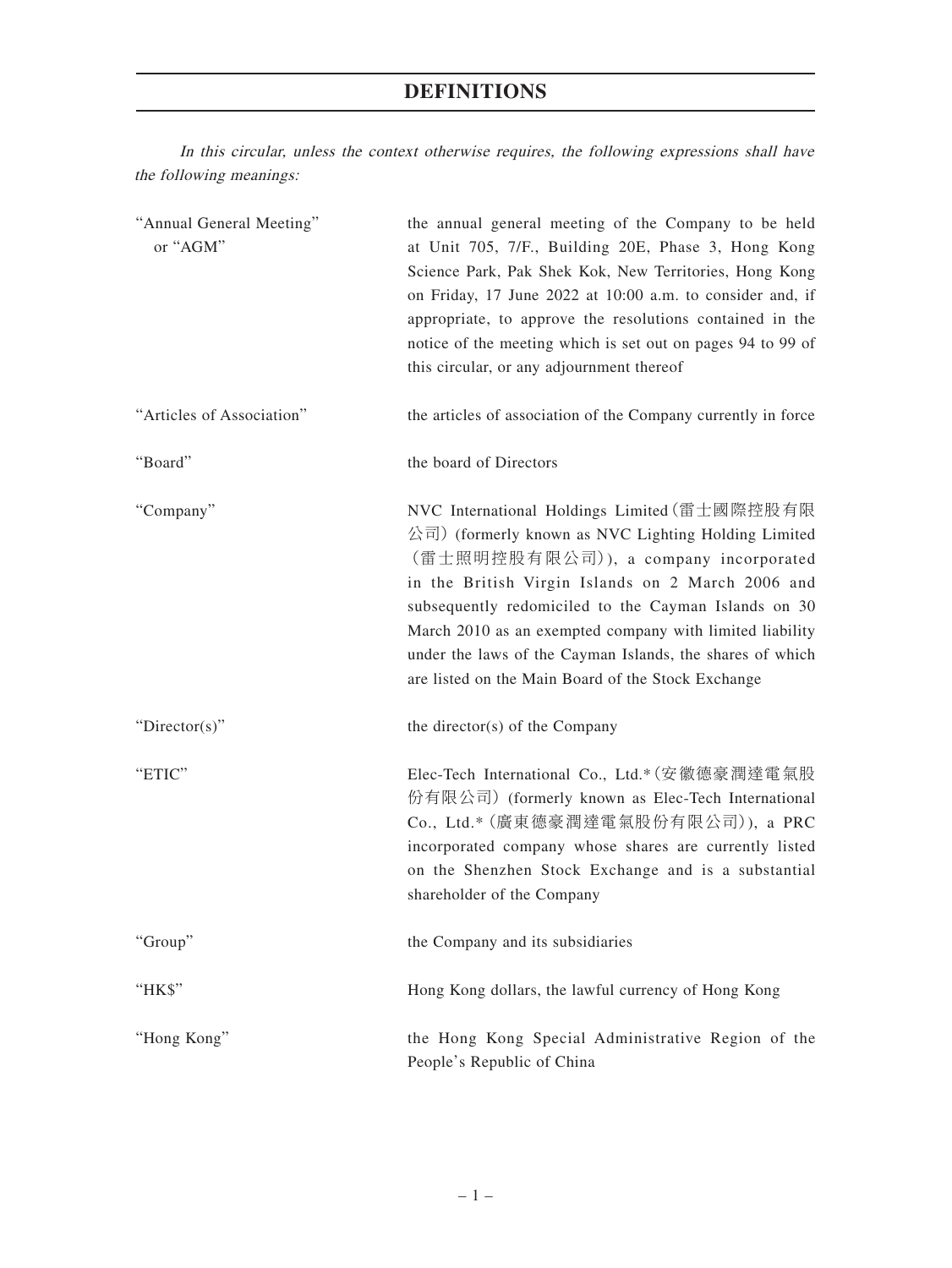| "Issuance Mandate"        | the general mandate proposed to be granted to the Directors<br>to allot, issue or deal with additional Shares of not<br>exceeding 20% of the total number of issued shares of the<br>Company as at the date of passing of the proposed ordinary<br>resolution contained in item 8 of the notice of the Annual<br>General Meeting |
|---------------------------|----------------------------------------------------------------------------------------------------------------------------------------------------------------------------------------------------------------------------------------------------------------------------------------------------------------------------------|
| "Latest Practicable Date" | 12 May 2022, being the latest practicable date prior to the<br>printing of this circular for ascertaining certain information<br>in this circular                                                                                                                                                                                |
| "Listing Rules"           | the Rules Governing the Listing of Securities on The Stock<br>Exchange of Hong Kong Limited                                                                                                                                                                                                                                      |
| "SFO"                     | Securities and Futures Ordinance (Chapter 571 of the Laws<br>of Hong Kong)                                                                                                                                                                                                                                                       |
| "Share $(s)$ "            | ordinary share(s) of US\$0.0000001 each of the Company or<br>if there has been a subsequent subdivision, consolidation,<br>reclassification or reconstruction of the share capital of the<br>Company, shares forming part of the share capital of the<br>Company                                                                 |
| "Share Buy-back Mandate"  | the general mandate proposed to be granted to the Directors<br>to buy back Shares on the Stock Exchange of not exceeding<br>10% of the total number of issued shares of the Company<br>as at the date of passing of the proposed ordinary resolution<br>contained in item 7 of the notice of the Annual General<br>Meeting       |
| "Shareholder(s)"          | $holder(s)$ of $Share(s)$                                                                                                                                                                                                                                                                                                        |
| "Stock Exchange"          | The Stock Exchange of Hong Kong Limited                                                                                                                                                                                                                                                                                          |
| "Takeovers Codes"         | The Codes on Takeovers and Mergers and Share Buy-backs<br>approved by the Securities and Futures Commission as<br>amended from time to time                                                                                                                                                                                      |

\* for identification purpose only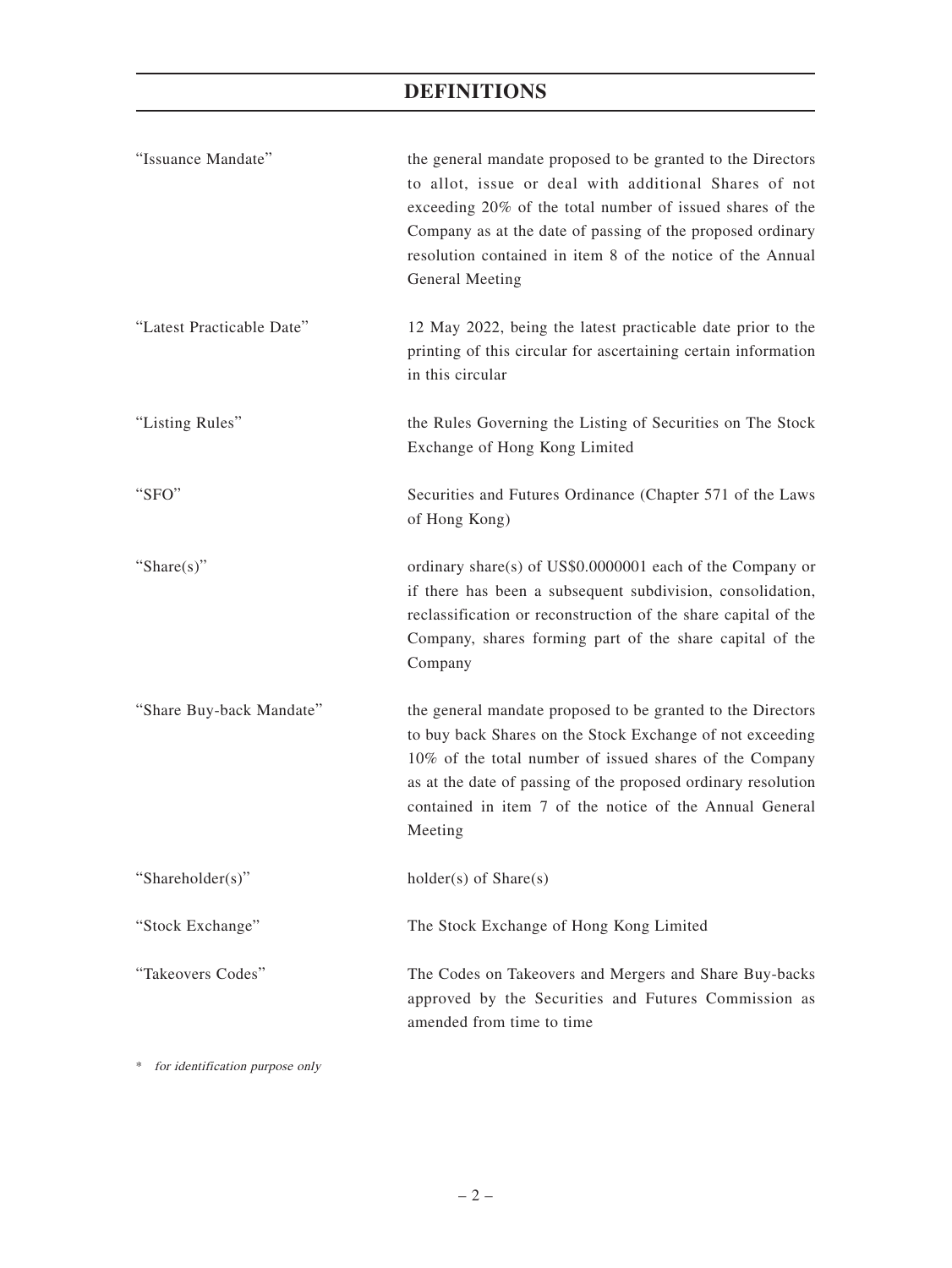### **LETTER FROM THE BOARD**



# **NVC International Holdings Limited** 雷士國際控股有限公司

(Incorporated in the Cayman Islands with limited liability) **(Stock code: 2222)**

Executive Directors: WANG Donglei CHAN Kim Yung, Eva XIAO Yu CAO Qin

Non-executive Directors: WANG Keven Dun YE Yong

Independent Non-executive Directors: LEE Kong Wai, Conway WANG Xuexian CHEN Hong

Registered Office: Cricket Square, Hutchins Drive P.O. Box 2681 Grand Cayman KY1-1111 Cayman Islands

Principal Place of Business in Hong Kong: Unit 705, 7/F, Building 20E, Phase 3, Hong Kong Science Park, Pak Shek Kok, New Territories, Hong Kong

Hong Kong, 18 May 2022

To the Shareholders

Dear Sir/Madam,

# **PROPOSED RE-ELECTION OF DIRECTORS AND PROPOSED AMENDMENTS TO THE ARTICLES OF ASSOCIATION AND PROPOSED GRANTING OF GENERAL MANDATES TO BUY BACK SHARES AND TO ISSUE SHARES AND NOTICE OF ANNUAL GENERAL MEETING**

### **1. INTRODUCTION**

The purpose of this circular is to provide the Shareholders with information in respect of certain resolutions to be proposed at the Annual General Meeting.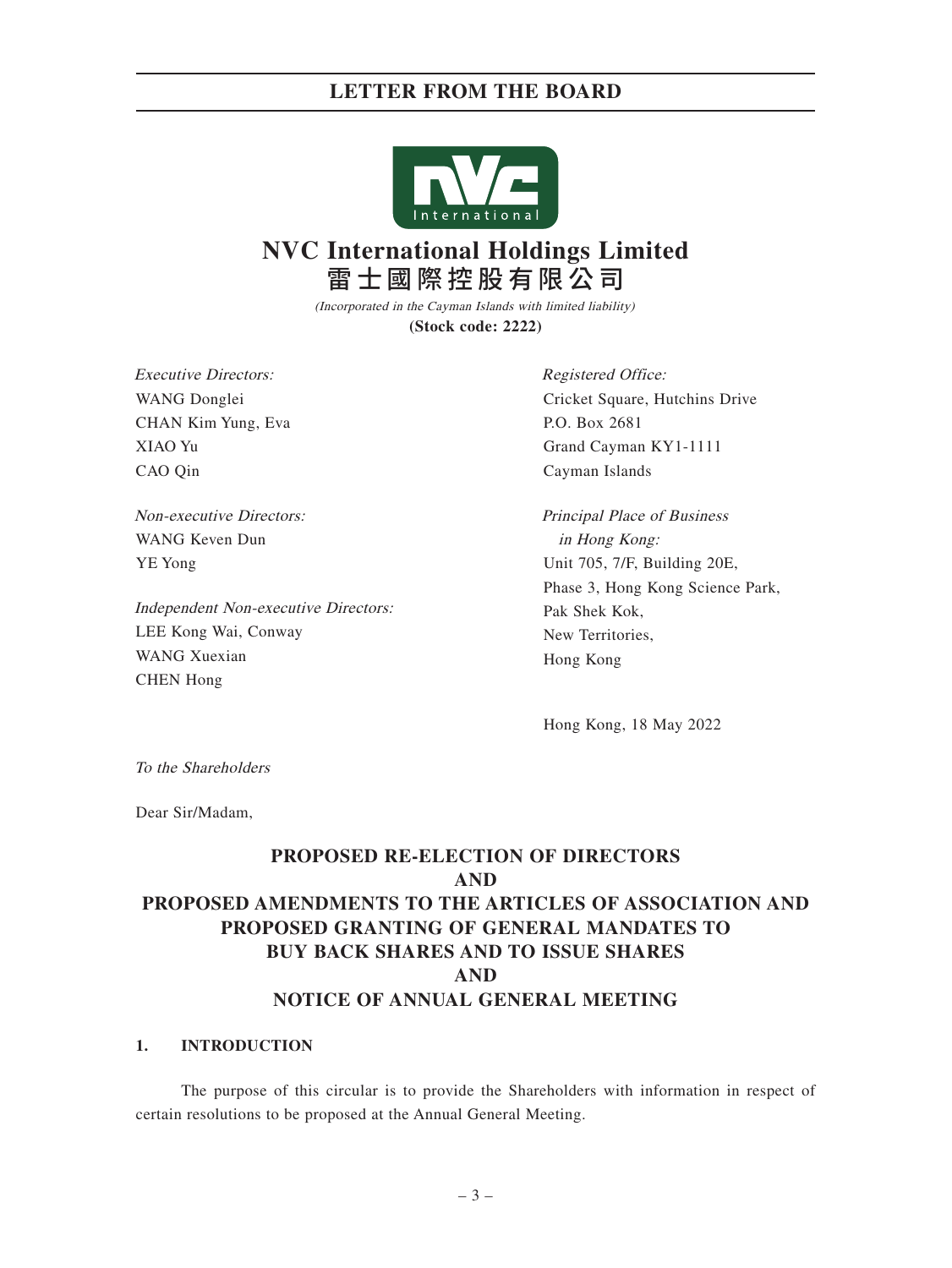### **2. PROPOSED RE-ELECTION OF DIRECTORS**

In accordance with Article 83(3) of the Articles of Association, the Directors shall have the power from time to time and at any time to appoint any person as a Director either to fill a casual vacancy on the Board or as an addition to the existing Board. Any Director appointed by the Board to fill a casual vacancy shall hold office until the first general meeting of Shareholders after his/her appointment and be subject to re-election at such meeting and any Director appointed by the Board as an addition to the existing Board shall hold office only until the next following annual general meeting of the Company and shall then be eligible for re-election.

In addition, in accordance with Articles 84(1) and (2) of the Articles of Association, at each annual general meeting, one-third of the Directors for the time being (or, if their number is not a multiple of three, the number nearest to but not less than one-third) shall retire from office by rotation provided that every Director shall be subject to retirement at an annual general meeting at least once every three years. A retiring Director shall be eligible for re-election and shall continue to act as a Director throughout the meeting at which he/she retires. The Directors to retire by rotation shall include (so far as necessary to ascertain the number of directors to retire by rotation) any Director who wishes to retire and not to offer himself/herself for re-election. Any further Directors so to retire shall be those of the Directors subject to retirement by rotation who have been longest in office since their last re-election or appointment and so that as between persons who became or were last re-elected Directors on the same day those to retire shall (unless they otherwise agree among themselves) be determined by lot.

In accordance with Article 83(3) of the Articles of Association, Ms. CAO Qin, appointed on 19 July 2021, has been re-elected as an executive Director at the extraordinary general meeting of the Company held on 24 August 2021; and Mr. CHEN Hong, appointed on 1 December 2021, has been re-elected as an independent non-executive Director at the extraordinary general meeting of the Company held on 28 December 2021.

In accordance with Article 84(2) of the Articles of Association, Ms. CHAN Kim Yung, Eva, Mr. YE Yong and Mr. LEE Kong Wai, Conway ("**Mr. Lee**") will retire at the Annual General Meeting. All of them, being eligible, will offer themselves for re-election at the Annual General Meeting.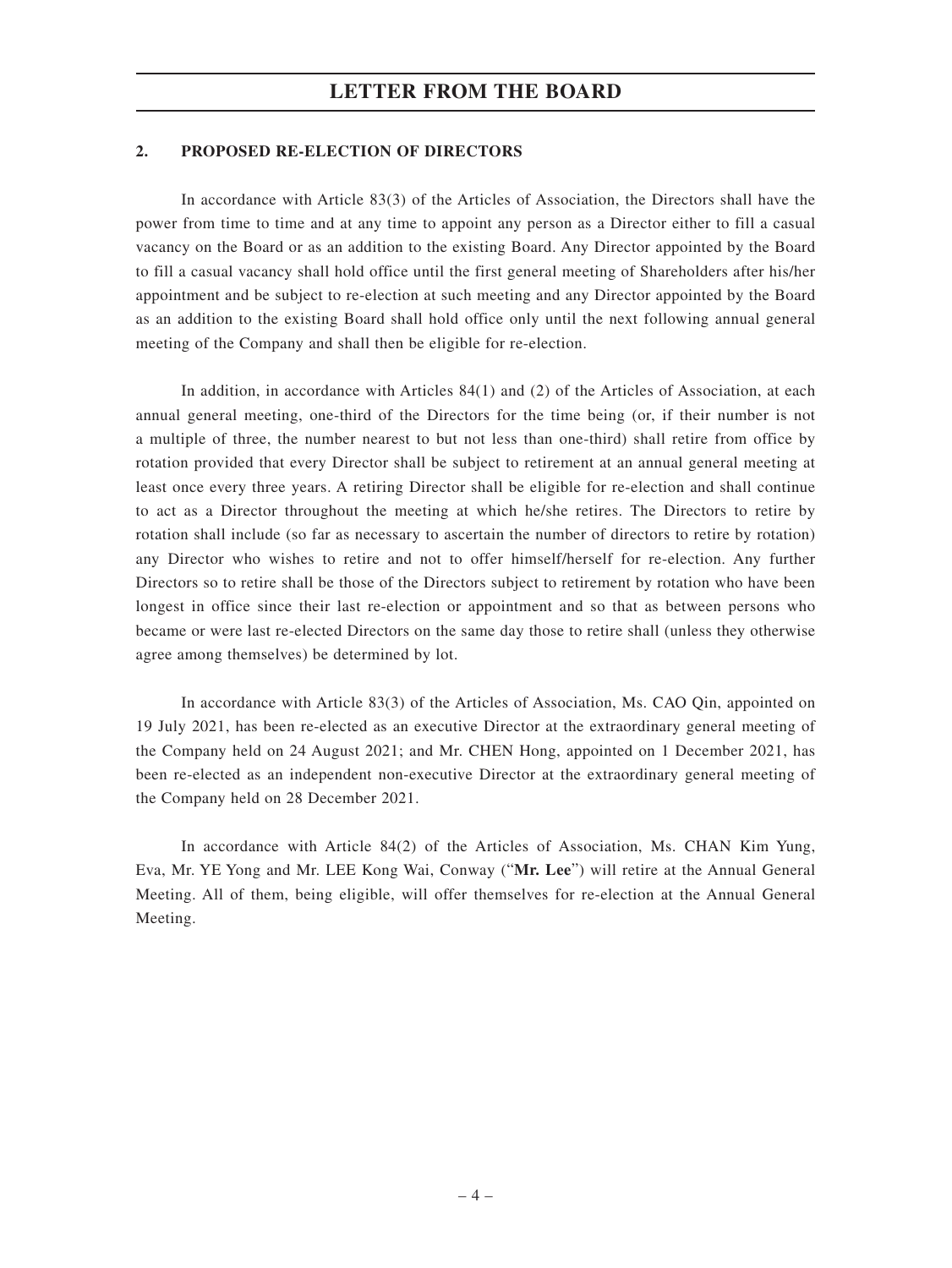### **Information to Be Disclosed pursuant to Code Provisions B.2.3 and B.3.4 (Code Provisions A.4.3 and A.5.5 before renumbering by the Stock Exchange with effect from 1 January 2022) of Appendix 14 to the Listing Rules**

Mr. Lee has served on the Board for more than nine years. The Board has received from him an annual confirmation of his independence and has taken into account of the factors set out in Rule 3.13 of the Listing Rules. After considering the recommendation from the Nomination Committee, the Board considers that Mr. Lee continues to be independent. Furthermore, he has extensive experience in financial services and management. During his years of service with the Company, Mr. Lee has contributed by providing an independent viewpoint and advice to the Company in relation to its businesses, operations, future development and strategy; and contribute to the Board's diversity.

Mr. Lee actively attended the meetings of the Board held in the past years. For the financial year ended 31 December 2021, his attendance rate of board meeting is 100%. He also actively participated in the meetings of the Board committees of the Company held during the past years. Throughout the past few years, Mr. Lee has been holding the position of independent non-executive director in other listed companies, while he remained responsible for the performance of his functions and discharged his duties to the Company. Mr. Lee has confirmed that he will continue to devote sufficient time for the discharge of his functions and responsibilities as an independent non-executive Director. With his background and experience, Mr. Lee is fully aware of the responsibilities and expected time involvements in the Company. Based on the foregoing, the Board believes that Mr. Lee's positions outside of the Company will not affect him in maintaining his current role in, and his functions and responsibilities for the Company.

After taking into accounts the above factors, the Board, on the recommendations of the Nomination Committee, is of the view that Mr. Lee has the character, integrity, ability and experience to continue to fulfill his role as required effectively. Accordingly, the Board recommends Mr. Lee for re-election as an independent non-executive Director at the AGM (the "**Re-election Resolution**"). Since Mr. Lee is a member of the Nomination Committee and the Board, the Re-election Resolution has been dealt with by meetings in which Mr. Lee has abstained from voting in this regard.

Details of the Directors proposed to be re-elected at the Annual General Meeting are set out in Appendix I to this circular.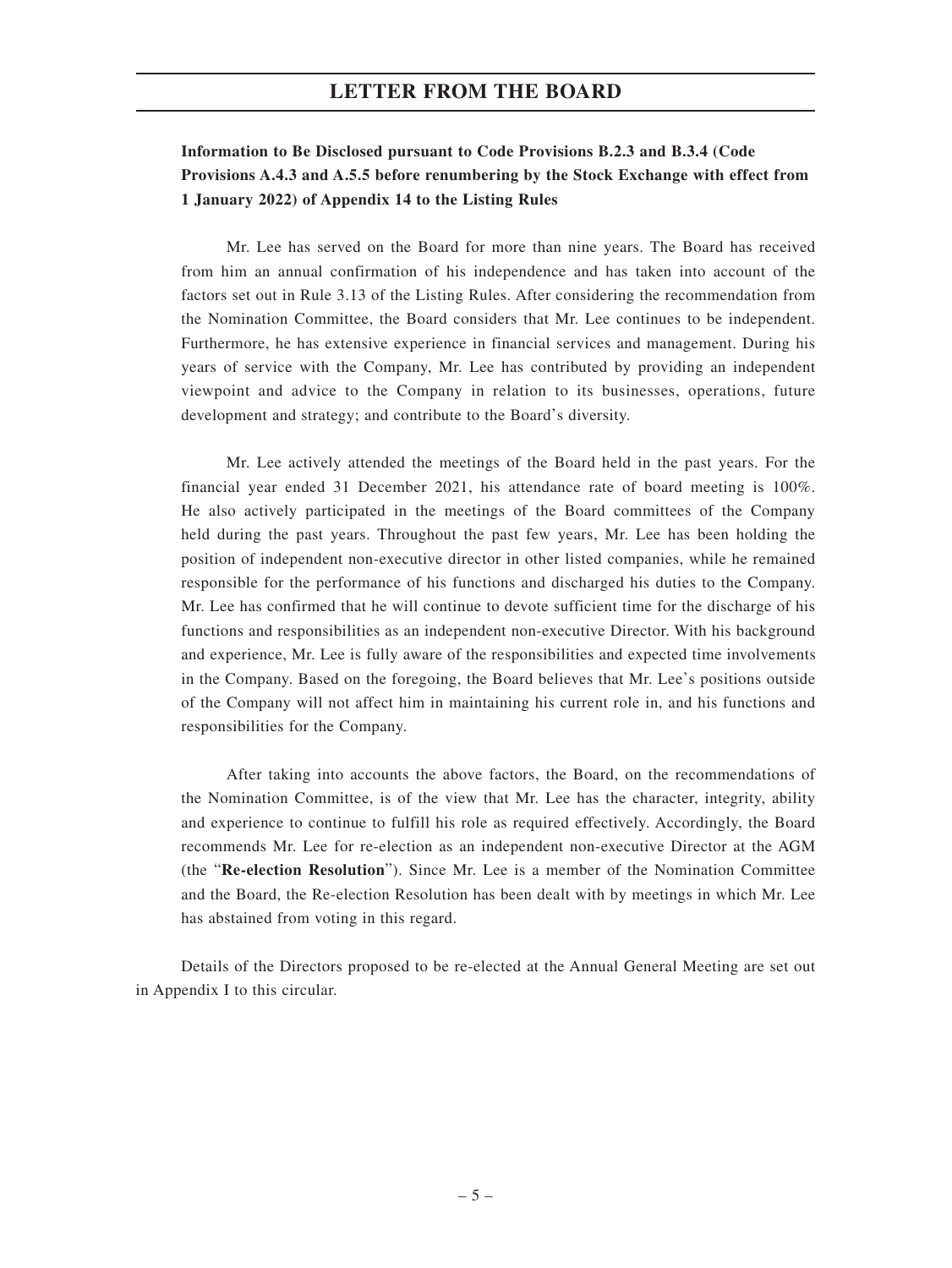## **3. PROPOSED AMENDMENTS TO THE SECOND AMENDED AND RESTATED ARTICLES OF ASSOCIATION AND PROPOSED ADOPTION OF THE THIRD AMENDED AND RESTATED ARTICLES OF ASSOCIATION**

The Board proposed to amend the Articles of Association (the "**Proposed Amendments**") in order to (i) bring the articles of association of the Company in line with amendments made to the applicable laws of the Cayman Islands and the Listing Rules, including but not limited to, conforming with the new requirements under the Appendix 3 to the Listing Rules which have come into effect on 1 January 2022, (ii) enable the Company to be able to hold general meetings of the Company by way of hybrid meetings and electronic meetings, (iii) adjust entitlement of shareholder(s) to require general meetings of the Company, and (iv) make certain other updates and housekeeping changes.

In view of the number of the Proposed Amendments, the Board proposed to adopt a new amended and restated articles of association of the Company (the "**Third Amended and Restated Articles of Association**") in substitution and exclusion of the existing Articles of Association.

The Proposed Amendments and proposed adoption of the Third Amended and Restated Articles of Association are subject to the approval of the Shareholders by way of a special resolution at the Annual General Meeting.

Details of the Proposed Amendments are set out in Appendix II to this circular.

### **4. PROPOSED GRANTING OF GENERAL MANDATE TO BUY BACK SHARES**

At the annual general meeting of the Company held on 11 June 2021, a general mandate was granted to the Directors to buy back Shares. Such mandate will lapse at the conclusion of the Annual General Meeting. In order to give the Company the flexibility to buy back Shares if and when appropriate, an ordinary resolution will be proposed at the Annual General Meeting to approve the granting of the Share Buy-back Mandate to the Directors to buy back Shares on the Stock Exchange of not exceeding 10% of the total number of issued shares of the Company as at the date of passing of the proposed ordinary resolution contained in item 7 of the notice of the Annual General Meeting (i.e. a total of 422,728,064 Shares on the basis that the issued share capital of the Company remains unchanged on the date of the Annual General Meeting).

An explanatory statement required by the Listing Rules to provide the Shareholders with requisite information reasonably necessary for them to make an informed decision on whether to vote for or against the granting of the Share Buy-back Mandate is set out in Appendix III to this circular.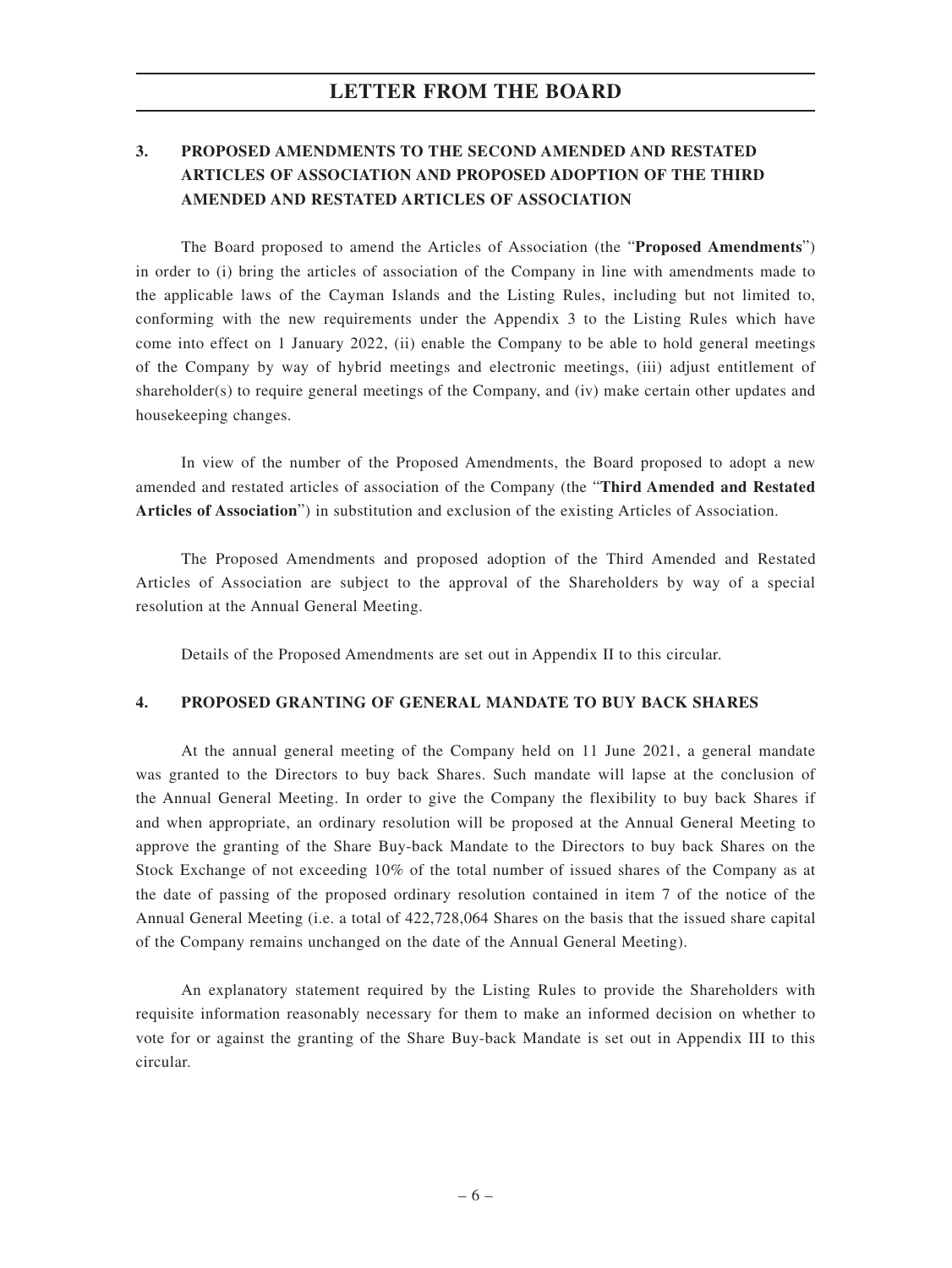### **5. PROPOSED GRANTING OF GENERAL MANDATE TO ISSUE SHARES**

At the annual general meeting of the Company held on 11 June 2021, a general mandate was granted to the Directors to issue Shares. Such mandate will lapse at the conclusion of the Annual General Meeting. In order to give the Company the flexibility to issue Shares if and when appropriate, an ordinary resolution will be proposed at the Annual General Meeting to approve the granting of the Issuance Mandate to the Directors to allot, issue or deal with additional Shares of not exceeding 20% of the total number of issued shares of the Company as at the date of passing of the proposed ordinary resolution contained in item 8 of the notice of the Annual General Meeting (i.e. a total 845,456,129 Shares on the basis that the issued shares capital of the Company remains unchanged on the date of the Annual General Meeting). An ordinary resolution to extend the Issuance Mandate by adding the number of Shares bought back by the Company pursuant to the Share Buy-back Mandate will also be proposed at the Annual General Meeting.

### **6. ANNUAL GENERAL MEETING AND PROXY ARRANGEMENT**

The notice of the Annual General Meeting is set out on pages 94 to 99 of this circular.

Pursuant to Rule 13.39(4) of the Listing Rules, any vote of Shareholders at a general meeting must be taken by poll except where the chairman, in good faith, decides to allow a resolution which relates purely to a procedural or administrative matter to be voted on by a show of hands. An announcement on the poll results will be published by the Company after the Annual General Meeting in the manner prescribed under Rule 13.39(5) and Rule 13.39(5A) of the Listing Rules.

A form of proxy for use at the Annual General Meeting is enclosed with this circular and such form of proxy is also published on the websites of the Stock Exchange (http://www.hkexnews.hk) and the Company (http://www.nvc-international.com). To be valid, the form of proxy must be completed and signed in accordance with the instructions printed thereon and deposited, together with the power of attorney or other authority (if any) under which it is signed or a notarially certified copy of that power of attorney or authority at the Company's Hong Kong branch share registrar, Computershare Hong Kong Investor Services Limited, at 17M Floor, Hopewell Centre, 183 Queen's Road East, Wanchai, Hong Kong as soon as possible but in any event not less than 48 hours before the time appointed for holding the Annual General Meeting or any adjournment thereof (as the case maybe) (for Annual General Meeting, i.e. not later than 10:00 a.m. on Wednesday, 15 June 2022). Completion and return of the form of proxy will not preclude you from attending and voting at the Annual General Meeting in person if you so wish.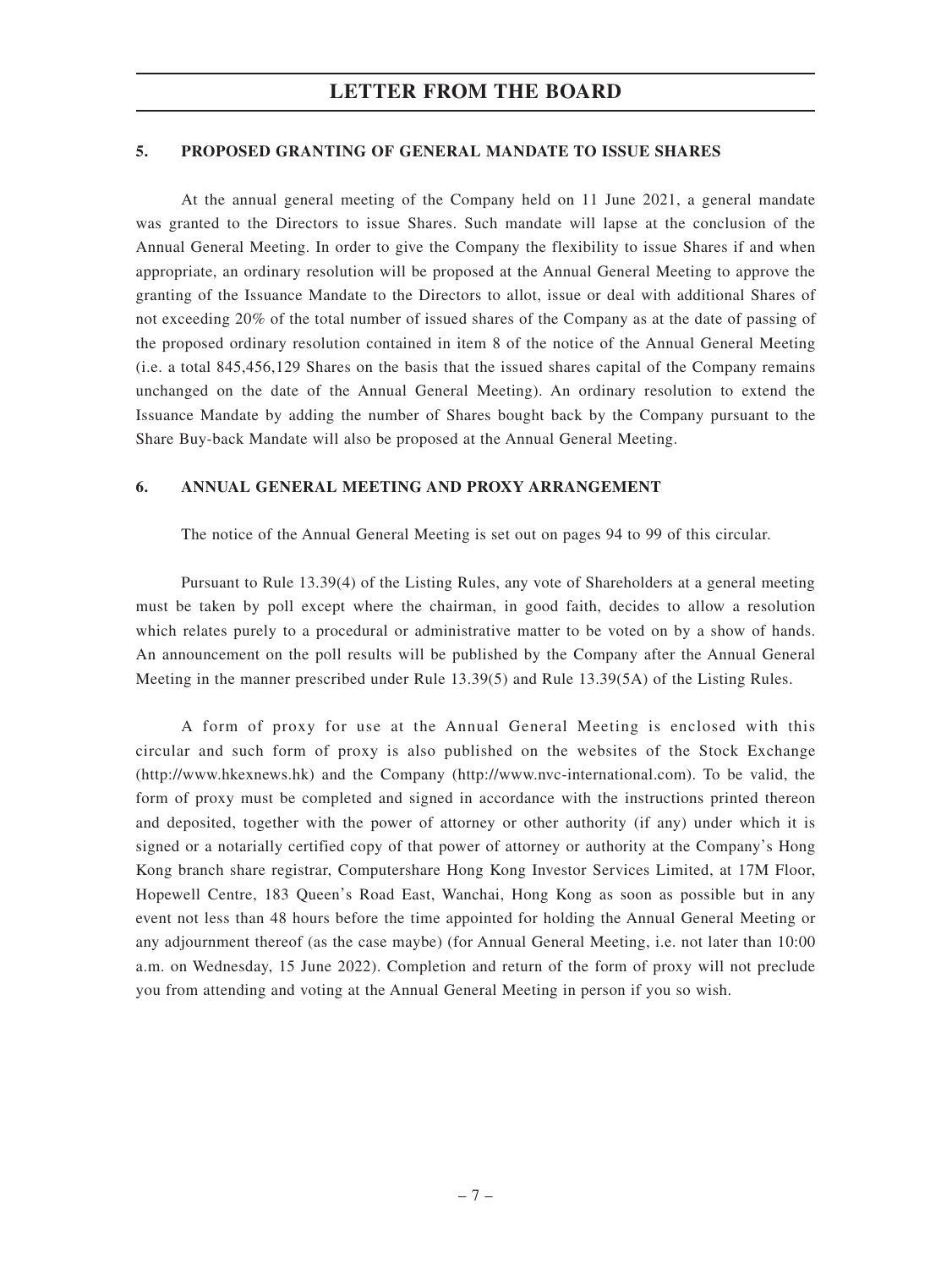### **7. RECOMMENDATION**

The Directors consider that the proposed re-election of Directors, the Proposed Amendments and the adoption of the Third Amended and Restated Articles of Association and granting of the Share Buy-back Mandate and the Issuance Mandate are in the best interests of the Company and the Shareholders as a whole. Accordingly, the Directors recommend the Shareholders to vote in favour of the relevant resolutions to be proposed at the Annual General Meeting.

> Yours faithfully, By Order of the Board **NVC International Holdings Limited WANG Donglei** Chairman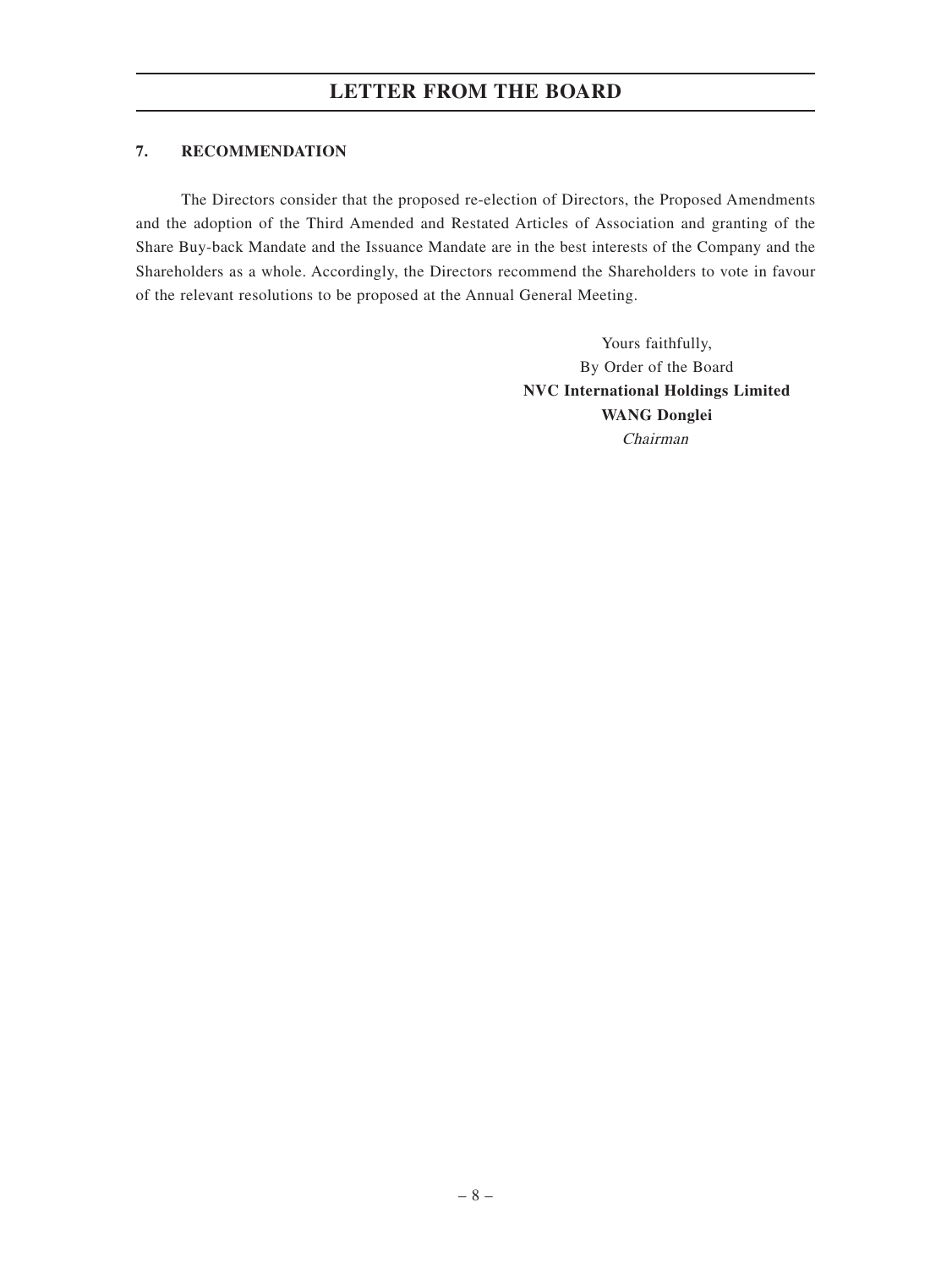The following are details of the Directors who will retire and being eligible, offer themselves for re-election at the Annual General Meeting.

### **(1) Ms. CHAN Kim Yung, Eva ("Ms. Chan")**

### **Position and Experience**

Ms. CHAN Kim Yung, Eva(陳劍瑢), aged 54, is an executive Director, the vice chairman, chief executive officer and vice president of mature channels for overseas sales of the Company. Ms. Chan joined the Group in November 2018 and has been appointed as the chief executive officer of the Company with effect from 22 February 2019. She is also a director of certain subsidiaries of the Company. In addition, Ms. Chan has been appointed as a director of Brilliant Lights (Finco) Pte. Ltd. and Brilliant Lights International Holding Pte. Ltd., the associates of the Company, with effect from 12 December 2019.

From 1998 to 2004, Ms. Chan served as the general manager and vice president of Zhuhai China Resource Appliance Co., Ltd.\*(珠海華潤電器有限公司) (now known as Elec-Tech International Co., Ltd.\*(安徽德豪潤達電氣股份有限公司) ("**ETIC**"), a substantial shareholder of the Company), where she was in charge of the sales and marketing of global business; from 2004 to 2012, she served as the senior vice president of ETIC where she was in charge of the company's global business strategy and risk management; from 2012 to 2018, she served as the chief executive officer of Elec-Tech Solid State Lighting (HK) Limited, a subsidiary of the Company mainly engaged in international LED lighting business. Ms. Chan graduated from University of Saskatchewan where she obtained a Bachelor's degree in Engineering in 1991, a Master's degree in Engineering in 1993 and an MBA degree in 1995.

Save as disclosed above, Ms. Chan has not held other directorships in the last three years in public companies the securities of which are listed on any securities market in Hong Kong or overseas.

### **Relationships**

As far as the Directors are aware, Ms. Chan does not have any relationships with other Directors, senior management, substantial shareholders (as defined in the Listing Rules), or controlling shareholders (as defined in the Listing Rules) of the Company.

\* for identification purpose only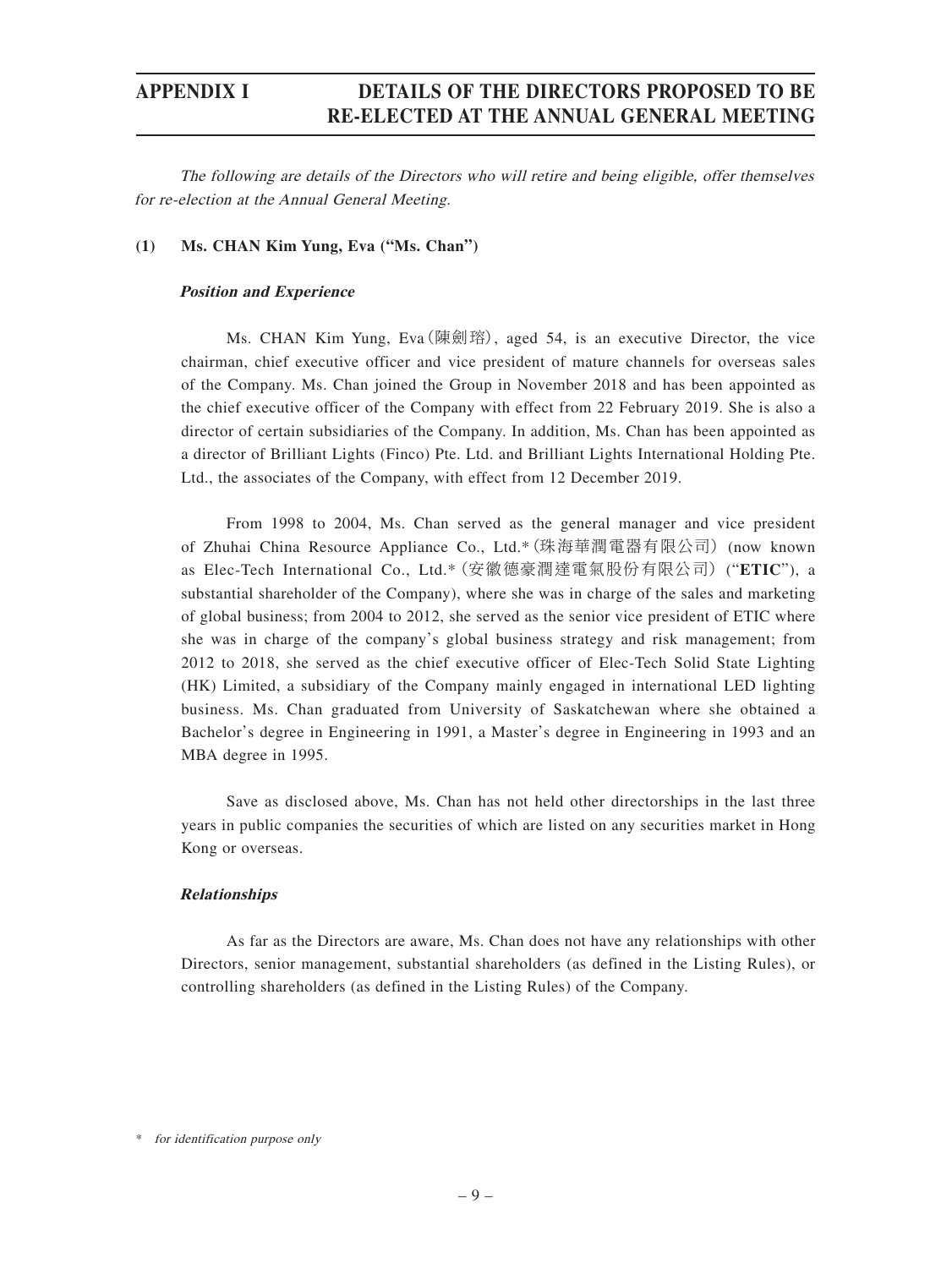### **Interests in Shares**

As far as the Directors are aware, as at the Latest Practicable Date, Ms. Chan was not interested or deemed to be interested in any shares or underlying shares and debentures of the Company or its associated corporations pursuant to Part XV of the SFO.

### **Length of Service and Director's Emoluments**

Ms. Chan has entered into a service contract with the Company for a term of three years, unless terminated by not less than three calendar months' notice in writing served by either party on the other. She is subject to retirement by rotation and re-election at least once every three years at the annual general meeting of the Company in accordance with the Listing Rules and the Articles of Association. Pursuant to the service contract, the director's fee payable to Ms. Chan was HK\$300,000 per annum. The amount of aggregate emolument paid to Ms. Chan for the year ended 31 December 2021 is set out in Note 14 to the financial statements for the year ended 31 December 2021 in the Company's 2021 annual report. Her director's emoluments are determined based on the Company's operating results, personal performance and comparable market statistics.

### **Information that Needs to Be Disclosed and Matters that Need to Be Brought to the Attention of the Shareholders**

As far as the Directors are aware, there is no information which is discloseable nor is Ms. Chan involved in any of the matters required to be disclosed pursuant to any of the requirements under Rules  $13.51(2)(h)$  to (v) of the Listing Rules and there are no other matters concerning Ms. Chan that need to be brought to the attention of the Shareholders.

### **(2) Mr. YE Yong ("Mr. Ye")**

### **Position and Experience**

Mr. YE Yong  $(\mathbb{H}\overline{\mathfrak{B}})$ , aged 54, is a non-executive Director. Mr. Ye joined the Company in November 2018. He is a general manager of a subsidiary of the Company. From 1991 to 1994, Mr. Ye served as the department manager of Chongqing Qinwang Company Limited\*(重慶秦王有限公司), where he was involved in the foreign trade and management matters; in 1994, he founded and had served as the chairman and general manager of Xiehe Lighting Company Limited\*(協和照明有限公司) till 1999. He founded Sichuan NVC Lighting Equipment Operations Co., Ltd.\*(四川雷士照明器材運營有限 公司 ("**Sichuan NVC**") in 1999 and has served as the chairman since then, in charge of sales and management of the Company's business in Sichuan Province. Mr. Ye graduated from economical management department of Southwest University in 1991 with a college diploma.

Save as disclosed above, Mr. Ye has not held other directorships in the last three years in public companies the securities of which are listed on any securities market in Hong Kong or overseas.

\* for identification purpose only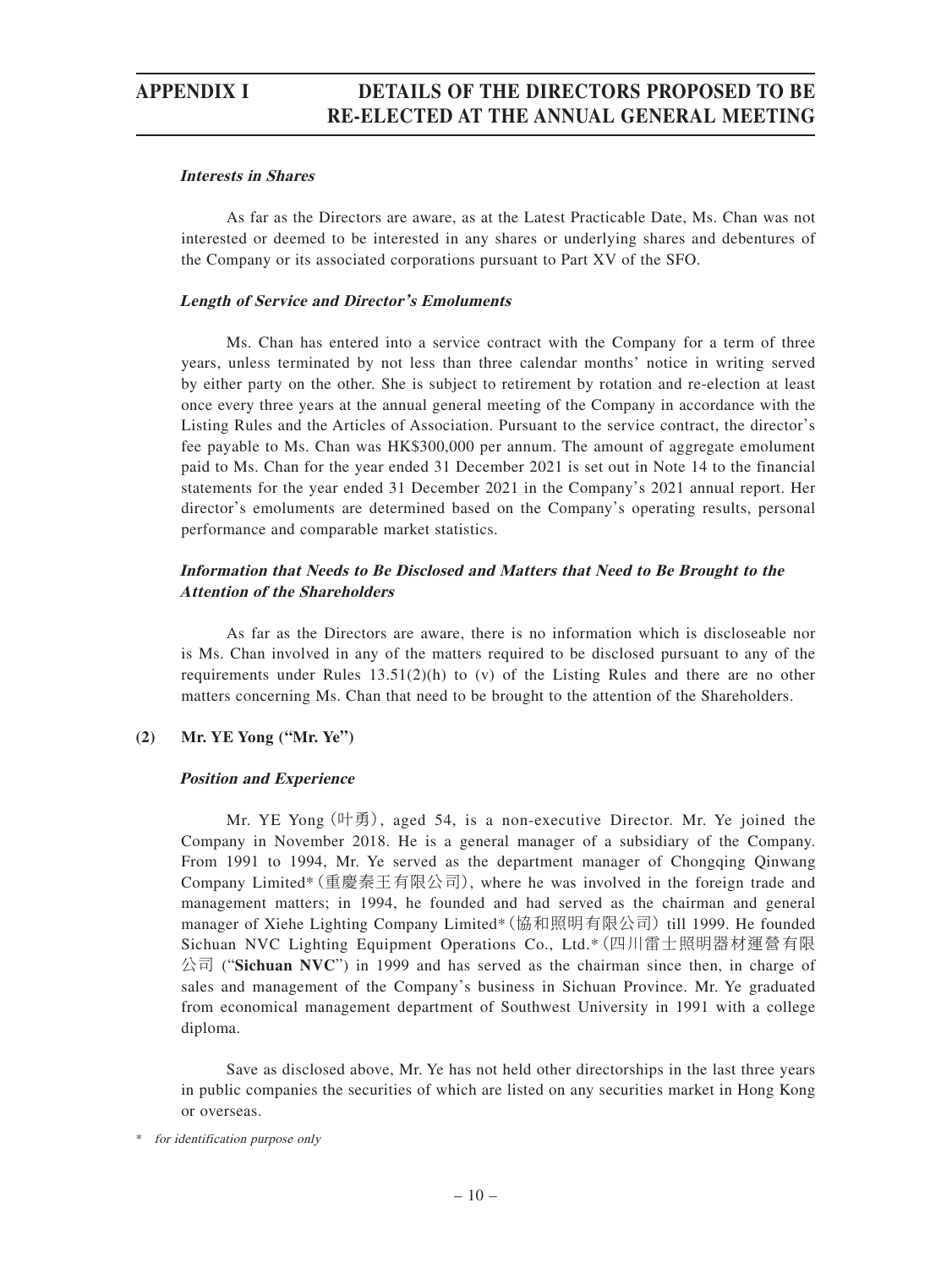### **Relationships**

As far as the Directors are aware, Mr. Ye does not have any relationships with other Directors, senior management, substantial Shareholders (as defined in the Listing Rules), or controlling Shareholders (as defined in the Listing Rules) of the Company.

### **Interests in Shares**

As far as the Directors are aware, as at the Latest Practicable Date, Mr. Ye has interests in 274,039,000 Shares as beneficial owner, and is also deemed to be interested in 7,433,000 Shares held by his spouse.

As far as the Directors are aware, as at the Latest Practicable Date, save as disclosed above, Mr. Ye was not interested or deemed to be interested in any shares or underlying shares and debentures of the Company or its associated corporations pursuant to Part XV of the SFO.

### **Length of Service and Director's Emoluments**

Mr. Ye has entered into a letter of appointment with the Company for a term of three years, unless terminated by not less than three calendar months' notice in writing served by either party on the other. He is subject to retirement by rotation and re-election at least once every three years at the annual general meeting of the Company in accordance with the Listing Rules and the Articles of Association. Pursuant to the letter of appointment, the director's fee payable to Mr. Ye was HK\$300,000 per annum. The amount of aggregate emolument paid to Mr. Ye for the year ended 31 December 2021 is set out in Note 14 to the financial statements for the year ended 31 December 2021 in the Company's 2021 annual report. His director's emoluments are determined based on the Company's operating results, personal performance and comparable market statistics.

### **Information that Needs to Be Disclosed and Matters that Need to Be Brought to the Attention of the Shareholders**

As far as the Directors are aware, there is no information which is discloseable nor is Mr. Ye involved in any of the matters required to be disclosed pursuant to any of the requirements under Rules  $13.51(2)(h)$  to (v) of the Listing Rules and there are no other matters concerning Mr. Ye that need to be brought to the attention of the Shareholders.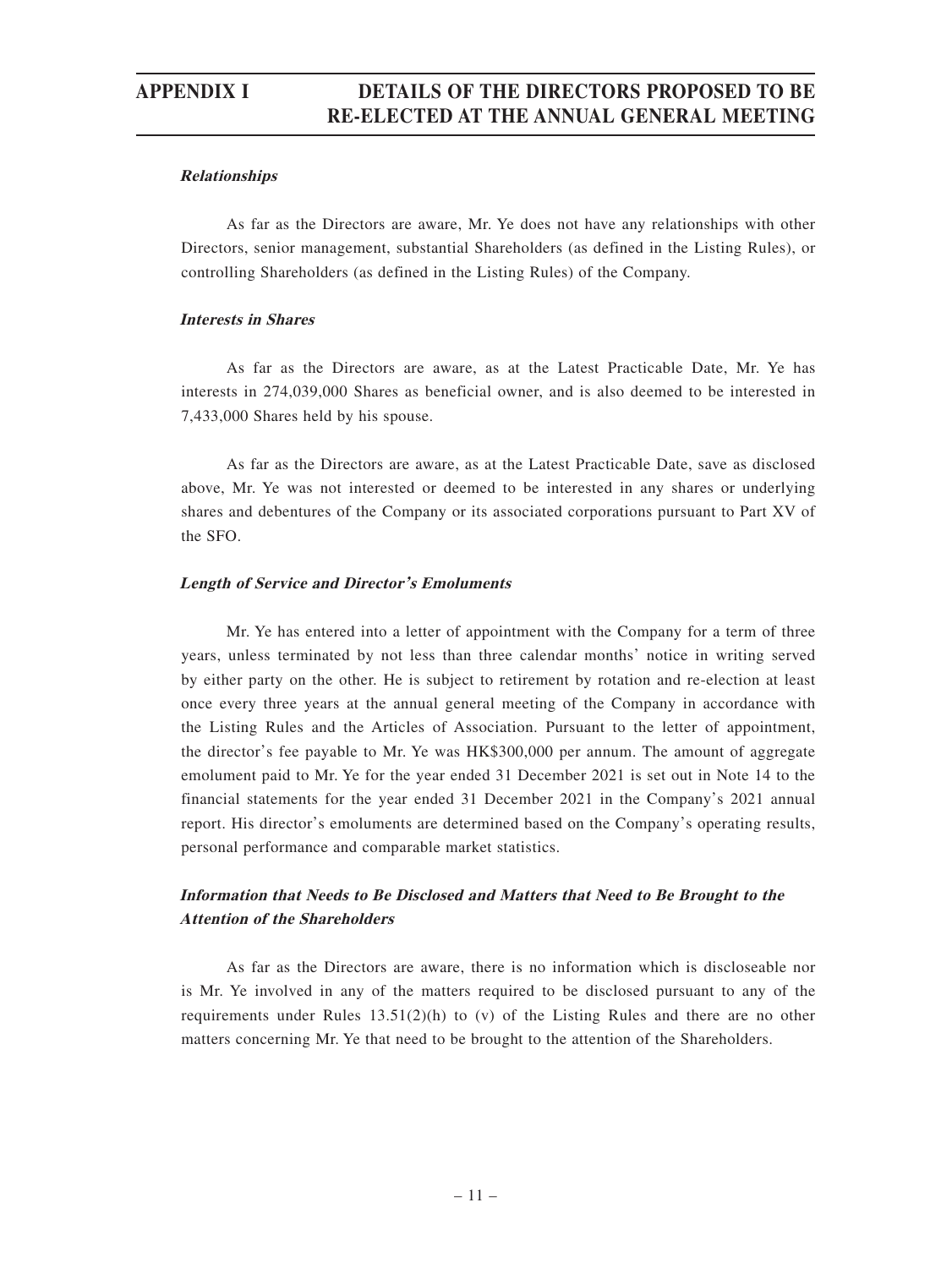### **(3) Mr. LEE Kong Wai, Conway ("Mr. Lee")**

### **Position and Experience**

Mr. LEE Kong Wai, Conway(李港衛), aged 67, is an independent non-executive Director. Mr. Lee joined the Company in November 2012. He received a bachelor of arts degree from Kingston University (formerly known as Kingston Polytechnic) in London and further obtained his postgraduate diploma in business from Curtin University of Technology in Australia. Mr. Lee served as a partner of Ernst & Young ("**EY**") for over 29 years, until 2009, during which he held key leadership positions in the development of EY in China. Mr. Lee is a member of the Institute of Chartered Accountants in England and Wales, the Institute of Chartered Accountants, Australia and New Zealand, Association of Chartered Certified Accountants, the Hong Kong Institute of Certified Public Accountants and the Macau Society of Certified Practising Accountants. Mr. Lee currently also serves as an independent non-executive director of the following companies: Chaowei Power Holdings Limited, West China Cement Limited, China Modern Dairy Holdings Ltd., GOME Retail Holdings Limited, Yashili International Holdings Ltd., GCL New Energy Holdings Limited, WH Group Limited (the shares of all these companies are listed on the main board of the Stock Exchange) and Guotai Junan Securities Co., Ltd. (the shares of which are listed on the main board of the Stock Exchange and the Shanghai Stock Exchange). He previously acted as an independent non-executive director of CITIC Securities Company Limited (the shares of which are listed on main board of the Stock Exchange and the Shanghai Stock Exchange) from November 2011 to May 2016, Tibet Water Resources Ltd (the shares of which are listed on the main board of the Stock Exchange) from March 2011 to February 2020 and China Rundong Auto Group Limited (the shares of which are listed on main board of the Stock Exchange) from July 2014 to December 2020, respectively. Mr. Lee was a member of the Chinese People's Political Consultative Conference of Hunan Province(中國湖南省政協委 員) in China from 2008 to 2017.

Save as disclosed above, Mr. Lee has not held other directorships in the last three years in public companies the securities of which are listed on any securities market in Hong Kong or overseas.

### **Relationships**

As far as the Directors are aware, Mr. Lee does not have any relationships with other Directors, senior management, substantial Shareholders (as defined in the Listing Rules), or controlling Shareholders (as defined in the Listing Rules) of the Company.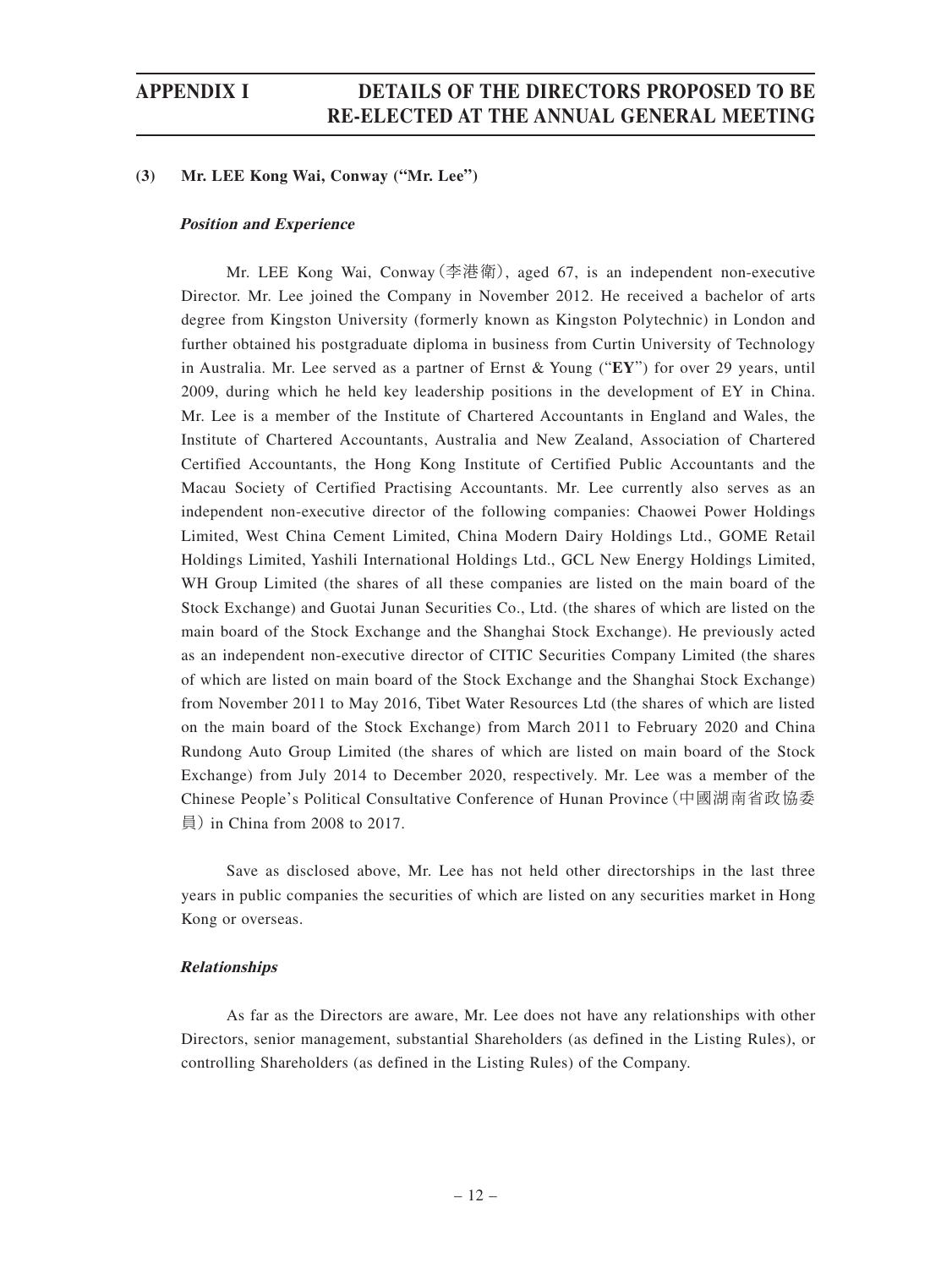### **Interests in Shares**

As far as the Directors are aware, as at the Latest Practicable Date, Mr. Lee was not interested or deemed to be interested in any shares or underlying shares and debentures of the Company or its associated corporations pursuant to Part XV of the SFO.

### **Length of Service and Director's Emoluments**

Mr. Lee has entered into a letter of appointment with the Company for a term of three years, unless terminated by not less than three calendar months' notice in writing served by either party on the other. He is subject to retirement by rotation and re-election at least once every three years at the annual general meeting of the Company in accordance with the Listing Rules and the Articles of Association. Pursuant to the letter of appointment, the director's fee payable to Mr. Lee was HK\$500,000 per annum. The amount of aggregate emolument paid to Mr. Lee for the year ended 31 December 2021 is set out in Note 14 to the financial statements for the year ended 31 December 2021 in the Company's 2021 annual report. His director's emoluments are determined based on the Company's operating results, personal performance and comparable market statistics.

### **Information that Needs to Be Disclosed and Matters that Need to Be Brought to the Attention of the Shareholders**

As far as the Directors are aware, there is no information which is discloseable nor is Mr. Lee involved in any of the matters required to be disclosed pursuant to any of the requirements under Rules 13.51(2)(h) to (v) of the Listing Rules and there are no other matters concerning Mr. Lee that need to be brought to the attention of the Shareholders.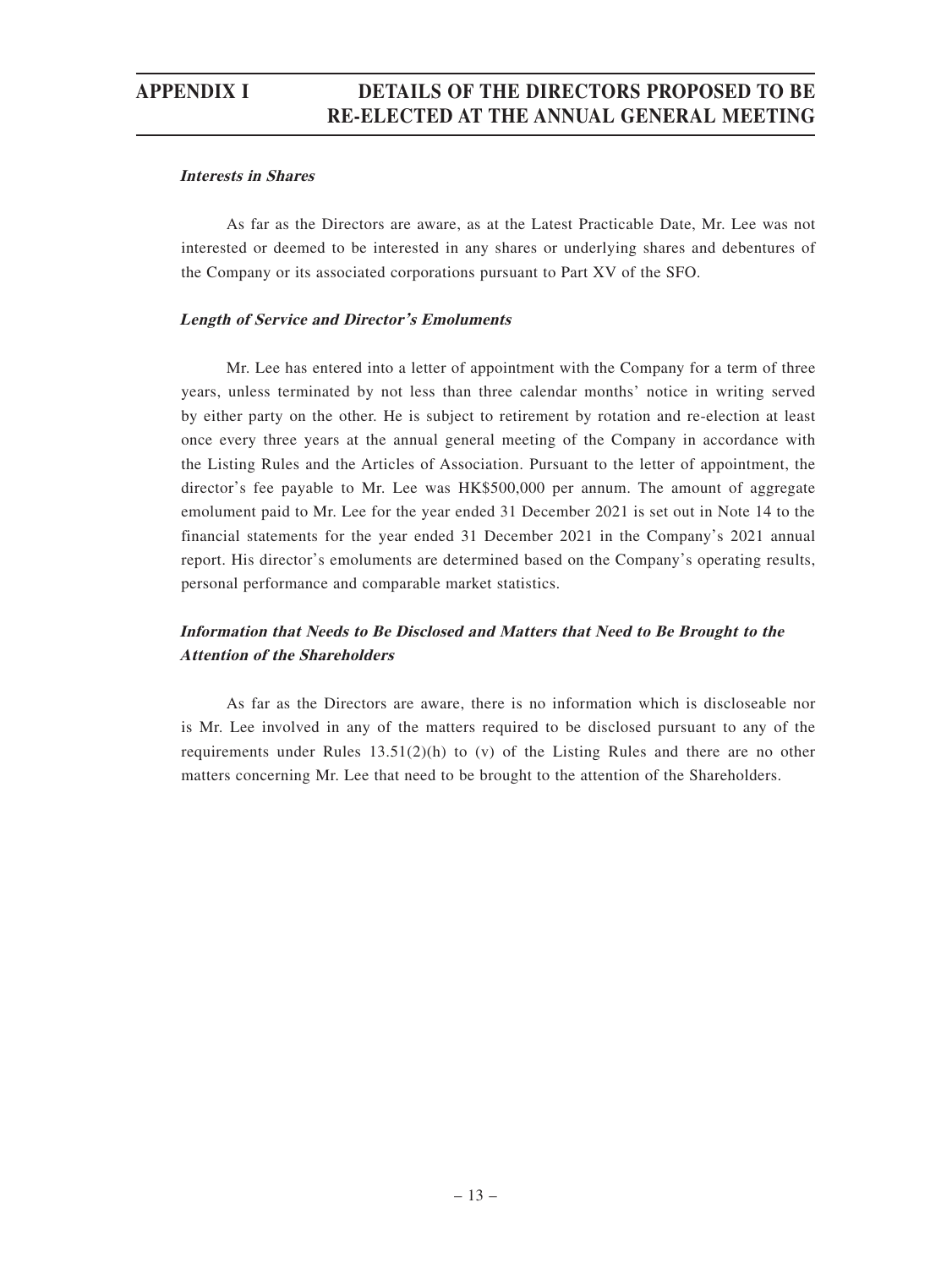| I.<br><b>Comparative Table of the Proposed Amendments</b> |  |
|-----------------------------------------------------------|--|
|-----------------------------------------------------------|--|

| Article<br>No.  | Original Article                                                                                                                                                                                                   |                                                                                                                        | <b>Revised Article</b>                                                                                                                                                                                             |                                                                                                                                                                                                                                                                                                                                                     |
|-----------------|--------------------------------------------------------------------------------------------------------------------------------------------------------------------------------------------------------------------|------------------------------------------------------------------------------------------------------------------------|--------------------------------------------------------------------------------------------------------------------------------------------------------------------------------------------------------------------|-----------------------------------------------------------------------------------------------------------------------------------------------------------------------------------------------------------------------------------------------------------------------------------------------------------------------------------------------------|
| Article<br>2(1) | In these Articles, unless the context<br>otherwise requires, the words standing<br>in the first column of the following<br>table shall bear the meaning set<br>opposite them respectively in the<br>second column. |                                                                                                                        | In these Articles, unless the context<br>otherwise requires, the words standing<br>in the first column of the following<br>table shall bear the meaning set<br>opposite them respectively in the<br>second column. |                                                                                                                                                                                                                                                                                                                                                     |
|                 | <b>WORD</b>                                                                                                                                                                                                        | <b>MEANING</b>                                                                                                         | <b>WORD</b>                                                                                                                                                                                                        | <b>MEANING</b>                                                                                                                                                                                                                                                                                                                                      |
|                 | "Articles"                                                                                                                                                                                                         | these Articles<br>in their present<br>form or as<br>supplemented<br>or amended or<br>substituted from<br>time to time. | "Act"<br>"announcement"                                                                                                                                                                                            | the Companies<br>Act, Cap. 22 (Act<br>3 of 1961, as<br>consolidated and<br>revised) of the<br>Cayman Islands.<br>an official                                                                                                                                                                                                                        |
|                 | "associate"                                                                                                                                                                                                        | has the meaning<br>attributed to it in<br>the rules of the<br>Designated Stock<br>Exchange.                            |                                                                                                                                                                                                                    | publication<br>of a Notice or<br>document of<br>the Company,<br>including a<br>publication,<br>subject to and<br>to such extent<br>permitted by the<br>Listing Rules,<br>by electronic<br>communication or<br>by advertisement<br>published in the<br>newspapers or in<br>such manner or<br>means ascribed<br>and permitted by<br>the Listing Rules |
|                 |                                                                                                                                                                                                                    |                                                                                                                        |                                                                                                                                                                                                                    | and applicable<br>laws.                                                                                                                                                                                                                                                                                                                             |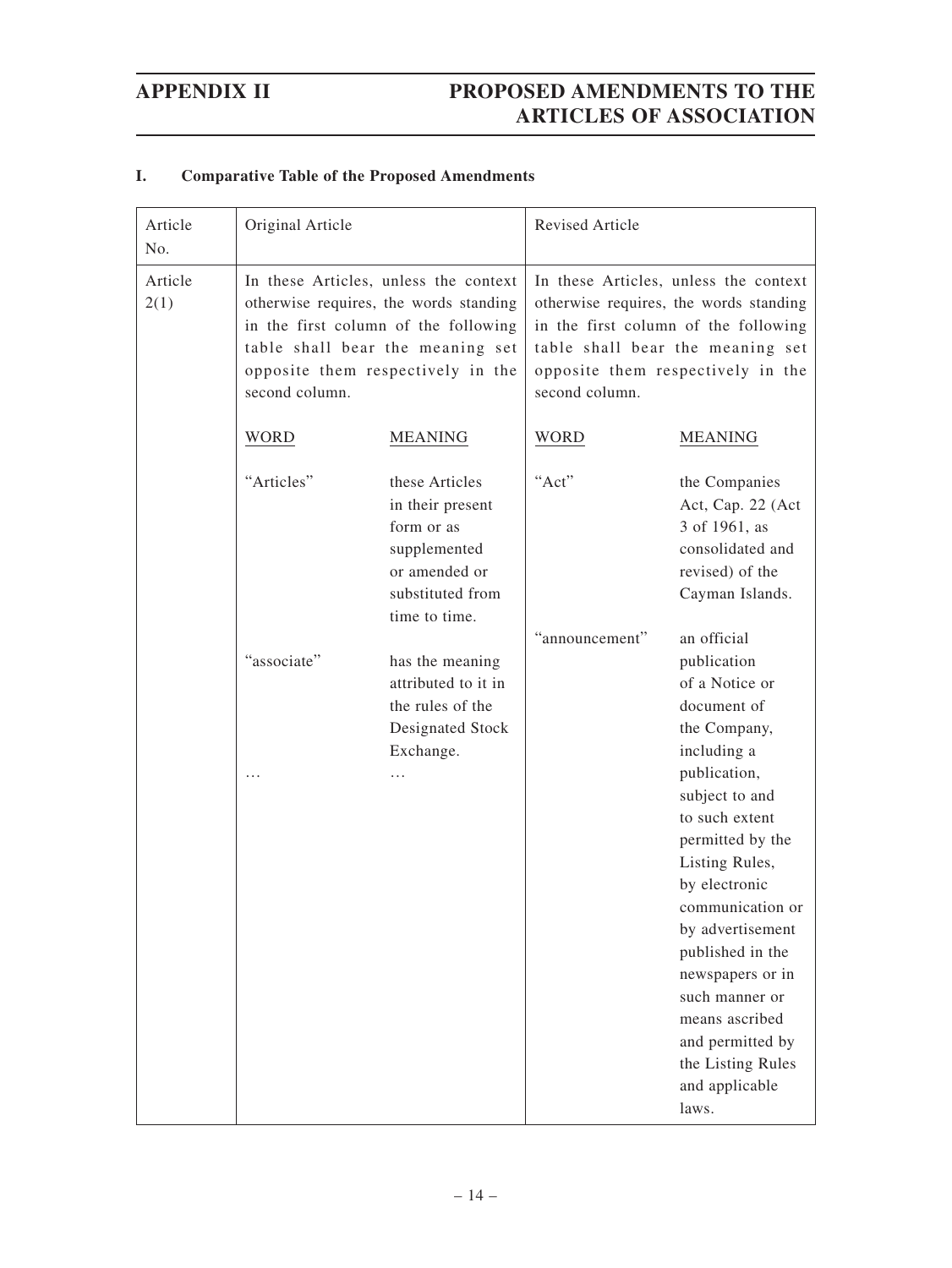| Article<br>No. | Original Article   |                        | Revised Article   |                    |
|----------------|--------------------|------------------------|-------------------|--------------------|
|                | "business day"     | shall mean a           | "Articles"        | these Articles     |
|                |                    | day on which           |                   | in their present   |
|                |                    | the Designated         |                   | form or as         |
|                |                    | <b>Stock Exchange</b>  |                   | supplemented       |
|                |                    | generally is open      |                   | or amended or      |
|                |                    | for the business       |                   | substituted from   |
|                |                    | of dealing in          |                   | time to time.      |
|                |                    | securities in          |                   |                    |
|                |                    | Hong Kong. For         | "close associate" | shall have the     |
|                |                    | the avoidance          |                   | same meaning       |
|                |                    | of doubt, where        |                   | as defined in the  |
|                |                    | the Designated         |                   | Listing Rules as   |
|                |                    | <b>Stock Exchange</b>  |                   | modified from      |
|                |                    | is closed for          |                   | time to time,      |
|                |                    | the business           |                   | except that for    |
|                |                    | of dealing in          |                   | purposes of        |
|                |                    | securities in          |                   | Article 100 where  |
|                |                    | Hong Kong on           |                   | the transaction    |
|                |                    | a business day         |                   | or arrangement     |
|                |                    | for the reason         |                   | to be approved     |
|                |                    | of a Number            |                   | by the Board       |
|                |                    | 8 or higher            |                   | is a connected     |
|                |                    | Typhoon Signal,        |                   | transaction        |
|                |                    | <b>Black Rainstorm</b> |                   | referred to in the |
|                |                    | Warning or other       |                   | Listing Rules,     |
|                |                    | similar event,         |                   | it shall have the  |
|                |                    | such day shall         |                   | same meaning as    |
|                |                    | for the purposes       |                   | that ascribed to   |
|                |                    | of these Articles      |                   | "associate" in the |
|                |                    | be counted as a        |                   | Listing Rules.     |
|                |                    | business day.          |                   |                    |
|                |                    | .                      |                   |                    |
|                | "dollars" and "\$" | dollars, the legal     |                   |                    |
|                |                    | currency of Hong       |                   |                    |
|                |                    | Kong.                  |                   |                    |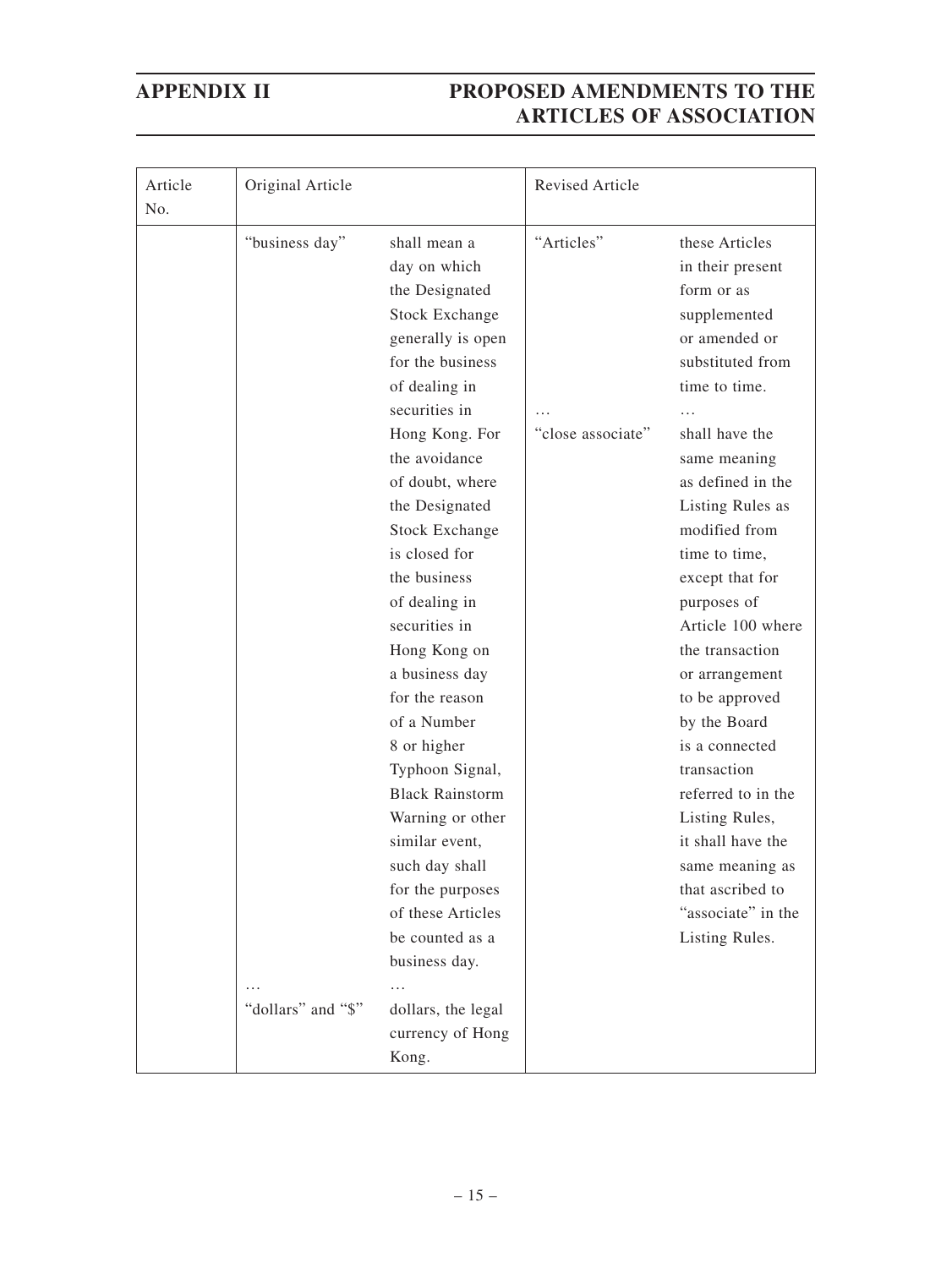| Article<br>No. | Original Article                                         |                                                                                                                                                                                                                           | <b>Revised Article</b>        |                                                                                                                                                                                                |
|----------------|----------------------------------------------------------|---------------------------------------------------------------------------------------------------------------------------------------------------------------------------------------------------------------------------|-------------------------------|------------------------------------------------------------------------------------------------------------------------------------------------------------------------------------------------|
|                | "head office"                                            | such office of<br>the Company<br>as the Directors<br>may from time to<br>time determine to                                                                                                                                | "dollar" and "\$"             | dollars, the legal<br>currency of Hong<br>Kong.                                                                                                                                                |
|                |                                                          | be the principal<br>office of the<br>Company.                                                                                                                                                                             | "electronic<br>communication" | a communication<br>sent, transmitted,<br>conveyed and<br>received by wire,                                                                                                                     |
|                | "Law"                                                    | The Companies<br>Law, Cap. 22<br>(Law 3 of 1961,<br>as consolidated<br>and revised) of the<br>Cayman Islands.                                                                                                             |                               | by radio, by<br>optical means or<br>by other electron<br>magnetic means in<br>any form through<br>any medium.                                                                                  |
|                | "Statutes"                                               | the Law and every<br>other law of the<br>Legislature of the<br>Cayman Islands<br>for the time being<br>in force applying<br>to or affecting<br>the Company, its<br>memorandum of<br>association and/or<br>these Articles. | "electronic<br>meeting"       | a general<br>meeting held and<br>conducted wholly<br>and exclusively<br>by virtual<br>attendance and<br>participation by<br>Members and/or<br>proxies by means<br>of electronic<br>facilities. |
|                | "Subsidiary<br>and Holding<br>Company"<br>$\overline{a}$ | has the meanings<br>attributed to them<br>in the rules of the<br>Designated Stock<br>Exchange.<br>.                                                                                                                       |                               |                                                                                                                                                                                                |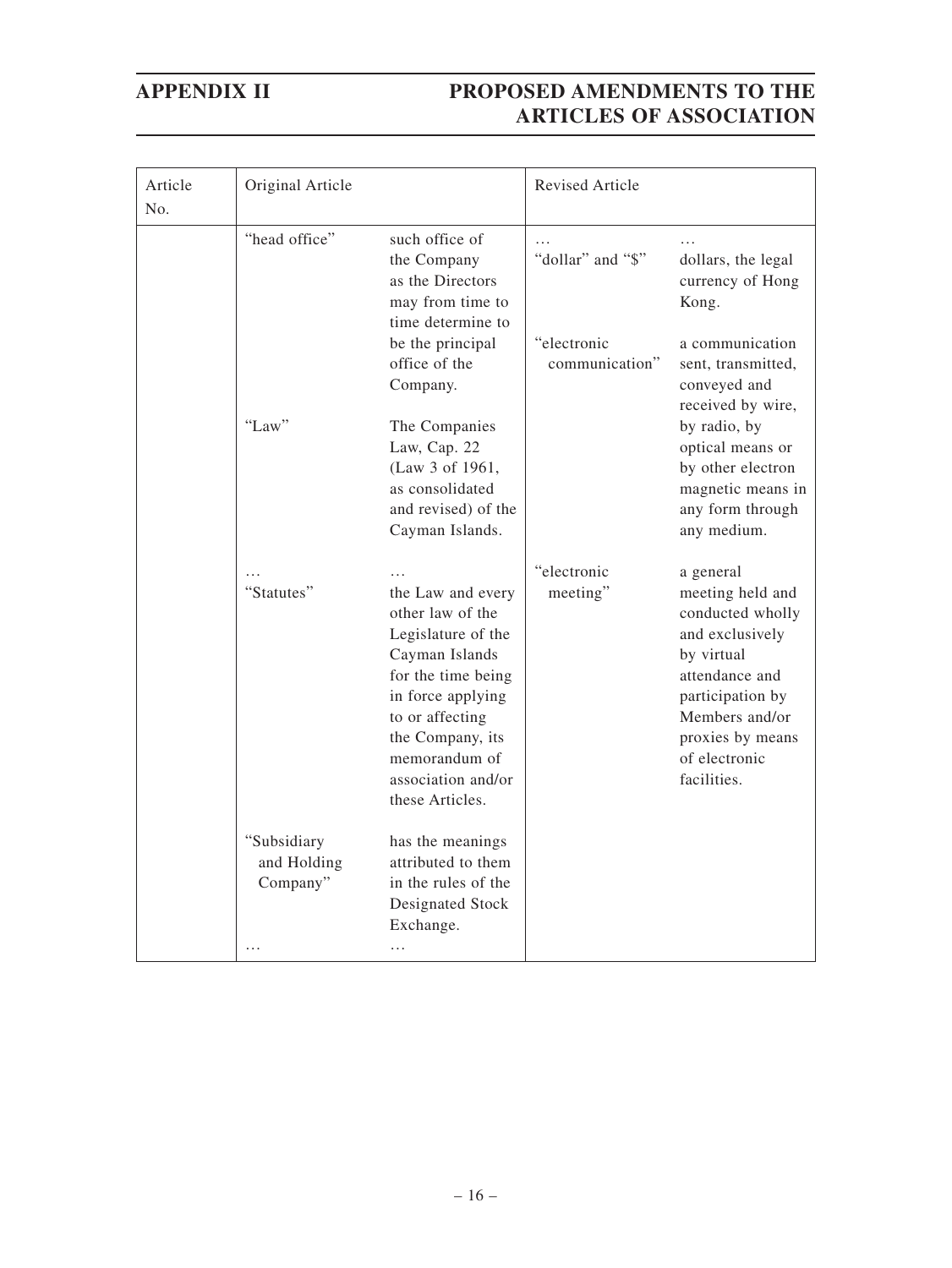| Article<br>No. | Original Article | Revised Article  |                                                                                                                                                                                                                                                                                                                                        |
|----------------|------------------|------------------|----------------------------------------------------------------------------------------------------------------------------------------------------------------------------------------------------------------------------------------------------------------------------------------------------------------------------------------|
|                |                  | "head office"    | such office of<br>the Company<br>as the Directors<br>may from time to<br>time determine to<br>be the principal<br>office of the<br>Company.                                                                                                                                                                                            |
|                |                  | "hybrid meeting" | a general meeting<br>convened for<br>the (i) physical<br>attendance by<br>Members and/<br>or proxies at the<br>Principal Meeting<br>Place and where<br>applicable, one<br>or more Meeting<br>Locations and<br>(ii) virtual<br>attendance and<br>participation by<br>Members and/or<br>proxies by means<br>of electronic<br>facilities. |
|                |                  | "Listing Rules"  | listing rules of the<br>Designated Stock<br>Exchange.                                                                                                                                                                                                                                                                                  |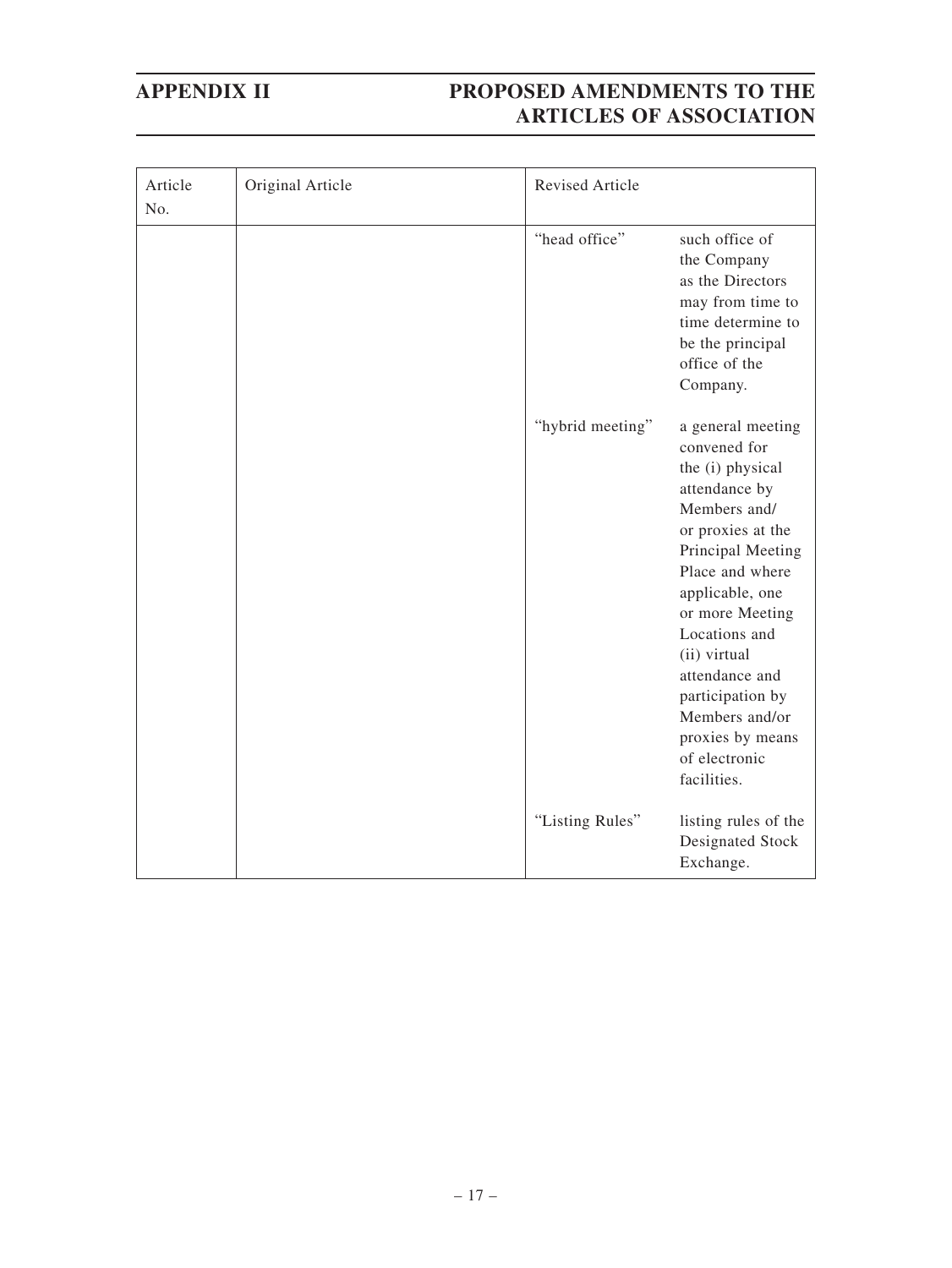| Article<br>No. | Original Article | Revised Article               |                                                                                                                                                                                                                                        |
|----------------|------------------|-------------------------------|----------------------------------------------------------------------------------------------------------------------------------------------------------------------------------------------------------------------------------------|
|                |                  | "Meeting<br>Location"         | has the meaning<br>given to it in<br>Article 64A.                                                                                                                                                                                      |
|                |                  | .                             | .                                                                                                                                                                                                                                      |
|                |                  | "physical<br>meeting"         | a general<br>meeting held<br>and conducted<br>by physical<br>attendance and<br>participation by<br>Members and/<br>or proxies at<br>the Principal<br>Meeting Place<br>and/or where<br>applicable, one<br>or more Meeting<br>Locations. |
|                |                  | "Principal"<br>Meeting Place" | shall have the<br>meaning given to<br>it in Article $59(2)$ .                                                                                                                                                                          |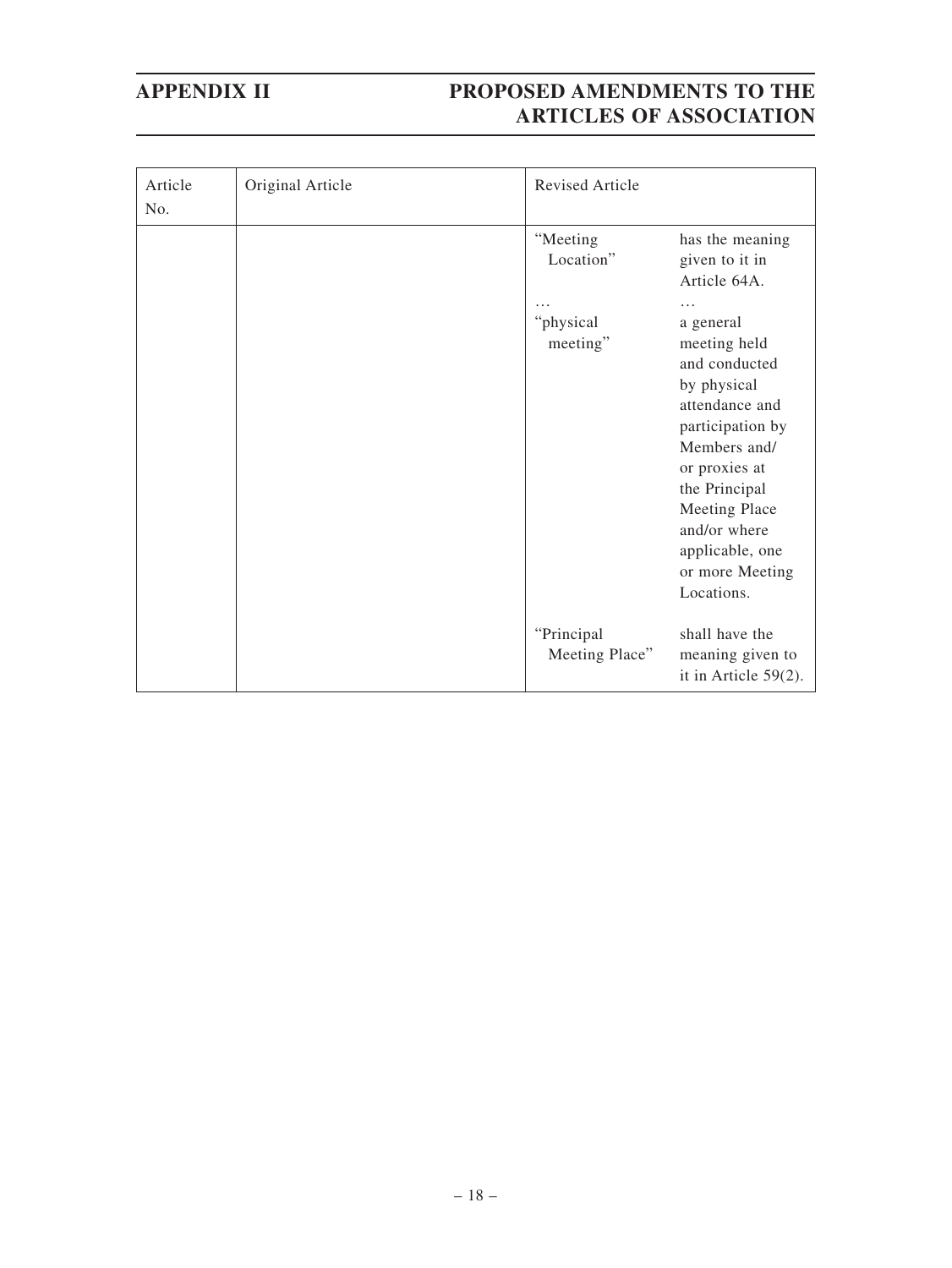| Article<br>No. | Original Article | Revised Article              |                                                                                                                                                                                                                                                                              |
|----------------|------------------|------------------------------|------------------------------------------------------------------------------------------------------------------------------------------------------------------------------------------------------------------------------------------------------------------------------|
|                |                  | "Statutes"                   | the Act and every<br>other law of the<br>Legislature of the<br>Cayman Islands<br>for the time being<br>in force applying<br>to or affecting<br>the Company, its<br>memorandum of<br>association and/or<br>these Articles.<br>.                                               |
|                |                  | "substantial<br>shareholder" | a person who<br>is entitled to<br>exercise, or<br>to control the<br>exercise of,<br>10% or more<br>(or such other<br>percentage as may<br>be prescribed by<br>the Listing Rules<br>from time to time)<br>of the voting<br>power at any<br>general meeting of<br>the Company. |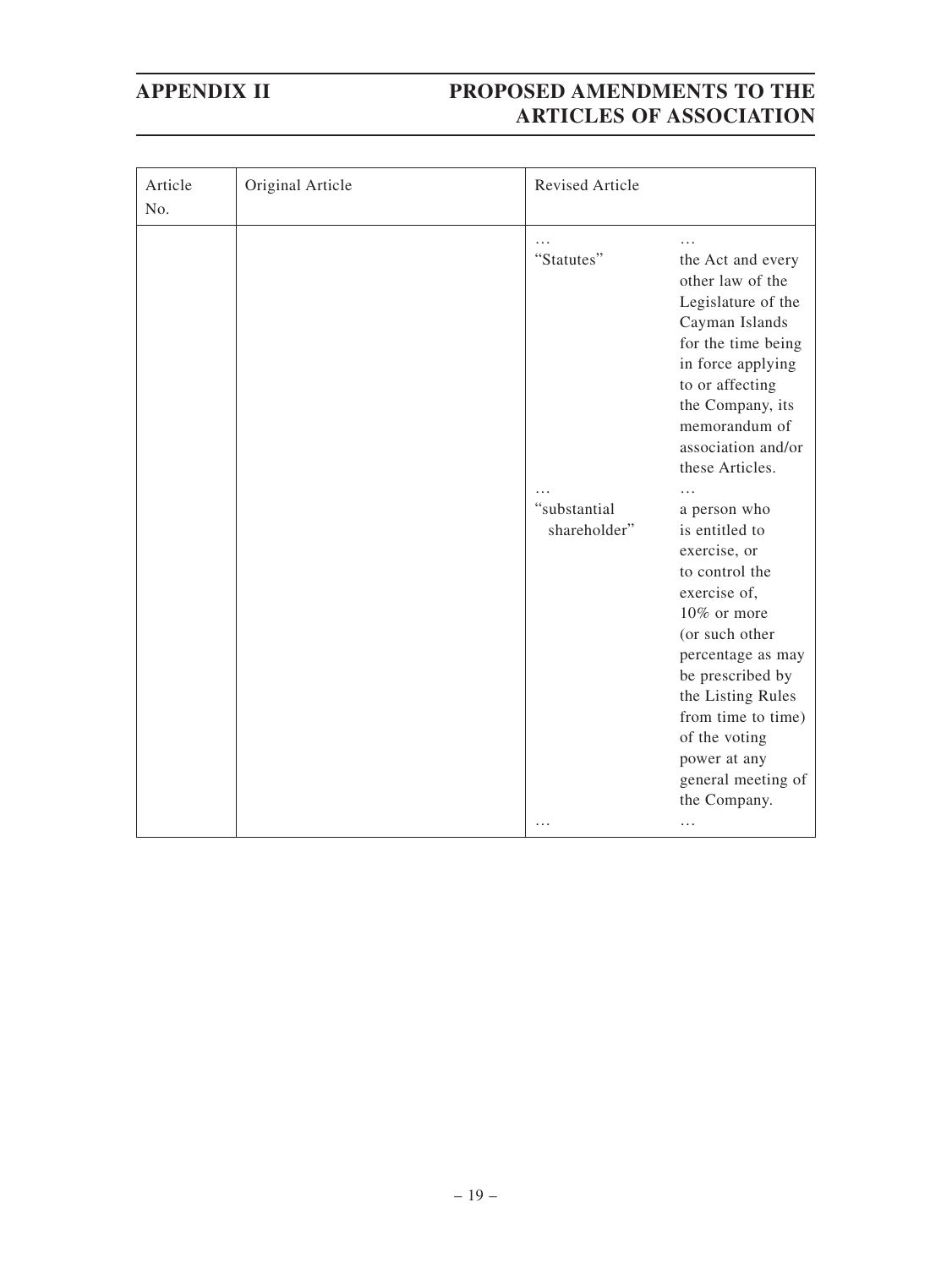| Article<br>No.  | Original Article                                                                                                                                                                                                                                                                                                                                                                                                                                                                                              | Revised Article                                                                                                                                                                                                                                                                                                                                                                                                                                                                                                                                                                                                                                                                                                                                                                                                                                                                               |
|-----------------|---------------------------------------------------------------------------------------------------------------------------------------------------------------------------------------------------------------------------------------------------------------------------------------------------------------------------------------------------------------------------------------------------------------------------------------------------------------------------------------------------------------|-----------------------------------------------------------------------------------------------------------------------------------------------------------------------------------------------------------------------------------------------------------------------------------------------------------------------------------------------------------------------------------------------------------------------------------------------------------------------------------------------------------------------------------------------------------------------------------------------------------------------------------------------------------------------------------------------------------------------------------------------------------------------------------------------------------------------------------------------------------------------------------------------|
| Article<br>2(2) | In these Articles, unless there be<br>something within the subject or context<br>inconsistent with such construction:                                                                                                                                                                                                                                                                                                                                                                                         | In these Articles, unless there be<br>something within the subject or context<br>inconsistent with such construction:                                                                                                                                                                                                                                                                                                                                                                                                                                                                                                                                                                                                                                                                                                                                                                         |
|                 | words importing the singular<br>(a)<br>include the plural and vice versa;                                                                                                                                                                                                                                                                                                                                                                                                                                     | (a)<br>words importing the singular<br>include the plural and vice versa;                                                                                                                                                                                                                                                                                                                                                                                                                                                                                                                                                                                                                                                                                                                                                                                                                     |
|                 | words importing a gender<br>(b)<br>include both gender and the<br>neuter;                                                                                                                                                                                                                                                                                                                                                                                                                                     | (b)<br>words importing a gender<br>include both gender and the<br>neuter;                                                                                                                                                                                                                                                                                                                                                                                                                                                                                                                                                                                                                                                                                                                                                                                                                     |
|                 | (c)<br>words importing persons include<br>companies, associations and<br>bodies of persons whether<br>corporate or not;                                                                                                                                                                                                                                                                                                                                                                                       | (c)<br>words importing persons include<br>companies, associations and<br>bodies of persons whether<br>corporate or not;                                                                                                                                                                                                                                                                                                                                                                                                                                                                                                                                                                                                                                                                                                                                                                       |
|                 | (d)<br>the words:                                                                                                                                                                                                                                                                                                                                                                                                                                                                                             | (d)<br>the words:                                                                                                                                                                                                                                                                                                                                                                                                                                                                                                                                                                                                                                                                                                                                                                                                                                                                             |
|                 | (i)<br>"may" shall be construed<br>as permissive;                                                                                                                                                                                                                                                                                                                                                                                                                                                             | (i)<br>"may" shall be construed<br>as permissive;                                                                                                                                                                                                                                                                                                                                                                                                                                                                                                                                                                                                                                                                                                                                                                                                                                             |
|                 | "shall" or "will" shall be<br>(ii)<br>construed as imperative;                                                                                                                                                                                                                                                                                                                                                                                                                                                | "shall" or "will" shall be<br>(ii)<br>construed as imperative;                                                                                                                                                                                                                                                                                                                                                                                                                                                                                                                                                                                                                                                                                                                                                                                                                                |
|                 | expressions referring to<br>(e)<br>writing shall, unless the<br>contrary intention appears, be<br>construed as including printing,<br>lithography, photography and<br>other modes of representing<br>words or figures in a visible<br>form, and including where the<br>representation takes the form of<br>electronic display, provided that<br>both the mode of service of the<br>relevant document or notice and<br>the Member's election comply<br>with all applicable Statutes, rules<br>and regulations; | expressions referring to<br>(e)<br>writing shall, unless the<br>contrary intention appears, be<br>construed as including printing,<br>lithography, photography and<br>other modes of representing or<br>reproducing words or figures<br>in a legible and non-transitory<br>form or, to the extent permitted<br>by and in accordance with the<br>Statutes and other applicable<br>laws, rules and regulations,<br>any visible substitute for<br>writing (including an electronic<br>communication), or modes of<br>representing or reproducing<br>words partly in one visible form<br>and partly in another visible<br>form, and including where the<br>representation takes the form of<br>electronic display, provided that<br>both the mode of service of the<br>relevant document or Notice and<br>the Member's election comply<br>with all applicable Statutes, rules<br>and regulations; |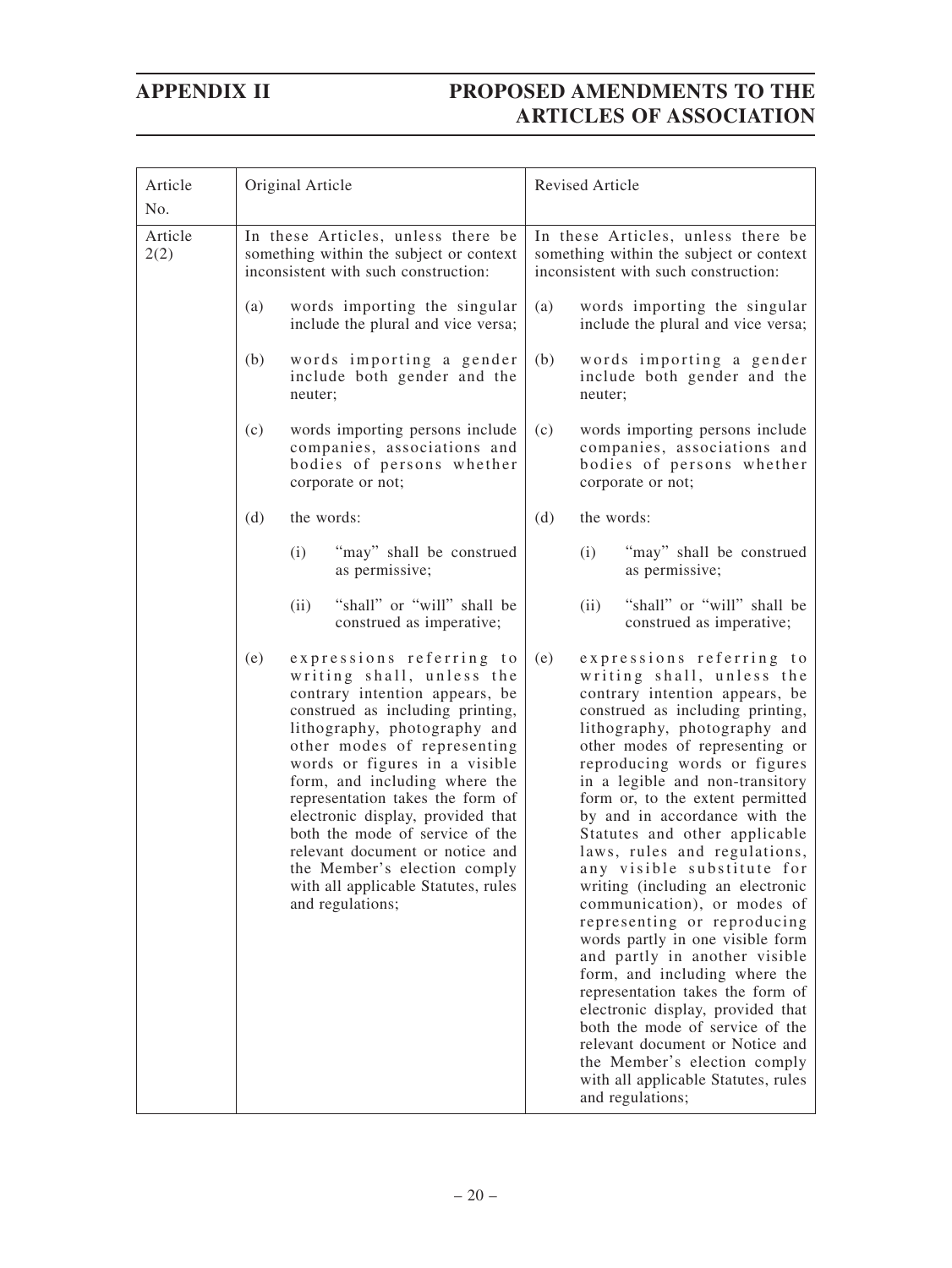| Article<br>No. | Original Article                                                                                                                                                                                                                                                                                                                                                                                                                                                                                                                                                                                  | <b>Revised Article</b>                                                                                                                                                                                                                                                                                                                                                                                                                                                                                                                                                                  |  |
|----------------|---------------------------------------------------------------------------------------------------------------------------------------------------------------------------------------------------------------------------------------------------------------------------------------------------------------------------------------------------------------------------------------------------------------------------------------------------------------------------------------------------------------------------------------------------------------------------------------------------|-----------------------------------------------------------------------------------------------------------------------------------------------------------------------------------------------------------------------------------------------------------------------------------------------------------------------------------------------------------------------------------------------------------------------------------------------------------------------------------------------------------------------------------------------------------------------------------------|--|
|                | (f)<br>references to any law, ordinance,<br>statute or statutory provision<br>shall be interpreted as relating to<br>any statutory modification or re-<br>enactment thereof for the time<br>being in force;                                                                                                                                                                                                                                                                                                                                                                                       | references to any law, ordinance,<br>(f)<br>statute or statutory provision<br>shall be interpreted as relating to<br>any statutory modification or re-<br>enactment thereof for the time<br>being in force;                                                                                                                                                                                                                                                                                                                                                                             |  |
|                | save as aforesaid words and<br>(g)<br>expressions defined in the<br>Statutes shall bear the same<br>meanings in these Articles if not<br>inconsistent with the subject in<br>the context;                                                                                                                                                                                                                                                                                                                                                                                                         | save as aforesaid words and<br>(g)<br>expressions defined in the<br>Statutes shall bear the same<br>meanings in these Articles if not<br>inconsistent with the subject in<br>the context;                                                                                                                                                                                                                                                                                                                                                                                               |  |
|                | (h)<br>references to a document being<br>executed include references to<br>it being executed under hand<br>or under seal or by electronic<br>signature or by any other method<br>and references to a notice or<br>document include a notice or<br>document recorded or stored in<br>any digital, electronic, electrical,<br>magnetic or other retrievable<br>form or medium and information<br>in visible form whether having<br>physical substance or not;<br>Section 8 of the Electronic<br>(i)<br>Transactions Law (2003) of the<br>Cayman Islands, as amended<br>from time to time, shall not | references to a document<br>(h)<br>(including, but without limitation,<br>a resolution in writing) being<br>signed or executed include<br>references to it being signed or<br>executed under hand or under seal<br>or by electronic signature or by<br>electronic communication or by<br>any other method and references<br>to a Notice or document include<br>a Notice or document recorded or<br>stored in any digital, electronic,<br>electrical, magnetic or other<br>retrievable form or medium<br>and information in visible<br>form whether having physical<br>substance or not; |  |
|                | apply to these Articles to the<br>extent it imposes obligations or<br>requirements in addition to those<br>set out in these Articles                                                                                                                                                                                                                                                                                                                                                                                                                                                              | Section 8 and Section 19 of<br>(i)<br>the Electronic Transactions Act<br>(2003) of the Cayman Islands, as<br>amended from time to time, shall<br>not apply to these Articles to the<br>extent it imposes obligations or<br>requirements in addition to those<br>set out in these Articles;                                                                                                                                                                                                                                                                                              |  |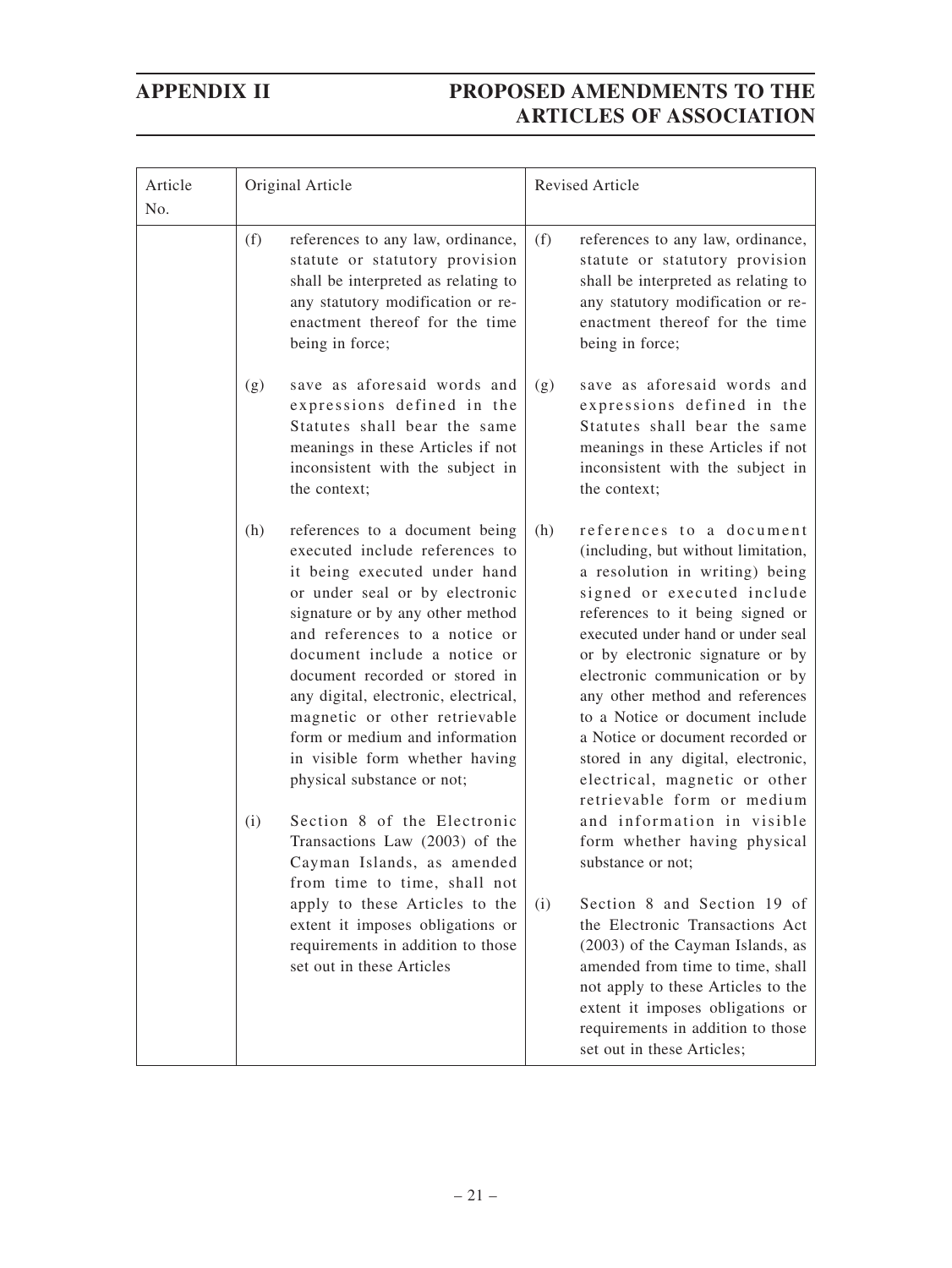| Article<br>No. | Original Article | Revised Article                                                                                                                                                                                                                                                                                                                                                                                                                                                                                                                                                                                        |
|----------------|------------------|--------------------------------------------------------------------------------------------------------------------------------------------------------------------------------------------------------------------------------------------------------------------------------------------------------------------------------------------------------------------------------------------------------------------------------------------------------------------------------------------------------------------------------------------------------------------------------------------------------|
|                |                  | a reference to a meeting: (a)<br>(j)<br>shall mean a meeting convened<br>and held in any manner<br>permitted by these Articles<br>and any Member or Director<br>attending and participating<br>at a meeting by means of<br>electronic facilities shall be<br>deemed to be present at that<br>meeting for all purposes of the<br>Statutes and these Articles, and<br>attend, participate, attending,<br>participating, attendance and<br>participation shall be construed<br>accordingly;                                                                                                               |
|                |                  | references to a person's<br>(k)<br>participation in the business of a<br>general meeting include without<br>limitation and as relevant the<br>right (including, in the case of<br>a corporation, through a duly<br>authorised representative) to<br>speak or communicate, vote, be<br>represented by a proxy and have<br>access in hard copy or electronic<br>form to all documents which are<br>required by the Statutes or these<br>Articles to be made available<br>at the meeting, and participate<br>and participating in the business<br>of a general meeting shall be<br>construed accordingly; |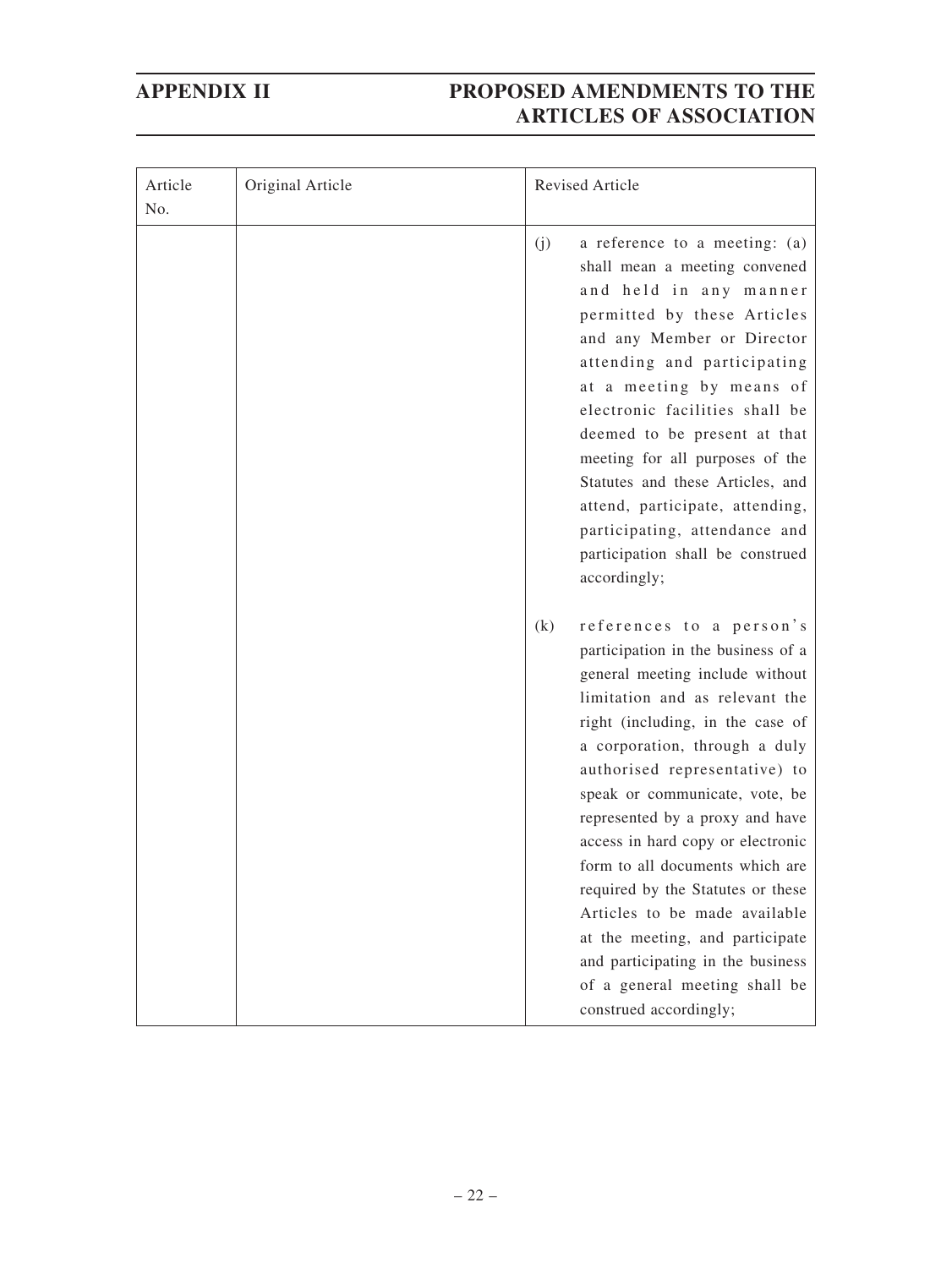| Article<br>No. | Original Article |     | Revised Article                                                                                                                                                                                                 |
|----------------|------------------|-----|-----------------------------------------------------------------------------------------------------------------------------------------------------------------------------------------------------------------|
|                |                  | (1) | references to electronic facilities<br>include, without limitation,<br>website addresses, webinars,<br>webcast, video or any form<br>of conference call systems<br>(telephone, video, web or<br>otherwise); and |
|                |                  | (m) | where a Member is a<br>corporation, any reference in<br>these Articles to a Member shall,<br>where the context requires,<br>refer to a duly authorised<br>representative of such Member.                        |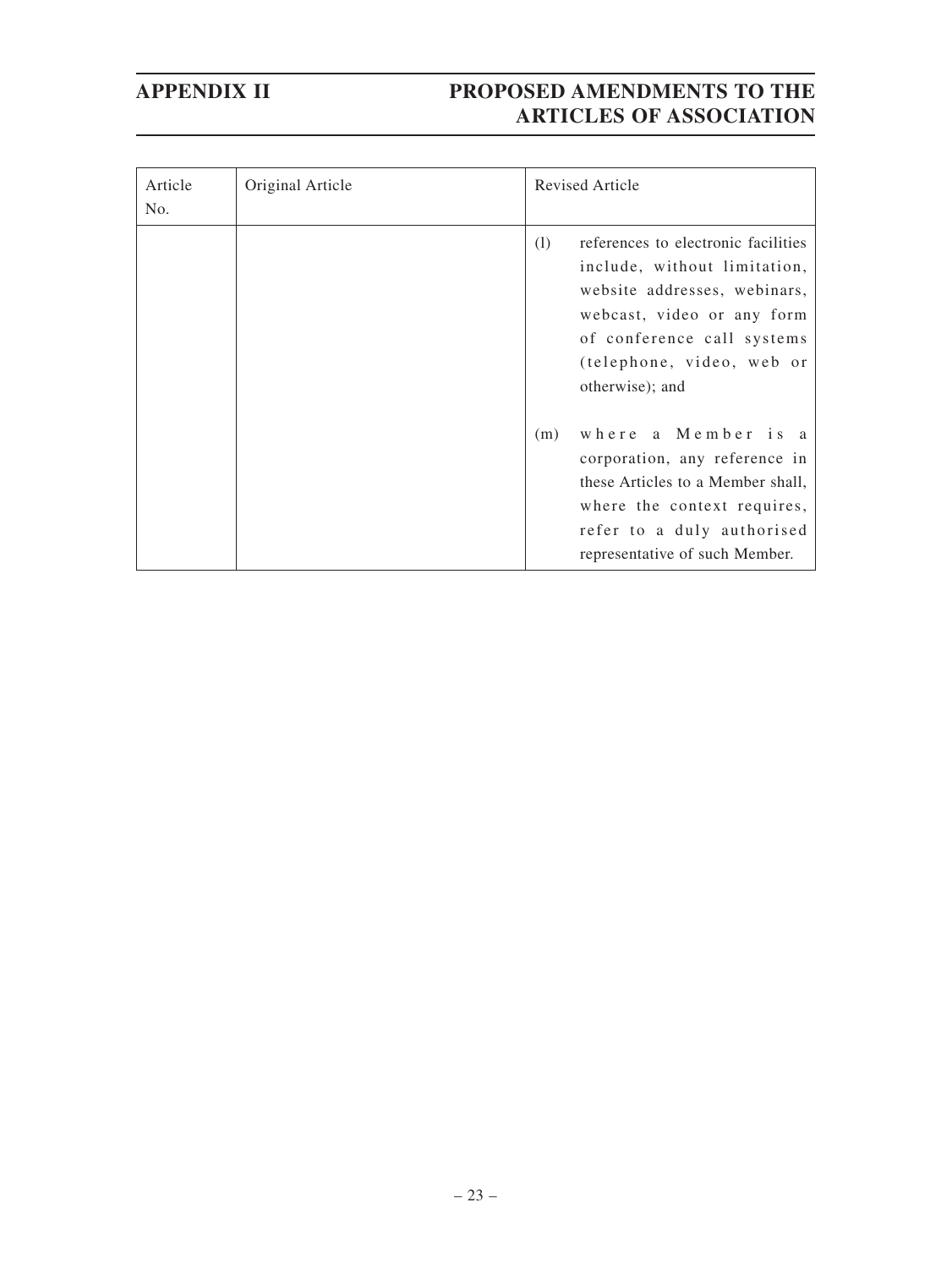| Article<br>No. | Original Article                                                                                                                                                                                                                                                                                                                                                                                                                                                                                                                                                                                                                                                                                                                                                                                                                                                           | Revised Article                                                                                                                                                                                                                                                                                                                                                                                                                                                                                                                                                                                                                                                                                                                                                                                                                                                |
|----------------|----------------------------------------------------------------------------------------------------------------------------------------------------------------------------------------------------------------------------------------------------------------------------------------------------------------------------------------------------------------------------------------------------------------------------------------------------------------------------------------------------------------------------------------------------------------------------------------------------------------------------------------------------------------------------------------------------------------------------------------------------------------------------------------------------------------------------------------------------------------------------|----------------------------------------------------------------------------------------------------------------------------------------------------------------------------------------------------------------------------------------------------------------------------------------------------------------------------------------------------------------------------------------------------------------------------------------------------------------------------------------------------------------------------------------------------------------------------------------------------------------------------------------------------------------------------------------------------------------------------------------------------------------------------------------------------------------------------------------------------------------|
| Article 3      | (1)<br>The share capital of the<br>Company at the date on which<br>these Articles come into effect<br>shall be divided into shares of<br>a par value of USD0.0000001<br>each.                                                                                                                                                                                                                                                                                                                                                                                                                                                                                                                                                                                                                                                                                              | The share capital of the<br>(1)<br>Company at the date on which<br>these Articles come into effect<br>shall be divided into shares of<br>a par value of USD0.0000001<br>each.                                                                                                                                                                                                                                                                                                                                                                                                                                                                                                                                                                                                                                                                                  |
|                | (2)<br>Subject to the Law, the<br>Company's Memorandum and<br>Articles of Association and,<br>where applicable, the rules of<br>any Designated Stock Exchange<br>and/or any competent regulatory<br>authority, the Company shall<br>have the power to purchase<br>or otherwise acquire its own<br>shares and such power shall be<br>exercisable by the Board in such<br>manner, upon such terms and<br>subject to such conditions as it<br>in its absolute discretion thinks<br>fit and any determination by the<br>Board of the manner of purchase<br>shall be deemed authorised by<br>these Articles for purposes of<br>the Law. The Company is hereby<br>authorised to make payments<br>in respect of the purchase of<br>its shares out of capital or out<br>of any other account or fund<br>which can be authorised for this<br>purpose in accordance with the<br>Law. | (2)<br>Subject to the Act, the<br>Company's Memorandum and<br>Articles of Association and,<br>where applicable, the Listing<br>Rules and/or the rules of any<br>competent regulatory authority,<br>the Company shall have the<br>power to purchase or otherwise<br>acquire its own shares and such<br>power shall be exercisable by<br>the Board in such manner, upon<br>such terms and subject to such<br>conditions as it in its absolute<br>discretion thinks fit and any<br>determination by the Board of<br>the manner of purchase shall<br>be deemed authorised by these<br>Articles for purposes of the<br>Act. The Company is hereby<br>authorised to make payments<br>in respect of the purchase of<br>its shares out of capital or out<br>of any other account or fund<br>which can be authorised for this<br>purpose in accordance with the<br>Act. |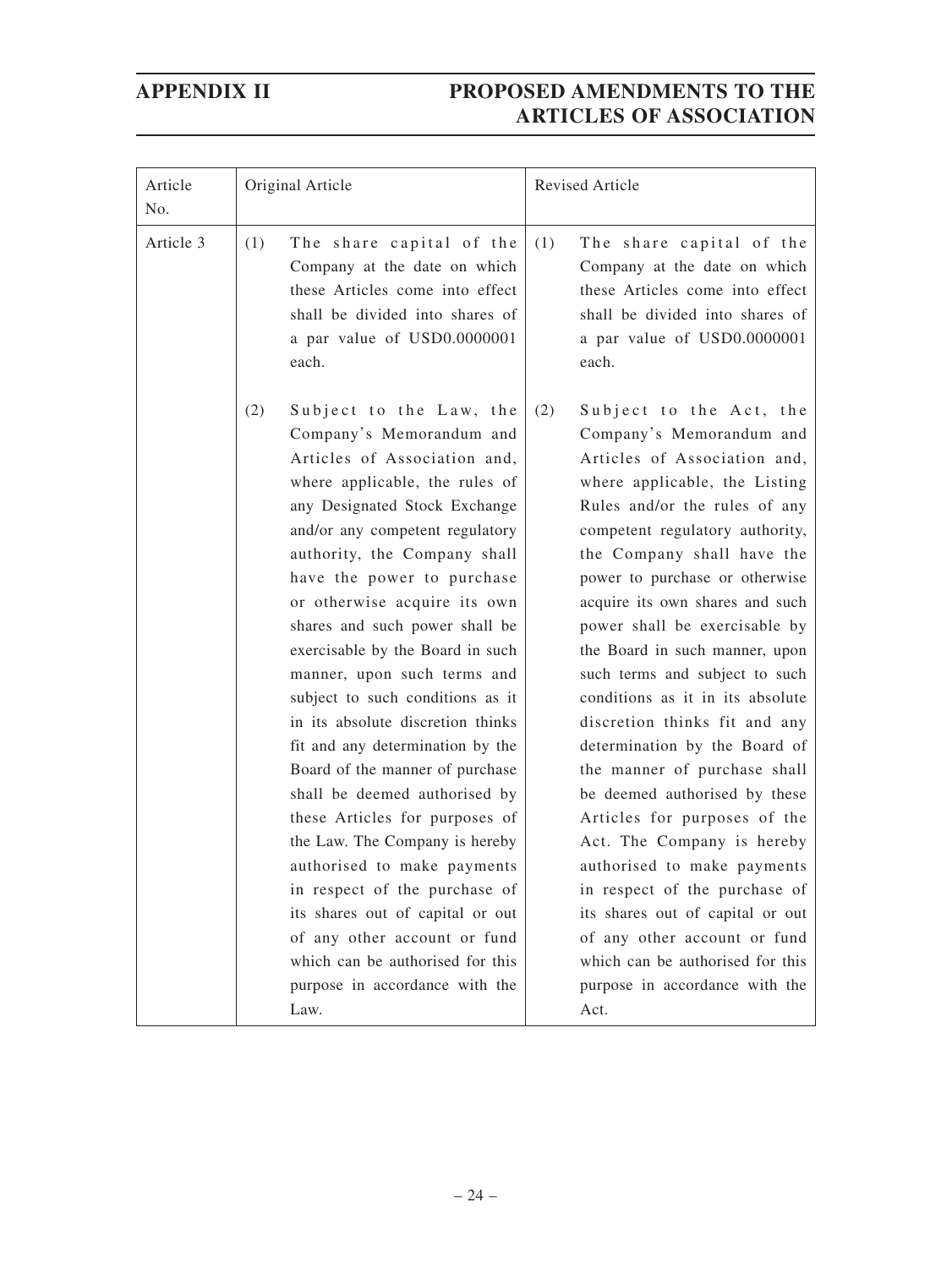| Article<br>No. | Original Article                                                                                                                                                                                                                                                                                                                                                        | <b>Revised Article</b>                                                                                                                                                                                                                                                                                                                                                                                                                                                            |
|----------------|-------------------------------------------------------------------------------------------------------------------------------------------------------------------------------------------------------------------------------------------------------------------------------------------------------------------------------------------------------------------------|-----------------------------------------------------------------------------------------------------------------------------------------------------------------------------------------------------------------------------------------------------------------------------------------------------------------------------------------------------------------------------------------------------------------------------------------------------------------------------------|
|                | (3)<br>Subject to compliance with the<br>rules and regulations of the<br>Designated Stock Exchange and<br>any other relevant regulatory<br>authority, the Company may<br>give financial assistance for the<br>purpose of or in connection with<br>a purchase made or to be made<br>by any person of any shares in<br>the Company.<br>(4)<br>No share shall be issued to | (3) Subject to compliance with Listing<br>Rules and any other competent<br>regulatory authority, the<br>Company may give financial<br>assistance for the purpose of or<br>in connection with a purchase<br>made or to be made by any<br>person of any shares in the<br>Company.<br>The Board may accept the<br>(4)<br>surrender for no consideration of                                                                                                                           |
|                | bearer.                                                                                                                                                                                                                                                                                                                                                                 | any fully paid share.<br>(5)<br>No share shall be issued to<br>bearer.                                                                                                                                                                                                                                                                                                                                                                                                            |
| Article 9      | Deleted                                                                                                                                                                                                                                                                                                                                                                 | (Renumbered Article 8(2) to Article<br>9)                                                                                                                                                                                                                                                                                                                                                                                                                                         |
|                |                                                                                                                                                                                                                                                                                                                                                                         | Subject to the provisions of the Act, the<br>Listing Rules and the Memorandum and<br>Articles of Association of the Company,<br>and to any special rights conferred on<br>the holders of any shares or attaching<br>to any class of shares, shares may be<br>issued on the terms that they may be,<br>or at the option of the Company or<br>the holder are, liable to be redeemed<br>on such terms and in such manner,<br>including out of capital, as the Board<br>may deem fit. |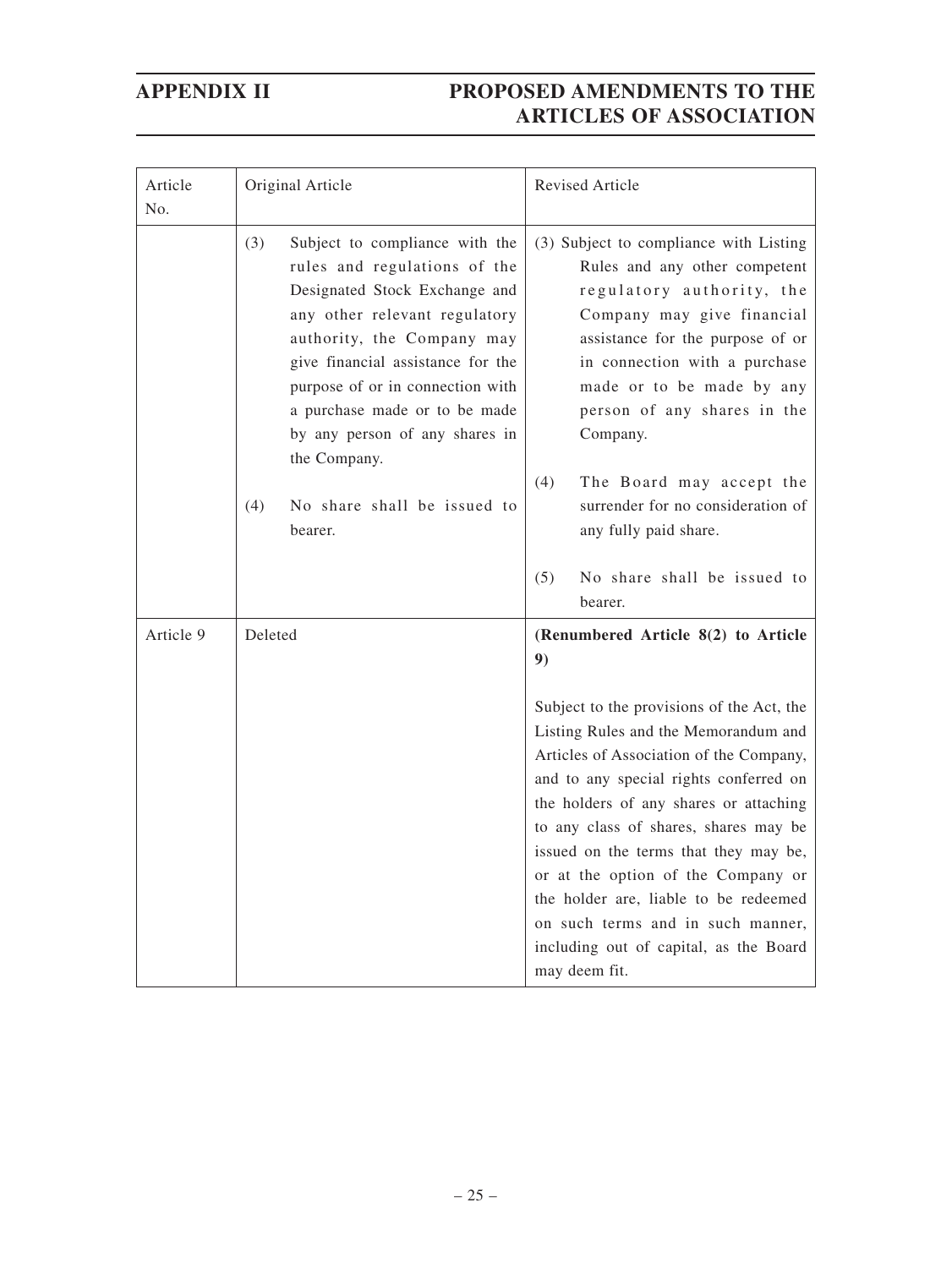| Article<br>No. | Original Article                                                                                                                                                                                                                                                                                                                                                                                                                                                                                                                                                                                                                                                                                                                                                                                                                               | <b>Revised Article</b>                                                                                                                                                                                                                                                                                                                                                                                                                                                                                                                                                                                                                                                                                                                                                                                                                         |
|----------------|------------------------------------------------------------------------------------------------------------------------------------------------------------------------------------------------------------------------------------------------------------------------------------------------------------------------------------------------------------------------------------------------------------------------------------------------------------------------------------------------------------------------------------------------------------------------------------------------------------------------------------------------------------------------------------------------------------------------------------------------------------------------------------------------------------------------------------------------|------------------------------------------------------------------------------------------------------------------------------------------------------------------------------------------------------------------------------------------------------------------------------------------------------------------------------------------------------------------------------------------------------------------------------------------------------------------------------------------------------------------------------------------------------------------------------------------------------------------------------------------------------------------------------------------------------------------------------------------------------------------------------------------------------------------------------------------------|
| Article 10     | Subject to the Law and without<br>prejudice to Article 8, all or any of<br>the special rights for the time being<br>attached to the shares or any class of<br>shares may, unless otherwise provided<br>by the terms of issue of the shares of<br>that class, from time to time (whether<br>or not the Company is being wound<br>up) be varied, modified or abrogated<br>either with the consent in writing of<br>the holders of not less than three-<br>fourths in nominal value of the issued<br>shares of that class or with the sanction<br>of a special resolution passed at a<br>separate general meeting of the holders<br>of the shares of that class. To every<br>such separate general meeting all the<br>provisions of these Articles relating to<br>general meetings of the Company shall,<br>mutatis mutandis, apply, but so that: | Subject to the Act and without<br>prejudice to Article 8, all or any of<br>the special rights for the time being<br>attached to the shares or any class of<br>shares may, unless otherwise provided<br>by the terms of issue of the shares of<br>that class, from time to time (whether<br>or not the Company is being wound<br>up) be varied, modified or abrogated<br>either with the consent in writing of<br>the holders of not less than three-<br>fourths in nominal value of the issued<br>shares of that class or with the sanction<br>of a special resolution passed at a<br>separate general meeting of the holders<br>of the shares of that class. To every<br>such separate general meeting all the<br>provisions of these Articles relating to<br>general meetings of the Company shall,<br>mutatis mutandis, apply, but so that: |
|                | (a)<br>the necessary quorum (other than<br>at an adjourned meeting) shall be<br>two persons (or in the case of a<br>Member being a corporation, its<br>duly authorized representative)<br>holding or representing by<br>proxy not less than one-third<br>in nominal value of the issued<br>shares of that class and at any<br>adjourned meeting of such<br>holders, two holders present<br>in person or (in the case of a<br>Member being a corporation) its<br>duly authorized representative or<br>by proxy (whatever the number<br>of shares held by them) shall be<br>a quorum; and                                                                                                                                                                                                                                                        | the necessary quorum shall be<br>(a)<br>two persons (or in the case of a<br>Member being a corporation, its<br>duly authorised representative)<br>holding or representing by<br>proxy not less than one-third<br>in nominal value of the issued<br>shares of that class; and<br>(b)<br>every holder of shares of the<br>class shall be entitled to one vote<br>for every such share held by him.                                                                                                                                                                                                                                                                                                                                                                                                                                               |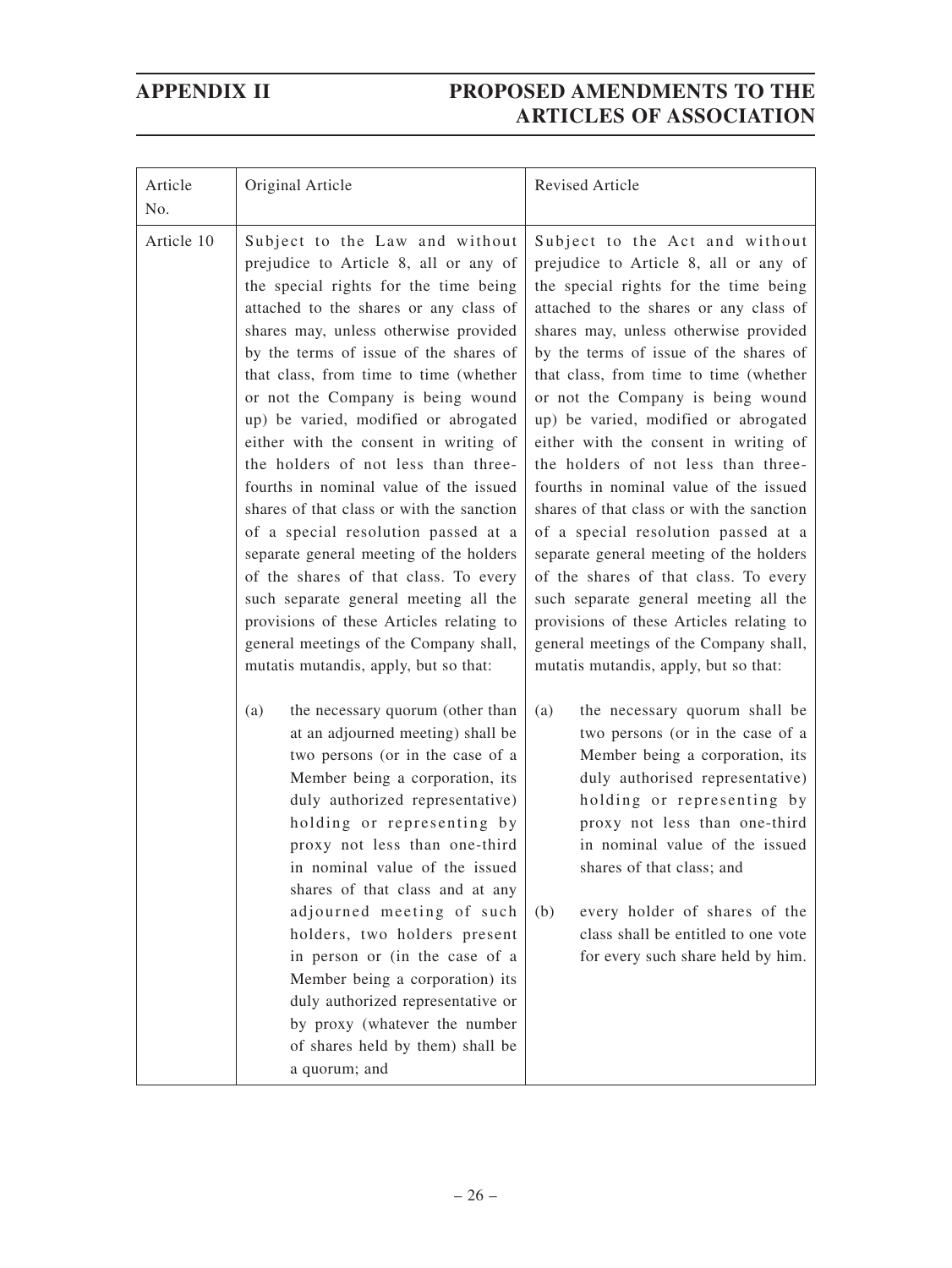| every holder of shares of the<br>(b)<br>class shall be entitled to one vote<br>for every such share held by him.<br>Article<br>Subject to the Law, these Articles,<br>12(1)<br>any direction that may be given by<br>the Company in general meeting<br>and, where applicable, the rules of<br>any Designated Stock Exchange and<br>without prejudice to any special rights<br>or restrictions for the time being<br>attached to any shares or any class<br>of shares, the unissued shares of the<br>Company (whether forming part of<br>the original or any increased capital)                                                                                                                                                                                                                                                                                                                                                                                                                                                                                   | Revised Article                                                                                                                                                                                                                                                                                                                                                                                                                                                                                                                                                                                                                                                                                                                                                                                                                                                                                                                                                                                                                                                                                                                                                                                                                                                                                                                                                                                                                                                                                       |
|------------------------------------------------------------------------------------------------------------------------------------------------------------------------------------------------------------------------------------------------------------------------------------------------------------------------------------------------------------------------------------------------------------------------------------------------------------------------------------------------------------------------------------------------------------------------------------------------------------------------------------------------------------------------------------------------------------------------------------------------------------------------------------------------------------------------------------------------------------------------------------------------------------------------------------------------------------------------------------------------------------------------------------------------------------------|-------------------------------------------------------------------------------------------------------------------------------------------------------------------------------------------------------------------------------------------------------------------------------------------------------------------------------------------------------------------------------------------------------------------------------------------------------------------------------------------------------------------------------------------------------------------------------------------------------------------------------------------------------------------------------------------------------------------------------------------------------------------------------------------------------------------------------------------------------------------------------------------------------------------------------------------------------------------------------------------------------------------------------------------------------------------------------------------------------------------------------------------------------------------------------------------------------------------------------------------------------------------------------------------------------------------------------------------------------------------------------------------------------------------------------------------------------------------------------------------------------|
|                                                                                                                                                                                                                                                                                                                                                                                                                                                                                                                                                                                                                                                                                                                                                                                                                                                                                                                                                                                                                                                                  |                                                                                                                                                                                                                                                                                                                                                                                                                                                                                                                                                                                                                                                                                                                                                                                                                                                                                                                                                                                                                                                                                                                                                                                                                                                                                                                                                                                                                                                                                                       |
| shall be at the disposal of the Board,<br>which may offer, allot, grant options<br>over or otherwise dispose of them to<br>such persons, at such times and for<br>such consideration and upon such<br>terms and conditions as the Board may<br>in its absolute discretion determine<br>but so that no shares shall be issued<br>at a discount. Neither the Company<br>nor the Board shall be obliged, when<br>making or granting any allotment of,<br>offer of, option over or disposal of<br>shares, to make, or make available,<br>any such allotment, offer, option or<br>shares to Members or others with<br>registered addresses in any particular<br>territory or territories being a territory<br>or territories where, in the absence of a<br>registration statement or other special<br>formalities, this would or might, in the<br>opinion of the Board, be unlawful or<br>impracticable. Members affected as a<br>result of the foregoing sentence shall<br>not be, or be deemed to be, a separate<br>class of members for any purpose<br>whatsoever. | Subject to the Act, these Articles,<br>any direction that may be given by<br>the Company in general meeting and,<br>where applicable, the Listing Rules<br>and without prejudice to any special<br>rights or restrictions for the time being<br>attached to any shares or any class<br>of shares, the unissued shares of the<br>Company (whether forming part of<br>the original or any increased capital)<br>shall be at the disposal of the Board,<br>which may offer, allot, grant options<br>over or otherwise dispose of them to<br>such persons, at such times and for<br>such consideration and upon such terms<br>and conditions as the Board may in<br>its absolute discretion determine but<br>so that no shares shall be issued at a<br>discount to their nominal value. Neither<br>the Company nor the Board shall be<br>obliged, when making or granting<br>any allotment of, offer of, option over<br>or disposal of shares, to make, or<br>make available, any such allotment,<br>offer, option or shares to Members or<br>others with registered addresses in any<br>particular territory or territories being<br>a territory or territories where, in the<br>absence of a registration statement or<br>other special formalities, this would or<br>might, in the opinion of the Board, be<br>unlawful or impracticable. Members<br>affected as a result of the foregoing<br>sentence shall not be, or be deemed to<br>be, a separate class of Members for any<br>purpose whatsoever. |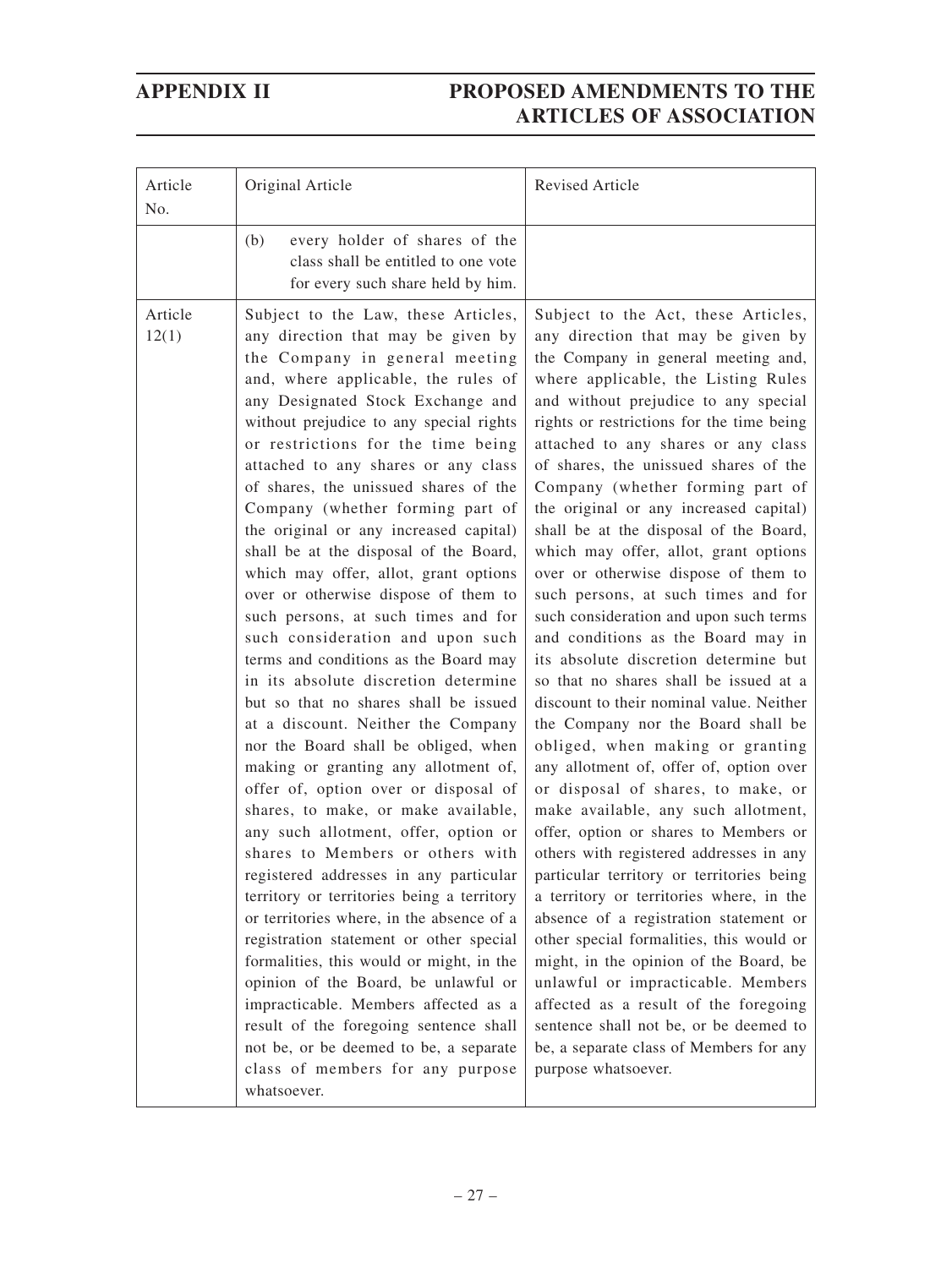| Article<br>No. | Original Article                                                                                                                                                                                                                                                                                                                                                                                                                                                                                                                                                                                                                                                                                                                                                                                  | <b>Revised Article</b>                                                                                                                                                                                                                                                                                                                                                                                                                                                                                                                                                                                                                                                                                                                                                                                                                                                                                                                                                                                                                                                       |
|----------------|---------------------------------------------------------------------------------------------------------------------------------------------------------------------------------------------------------------------------------------------------------------------------------------------------------------------------------------------------------------------------------------------------------------------------------------------------------------------------------------------------------------------------------------------------------------------------------------------------------------------------------------------------------------------------------------------------------------------------------------------------------------------------------------------------|------------------------------------------------------------------------------------------------------------------------------------------------------------------------------------------------------------------------------------------------------------------------------------------------------------------------------------------------------------------------------------------------------------------------------------------------------------------------------------------------------------------------------------------------------------------------------------------------------------------------------------------------------------------------------------------------------------------------------------------------------------------------------------------------------------------------------------------------------------------------------------------------------------------------------------------------------------------------------------------------------------------------------------------------------------------------------|
| Article 16     | Every share certificate shall be issued<br>under the Seal or a facsimile thereof<br>or with the Seal printed thereon and<br>shall specify the number and class<br>and distinguishing numbers (if any)<br>of the shares to which it relates,<br>and the amount paid up thereon and<br>may otherwise be in such form as<br>the Directors may from time to time<br>determine. No certificate shall be<br>issued representing shares of more<br>than one class. The Board may by<br>resolution determine, either generally<br>or in any particular case or cases, that<br>any signatures on any such certificates<br>(or certificates in respect of other<br>securities) need not be autographic<br>but may be affixed to such certificates<br>by some mechanical means or may be<br>printed thereon. | Every share certificate shall be issued<br>under the Seal or a facsimile thereof<br>or with the Seal printed thereon and<br>shall specify the number and class<br>and distinguishing numbers (if any)<br>of the shares to which it relates,<br>and the amount paid up thereon and<br>may otherwise be in such form as<br>the Directors may from time to time<br>determine. The seal of the Company<br>may only be affixed or imprinted to a<br>share certificate with the authority of<br>the Directors, or be executed under the<br>signature of appropriate officials with<br>statutory authority, unless otherwise<br>determined by the Directors. No<br>certificate shall be issued representing<br>shares of more than one class. The<br>Board may by resolution determine,<br>either generally or in any particular<br>case or cases, that any signatures on<br>any such certificates (or certificates in<br>respect of other securities) need not be<br>autographic but may be affixed to such<br>certificates by some mechanical means<br>or may be printed thereon. |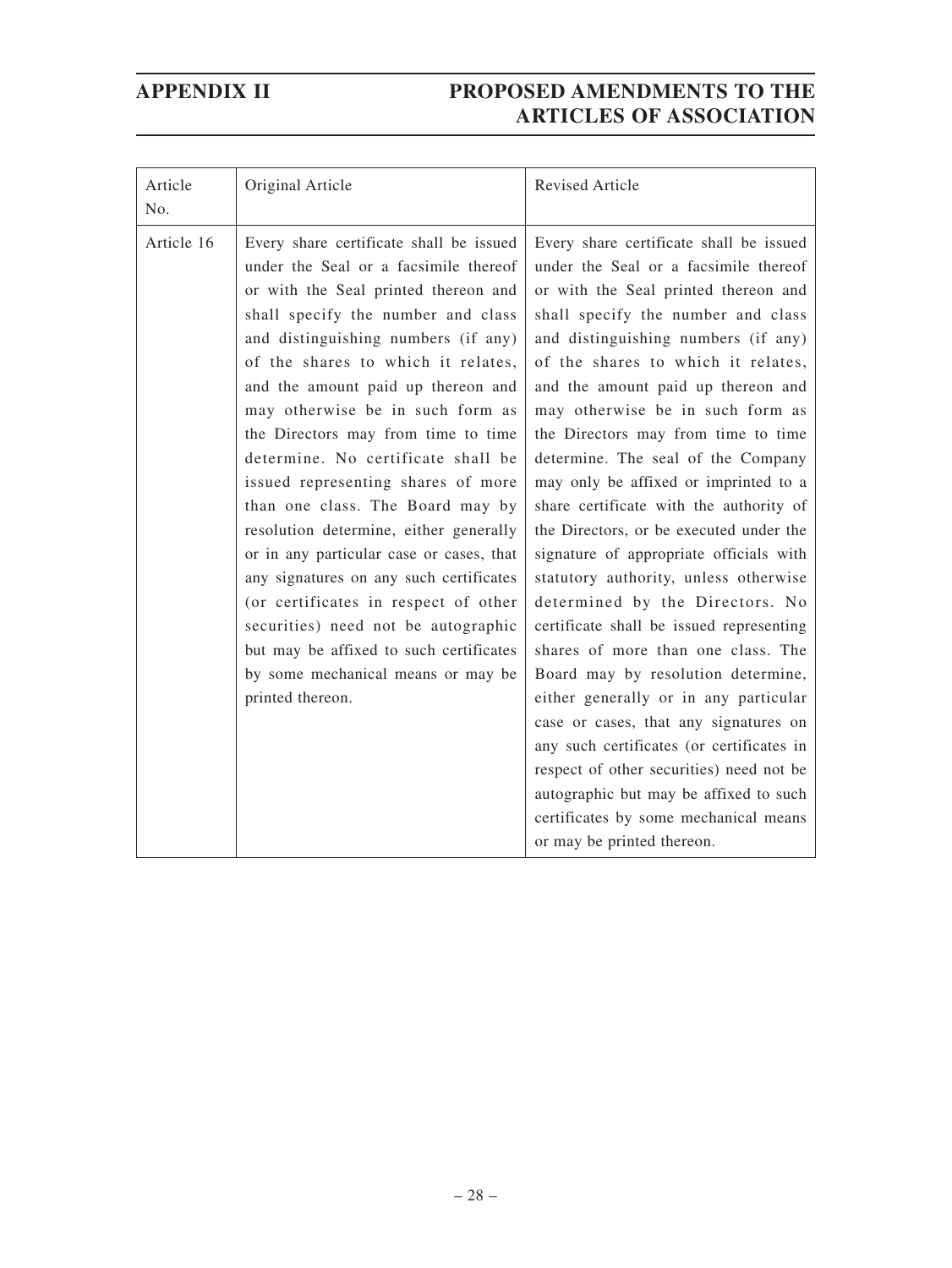| Article<br>No. | Original Article                                                                                                                                                                                                                                                                                                                                                                                                                                                                                                                                                                                                                                                                                                                                                                                                                                                                                                                                                                                                                                                                                                                                      | Revised Article                                                                                                                                                                                                                                                                                                                                                                                                                                                                                                                                                                                                                                                                                                                                                                                                                                                                                                                                                                                                                                                                                                         |
|----------------|-------------------------------------------------------------------------------------------------------------------------------------------------------------------------------------------------------------------------------------------------------------------------------------------------------------------------------------------------------------------------------------------------------------------------------------------------------------------------------------------------------------------------------------------------------------------------------------------------------------------------------------------------------------------------------------------------------------------------------------------------------------------------------------------------------------------------------------------------------------------------------------------------------------------------------------------------------------------------------------------------------------------------------------------------------------------------------------------------------------------------------------------------------|-------------------------------------------------------------------------------------------------------------------------------------------------------------------------------------------------------------------------------------------------------------------------------------------------------------------------------------------------------------------------------------------------------------------------------------------------------------------------------------------------------------------------------------------------------------------------------------------------------------------------------------------------------------------------------------------------------------------------------------------------------------------------------------------------------------------------------------------------------------------------------------------------------------------------------------------------------------------------------------------------------------------------------------------------------------------------------------------------------------------------|
| Article 44     | The Register and branch register of<br>Members, as the case may be, shall<br>be open to inspection for at least two<br>(2) hours on every business day by<br>Members without charge or by any<br>other person, upon a maximum payment<br>of \$2.50 or such lesser sum specified<br>by the Board, at the Office or such<br>other place at which the Register is<br>kept in accordance with the Law or, if<br>appropriate, upon a maximum payment<br>of \$1.00 or such lesser sum specified<br>by the Board at the Registration Office.<br>The Register including any overseas<br>or local or other branch register of<br>Members may, after notice has been<br>given by advertisement in an appointed<br>newspaper or any other newspapers in<br>accordance with the requirements of<br>any Designated Stock Exchange or by<br>any electronic means in such manner<br>as may be accepted by the Designated<br>Stock Exchange to that effect, be closed<br>at such times or for such periods not<br>exceeding in the whole thirty (30)<br>days in each year as the Board may<br>determine and either generally or in<br>respect of any class of shares. | The Register and branch register of<br>Members, as the case may be, shall<br>be open to inspection during business<br>hours by Members without charge or<br>by any other person, upon a maximum<br>payment of \$2.50 or such lesser sum<br>specified by the Board, at the Office or<br>such other place at which the Register<br>is kept in accordance with the Act or, if<br>appropriate, upon a maximum payment<br>of \$1.00 or such lesser sum specified<br>by the Board at the Registration Office.<br>The Register including any overseas<br>or local or other branch register of<br>Members may, after notice has been<br>given by advertisement in an appointed<br>newspaper or any other newspapers in<br>accordance with the requirements of<br>any Designated Stock Exchange or by<br>any electronic means in such manner<br>as may be accepted by the Designated<br>Stock Exchange to that effect, be closed<br>at such times or for such periods not<br>exceeding in the whole thirty (30)<br>days in each year as the Board may<br>determine and either generally or in<br>respect of any class of shares. |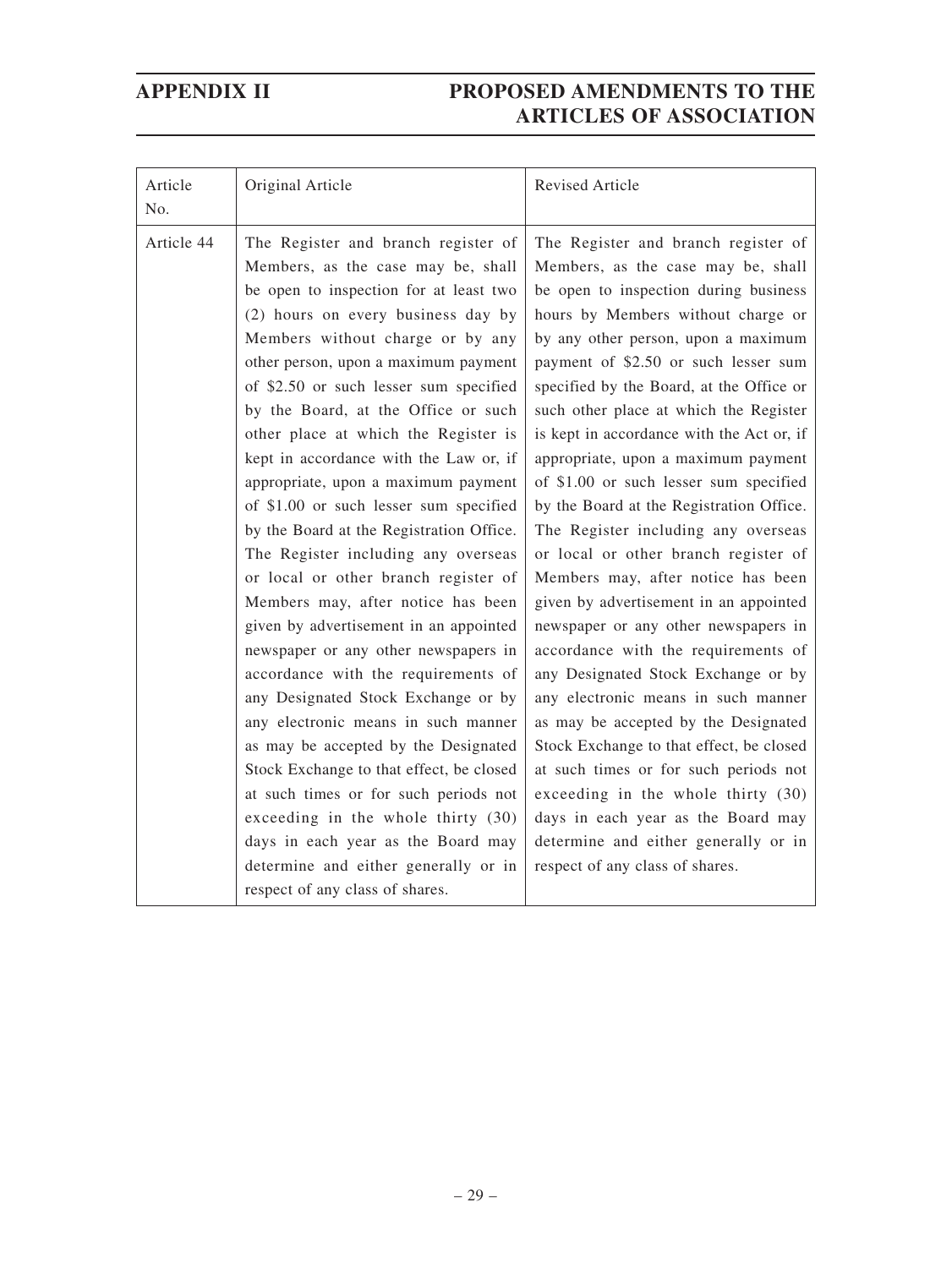| Article<br>No. | Original Article                                                                                                                                                                                                                                                                                                                                                                                                                                                                                      | Revised Article                                                                                                                                                                                                                                                                                                                                                                                                                                                                                                       |
|----------------|-------------------------------------------------------------------------------------------------------------------------------------------------------------------------------------------------------------------------------------------------------------------------------------------------------------------------------------------------------------------------------------------------------------------------------------------------------------------------------------------------------|-----------------------------------------------------------------------------------------------------------------------------------------------------------------------------------------------------------------------------------------------------------------------------------------------------------------------------------------------------------------------------------------------------------------------------------------------------------------------------------------------------------------------|
| Article 45     | Notwithstanding any other provision<br>of these Articles the Company or the<br>Directors may fix any date as the record<br>date for:                                                                                                                                                                                                                                                                                                                                                                  | Subject to the Listing Rules,<br>notwithstanding any other provision<br>of these Articles the Company or the<br>Directors may fix any date as the record<br>date for:                                                                                                                                                                                                                                                                                                                                                 |
|                | determining the Members<br>(a)<br>entitled to receive any dividend,<br>distribution, allotment or issue<br>and such record date may be<br>on, or at any time not more than<br>thirty (30) days before or after,<br>any date on which such dividend,<br>distribution, allotment or issue is<br>declared, paid or made;                                                                                                                                                                                 | determining the Members<br>(a)<br>entitled to receive any dividend,<br>distribution, allotment or issue;<br>determining the Members<br>(b)<br>entitled to receive Notice of and<br>to vote at any general meeting of<br>the Company.                                                                                                                                                                                                                                                                                  |
|                | determining the Members<br>(b)<br>entitled to receive notice of and<br>to vote at any general meeting of<br>the Company.                                                                                                                                                                                                                                                                                                                                                                              |                                                                                                                                                                                                                                                                                                                                                                                                                                                                                                                       |
| Article 46     | Subject to these Articles, any Member<br>may transfer all or any of his shares by<br>an instrument of transfer in the usual or<br>common form or in a form prescribed<br>by the Designated Stock Exchange<br>or in any other form approved by the<br>Board and may be under hand or, if the<br>transferor or transferee is a clearing<br>house or its nominee(s), by hand or by<br>machine imprinted signature or by such<br>other manner of execution as the Board<br>may approve from time to time. | (1)<br>Subject to these Articles, any<br>Member may transfer all or any<br>of his shares by an instrument of<br>transfer in the usual or common<br>form or in a form prescribed by<br>the Designated Stock Exchange<br>or in any other form approved<br>by the Board and may be under<br>hand or, if the transferor or<br>transferee is a clearing house<br>or its nominee(s), by hand or<br>by machine imprinted signature<br>or by such other manner of<br>execution as the Board may<br>approve from time to time. |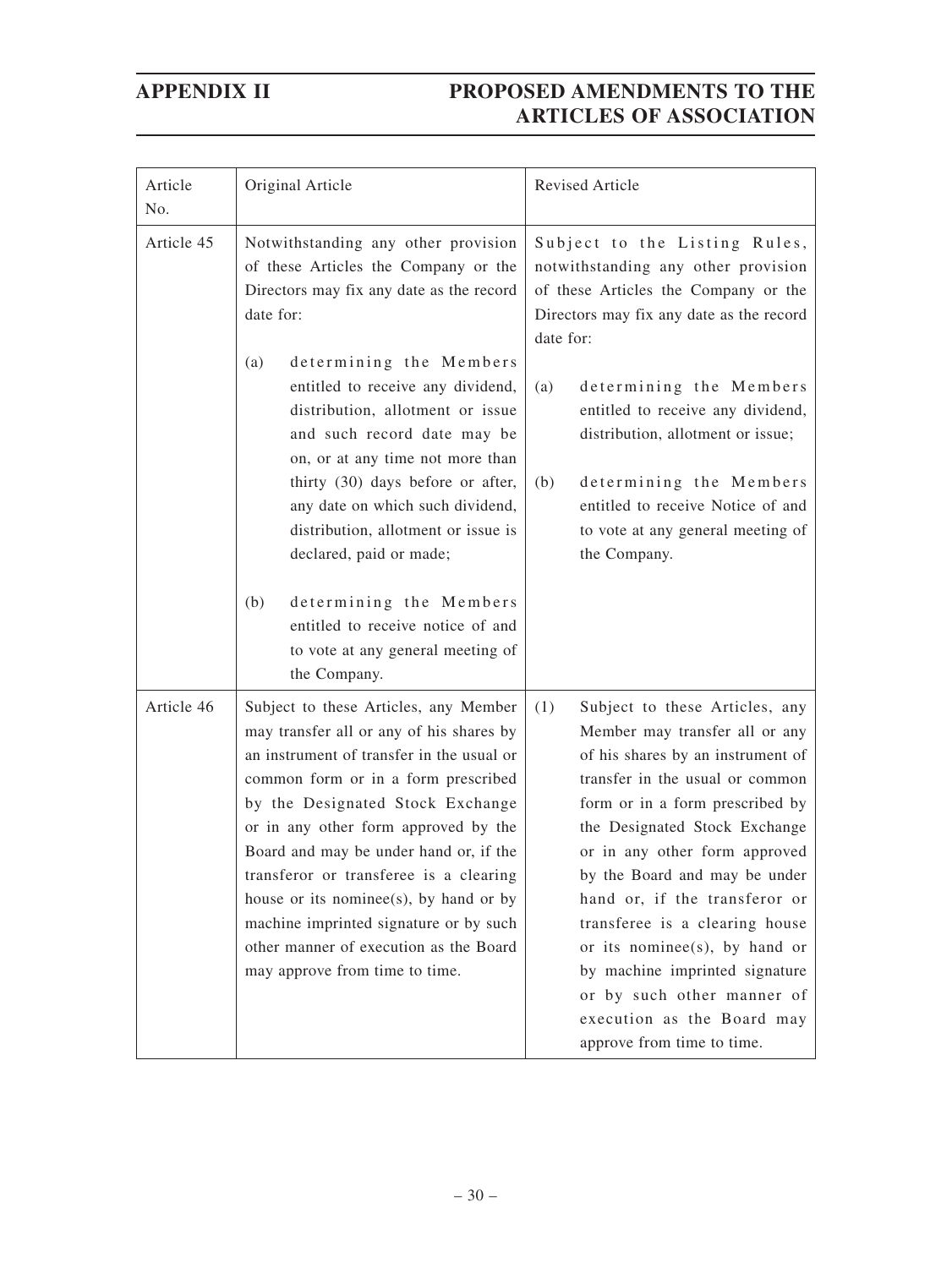| Article<br>No. | Original Article                                                                                                                                                                                                                                                                                                                                                                                              | <b>Revised Article</b>                                                                                                                                                                                                                                                                                                                                                                                                                                                                                                                                                                                                                                                                                                                                                   |
|----------------|---------------------------------------------------------------------------------------------------------------------------------------------------------------------------------------------------------------------------------------------------------------------------------------------------------------------------------------------------------------------------------------------------------------|--------------------------------------------------------------------------------------------------------------------------------------------------------------------------------------------------------------------------------------------------------------------------------------------------------------------------------------------------------------------------------------------------------------------------------------------------------------------------------------------------------------------------------------------------------------------------------------------------------------------------------------------------------------------------------------------------------------------------------------------------------------------------|
|                |                                                                                                                                                                                                                                                                                                                                                                                                               | (2)<br>Notwithstanding the provisions<br>of subparagraph (1) above,<br>for so long as any shares are<br>listed on the Designated Stock<br>Exchange, titles to such listed<br>shares may be evidenced and<br>transferred in accordance with<br>the laws applicable to and the<br>Listing Rules that are or shall<br>be applicable to such listed<br>shares. The register of members<br>of the Company in respect of<br>its listed shares (whether the<br>Register or a branch register)<br>may be kept by recording the<br>particulars required by Section<br>40 of the Act in a form otherwise<br>than legible if such recording<br>otherwise complies with the<br>laws applicable to and the<br>Listing Rules that are or shall be<br>applicable to such listed shares. |
| Article 51     | The registration of transfers of shares<br>or of any class of shares may, after<br>notice has been given advertisement in<br>any newspapers or by any other means<br>in accordance with the requirements of<br>any Designated Stock Exchange to that<br>effect be suspended at such times and<br>for such periods (not exceeding in the<br>whole thirty (30) days in any year) as<br>the Board may determine. | The registration of transfers of shares<br>or of any class of shares may, after<br>notice has been given by announcement<br>or by electronic communication or by<br>advertisement in any newspapers or by<br>any other means in accordance with the<br>requirements of any Designated Stock<br>Exchange to that effect be suspended<br>at such times and for such periods<br>(not exceeding in the whole thirty (30)<br>days in any year) as the Board may<br>determine. The period of thirty (30)<br>days may be extended in respect of any<br>year if approved by the Members by<br>ordinary resolution.                                                                                                                                                               |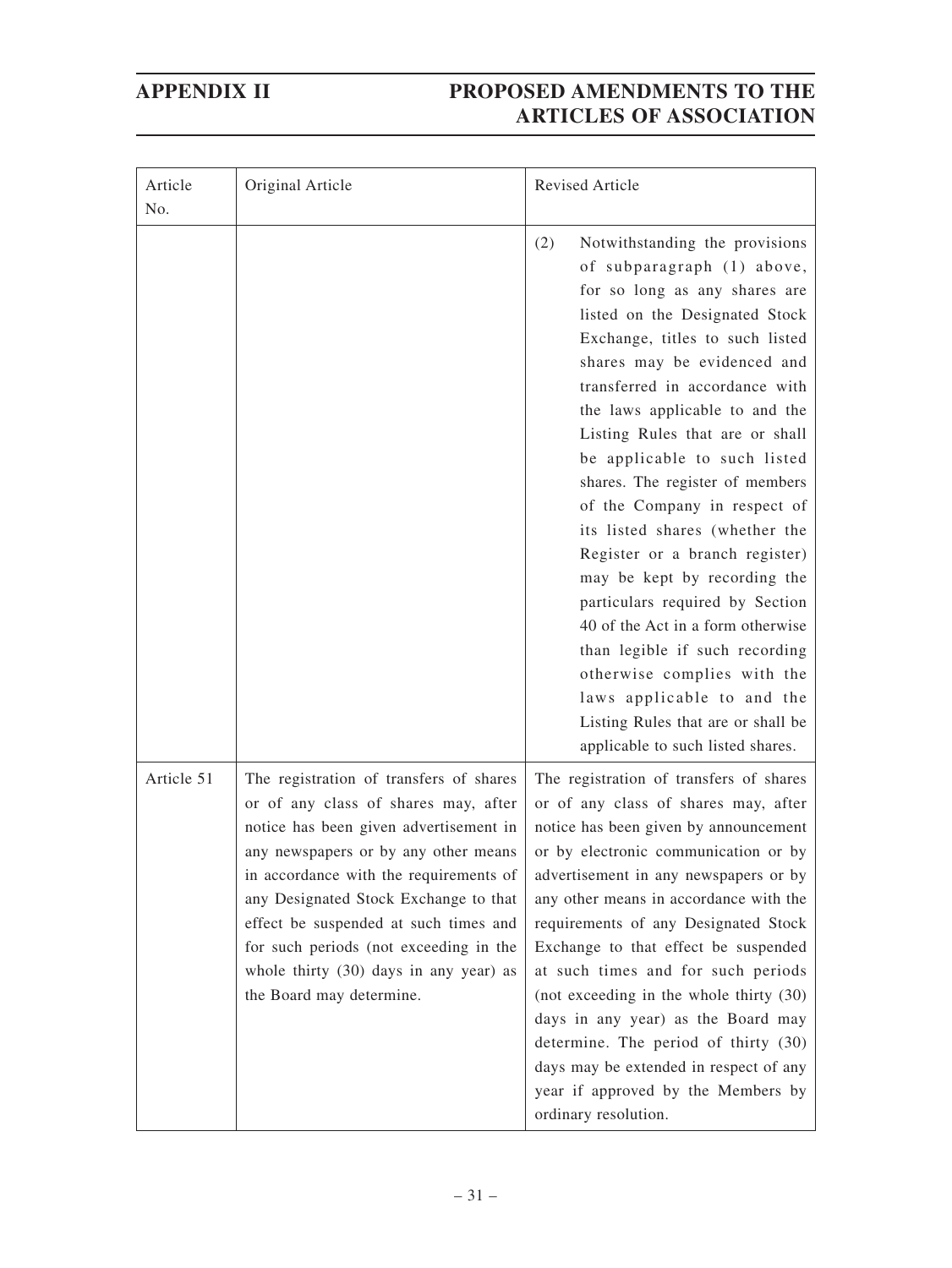| Article<br>No.     | Original Article                                                                                                                                                                                                                                                                                                                                                                                                                                                                                                                                       | Revised Article                                                                                                                                                                                                                                                                                                                                                                                                                                                                                                                                                               |
|--------------------|--------------------------------------------------------------------------------------------------------------------------------------------------------------------------------------------------------------------------------------------------------------------------------------------------------------------------------------------------------------------------------------------------------------------------------------------------------------------------------------------------------------------------------------------------------|-------------------------------------------------------------------------------------------------------------------------------------------------------------------------------------------------------------------------------------------------------------------------------------------------------------------------------------------------------------------------------------------------------------------------------------------------------------------------------------------------------------------------------------------------------------------------------|
| Article $55(2)(c)$ | the Company, if so required by the rules<br>governing the listing of shares on the<br>Designated Stock Exchange, has given<br>notice to, and caused advertisement<br>in newspapers in accordance with the<br>requirements of, the Designated Stock<br>Exchange to be made of its intention to<br>sell such shares in the manner required<br>by the Designated Stock Exchange, and<br>a period of three (3) months or such<br>shorter period as may be allowed by the<br>Designated Stock Exchange has elapsed<br>since the date of such advertisement. | the Company, has given notice of<br>its intention to sell such shares to,<br>and caused advertisement both in<br>daily newspaper and in a newspaper<br>circulating in the area of the last known<br>address of such Member or any person<br>entitled to the share under Article 54<br>and where applicable, in each case in<br>accordance with the requirements of<br>the Designated Stock Exchange, and<br>a period of three (3) months or such<br>shorter period as may be allowed by the<br>Designated Stock Exchange has elapsed<br>since the date of such advertisement. |
| Article 56         | An annual general meeting of the<br>Company shall be held in each year<br>other than the year of the Company's<br>adoption of these Articles (within a<br>period of not more than fifteen (15)<br>months after the holding of the last<br>preceding annual general meeting or<br>not more than eighteen (18) months<br>after the date of adoption of these<br>Articles, unless a longer period would<br>not infringe the rules of the Designated<br>Stock Exchange, if any) at such time<br>and place as may be determined by the<br>Board.            | An annual general meeting of the<br>Company shall be held in each financial<br>year and such annual general meeting<br>must be held within six (6) months after<br>the end of the Company's financial<br>year (unless a longer period would not<br>infringe the Listing Rules, if any).                                                                                                                                                                                                                                                                                       |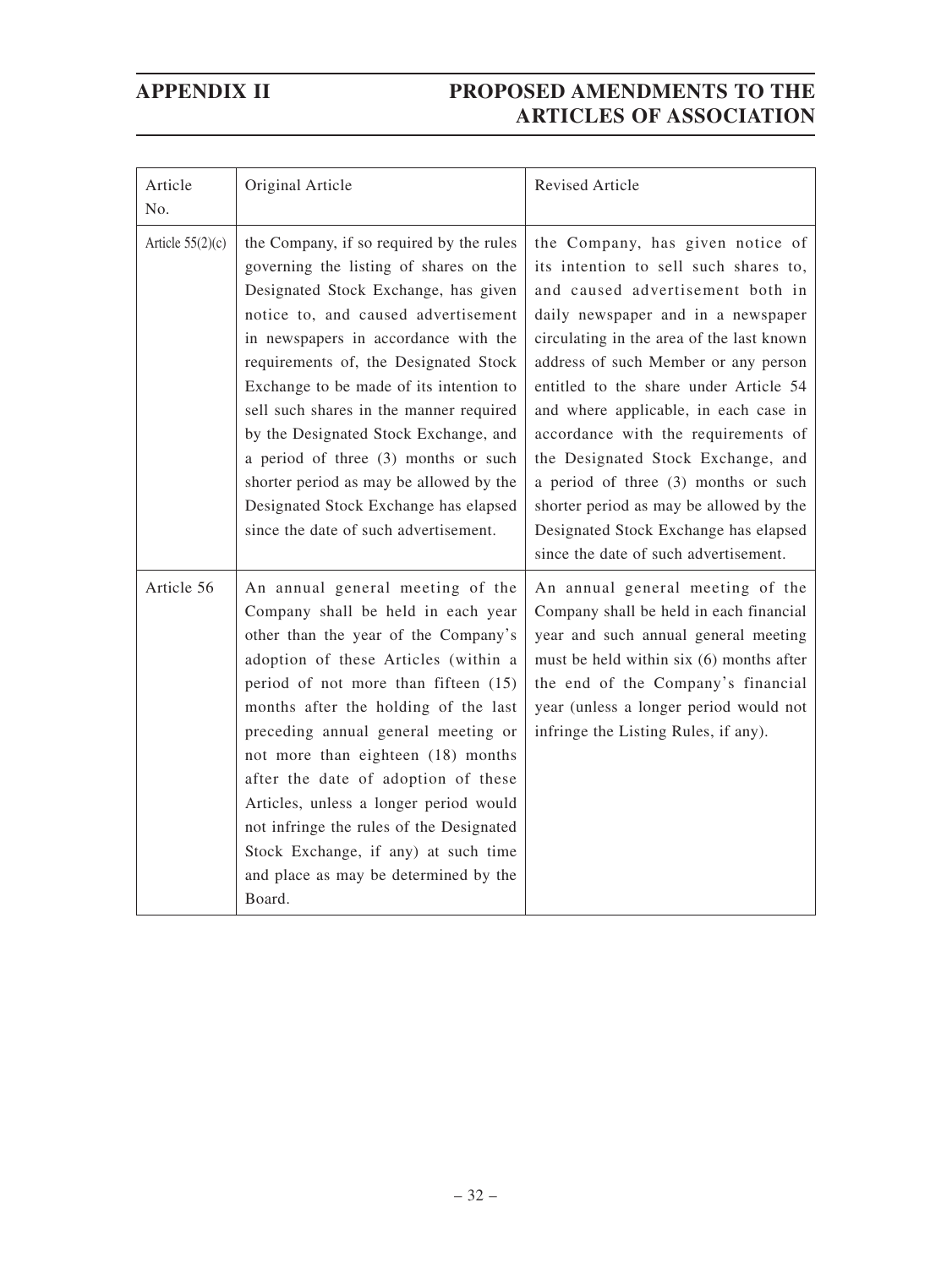| Article<br>No. | Original Article                                                                                                                                                                                                                                                                                                                                                                                                                                                                                                                                                                                                                                                                                                                                                                                                                                                                                                                                                                                                                                     | <b>Revised Article</b>                                                                                                                                                                                                                                                                                                                                                                                                                                                                                                                                                                                                                                                                                                                                                                                                                                                                                                                                                                                                                                                                                                                                                                                       |
|----------------|------------------------------------------------------------------------------------------------------------------------------------------------------------------------------------------------------------------------------------------------------------------------------------------------------------------------------------------------------------------------------------------------------------------------------------------------------------------------------------------------------------------------------------------------------------------------------------------------------------------------------------------------------------------------------------------------------------------------------------------------------------------------------------------------------------------------------------------------------------------------------------------------------------------------------------------------------------------------------------------------------------------------------------------------------|--------------------------------------------------------------------------------------------------------------------------------------------------------------------------------------------------------------------------------------------------------------------------------------------------------------------------------------------------------------------------------------------------------------------------------------------------------------------------------------------------------------------------------------------------------------------------------------------------------------------------------------------------------------------------------------------------------------------------------------------------------------------------------------------------------------------------------------------------------------------------------------------------------------------------------------------------------------------------------------------------------------------------------------------------------------------------------------------------------------------------------------------------------------------------------------------------------------|
| Article 57     | Each general meeting, other than an<br>annual general meeting, shall be called<br>an extraordinary general meeting.<br>General meetings may be held in any<br>part of the world as may be determined<br>by the Board.                                                                                                                                                                                                                                                                                                                                                                                                                                                                                                                                                                                                                                                                                                                                                                                                                                | Each general meeting, other than an<br>annual general meeting, shall be called<br>an extraordinary general meeting. All<br>general meetings (including an annual<br>general meeting, any adjourned meeting<br>or postponed meeting) may be held as<br>a physical meeting in any part of the<br>world and at one or more locations as<br>provided in Article 64A, as a hybrid<br>meeting or as an electronic meeting, as<br>may be determined by the Board in its<br>absolute discretion.                                                                                                                                                                                                                                                                                                                                                                                                                                                                                                                                                                                                                                                                                                                     |
| Article 58     | The Board may whenever it thinks fit<br>call extraordinary general meetings.<br>Any one or more Members holding at<br>the date of deposit of the requisition<br>not less than one-tenth of the paid up<br>capital of the Company carrying the<br>right of voting at general meetings of<br>the Company shall at all times have<br>the right, by written requisition to the<br>Board or the Secretary of the Company,<br>to require an extraordinary general<br>meeting to be called by the Board<br>for the transaction of any business<br>specified in such requisition; and<br>such meeting shall be held within two<br>(2) months after the deposit of such<br>requisition. If within twenty-one (21)<br>days of such deposit the Board fails to<br>proceed to convene such meeting the<br>requisitionist(s) himself (themselves)<br>may do so in the same manner, and all<br>reasonable expenses incurred by the<br>requisitionist(s) as a result of the failure<br>of the Board shall be reimbursed to the<br>requisitionist(s) by the Company. | The Board may whenever it thinks fit<br>call extraordinary general meetings.<br>Any one or more Member(s) holding<br>at the date of deposit of the requisition<br>not less than one-tenth of the paid up<br>capital of the Company carrying the<br>right of voting at general meetings<br>of the Company shall at all times<br>have the right, by written requisition<br>to the Board or the Secretary of the<br>Company, to require an extraordinary<br>general meeting to be called by the<br>Board for the transaction of any<br>business or resolution specified in such<br>requisition and to add resolutions to<br>the agenda of a general meeting; and<br>such meeting shall be held within two<br>(2) months after the deposit of such<br>requisition. If within twenty-one (21)<br>days of such deposit the Board fails to<br>proceed to convene such meeting, the<br>requisitionist(s) himself (themselves)<br>may convene a physical meeting<br>at only one location which will be<br>the Principal Meeting Place, and all<br>reasonable expenses incurred by the<br>requisitionist(s) as a result of the failure<br>of the Board shall be reimbursed to the<br>requisitionist(s) by the Company. |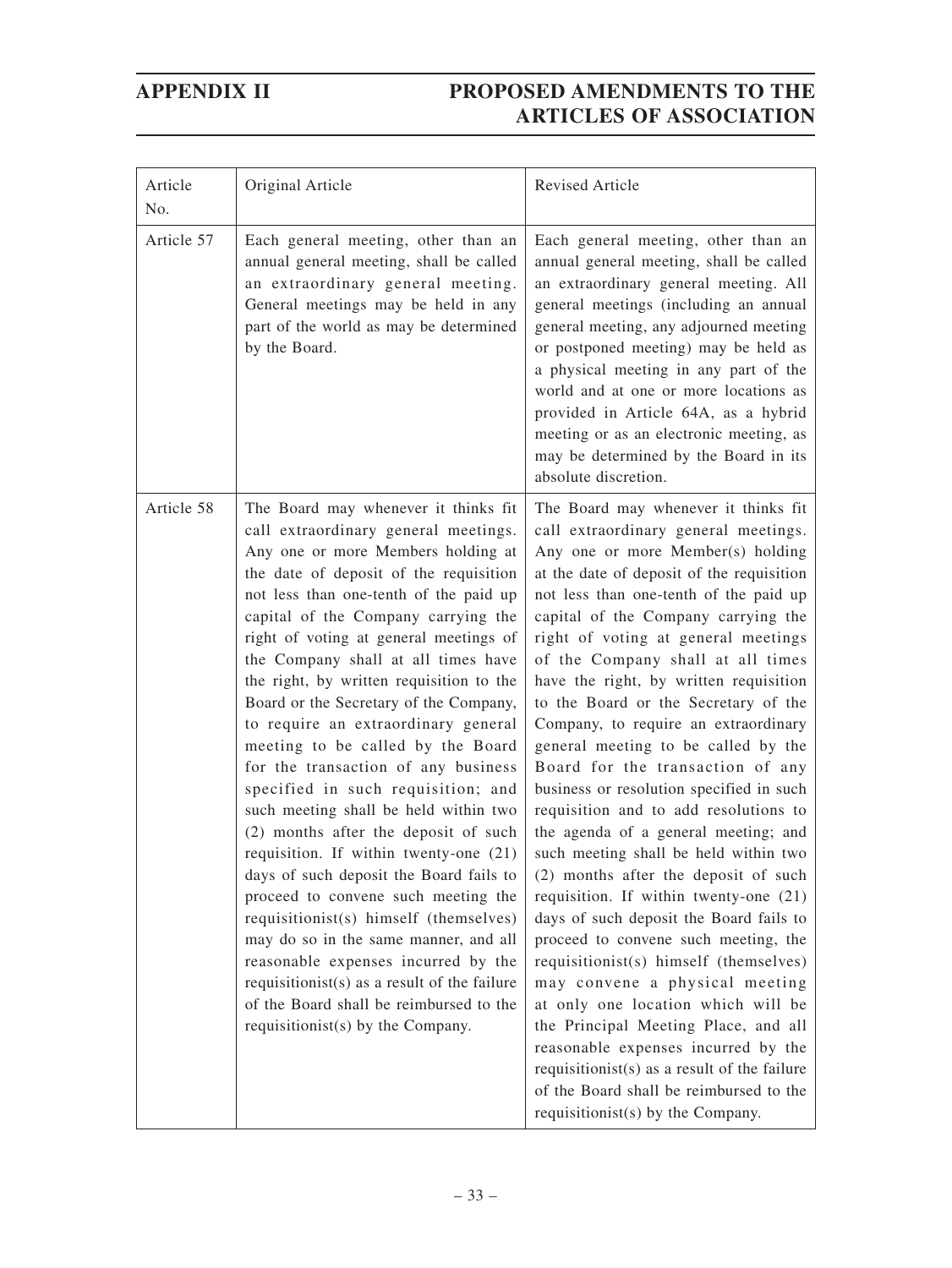| Article<br>No. | Original Article | Revised Article                                                                                                                                                                                                                                                                                                                                                                                                                                                                                                                                                                                                                                                                                                                                                                                                                                                                                                                                                                                                                                                                                                                                                                                                                                                                                                                                |
|----------------|------------------|------------------------------------------------------------------------------------------------------------------------------------------------------------------------------------------------------------------------------------------------------------------------------------------------------------------------------------------------------------------------------------------------------------------------------------------------------------------------------------------------------------------------------------------------------------------------------------------------------------------------------------------------------------------------------------------------------------------------------------------------------------------------------------------------------------------------------------------------------------------------------------------------------------------------------------------------------------------------------------------------------------------------------------------------------------------------------------------------------------------------------------------------------------------------------------------------------------------------------------------------------------------------------------------------------------------------------------------------|
| Article 58A    | N/A              | (Newly added)                                                                                                                                                                                                                                                                                                                                                                                                                                                                                                                                                                                                                                                                                                                                                                                                                                                                                                                                                                                                                                                                                                                                                                                                                                                                                                                                  |
|                |                  | If a matter or resolution proposed<br>at an extraordinary general meeting<br>held upon the requisition of any<br>requisitionist(s) pursuant to Article 58<br>above (the "Previous Requisitioned<br>Meeting") was disapproved by<br>the Members at that meeting (the<br>"Disapproved Matter") and within<br>six (6) months of the date of the<br>Previous Requisitioned Meeting, one<br>or more Members requisitioned, by<br>written requisition to the Board or the<br>Secretary of the Company, another<br>extraordinary general meeting to be<br>held pursuant to Article 58 for the<br>consideration of any matter(s) or<br>resolution(s) which, in the reasonable<br>opinion of the Board, is the same or<br>similar as the Disapproved Matter,<br>the Board shall not be obliged<br>to convene such requisitioned<br>extraordinary general meeting in<br>accordance with Article 58, unless<br>such requisitionist(s) have included<br>other matter(s) or resolution(s) which<br>were not proposed and disapproved at<br>the Previous Requisitioned Meeting<br>in which case the Board shall only<br>include such matter(s) or resolution(s)<br>in the requisitioned extraordinary<br>general meeting to be convened<br>pursuant to Article 58. The Board<br>shall provide written explanation to<br>the requisitionist(s) within 21 days |
|                |                  | of the deposit of the requisitionist(s)<br>if the Board refuses to convene such                                                                                                                                                                                                                                                                                                                                                                                                                                                                                                                                                                                                                                                                                                                                                                                                                                                                                                                                                                                                                                                                                                                                                                                                                                                                |
|                |                  | meeting or have excluded matter(s)<br>or resolution(s) in the requisitioned                                                                                                                                                                                                                                                                                                                                                                                                                                                                                                                                                                                                                                                                                                                                                                                                                                                                                                                                                                                                                                                                                                                                                                                                                                                                    |
|                |                  | extraordinary general meeting to be<br>convened pursuant to this Article 58A.                                                                                                                                                                                                                                                                                                                                                                                                                                                                                                                                                                                                                                                                                                                                                                                                                                                                                                                                                                                                                                                                                                                                                                                                                                                                  |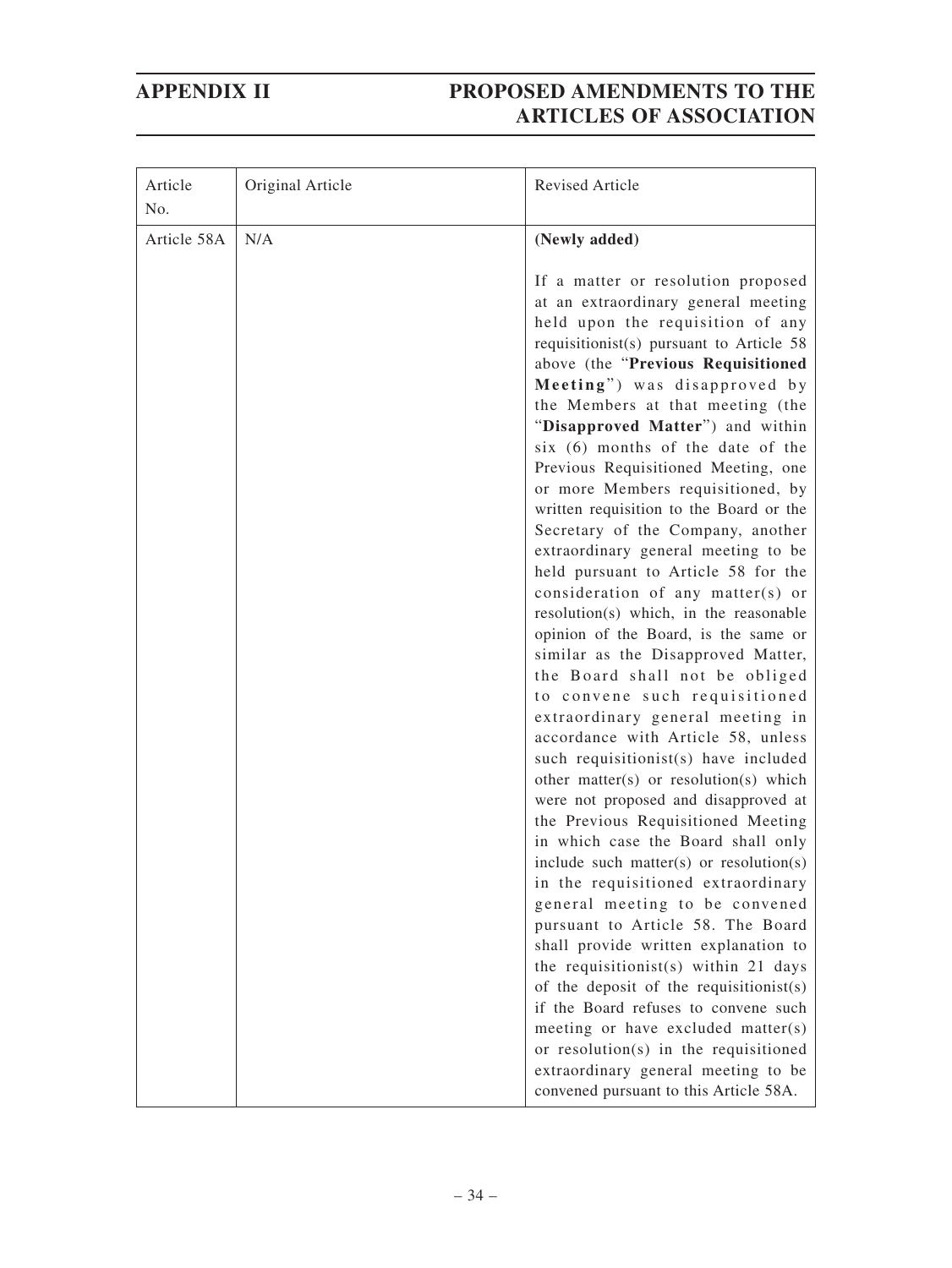| Article<br>No. | Original Article                                                                                                                                                                                                                                                                                                                                                                                                                                                                                                                                                                                                                                                                                                                                                                                                                                                                                                                                                                                                                              | Revised Article                                                                                                                                                                                                                                                                                                                                                                                                                                                                                                                                                                                                                                                                                                                                        |
|----------------|-----------------------------------------------------------------------------------------------------------------------------------------------------------------------------------------------------------------------------------------------------------------------------------------------------------------------------------------------------------------------------------------------------------------------------------------------------------------------------------------------------------------------------------------------------------------------------------------------------------------------------------------------------------------------------------------------------------------------------------------------------------------------------------------------------------------------------------------------------------------------------------------------------------------------------------------------------------------------------------------------------------------------------------------------|--------------------------------------------------------------------------------------------------------------------------------------------------------------------------------------------------------------------------------------------------------------------------------------------------------------------------------------------------------------------------------------------------------------------------------------------------------------------------------------------------------------------------------------------------------------------------------------------------------------------------------------------------------------------------------------------------------------------------------------------------------|
| Article 59     | (1)<br>An annual general meeting shall<br>be called by Notice of not less<br>than twenty-one (21) clear days<br>and not less than twenty (20)<br>clear business days and any<br>extraordinary general meeting at<br>which the passing of a special<br>resolution is to be considered<br>shall be called by Notice of not<br>less than twenty-one (21) clear<br>days and not less than ten $(10)$<br>clear business days. All other<br>extraordinary general meetings<br>may be called by Notice of not<br>less than fourteen (14) clear days<br>and not less than ten (10) clear<br>business days but if permitted by<br>the rules of the Designated Stock<br>Exchange, a general meeting<br>may be called by shorter notice,<br>subject to the Law, if it is so<br>agreed:<br>in the case of any other<br>(b)<br>meeting, by a majority in<br>number of the Members<br>having the right to attend<br>and vote at the meeting,<br>being a majority together<br>holding not less than<br>ninety-five per cent.<br>$(95\%)$ in nominal value of | (1)<br>An annual general meeting<br>must be called by Notice of not<br>less than twenty-one (21) clear<br>days. All other general meetings<br>(including an extraordinary<br>general meeting) must be called<br>by Notice of not less than<br>fourteen (14) clear days but if<br>permitted by the Listing Rules,<br>a general meeting may be called<br>by shorter notice, subject to the<br>Act, if it is so agreed:<br>$\cdots$<br>(b)<br>in the case of any other<br>meeting, by a majority in<br>number of the Members<br>having the right to attend<br>and vote at the meeting,<br>being a majority together<br>representing not less<br>than ninety-five per cent.<br>$(95%)$ of the total voting<br>rights at the meeting of all<br>the Members. |
|                | the issued shares giving<br>that right.                                                                                                                                                                                                                                                                                                                                                                                                                                                                                                                                                                                                                                                                                                                                                                                                                                                                                                                                                                                                       |                                                                                                                                                                                                                                                                                                                                                                                                                                                                                                                                                                                                                                                                                                                                                        |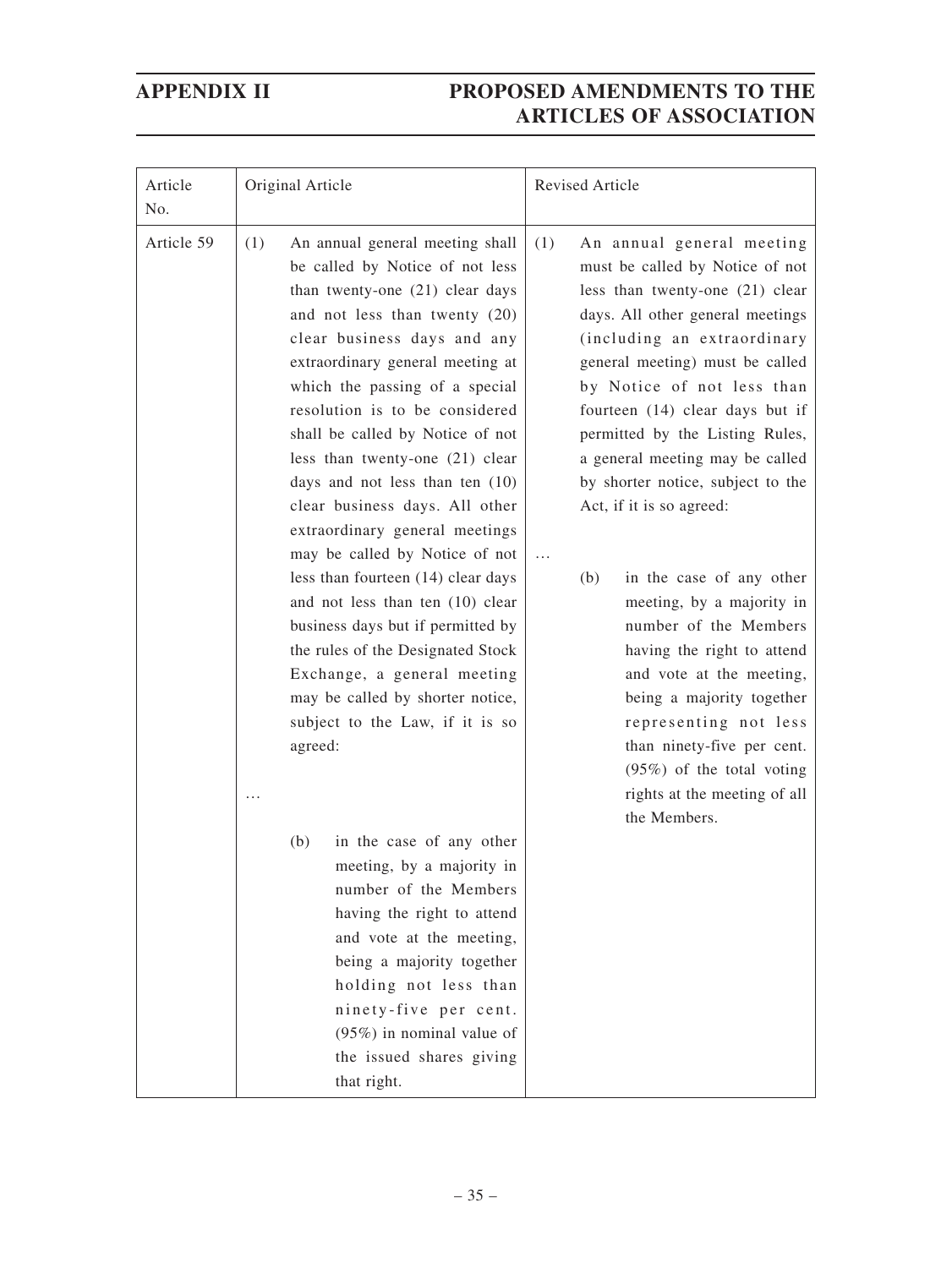| Article<br>No. | Original Article                                                                                                                                                                                                                                                                                                                                                                                                                                                                                                                                                                                                                                                                                                                                          | Revised Article                                                                                                                                                                                                                                                                                                                                                                                                                                                                                                                                                                                                                                                                                                                                                                                                                                                                                                                                                                                                                                                                                                                                                                                                                                                                                                         |
|----------------|-----------------------------------------------------------------------------------------------------------------------------------------------------------------------------------------------------------------------------------------------------------------------------------------------------------------------------------------------------------------------------------------------------------------------------------------------------------------------------------------------------------------------------------------------------------------------------------------------------------------------------------------------------------------------------------------------------------------------------------------------------------|-------------------------------------------------------------------------------------------------------------------------------------------------------------------------------------------------------------------------------------------------------------------------------------------------------------------------------------------------------------------------------------------------------------------------------------------------------------------------------------------------------------------------------------------------------------------------------------------------------------------------------------------------------------------------------------------------------------------------------------------------------------------------------------------------------------------------------------------------------------------------------------------------------------------------------------------------------------------------------------------------------------------------------------------------------------------------------------------------------------------------------------------------------------------------------------------------------------------------------------------------------------------------------------------------------------------------|
|                | (2)<br>The notice shall specify the time<br>and place of the meeting and<br>particulars of resolutions to be<br>considered at the meeting and,<br>in case of special business, the<br>general nature of the business.<br>The notice convening an annual<br>general meeting shall specify<br>the meeting as such. Notice of<br>every general meeting shall be<br>given to all Members other than<br>to such Members as, under the<br>provisions of these Articles or<br>the terms of issue of the shares<br>they hold, are not entitled to<br>receive such notices from the<br>Company, to all persons entitled<br>to a share in consequence of the<br>death or bankruptcy or winding-<br>up of a Member and to each of<br>the Directors and the Auditors. | (2)<br>The Notice shall specify (a) the<br>time and date of the meeting, (b)<br>save for an electronic meeting,<br>the place of the meeting and if<br>there is more than one meeting<br>location as determined by<br>the Board pursuant to Article<br>64A, the principal place of the<br>meeting (the "Principal Meeting<br>Place"), (c) if the general<br>meeting is to be a hybrid meeting<br>or an electronic meeting, the<br>Notice shall include a statement<br>to that effect and with details<br>of the electronic facilities for<br>attendance and participation by<br>electronic means at the meeting<br>or where such details will be<br>made available by the Company<br>prior to the meeting, and (d)<br>particulars of resolutions to be<br>considered at the meeting. The<br>Notice convening an annual<br>general meeting shall specify<br>the meeting as such. Notice of<br>every general meeting shall be<br>given to all Members other than<br>to such Members as, under the<br>provisions of these Articles or<br>the terms of issue of the shares<br>they hold, are not entitled to<br>receive such Notices from the<br>Company, to all persons entitled<br>to a share in consequence of the<br>death or bankruptcy or winding-<br>up of a Member and to each of<br>the Directors and the Auditors. |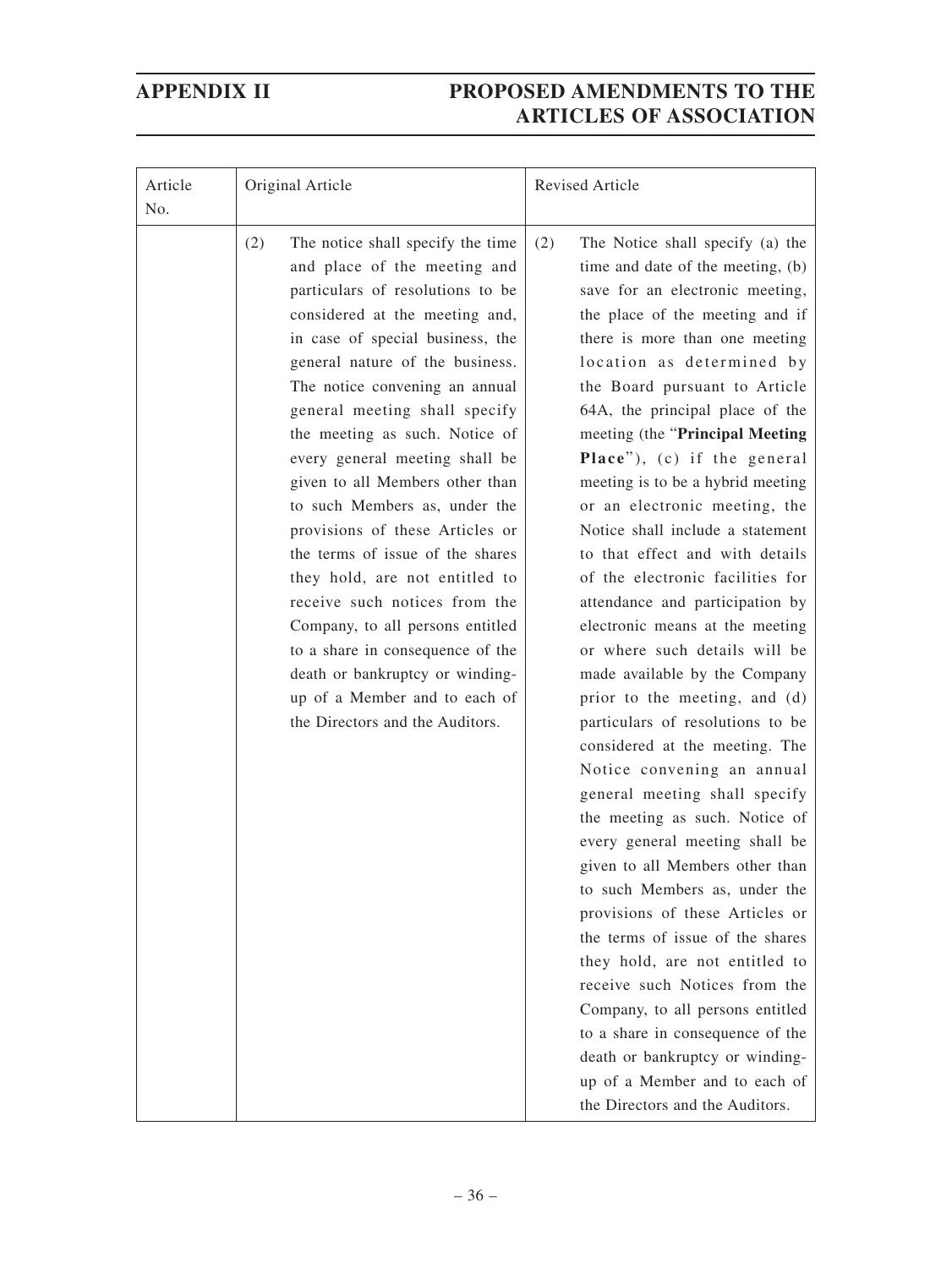| Article<br>No. | Original Article                                                                                                                                                                                                 | Revised Article                                                                                                                                                                                                  |  |
|----------------|------------------------------------------------------------------------------------------------------------------------------------------------------------------------------------------------------------------|------------------------------------------------------------------------------------------------------------------------------------------------------------------------------------------------------------------|--|
| Article 61     | All business shall be deemed<br>(1)<br>special that is transacted at an<br>extraordinary general meeting,<br>and also all business that is<br>transacted at an annual general<br>meeting, with the exception of: | All business shall be deemed<br>(1)<br>special that is transacted at an<br>extraordinary general meeting,<br>and also all business that is<br>transacted at an annual general<br>meeting, with the exception of: |  |
|                | the declaration and<br>(a)<br>sanctioning of dividends;                                                                                                                                                          | the declaration and<br>(a)<br>sanctioning of dividends;                                                                                                                                                          |  |
|                | consideration and<br>(b)<br>adoption of the accounts<br>and balance sheet and the<br>reports of the Directors<br>and Auditors and other<br>documents required to be<br>annexed to the balance<br>sheet;          | consideration and<br>(b)<br>adoption of the accounts<br>and balance sheet and the<br>reports of the Directors<br>and Auditors and other<br>documents required to be<br>annexed to the balance<br>sheet;          |  |
|                | the election of Directors<br>(c)<br>whether by rotation or<br>otherwise in the place of<br>those retiring;                                                                                                       | the election of Directors<br>(c)<br>whether by rotation or<br>otherwise in the place of<br>those retiring;                                                                                                       |  |
|                | appointment of Auditors<br>(d)<br>(where special notice<br>of the intention for<br>such appointment is not<br>required by the Law) and<br>other officers;                                                        | (d)<br>appointment of Auditors<br>(where special notice<br>of the intention for<br>such appointment is not<br>required by the Act) and<br>other officers; and                                                    |  |
|                | the fixing of the<br>(e)<br>remuneration of the<br>Auditors, and the voting<br>of remuneration or extra<br>remuneration to the<br>Directors;                                                                     | the fixing of the<br>(e)<br>remuneration of the<br>Auditors, and the voting<br>of remuneration or extra<br>remuneration to the<br>Directors.                                                                     |  |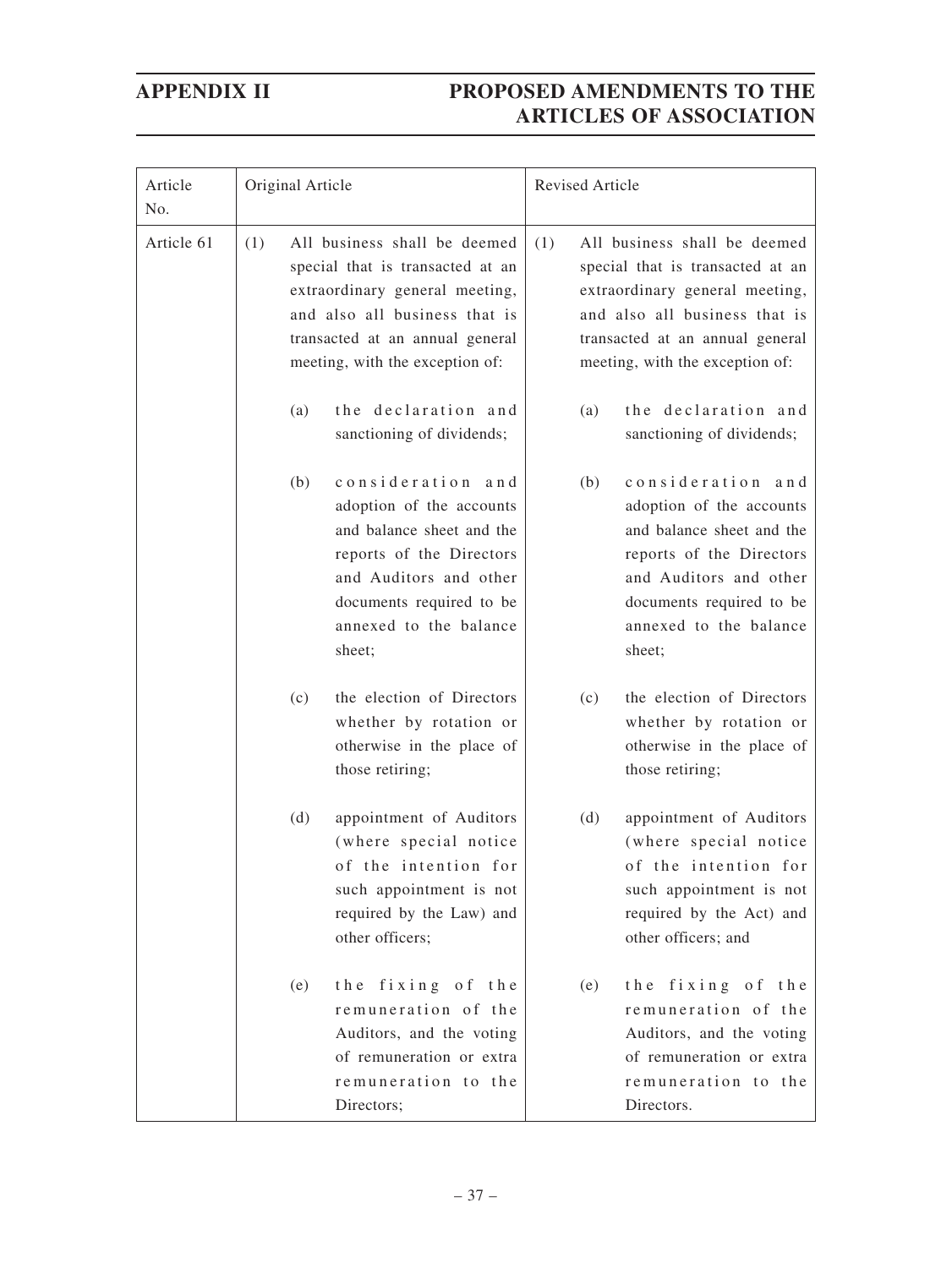| Article<br>No. | Original Article                                                                                                                                                                                                                                                                                                                                                                                                                                         | Revised Article                                                                                                                                                                                                                                                                                                                                                                                                                                 |
|----------------|----------------------------------------------------------------------------------------------------------------------------------------------------------------------------------------------------------------------------------------------------------------------------------------------------------------------------------------------------------------------------------------------------------------------------------------------------------|-------------------------------------------------------------------------------------------------------------------------------------------------------------------------------------------------------------------------------------------------------------------------------------------------------------------------------------------------------------------------------------------------------------------------------------------------|
|                | (f)<br>the granting of any<br>mandate or authority to<br>the Directors to offer,<br>allot, grant options over<br>or otherwise dispose of<br>the unissued shares in the<br>capital of the Company<br>representing not more<br>than twenty per cent.<br>$(20\%)$ in nominal value of<br>its existing issued share<br>capital; and<br>the granting of any<br>(g)<br>mandate or authority<br>to the Directors to<br>repurchase securities of<br>the Company. | No business other than the<br>(2)<br>appointment of a chairman of<br>a meeting shall be transacted<br>at any general meeting unless<br>a quorum is present at the<br>commencement of the business.<br>Two (2) Members entitled to<br>vote and present in person or by<br>proxy or for quorum purposes<br>only, two persons appointed by<br>the clearing house as authorised<br>representative or proxy shall<br>form a quorum for all purposes. |
|                | (2)<br>No business other than the<br>appointment of a chairman of<br>a meeting shall be transacted<br>at any general meeting unless<br>a quorum is present at the<br>commencement of the business.<br>Two (2) Members entitled to<br>vote and present in person or<br>by proxy or (in the case of a<br>Member being a corporation) by<br>its duly authorised representative<br>shall form a quorum for all<br>purposes.                                  |                                                                                                                                                                                                                                                                                                                                                                                                                                                 |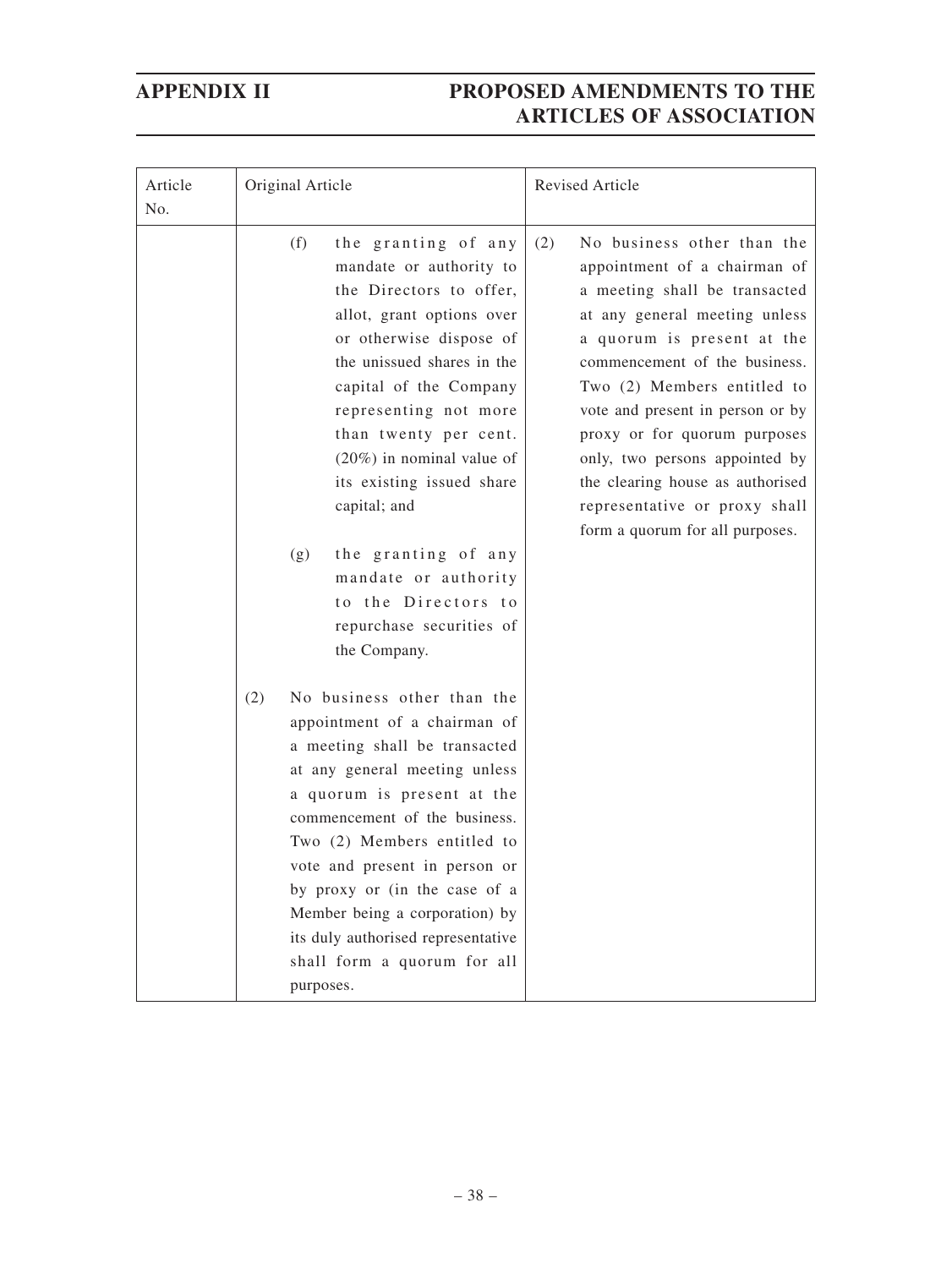| Article<br>No. | Original Article                                                                                                                                                                                                                                                                                                                                                                                                                                                                                                                                                                                                                                  | <b>Revised Article</b>                                                                                                                                                                                                                                                                                                                                                                                                                                                                                                                                                                                                                                                                                                                                                                                                            |
|----------------|---------------------------------------------------------------------------------------------------------------------------------------------------------------------------------------------------------------------------------------------------------------------------------------------------------------------------------------------------------------------------------------------------------------------------------------------------------------------------------------------------------------------------------------------------------------------------------------------------------------------------------------------------|-----------------------------------------------------------------------------------------------------------------------------------------------------------------------------------------------------------------------------------------------------------------------------------------------------------------------------------------------------------------------------------------------------------------------------------------------------------------------------------------------------------------------------------------------------------------------------------------------------------------------------------------------------------------------------------------------------------------------------------------------------------------------------------------------------------------------------------|
| Article 62     | If within thirty (30) minutes (or such<br>longer time not exceeding one hour<br>as the chairman of the meeting may<br>determine to wait) after the time<br>appointed for the meeting a quorum is<br>not present, the meeting, if convened<br>on the requisition of Members, shall<br>be dissolved. In any other case it shall<br>stand adjourned to the same day in the<br>next week at the same time and place<br>or to such time and place as the Board<br>may determine. If at such adjourned<br>meeting a quorum is not present within<br>half an hour from the time appointed<br>for holding the meeting, the meeting<br>shall be dissolved. | If within thirty (30) minutes (or such<br>longer time not exceeding one hour<br>as the chairman of the meeting may<br>determine to wait) after the time<br>appointed for the meeting a quorum is<br>not present, the meeting, if convened<br>on the requisition of Members, shall<br>be dissolved. In any other case it shall<br>stand adjourned to the same day in<br>the next week at the same time and<br>(where applicable) same place(s) or to<br>such time and (where applicable) such<br>place(s) and in such form and manner<br>referred to in Article 57 as the chairman<br>of the meeting (or in default, the Board)<br>may absolutely determine. If at such<br>adjourned meeting a quorum is not<br>present within half an hour from the<br>time appointed for holding the meeting,<br>the meeting shall be dissolved. |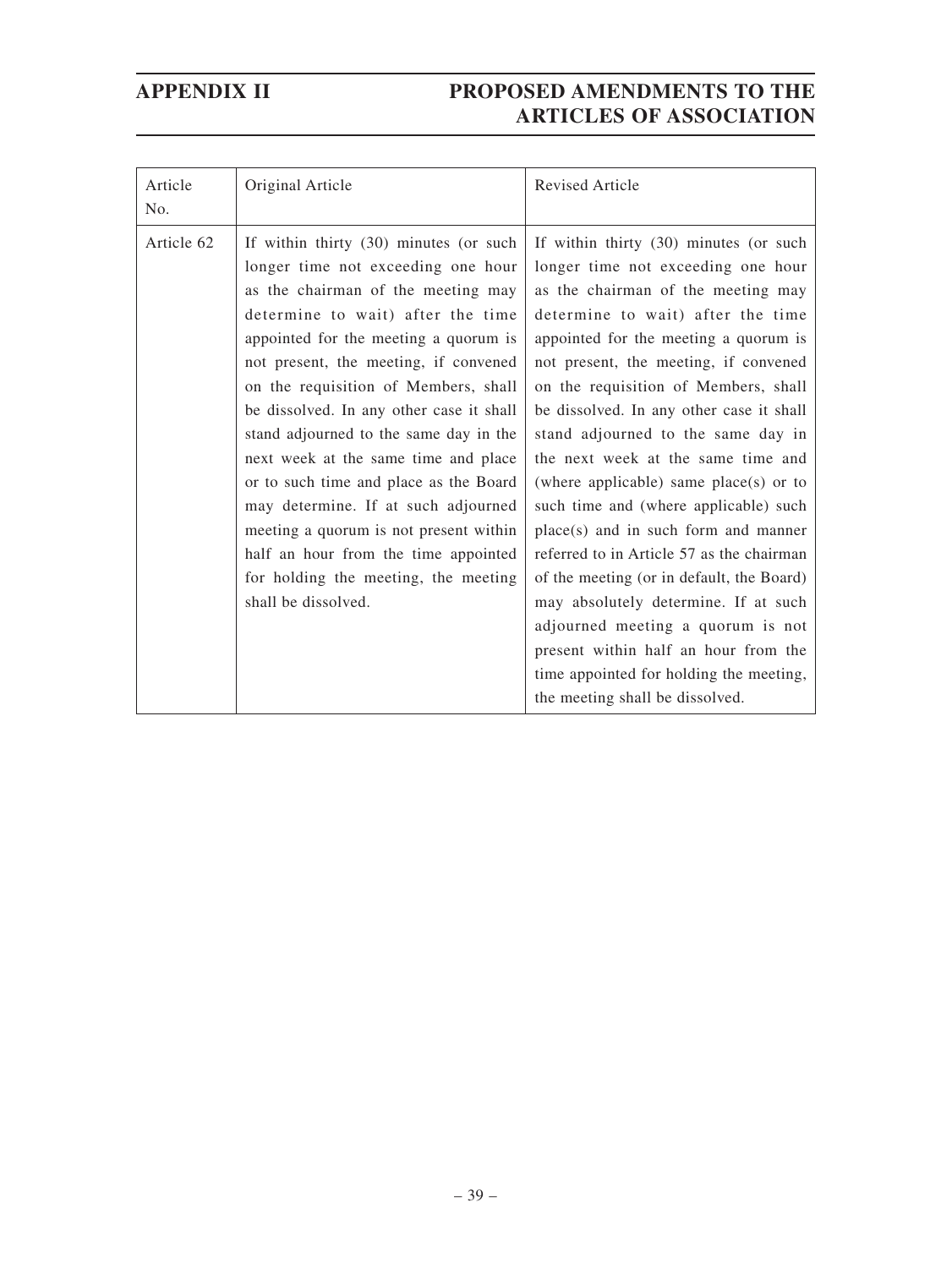| Article<br>No. | Original Article                                                                                                                                                                                                                                                                                                                                                                                                                                                                                                                                                                                                                                                                                                                                                                                                      | Revised Article                                                                                                                                                                                                                                                                                                                                                                                                                                                                                                                                                                                                                                                                                                                                                                                                                                                                                                                                                                                                                                                                                                                                                                                                                                                                            |  |
|----------------|-----------------------------------------------------------------------------------------------------------------------------------------------------------------------------------------------------------------------------------------------------------------------------------------------------------------------------------------------------------------------------------------------------------------------------------------------------------------------------------------------------------------------------------------------------------------------------------------------------------------------------------------------------------------------------------------------------------------------------------------------------------------------------------------------------------------------|--------------------------------------------------------------------------------------------------------------------------------------------------------------------------------------------------------------------------------------------------------------------------------------------------------------------------------------------------------------------------------------------------------------------------------------------------------------------------------------------------------------------------------------------------------------------------------------------------------------------------------------------------------------------------------------------------------------------------------------------------------------------------------------------------------------------------------------------------------------------------------------------------------------------------------------------------------------------------------------------------------------------------------------------------------------------------------------------------------------------------------------------------------------------------------------------------------------------------------------------------------------------------------------------|--|
| Article 63     | The chairman of the Company shall<br>preside as chairman at every general<br>meeting. If at any meeting the<br>chairman, is not present within fifteen<br>(15) minutes after the time appointed<br>for holding the meeting, or is not<br>willing to act as chairman, the Directors<br>present shall choose one of their<br>number to act, or if one Director only is<br>present he shall preside as chairman if<br>willing to act. If no Director is present,<br>or if each of the Directors present<br>declines to take the chair, or if the<br>chairman chosen shall retire from the<br>chair, the Members present in person<br>or (in the case of a Member being a<br>corporation) by its duly authorised<br>representative or by proxy and entitled<br>to vote shall elect one of their number<br>to be chairman. | The chairman of the Company or<br>if there is more than one chairman,<br>any one of them as may be agreed<br>amongst themselves or failing such<br>agreement, any one of them elected by<br>all the Directors present shall preside<br>as chairman at a general meeting.<br>If at any meeting no chairman, is<br>present within fifteen (15) minutes<br>after the time appointed for holding<br>the meeting, or is willing to act as<br>chairman, the deputy chairman of the<br>Company or if there is more than one<br>deputy chairman, any one of them as<br>may be agreed amongst themselves<br>or failing such agreement, any one<br>of them elected by all the Directors<br>present shall preside as chairman. If no<br>chairman or deputy chairman is present<br>or is willing to act as chairman of the<br>meeting, the Directors present shall<br>choose one of their number to act, or<br>if one Director only is present he shall<br>preside as chairman if willing to act.<br>If no Director is present, or if each of<br>the Directors present declines to take<br>the chair, or if the chairman chosen<br>shall retire from the chair, the Members<br>present in person or by proxy and<br>entitled to vote shall elect one of their<br>number to be chairman of the meeting. |  |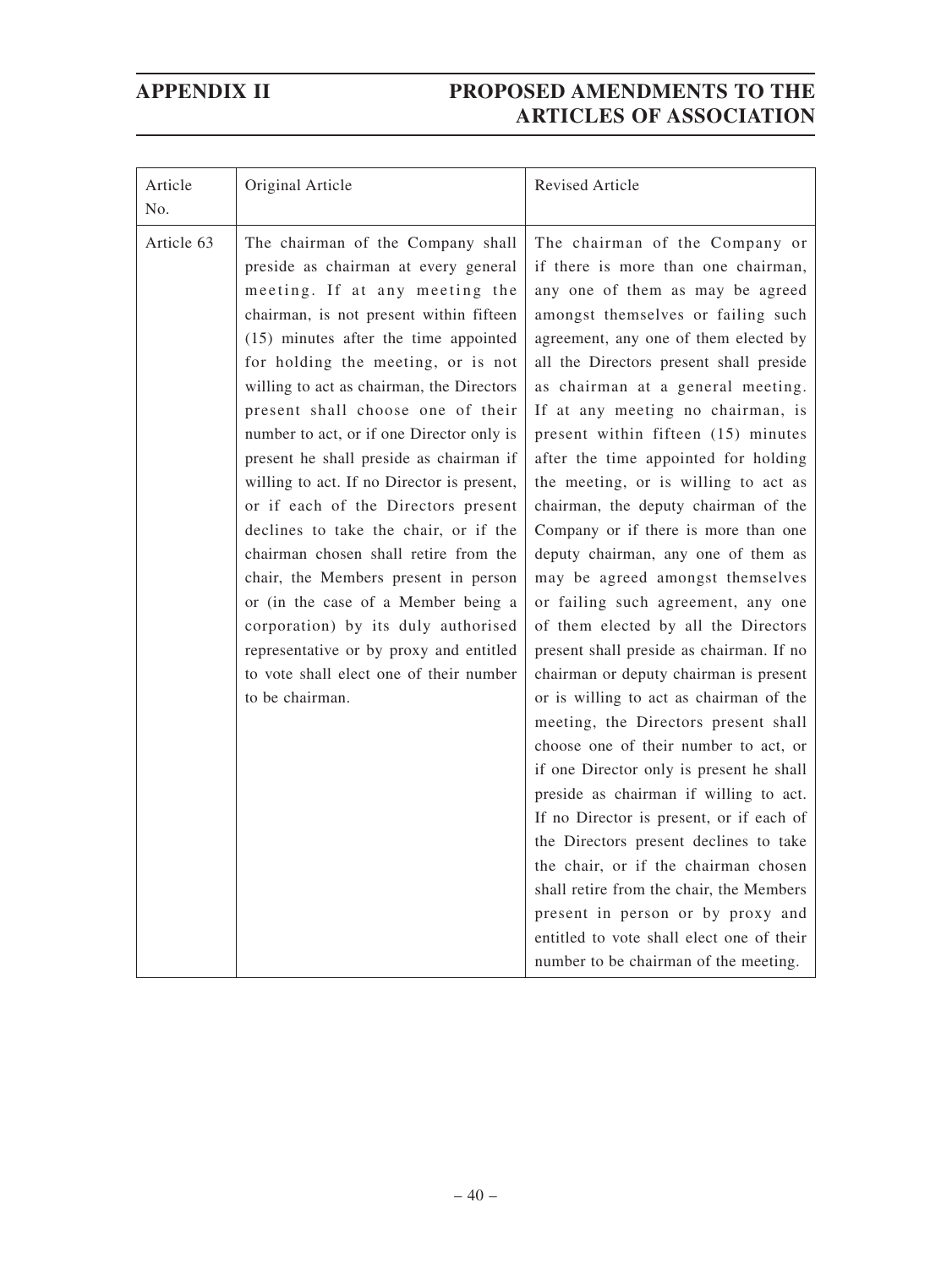| Article<br>No. | Original Article                                                                                                                                                                                                                                                                                                                                                                                                                                                                                                                                                                                                                                                                                                                                                                                                                                                                                                                                 | <b>Revised Article</b>                                                                                                                                                                                                                                                                                                                                                                                                                                                                                                                                                                                                                                                                                                                                                                                                                                                                                                                                                                                                                                                                                 |
|----------------|--------------------------------------------------------------------------------------------------------------------------------------------------------------------------------------------------------------------------------------------------------------------------------------------------------------------------------------------------------------------------------------------------------------------------------------------------------------------------------------------------------------------------------------------------------------------------------------------------------------------------------------------------------------------------------------------------------------------------------------------------------------------------------------------------------------------------------------------------------------------------------------------------------------------------------------------------|--------------------------------------------------------------------------------------------------------------------------------------------------------------------------------------------------------------------------------------------------------------------------------------------------------------------------------------------------------------------------------------------------------------------------------------------------------------------------------------------------------------------------------------------------------------------------------------------------------------------------------------------------------------------------------------------------------------------------------------------------------------------------------------------------------------------------------------------------------------------------------------------------------------------------------------------------------------------------------------------------------------------------------------------------------------------------------------------------------|
| Article 64     | The chairman may, with the consent<br>of any meeting at which a quorum is<br>present (and shall if so directed by<br>the meeting), adjourn the meeting<br>from time to time and from place to<br>place as the meeting shall determine,<br>but no business shall be transacted at<br>any adjourned meeting other than the<br>business which might lawfully have<br>been transacted at the meeting had the<br>adjournment not taken place. When a<br>meeting is adjourned for fourteen (14)<br>days or more, at least seven (7) clear<br>days' notice of the adjourned meeting<br>shall be given specifying the time and<br>place of the adjourned meeting but it<br>shall not be necessary to specify in such<br>notice the nature of the business to be<br>transacted at the adjourned meeting and<br>the general nature of the business to be<br>transacted. Save as aforesaid, it shall<br>be unnecessary to give notice of an<br>adjournment. | Subject to Article 64C, the chairman<br>may, with the consent of any meeting<br>at which a quorum is present (and<br>shall if so directed by the meeting),<br>adjourn the meeting from time to time<br>(or indefinitely) and/or from place<br>to place (s) and/or from one form to<br>another (a physical meeting, a hybrid<br>meeting or an electronic meeting) as<br>the meeting shall determine, but no<br>business shall be transacted at any<br>adjourned meeting other than the<br>business which might lawfully have<br>been transacted at the meeting had the<br>adjournment not taken place. When a<br>meeting is adjourned for fourteen (14)<br>days or more, at least seven (7) clear<br>days' Notice of the adjourned meeting<br>shall be given specifying the details<br>set out in Article 59(2) but it shall<br>not be necessary to specify in such<br>Notice the nature of the business to be<br>transacted at the adjourned meeting and<br>the general nature of the business to be<br>transacted. Save as aforesaid, it shall<br>be unnecessary to give Notice of an<br>adjournment. |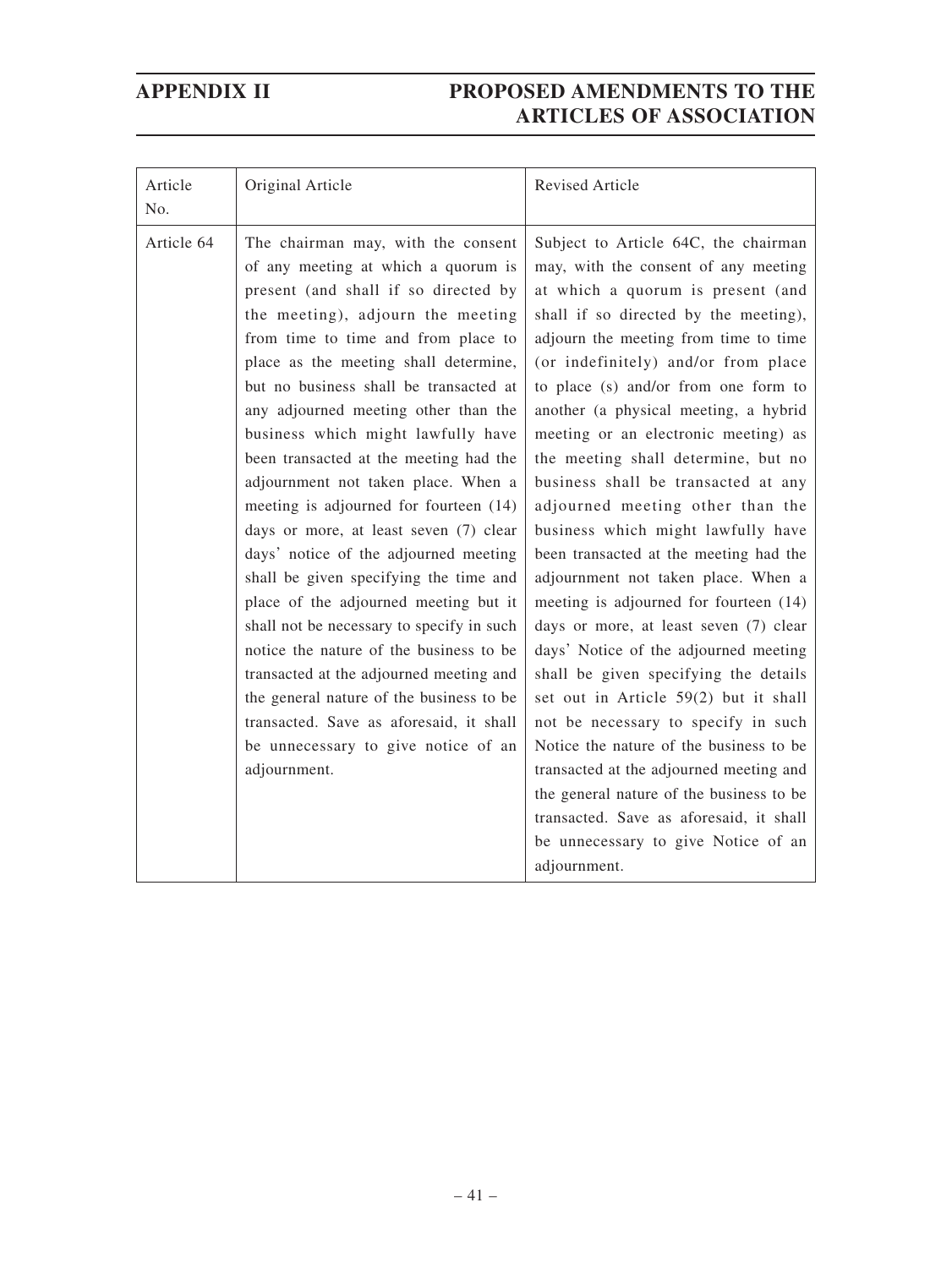| Article<br>No. | Original Article | Revised Article                                                                                                                                                                                                                                                                                                                                                                              |
|----------------|------------------|----------------------------------------------------------------------------------------------------------------------------------------------------------------------------------------------------------------------------------------------------------------------------------------------------------------------------------------------------------------------------------------------|
| Article<br>64A | N/A              | (Newly added)<br>(1)<br>The Board may, at its absolute<br>discretion, arrange for persons<br>entitled to attend a general<br>meeting to do so by simultaneous<br>attendance and participation by<br>means of electronic facilities<br>at such location or locations                                                                                                                          |
|                |                  | ("Meeting Location(s)")<br>determined by the Board at its<br>absolute discretion. Any Member<br>or any proxy attending and<br>participating in such way or any<br>Member or proxy attending and<br>participating in an electronic<br>meeting or a hybrid meeting by<br>means of electronic facilities is<br>deemed to be present at and shall<br>be counted in the quorum of the<br>meeting. |
|                |                  | All general meetings are subject<br>(2)<br>to the following and, where<br>appropriate, all references to a<br>"Member" or "Members" in this<br>sub-paragraph (2) shall include a<br>proxy or proxies respectively:                                                                                                                                                                           |
|                |                  | where a Member is attending<br>(a)<br>a Meeting Location and/or in<br>the case of a hybrid meeting,<br>the meeting shall be treated<br>as having commenced if<br>it has commenced at the<br>Principal Meeting Place;                                                                                                                                                                         |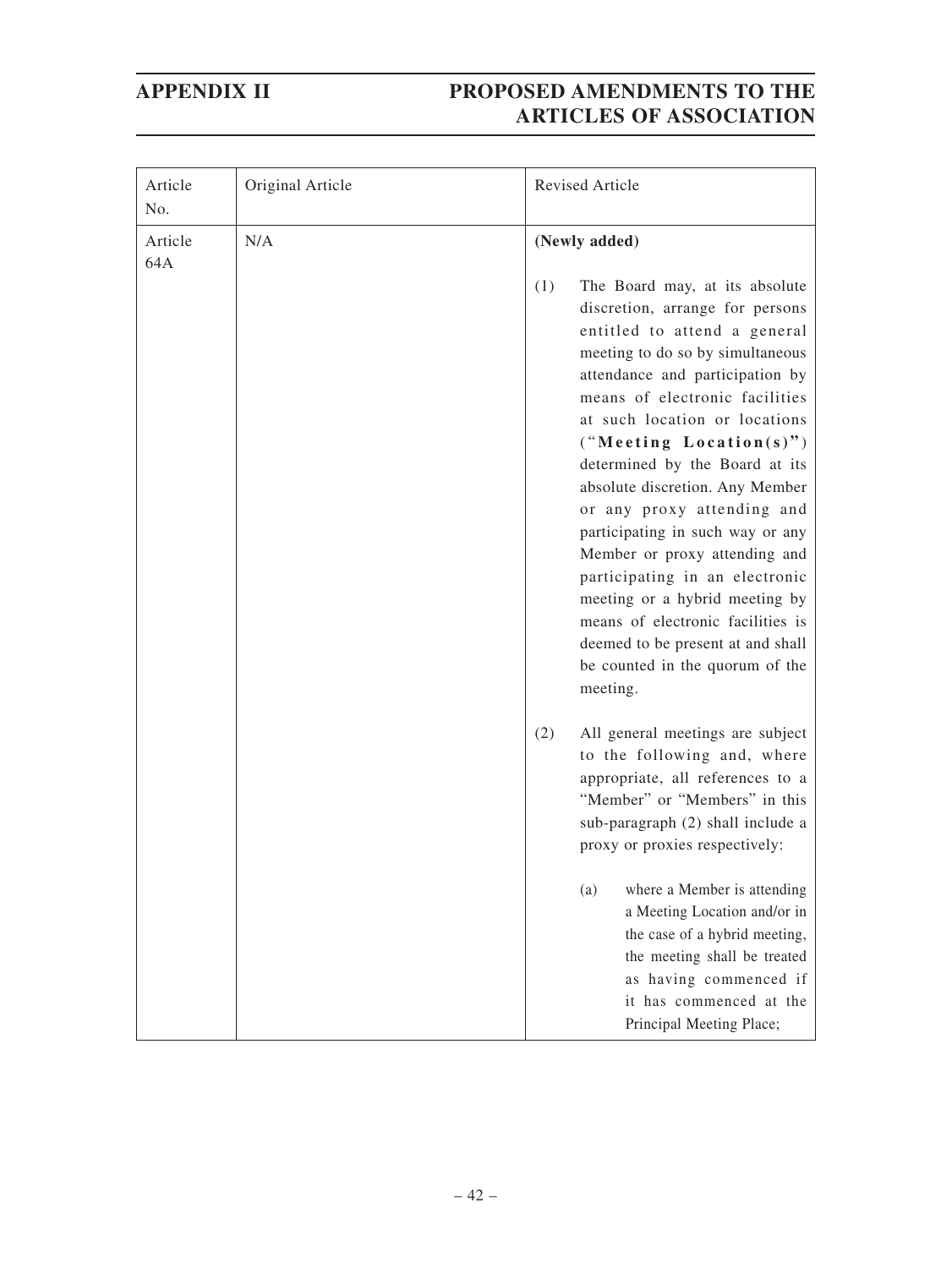| Article<br>No. | Original Article | <b>Revised Article</b>                                                                                                                                                                                                                                                                                                                                                                                                                                                                                                                                                                                                                                                                                                  |
|----------------|------------------|-------------------------------------------------------------------------------------------------------------------------------------------------------------------------------------------------------------------------------------------------------------------------------------------------------------------------------------------------------------------------------------------------------------------------------------------------------------------------------------------------------------------------------------------------------------------------------------------------------------------------------------------------------------------------------------------------------------------------|
|                |                  | (b)<br>Members present in<br>person or by proxy at a<br>Meeting Location and/<br>or Members attending<br>and participating in an<br>electronic meeting or a<br>hybrid meeting by means<br>of electronic facilities<br>shall be counted in the<br>quorum for and entitled<br>to vote at the meeting in<br>question, and that meeting<br>shall be duly constituted<br>and its proceedings valid<br>provided that the chairman<br>of the meeting is satisfied<br>that adequate electronic<br>facilities are available<br>throughout the meeting to<br>ensure that Members at<br>all Meeting Locations and<br>Members participating in<br>an electronic meeting or a<br>hybrid meeting by means<br>of electronic facilities |
|                |                  | are able to participate in<br>the business for which                                                                                                                                                                                                                                                                                                                                                                                                                                                                                                                                                                                                                                                                    |
|                |                  | the meeting has been<br>convened:                                                                                                                                                                                                                                                                                                                                                                                                                                                                                                                                                                                                                                                                                       |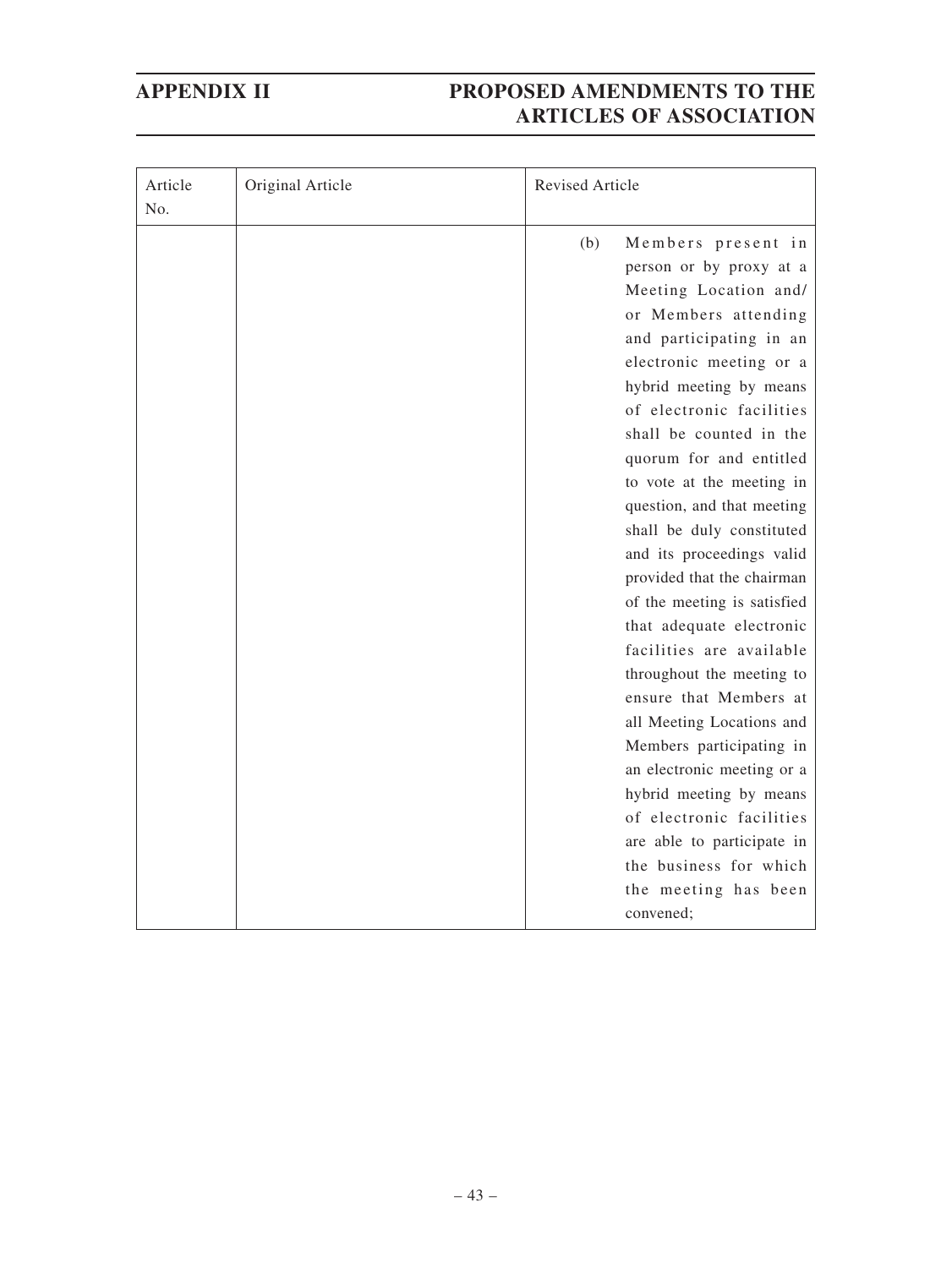| Article<br>No. | Original Article | <b>Revised Article</b> |                                                                                                                                                                                                                                                                                                                                                                                                                                                                                                                                                                                                                                                                                                                                                                                                                                                                                                                                                                                                                                                                                        |
|----------------|------------------|------------------------|----------------------------------------------------------------------------------------------------------------------------------------------------------------------------------------------------------------------------------------------------------------------------------------------------------------------------------------------------------------------------------------------------------------------------------------------------------------------------------------------------------------------------------------------------------------------------------------------------------------------------------------------------------------------------------------------------------------------------------------------------------------------------------------------------------------------------------------------------------------------------------------------------------------------------------------------------------------------------------------------------------------------------------------------------------------------------------------|
|                |                  | (c)                    | where Members attend a<br>meeting by being present<br>at one of the Meeting<br>Locations and/or where<br>Members participating in<br>an electronic meeting or a<br>hybrid meeting by means<br>of electronic facilities, a<br>failure (for any reason)<br>of the electronic facilities<br>or communication<br>equipment, or any other<br>failure in the arrangements<br>for enabling those in a<br>Meeting Location other<br>than the Principal Meeting<br>Place to participate in<br>the business for which<br>the meeting has been<br>convened or in the case<br>of an electronic meeting<br>or a hybrid meeting, the<br>inability of one or more<br>Members or proxies to<br>access, or continue to<br>access, the electronic<br>facilities despite adequate<br>electronic facilities having<br>been made available by the<br>Company, shall not affect<br>the validity of the meeting<br>or the resolutions passed,<br>or any business conducted<br>there or any action taken<br>pursuant to such business<br>provided that there is a<br>quorum present throughout<br>the meeting. |
|                |                  |                        |                                                                                                                                                                                                                                                                                                                                                                                                                                                                                                                                                                                                                                                                                                                                                                                                                                                                                                                                                                                                                                                                                        |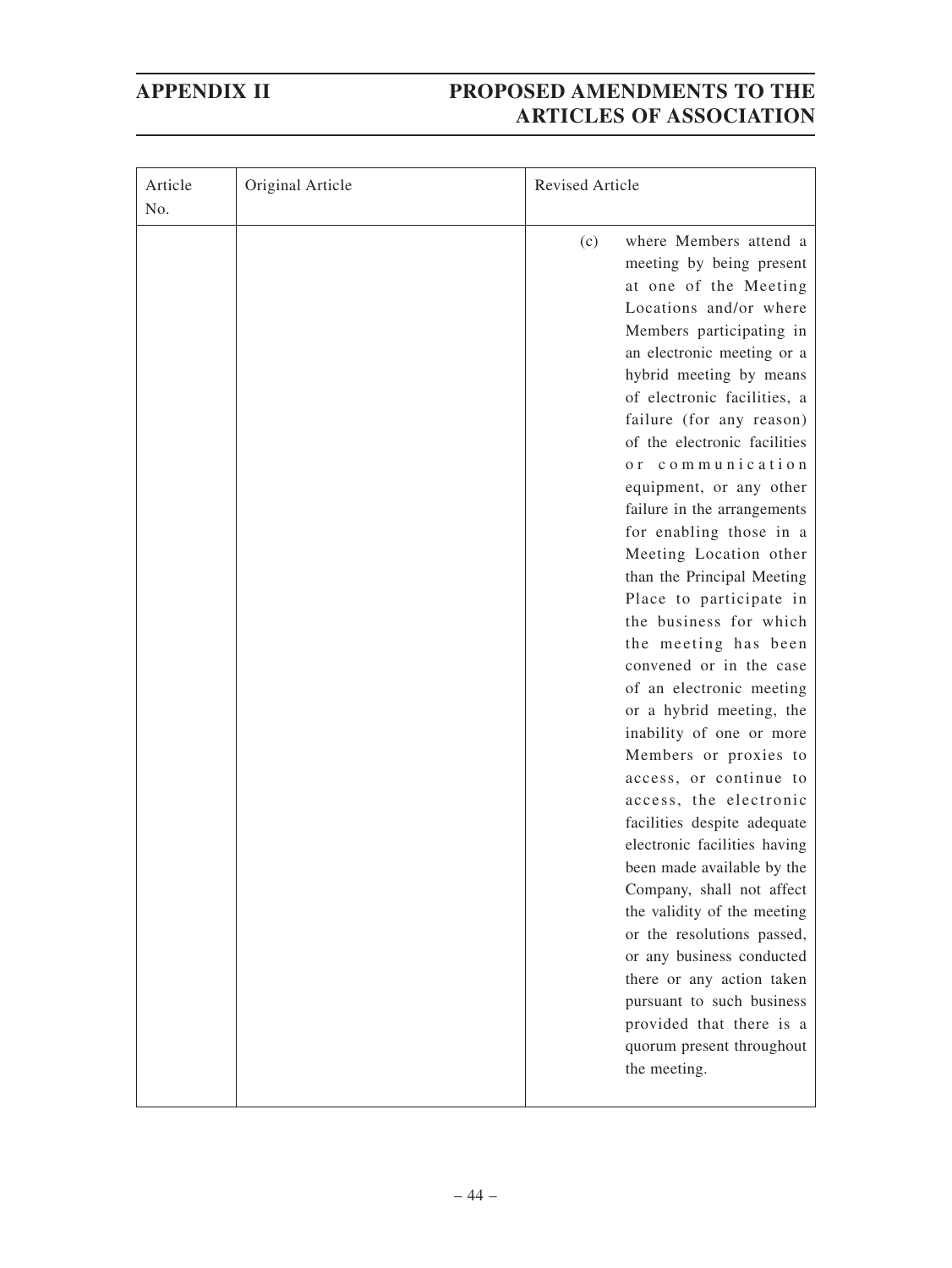| Article<br>No. | Original Article | <b>Revised Article</b> |                                                                                                                                                                                                                                                                                                                                                                                                                                                                                                                |
|----------------|------------------|------------------------|----------------------------------------------------------------------------------------------------------------------------------------------------------------------------------------------------------------------------------------------------------------------------------------------------------------------------------------------------------------------------------------------------------------------------------------------------------------------------------------------------------------|
|                |                  | (d)                    | if any of the Meeting<br>Locations is not in the<br>same jurisdiction as<br>the Principal Meeting<br>Place and/or in the case<br>of a hybrid meeting,<br>the provisions of these<br>Articles concerning the<br>service and giving of<br>Notice for the meeting,<br>and the time for lodging<br>proxies, shall apply by<br>reference to the Principal<br>Meeting Place; and in<br>the case of an electronic<br>meeting, the time for<br>lodging proxies shall be as<br>stated in the Notice for the<br>meeting. |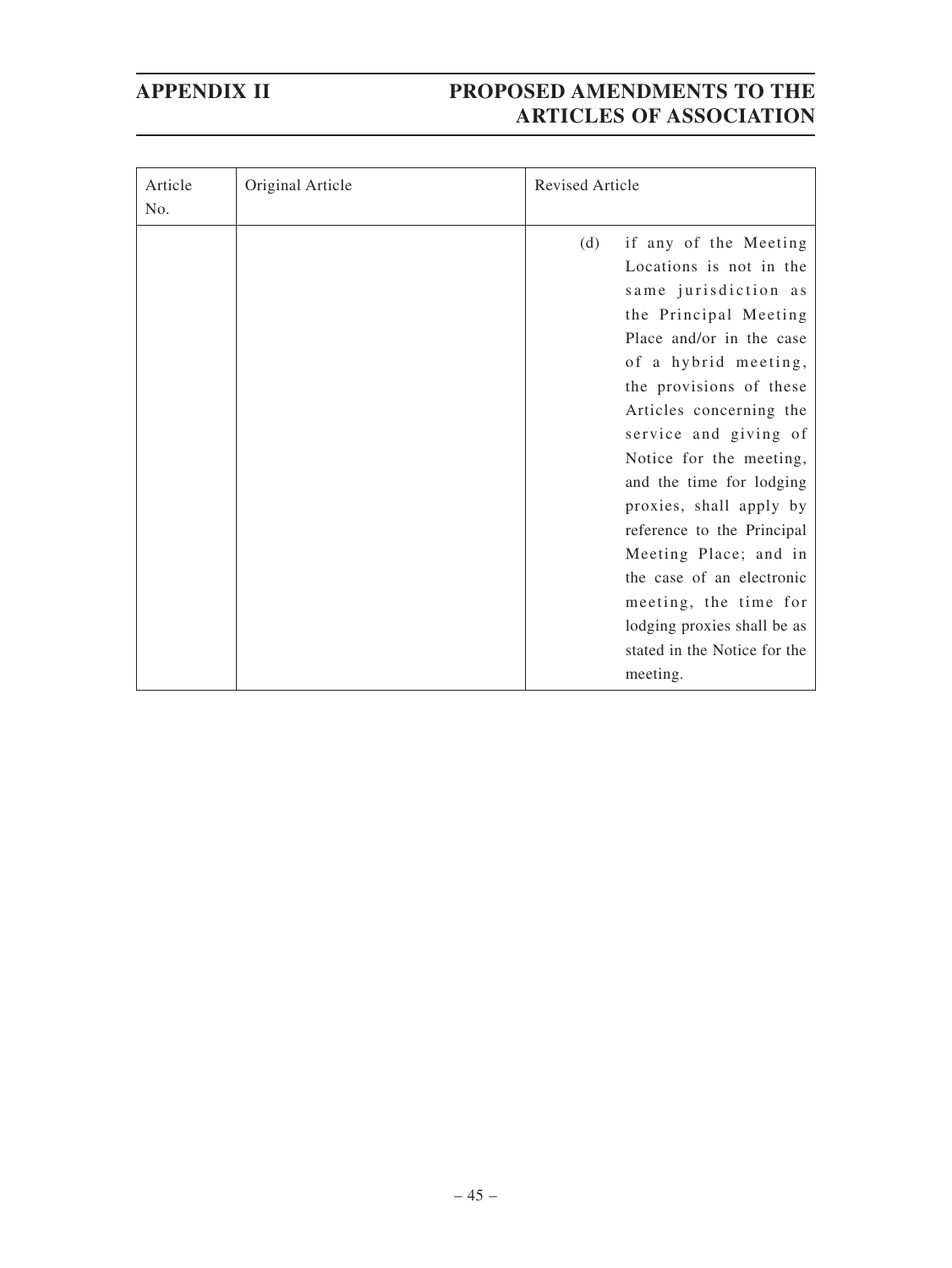| Article<br>No. | Original Article | Revised Article                                                                                                                                                                                                                                                                                                                                                                                                                                                                                                                                                                                                                                                                                                                 |
|----------------|------------------|---------------------------------------------------------------------------------------------------------------------------------------------------------------------------------------------------------------------------------------------------------------------------------------------------------------------------------------------------------------------------------------------------------------------------------------------------------------------------------------------------------------------------------------------------------------------------------------------------------------------------------------------------------------------------------------------------------------------------------|
| Article<br>64B | N/A              | (Newly added)                                                                                                                                                                                                                                                                                                                                                                                                                                                                                                                                                                                                                                                                                                                   |
|                |                  | The Board and, at any general meeting,<br>the chairman of the meeting may<br>from time to time make arrangements<br>for managing attendance and/or<br>participation and/or voting at the<br>Principal Meeting Place, any Meeting<br>Location(s) and/or participation in an<br>electronic meeting or a hybrid meeting<br>by means of electronic facilities<br>(whether involving the issue of tickets<br>or some other means of identification,<br>passcode, seat reservation, electronic<br>voting or otherwise) as it shall in<br>its absolute discretion consider<br>appropriate, and may from time to<br>time change any such arrangements,<br>provided that a Member who, pursuant<br>to such arrangements, is not entitled |
|                |                  | to attend, in person or by proxy, at any<br>Meeting Location shall be entitled so<br>to attend at one of the other Meeting<br>Locations; and the entitlement of<br>any Member so to attend the meeting<br>or adjourned meeting or postponed<br>meeting at such Meeting Location or<br>Meeting Locations shall be subject to<br>any such arrangement as may be for the<br>time being in force and by the Notice<br>of meeting or adjourned meeting or<br>postponed meeting stated to apply to<br>the meeting.                                                                                                                                                                                                                    |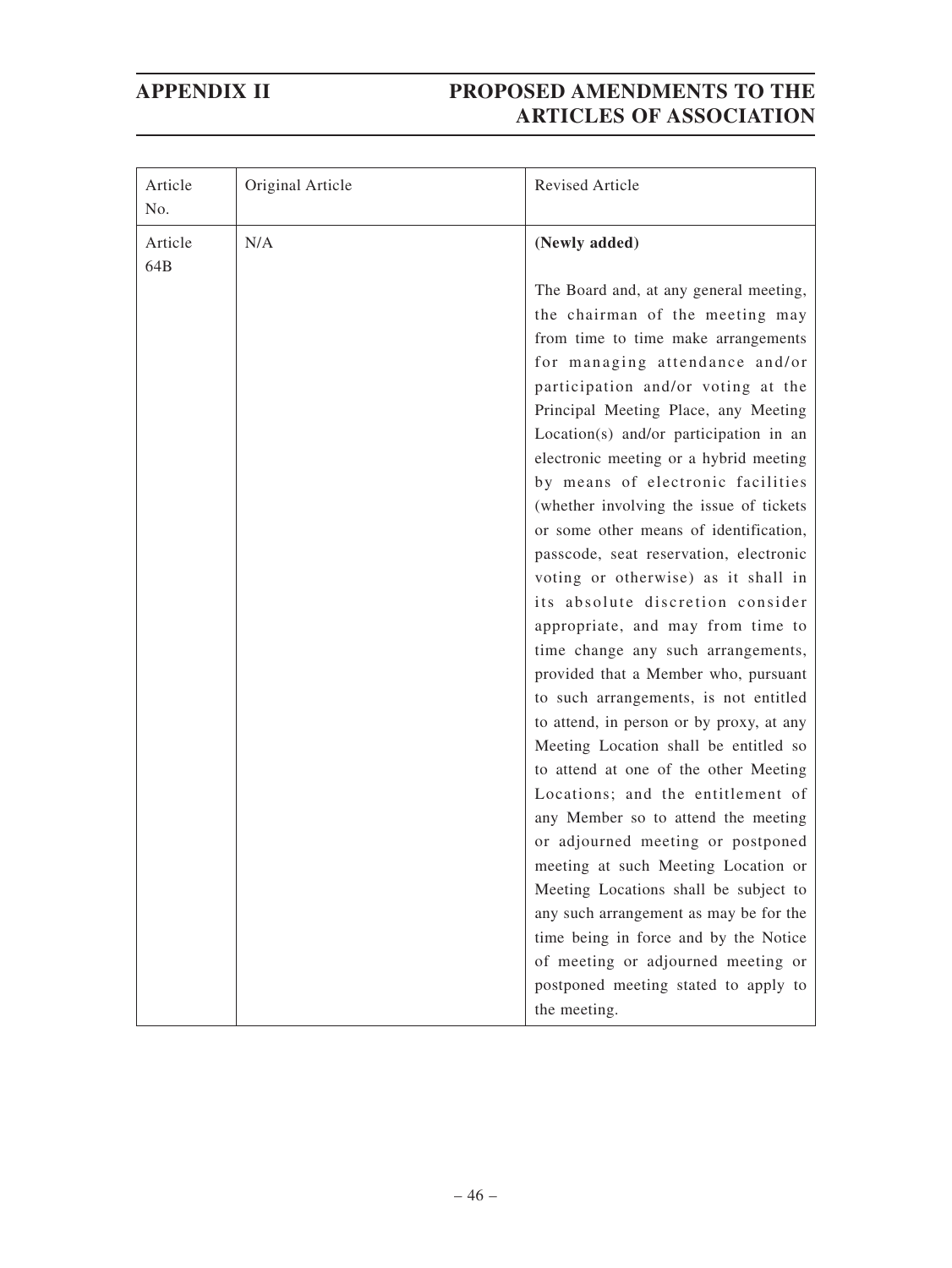| Article<br>No. | Original Article | Revised Article                                                                                                                                                                                                                                                                                                                                                                                                                                         |
|----------------|------------------|---------------------------------------------------------------------------------------------------------------------------------------------------------------------------------------------------------------------------------------------------------------------------------------------------------------------------------------------------------------------------------------------------------------------------------------------------------|
| Article<br>64C | N/A              | (Newly added)<br>If it appears to the chairman of the<br>general meeting that:                                                                                                                                                                                                                                                                                                                                                                          |
|                |                  | the electronic facilities at the<br>(a)<br>Principal Meeting Place or at<br>such other Meeting Location(s)<br>at which the meeting may be<br>attended have become inadequate<br>for the purposes referred to in<br>Article $64A(1)$ or are otherwise<br>not sufficient to allow the meeting<br>to be conducted substantially in<br>accordance with the provisions<br>set out in the Notice of the<br>meeting; or<br>in the case of an electronic<br>(b) |
|                |                  | meeting or a hybrid meeting,<br>electronic facilities being made<br>available by the Company have<br>become inadequate; or                                                                                                                                                                                                                                                                                                                              |
|                |                  | it is not possible to ascertain<br>(c)<br>the view of those present or to<br>give all persons entitled to do<br>so a reasonable opportunity to<br>communicate and/or vote at the<br>meeting; or                                                                                                                                                                                                                                                         |
|                |                  | there is violence or the threat<br>(d)<br>of violence, unruly behaviour<br>or other disruption occurring at<br>the meeting or it is not possible<br>to secure the proper and orderly<br>conduct of the meeting;                                                                                                                                                                                                                                         |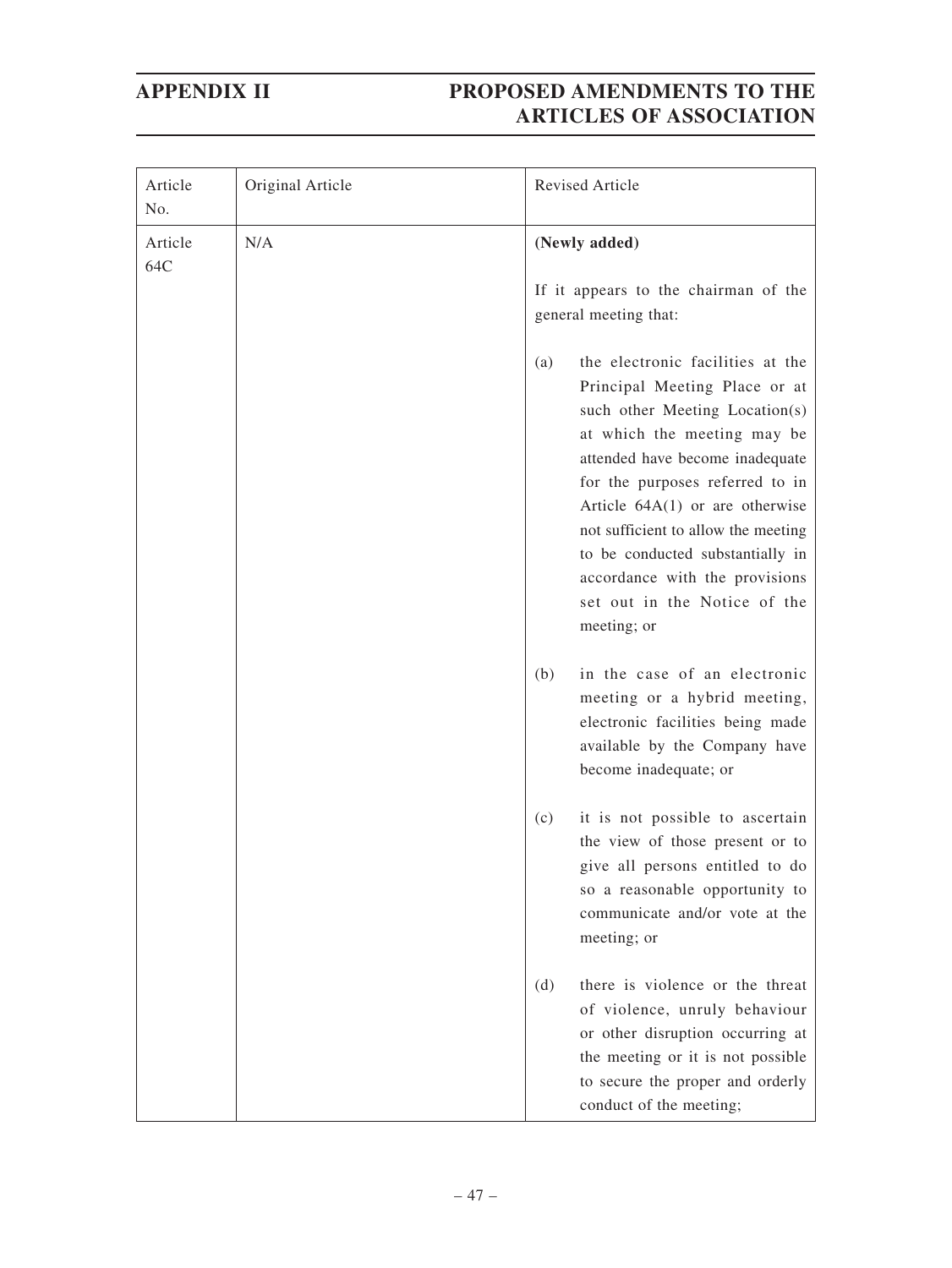| Article<br>No. | Original Article | Revised Article                                                                                                                                                                                                                                                                                                                                                                                                                                                                                                                                                                                                                                                                                                                                                                                                                                                                                                                                                                                                                                                                                                     |
|----------------|------------------|---------------------------------------------------------------------------------------------------------------------------------------------------------------------------------------------------------------------------------------------------------------------------------------------------------------------------------------------------------------------------------------------------------------------------------------------------------------------------------------------------------------------------------------------------------------------------------------------------------------------------------------------------------------------------------------------------------------------------------------------------------------------------------------------------------------------------------------------------------------------------------------------------------------------------------------------------------------------------------------------------------------------------------------------------------------------------------------------------------------------|
|                |                  | then, without prejudice to any other<br>power which the chairman of the<br>meeting may have under these Articles<br>or at common law, the chairman<br>may, at his/her absolute discretion,<br>without the consent of the meeting,<br>and before or after the meeting has<br>started and irrespective of whether a<br>quorum is present, interrupt or adjourn<br>the meeting (including adjournment<br>for indefinite period). All business<br>conducted at the meeting up to the time<br>of such adjournment shall be valid.                                                                                                                                                                                                                                                                                                                                                                                                                                                                                                                                                                                        |
| Article        | N/A              | (Newly added)                                                                                                                                                                                                                                                                                                                                                                                                                                                                                                                                                                                                                                                                                                                                                                                                                                                                                                                                                                                                                                                                                                       |
| 64D            |                  | The Board and, at any general meeting,<br>the chairman of the meeting may<br>make any arrangement and impose any<br>requirement or restriction the Board or<br>the chairman of the meeting, as the case<br>may be, considers appropriate to ensure<br>the security and orderly conduct of a<br>meeting (including, without limitation,<br>requirements for evidence of identity<br>to be produced by those attending the<br>meeting, the searching of their personal<br>property and the restriction of items<br>that may be taken into the meeting<br>place, determining the number and<br>frequency of and the time allowed<br>for questions that may be raised at a<br>meeting). Members shall also comply<br>with all requirements or restrictions<br>imposed by the owner of the premises<br>at which the meeting is held. Any<br>decision made under this Article shall<br>be final and conclusive and a person<br>who refuses to comply with any<br>such arrangements, requirements or<br>restrictions may be refused entry to<br>the meeting or ejected (physically or<br>electronically) from the meeting. |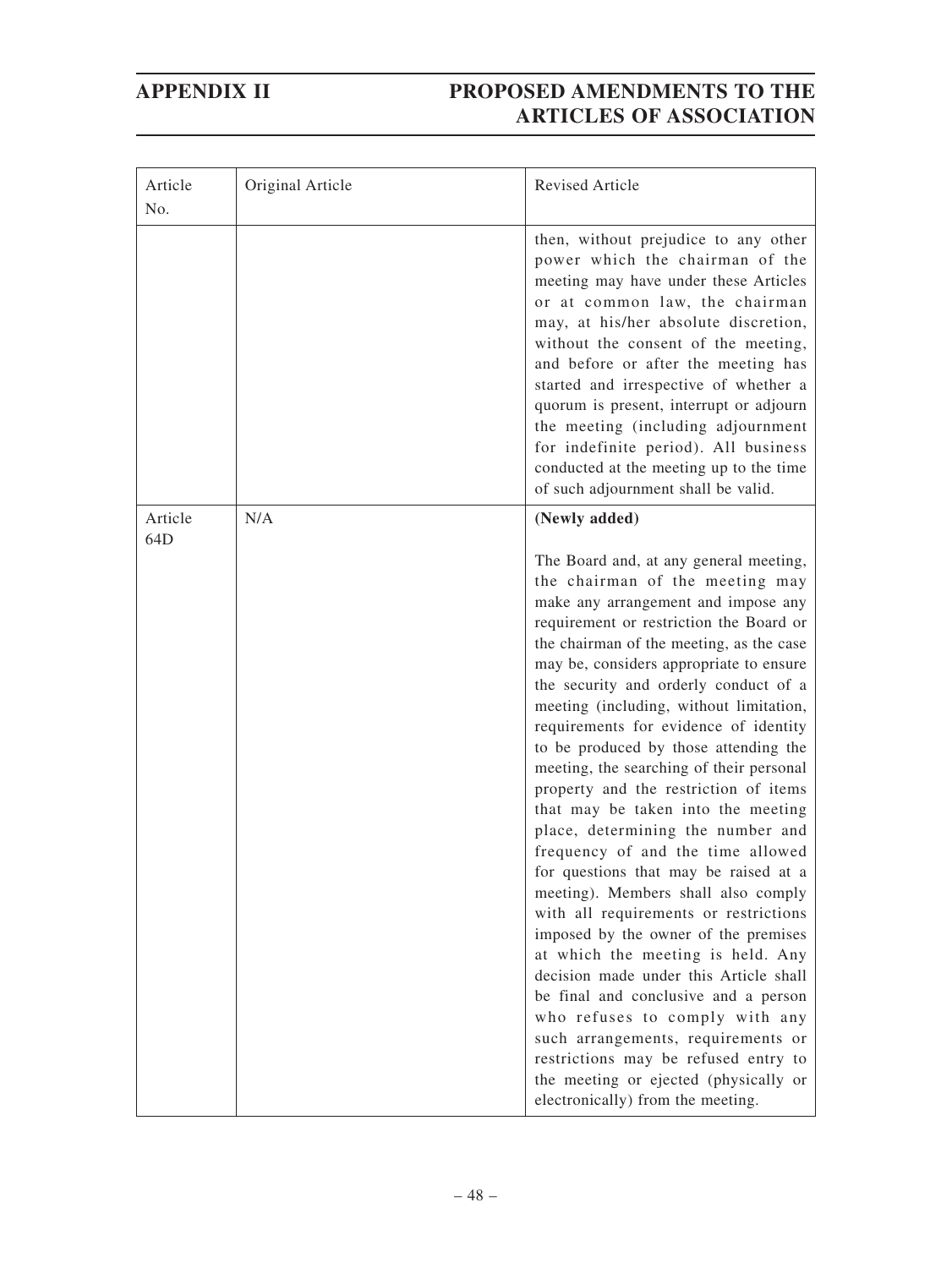| Article<br>No.  | Original Article | <b>Revised Article</b>                                                                                                                                                                                                                                                                                                                                                                                                                                                                                                                                                                                                                                                                                                                                                                                                                                                                                                                                                                                                                                                                                                                                                                                                                                                                                                                                                                          |
|-----------------|------------------|-------------------------------------------------------------------------------------------------------------------------------------------------------------------------------------------------------------------------------------------------------------------------------------------------------------------------------------------------------------------------------------------------------------------------------------------------------------------------------------------------------------------------------------------------------------------------------------------------------------------------------------------------------------------------------------------------------------------------------------------------------------------------------------------------------------------------------------------------------------------------------------------------------------------------------------------------------------------------------------------------------------------------------------------------------------------------------------------------------------------------------------------------------------------------------------------------------------------------------------------------------------------------------------------------------------------------------------------------------------------------------------------------|
| Article<br>64 E | N/A              | (Newly added)                                                                                                                                                                                                                                                                                                                                                                                                                                                                                                                                                                                                                                                                                                                                                                                                                                                                                                                                                                                                                                                                                                                                                                                                                                                                                                                                                                                   |
|                 |                  | If, after the sending of Notice of a<br>general meeting but before the meeting<br>is held, or after the adjournment of<br>a meeting but before the adjourned<br>meeting is held (whether or not<br>Notice of the adjourned meeting<br>is required), the Directors, in their<br>absolute discretion, consider that<br>it is inappropriate, impracticable,<br>unreasonable or undesirable for any<br>reason to hold the general meeting<br>on the date or at the time or place<br>or by means of electronic facilities<br>specified in the Notice calling the<br>meeting, they may change or postpone<br>the meeting to another date, time and/<br>or place and/or change the electronic<br>facilities and/or change the form of<br>the meeting (a physical meeting, an<br>electronic meeting or a hybrid meeting)<br>without approval from the Members.<br>Without prejudice to the generality<br>of the foregoing, the Directors shall<br>have the power to provide in every<br>Notice calling a general meeting the<br>circumstances in which a postponement<br>of the relevant general meeting may<br>occur automatically without further<br>notice, including without limitation<br>where a number 8 or higher typhoon<br>signal, black rainstorm warning or other<br>similar event is in force at any time on<br>the day of the meeting. This Article<br>shall be subject to the following: |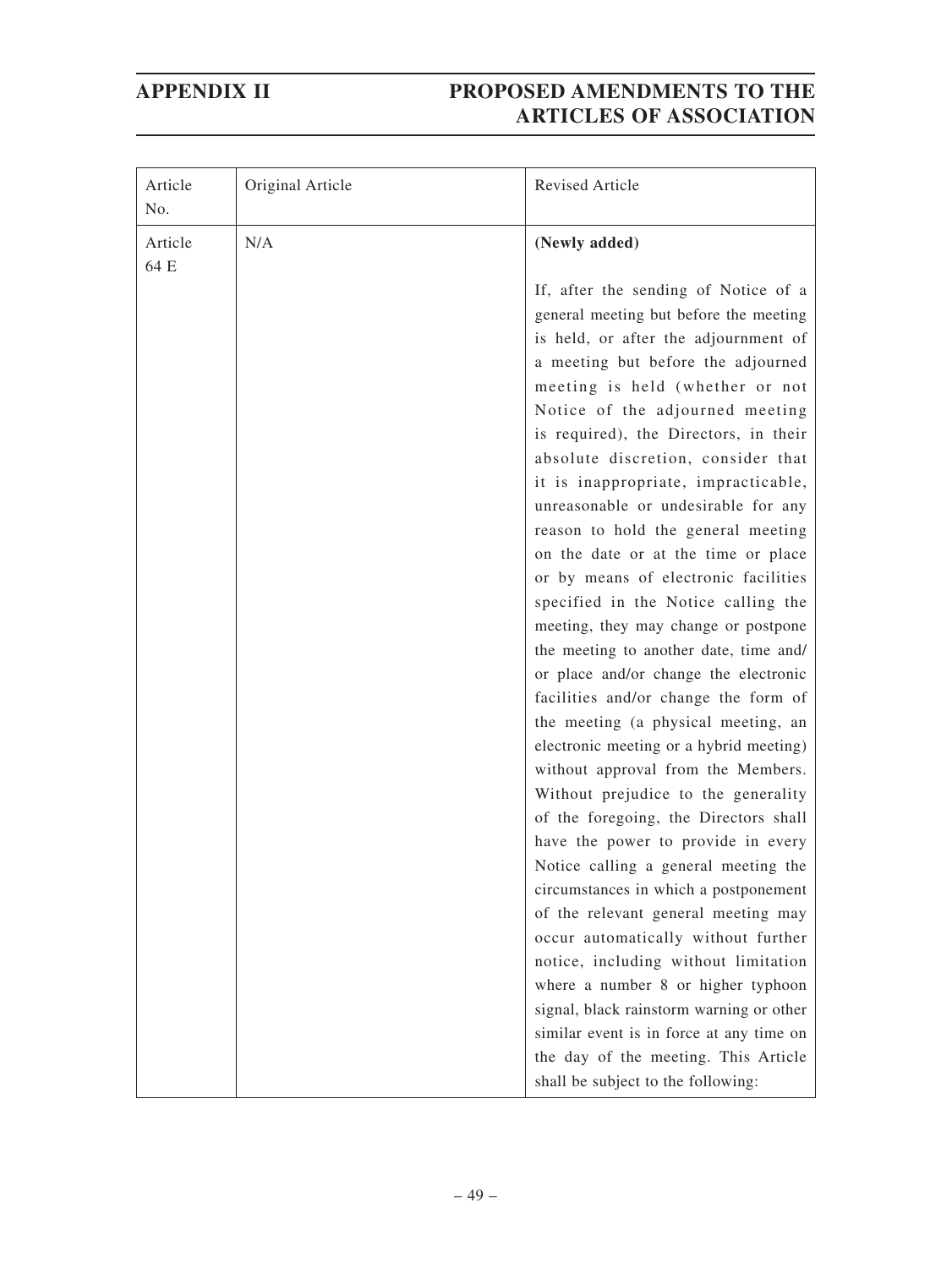| Article<br>No. | Original Article | Revised Article                                                                                                                                                                                                                                                                                                                                                                                                                                                                                                                                                                                                                                                                                     |
|----------------|------------------|-----------------------------------------------------------------------------------------------------------------------------------------------------------------------------------------------------------------------------------------------------------------------------------------------------------------------------------------------------------------------------------------------------------------------------------------------------------------------------------------------------------------------------------------------------------------------------------------------------------------------------------------------------------------------------------------------------|
|                |                  | when a meeting is so postponed,<br>(a)<br>the Company shall endeavour<br>to post a Notice of such<br>postponement on the Company's<br>website as soon as practicable<br>(provided that failure to post<br>such a Notice shall not affect<br>the automatic postponement of a<br>meeting);                                                                                                                                                                                                                                                                                                                                                                                                            |
|                |                  | when only the form of the<br>(b)<br>meeting or electronic facilities<br>specified in the Notice are<br>changed, the Board shall notify<br>the Members of details of such<br>change in such manner as the<br>Board may determine;                                                                                                                                                                                                                                                                                                                                                                                                                                                                    |
|                |                  | (c)<br>when a meeting is postponed or<br>changed in accordance with this<br>Article, subject to and without<br>prejudice to Article 64, unless<br>already specified in the original<br>Notice of the meeting, the Board<br>shall fix the date, time, place<br>(if applicable) and electronic<br>facilities (if applicable) for the<br>postponed or changed meeting<br>and shall notify the Members of<br>such details in such manner as<br>the Board may determine; further<br>all proxy forms shall be valid<br>(unless revoked or replaced by a<br>new proxy) if they are received<br>as required by these Articles not<br>less than 48 hours before the<br>time of the postponed meeting;<br>and |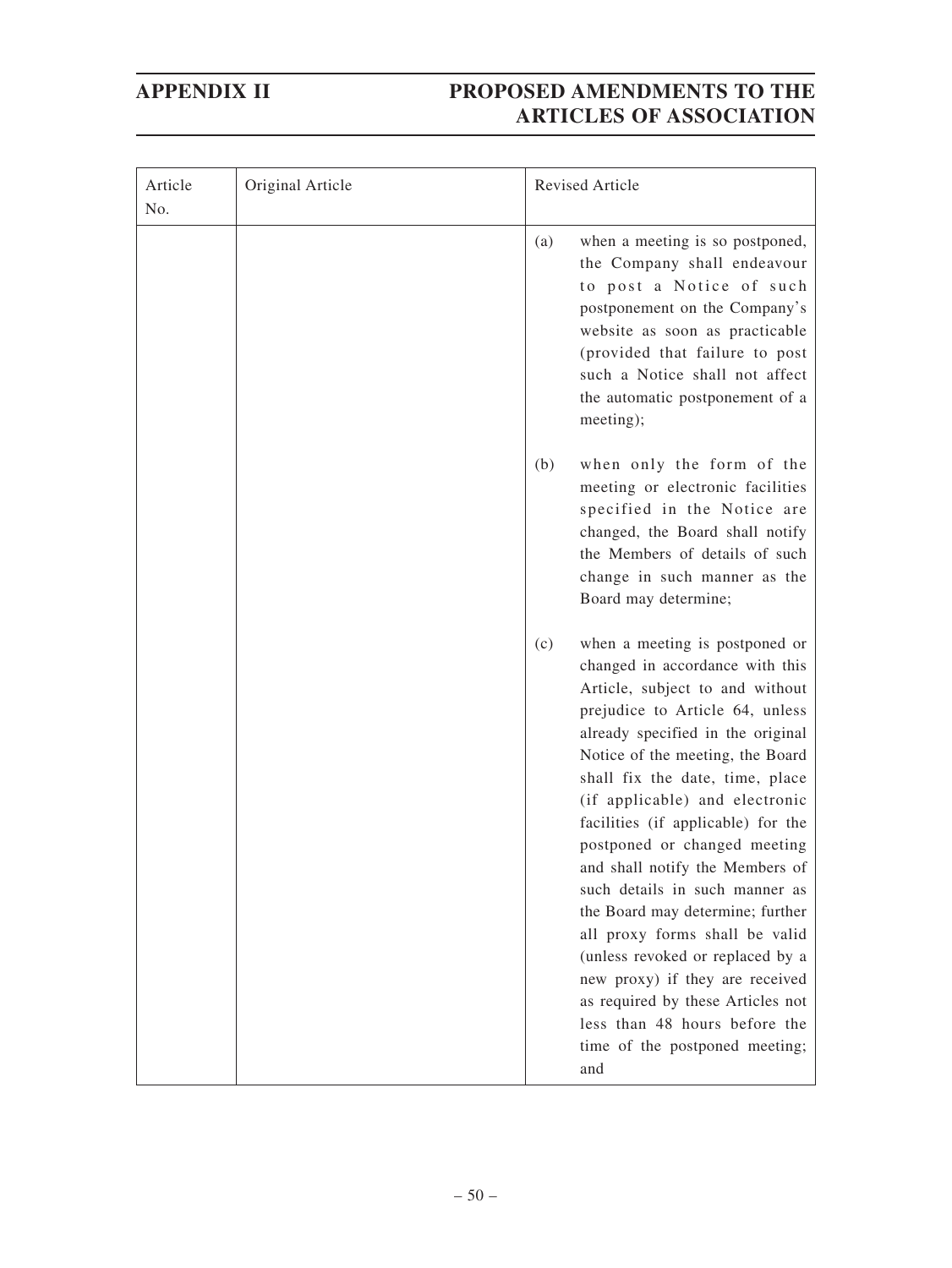| Article<br>No.  | Original Article | Revised Article                                                                                                                                                                                                                                                                                                                                                                                                                          |
|-----------------|------------------|------------------------------------------------------------------------------------------------------------------------------------------------------------------------------------------------------------------------------------------------------------------------------------------------------------------------------------------------------------------------------------------------------------------------------------------|
|                 |                  | Notice of the business to be<br>(d)<br>transacted at the postponed<br>or changed meeting shall not<br>be required, nor shall any<br>accompanying documents be<br>required to be recirculated,<br>provided that the business to be<br>transacted at the postponed or<br>changed meeting is the same as<br>that set out in the original Notice<br>of general meeting circulated to<br>the Members.                                         |
| Article<br>64 F | N/A              | (Newly added)                                                                                                                                                                                                                                                                                                                                                                                                                            |
|                 |                  | All persons seeking to attend and<br>participate in an electronic meeting or<br>a hybrid meeting shall be responsible<br>for maintaining adequate facilities<br>to enable them to do so. Subject to<br>Article 64C, any inability of a person<br>or persons to attend or participate in a<br>general meeting by way of electronic<br>facilities shall not invalidate the<br>proceedings of and/or resolutions<br>passed at that meeting. |
| Article<br>64 G | N/A              | (Newly added)                                                                                                                                                                                                                                                                                                                                                                                                                            |
|                 |                  | Without prejudice to other provisions<br>in Article 64, a physical meeting<br>may also be held by means of<br>such telephone, electronic or other<br>communication facilities as permit all<br>persons participating in the meeting<br>to communicate with each other<br>simultaneously and instantaneously,<br>and participation in such a meeting<br>shall constitute presence in person at<br>such meeting.                           |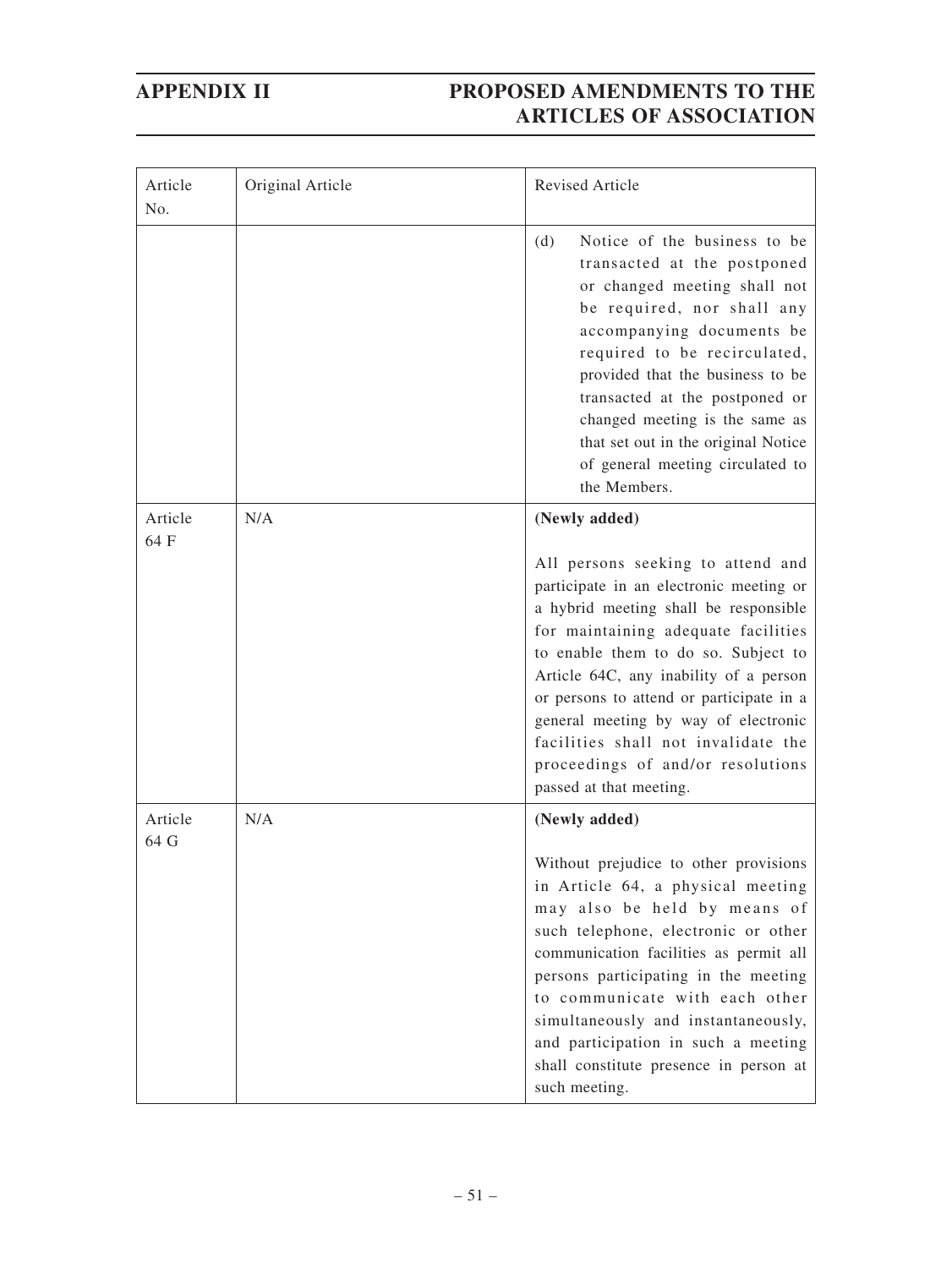| Article<br>No. | Original Article                                                                                                                                                                                                                                                                                                                                                                                                                                                                                                                                                                                                                                                                         | Revised Article                                                                                                                                                                                                                                                                                                                                                                                                                                                                                                                                                                                                                                                                                                                                                                                                                                                                                                                                                                                                                                                                                                                                                                                                                                                                                               |
|----------------|------------------------------------------------------------------------------------------------------------------------------------------------------------------------------------------------------------------------------------------------------------------------------------------------------------------------------------------------------------------------------------------------------------------------------------------------------------------------------------------------------------------------------------------------------------------------------------------------------------------------------------------------------------------------------------------|---------------------------------------------------------------------------------------------------------------------------------------------------------------------------------------------------------------------------------------------------------------------------------------------------------------------------------------------------------------------------------------------------------------------------------------------------------------------------------------------------------------------------------------------------------------------------------------------------------------------------------------------------------------------------------------------------------------------------------------------------------------------------------------------------------------------------------------------------------------------------------------------------------------------------------------------------------------------------------------------------------------------------------------------------------------------------------------------------------------------------------------------------------------------------------------------------------------------------------------------------------------------------------------------------------------|
| Article 66     | Subject to any special rights or<br>restrictions as to voting for the time<br>being attached to any shares by or<br>in accordance with these Articles, at<br>any general meeting on a poll every<br>Member present in person or by proxy<br>or, in the case of a Member being a<br>corporation, by its duly authorised<br>representative shall have one vote for<br>every fully paid share of which he is<br>the holder but so that no amount paid<br>up or credited as paid up on a share<br>in advance of calls or instalments is<br>treated for the foregoing purposes as<br>paid up on the share. A resolution put to<br>the vote of a meeting shall be decided<br>by way of a poll. | (1)<br>Subject to any special rights<br>or restrictions as to voting for<br>the time being attached to any<br>shares by or in accordance with<br>these Articles, at any general<br>meeting on a poll every Member<br>present in person or by proxy<br>or, in the case of a Member<br>being a corporation, by its duly<br>authorised representative(s) shall<br>have one vote for every fully<br>paid share of which he is the<br>holder but so that no amount<br>paid up or credited as paid up<br>on a share in advance of calls<br>or instalments is treated for<br>the foregoing purposes as paid<br>up on the share. A resolution<br>put to the vote of a meeting<br>shall be decided by way of a<br>poll save that in the case of a<br>physical meeting, the chairman<br>of the meeting may in good<br>faith, allow a resolution which<br>relates purely to a procedural or<br>administrative matter to be voted<br>on by a show of hands in which<br>case every Member present in<br>or by proxy(ies) shall have one<br>vote provided that where more<br>than one proxy is appointed by<br>a Member which is a clearing<br>house (or its nominee(s)), each<br>such proxy shall have one vote<br>on a show of hands. For purposes<br>of this Article, procedural and<br>administrative matters are those |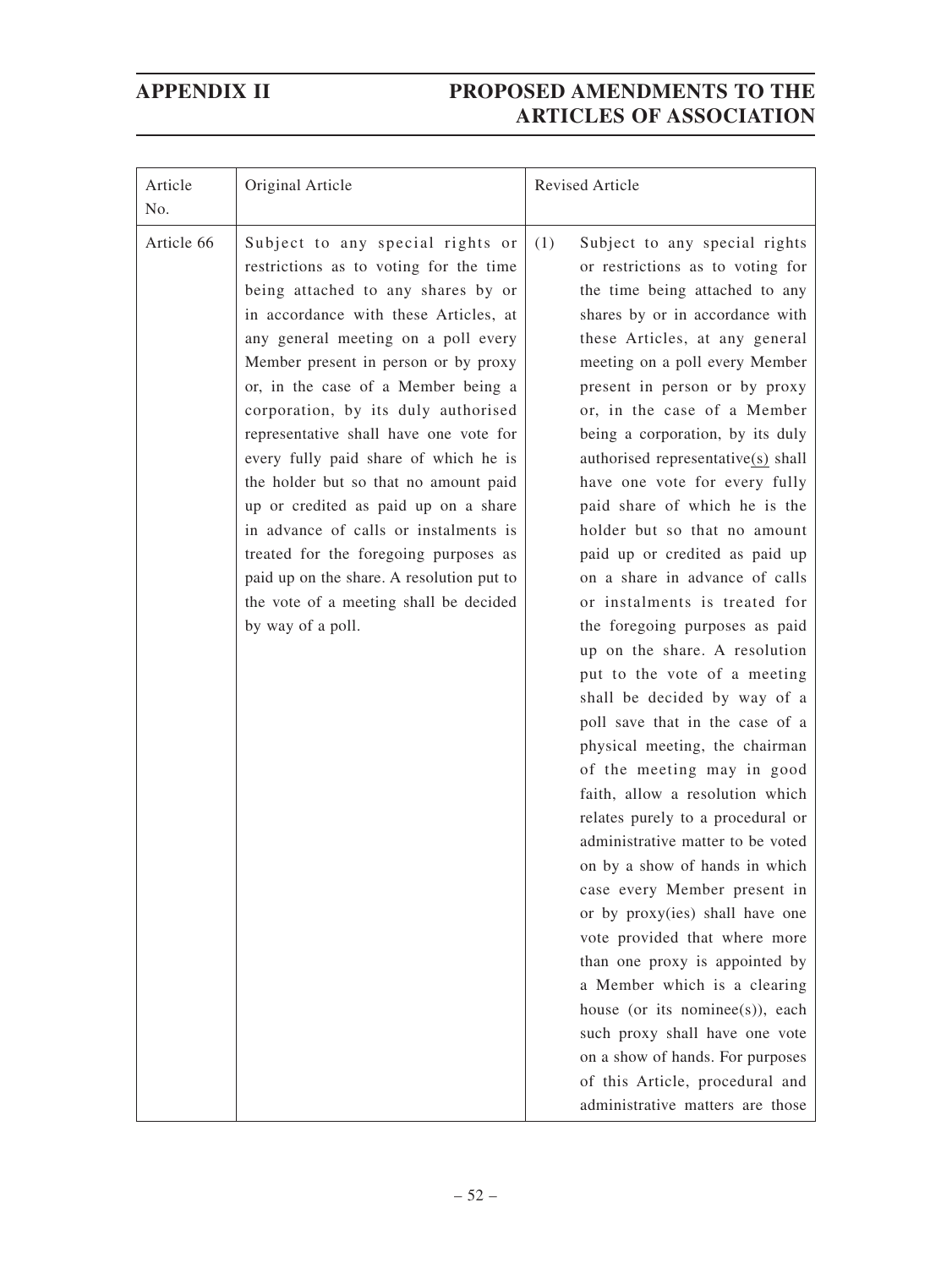| Article<br>No. | Original Article | <b>Revised Article</b>                                                                                                                                                                                                                                                                                                                                                                                                                                                                                                                                                                                                                                                                                                                                                                                                                                                                                                                                                                                                                                                      |
|----------------|------------------|-----------------------------------------------------------------------------------------------------------------------------------------------------------------------------------------------------------------------------------------------------------------------------------------------------------------------------------------------------------------------------------------------------------------------------------------------------------------------------------------------------------------------------------------------------------------------------------------------------------------------------------------------------------------------------------------------------------------------------------------------------------------------------------------------------------------------------------------------------------------------------------------------------------------------------------------------------------------------------------------------------------------------------------------------------------------------------|
|                |                  | that (i) are not on the agenda of<br>the general meeting or in any<br>supplementary circular that may<br>be issued by the Company to its<br>Members; and (ii) relate to the<br>chairman's duties to maintain the<br>orderly conduct of the meeting<br>and/or allow the business of<br>the meeting to be properly<br>and effectively dealt with,<br>whilst allowing all Members<br>a reasonable opportunity to<br>express their views. Votes<br>(whether on a show of hands<br>or by way of poll) may be cast<br>by such means, electronic or<br>otherwise, as the Directors or<br>the chairman of the meeting may<br>determine.<br>(2)<br>In the case of a physical<br>meeting where a show of hands<br>is allowed, before or on the<br>declaration of the result of the<br>show of hands, a poll may be<br>demanded:<br>by at least three Members<br>(a)<br>present in person or by<br>proxy for the time being<br>entitled to vote at the<br>meeting; or<br>(b)<br>by a Member or Members<br>present in person or by<br>proxy and representing<br>not less than one tenth |
|                |                  | of the total voting rights<br>of all Members having<br>the right to vote at the<br>meeting; or                                                                                                                                                                                                                                                                                                                                                                                                                                                                                                                                                                                                                                                                                                                                                                                                                                                                                                                                                                              |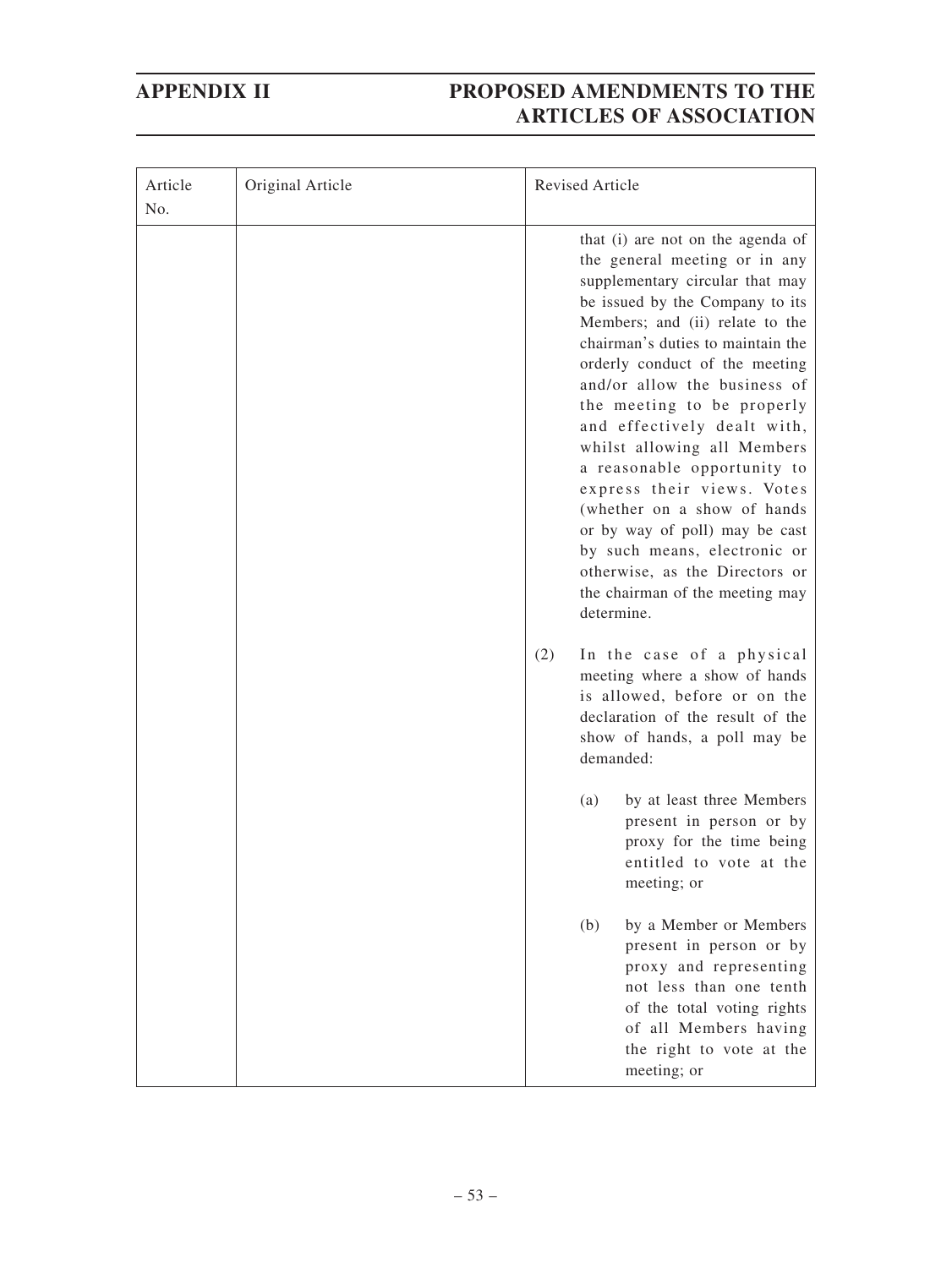| Article<br>No. | Original Article                                                                                                                                                                                                                                     | Revised Article                                                                                                                                                                                                                                                                                                                                                                                                                                                                                                                                                                                                                                                                                       |
|----------------|------------------------------------------------------------------------------------------------------------------------------------------------------------------------------------------------------------------------------------------------------|-------------------------------------------------------------------------------------------------------------------------------------------------------------------------------------------------------------------------------------------------------------------------------------------------------------------------------------------------------------------------------------------------------------------------------------------------------------------------------------------------------------------------------------------------------------------------------------------------------------------------------------------------------------------------------------------------------|
|                |                                                                                                                                                                                                                                                      | by a Member or Members<br>(c)<br>present in person or<br>by proxy and holding<br>shares in the Company<br>conferring a right to vote<br>at the meeting being<br>shares on which an<br>aggregate sum has been<br>paid up equal to not less<br>than one tenth of the total<br>sum paid up on all shares<br>conferring that right.                                                                                                                                                                                                                                                                                                                                                                       |
|                |                                                                                                                                                                                                                                                      | A demand by a person as proxy for a<br>Member shall be deemed to be the same<br>as a demand by the Member.                                                                                                                                                                                                                                                                                                                                                                                                                                                                                                                                                                                            |
| Article 67     | The result of the poll shall be deemed<br>to be the resolution of the meeting.<br>The Company shall only be required to<br>disclose the voting figures on a poll if<br>such disclosure is required by the rules<br>of the Designated Stock Exchange. | Where a resolution is voted on by a<br>show of hands, a declaration by the<br>chairman that a resolution has been<br>carried, or carried unanimously, or by a<br>particular majority, or not carried by a<br>particular majority, or lost, and an entry<br>to that effect made in the minute book<br>of the Company, shall be conclusive<br>evidence of the facts without proof of<br>the number or proportion of the votes<br>recorded for or against the resolution.<br>The result of the poll shall be deemed<br>to be the resolution of the meeting.<br>The Company shall only be required<br>to disclose the voting figures on a poll<br>if such disclosure is required by the<br>Listing Rules. |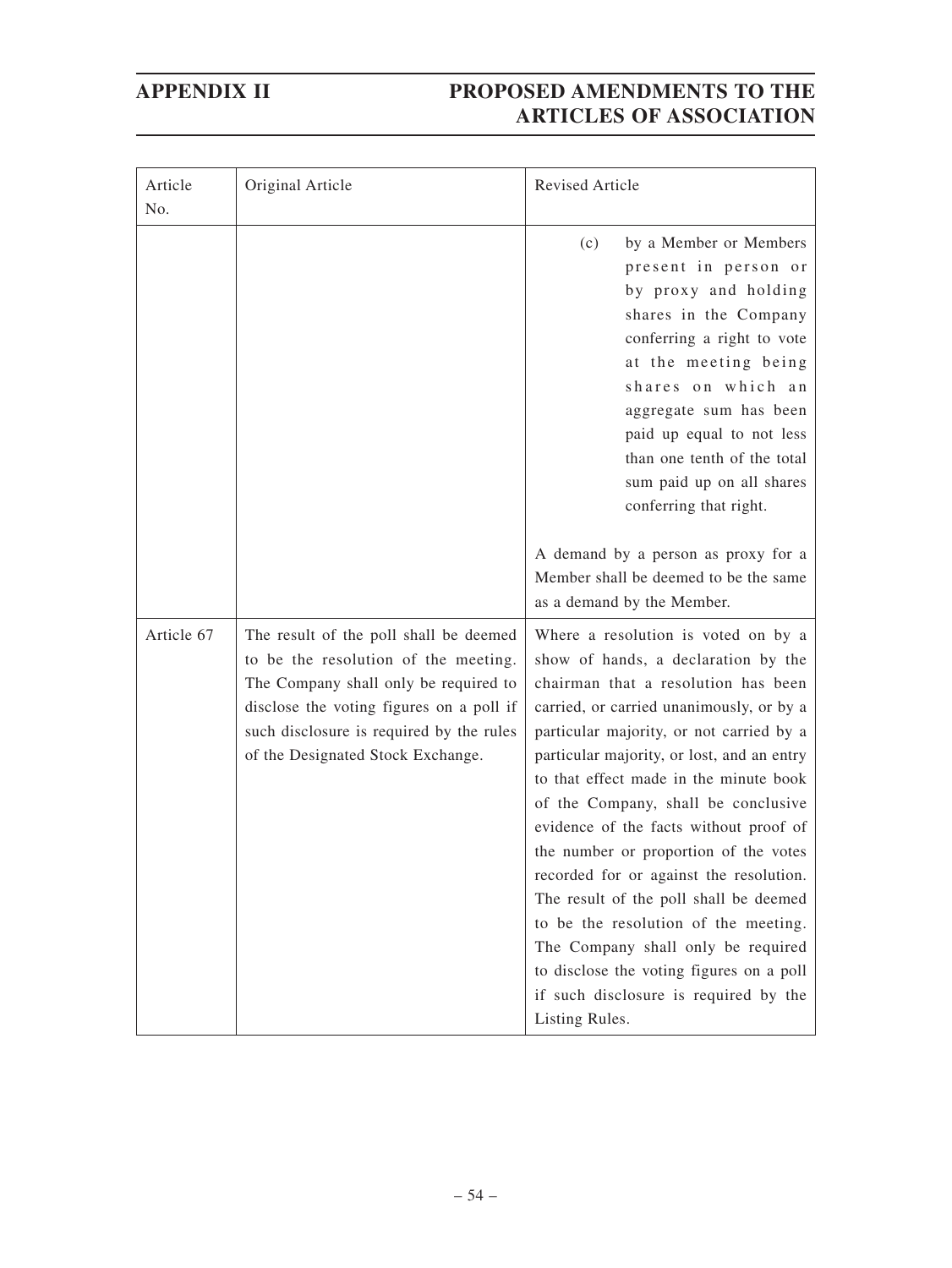| Article<br>No. | Original Article                                                                                                                                                                                                                                                                                                                                                                                                                                                                                                                                                                                                                                                                                                                                                                                                                                                                                                                                                                                                                                                       | Revised Article                                                                                                                                                                                                                                                                                                                                                                                                                                                                                                                                                                                                                                                                                                                                                                                                                                                                                                                                                                                                                                                                       |
|----------------|------------------------------------------------------------------------------------------------------------------------------------------------------------------------------------------------------------------------------------------------------------------------------------------------------------------------------------------------------------------------------------------------------------------------------------------------------------------------------------------------------------------------------------------------------------------------------------------------------------------------------------------------------------------------------------------------------------------------------------------------------------------------------------------------------------------------------------------------------------------------------------------------------------------------------------------------------------------------------------------------------------------------------------------------------------------------|---------------------------------------------------------------------------------------------------------------------------------------------------------------------------------------------------------------------------------------------------------------------------------------------------------------------------------------------------------------------------------------------------------------------------------------------------------------------------------------------------------------------------------------------------------------------------------------------------------------------------------------------------------------------------------------------------------------------------------------------------------------------------------------------------------------------------------------------------------------------------------------------------------------------------------------------------------------------------------------------------------------------------------------------------------------------------------------|
| Article 72     | (1)<br>A Member who is a patient for<br>any purpose relating to mental<br>health or in respect of whom<br>an order has been made by any<br>court having jurisdiction for the<br>protection or management of<br>the affairs of persons incapable<br>of managing their own affairs<br>may vote, by his receiver,<br>committee, curator bonis or<br>other person in the nature of a<br>receiver, committee or curator<br>bonis appointed by such court,<br>and such receiver, committee,<br>curator bonis or other person<br>may vote on a poll by proxy, and<br>may otherwise act and be treated<br>as if he were the registered<br>holder of such shares for the<br>purposes of general meetings,<br>provided that such evidence<br>as the Board may require of<br>the authority of the person<br>claiming to vote shall have been<br>deposited at the Office, head<br>office or Registration Office, as<br>appropriate, not less than forty-<br>eight (48) hours before the<br>time appointed for holding the<br>meeting, or adjourned meeting,<br>as the case may be. | (1)<br>A Member who is a patient for<br>any purpose relating to mental<br>health or in respect of whom<br>an order has been made by any<br>court having jurisdiction for the<br>protection or management of<br>the affairs of persons incapable<br>of managing their own affairs<br>may vote, by his receiver,<br>committee, curator bonis or<br>other person in the nature of a<br>receiver, committee or curator<br>bonis appointed by such court,<br>and such receiver, committee,<br>curator bonis or other person<br>may vote by proxy, and may<br>otherwise act and be treated<br>as if he were the registered<br>holder of such shares for the<br>purposes of general meetings,<br>provided that such evidence<br>as the Board may require of<br>the authority of the person<br>claiming to vote shall have been<br>deposited at the Office, head<br>office or Registration Office, as<br>appropriate, not less than forty-<br>eight (48) hours before the<br>time appointed for holding the<br>meeting, or adjourned meeting,<br>or postponed meeting, as the<br>case may be. |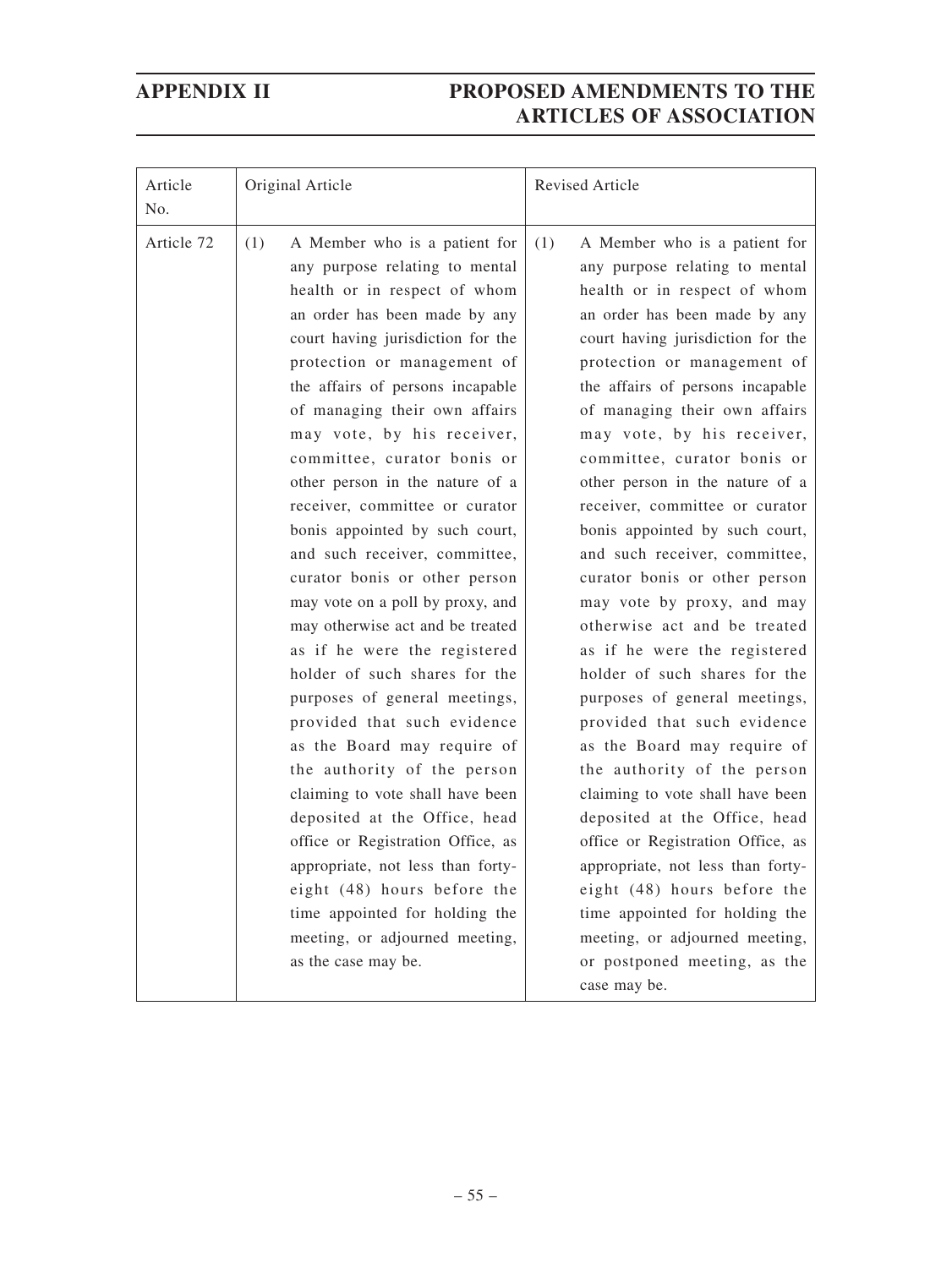| Article<br>No. | Original Article                                                                                                                                                                                                                                                                                                                                                                                                                                                                                                                                                                                        | Revised Article                                                                                                                                                                                                                                                                                                                                                                                                                                                                                                                                                                                                                 |
|----------------|---------------------------------------------------------------------------------------------------------------------------------------------------------------------------------------------------------------------------------------------------------------------------------------------------------------------------------------------------------------------------------------------------------------------------------------------------------------------------------------------------------------------------------------------------------------------------------------------------------|---------------------------------------------------------------------------------------------------------------------------------------------------------------------------------------------------------------------------------------------------------------------------------------------------------------------------------------------------------------------------------------------------------------------------------------------------------------------------------------------------------------------------------------------------------------------------------------------------------------------------------|
|                | (2)<br>Any person entitled under<br>Article 53 to be registered as the<br>holder of any shares may vote at<br>any general meeting in respect<br>thereof in the same manner as if<br>he were the registered holder of<br>such shares, provided that forty-<br>eight (48) hours at least before<br>the time of the holding of the<br>meeting or adjourned meeting,<br>as the case may be, at which he<br>proposes to vote, he shall satisfy<br>the Board of his entitlement to<br>such shares, or the Board shall<br>have previously admitted his<br>right to vote at such meeting in<br>respect thereof. | (2)<br>Any person entitled under<br>Article 53 to be registered as the<br>holder of any shares may vote at<br>any general meeting in respect<br>thereof in the same manner as if<br>he were the registered holder of<br>such shares, provided that forty-<br>eight (48) hours at least before<br>the time of the holding of the<br>meeting or adjourned meeting or<br>postponed meeting, as the case<br>may be, at which he proposes<br>to vote, he shall satisfy the<br>Board of his entitlement to such<br>shares, or the Board shall have<br>previously admitted his right to<br>vote at such meeting in respect<br>thereof. |
| Article 73     | No Member shall, unless the<br>(1)<br>Board otherwise determines, be<br>entitled to attend and vote and to<br>be reckoned in a quorum at any<br>general meeting unless he is duly<br>registered and all calls or other<br>sums presently payable by him in<br>respect of shares in the Company<br>have been paid.                                                                                                                                                                                                                                                                                       | No Member shall, unless the<br>(1)<br>Board otherwise determines, be<br>entitled to attend and vote and to<br>be reckoned in a quorum at any<br>general meeting unless he is duly<br>registered and all calls or other<br>sums presently payable by him in<br>respect of shares in the Company<br>have been paid.                                                                                                                                                                                                                                                                                                               |
|                | (2)<br>Where the Company has<br>knowledge that any Member<br>is, under the rules of the<br>Designated Stock Exchange,<br>required to abstain from voting<br>on any particular resolution of<br>the Company or restricted to<br>voting only for or only against<br>any particular resolution of the<br>Company, any votes cast by<br>or on behalf of such Member<br>in contravention of such<br>requirement or restriction shall<br>not be counted.                                                                                                                                                      | All Members shall have the right<br>(2)<br>to (a) speak at a general meeting;<br>and (b) vote at a general meeting<br>except where a Member is<br>required, by the Listing Rules, to<br>abstain from voting to approve<br>the matter under consideration.                                                                                                                                                                                                                                                                                                                                                                       |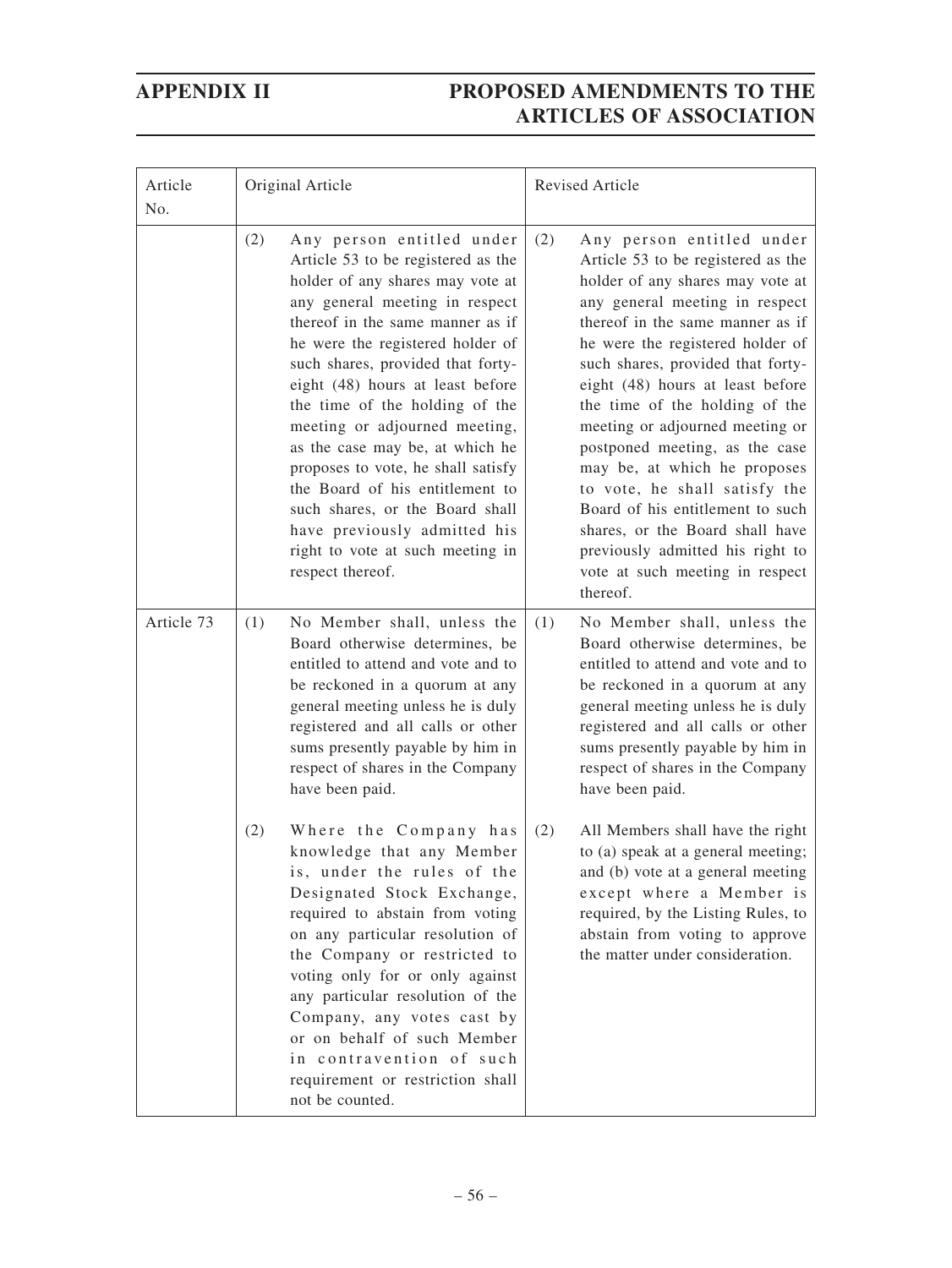| Article<br>No. | Original Article                                                                                                                                                                                                                                                                                                                                                                                                                                                                                                                                                                                                                                              | Revised Article                                                                                                                                                                                                                                                                                                                                                                                                                                                                                                                                                                                                                                                                                               |
|----------------|---------------------------------------------------------------------------------------------------------------------------------------------------------------------------------------------------------------------------------------------------------------------------------------------------------------------------------------------------------------------------------------------------------------------------------------------------------------------------------------------------------------------------------------------------------------------------------------------------------------------------------------------------------------|---------------------------------------------------------------------------------------------------------------------------------------------------------------------------------------------------------------------------------------------------------------------------------------------------------------------------------------------------------------------------------------------------------------------------------------------------------------------------------------------------------------------------------------------------------------------------------------------------------------------------------------------------------------------------------------------------------------|
|                |                                                                                                                                                                                                                                                                                                                                                                                                                                                                                                                                                                                                                                                               | (3)<br>Where the Company has<br>knowledge that any Member<br>is, under the Listing Rules,<br>required to abstain from voting<br>on any particular resolution of<br>the Company or restricted to<br>voting only for or only against<br>any particular resolution of the<br>Company, any votes cast by<br>or on behalf of such Member<br>in contravention of such<br>requirement or restriction shall<br>not be counted.                                                                                                                                                                                                                                                                                        |
| Article 74     | the objection or error shall not<br>vitiate the decision of the meeting or<br>adjourned meeting on any resolution<br>unless the same is raised or pointed out<br>at the meeting or, as the case may be,<br>the adjourned meeting at which the vote<br>objected to is given or tendered or at<br>which the error occurs. Any objection<br>or error shall be referred to the<br>chairman of the meeting and shall only<br>vitiate the decision of the meeting on<br>any resolution if the chairman decides<br>that the same may have affected the<br>decision of the meeting. The decision<br>of the chairman on such matters shall<br>be final and conclusive. | the objection or error shall not<br>vitiate the decision of the meeting<br>or adjourned meeting or postponed<br>meeting on any resolution unless<br>the same is raised or pointed out at<br>the meeting or, as the case may be,<br>the adjourned meeting or postponed<br>meeting at which the vote objected to is<br>given or tendered or at which the error<br>occurs. Any objection or error shall be<br>referred to the chairman of the meeting<br>and shall only vitiate the decision<br>of the meeting on any resolution if<br>the chairman decides that the same<br>may have affected the decision of the<br>meeting. The decision of the chairman<br>on such matters shall be final and<br>conclusive. |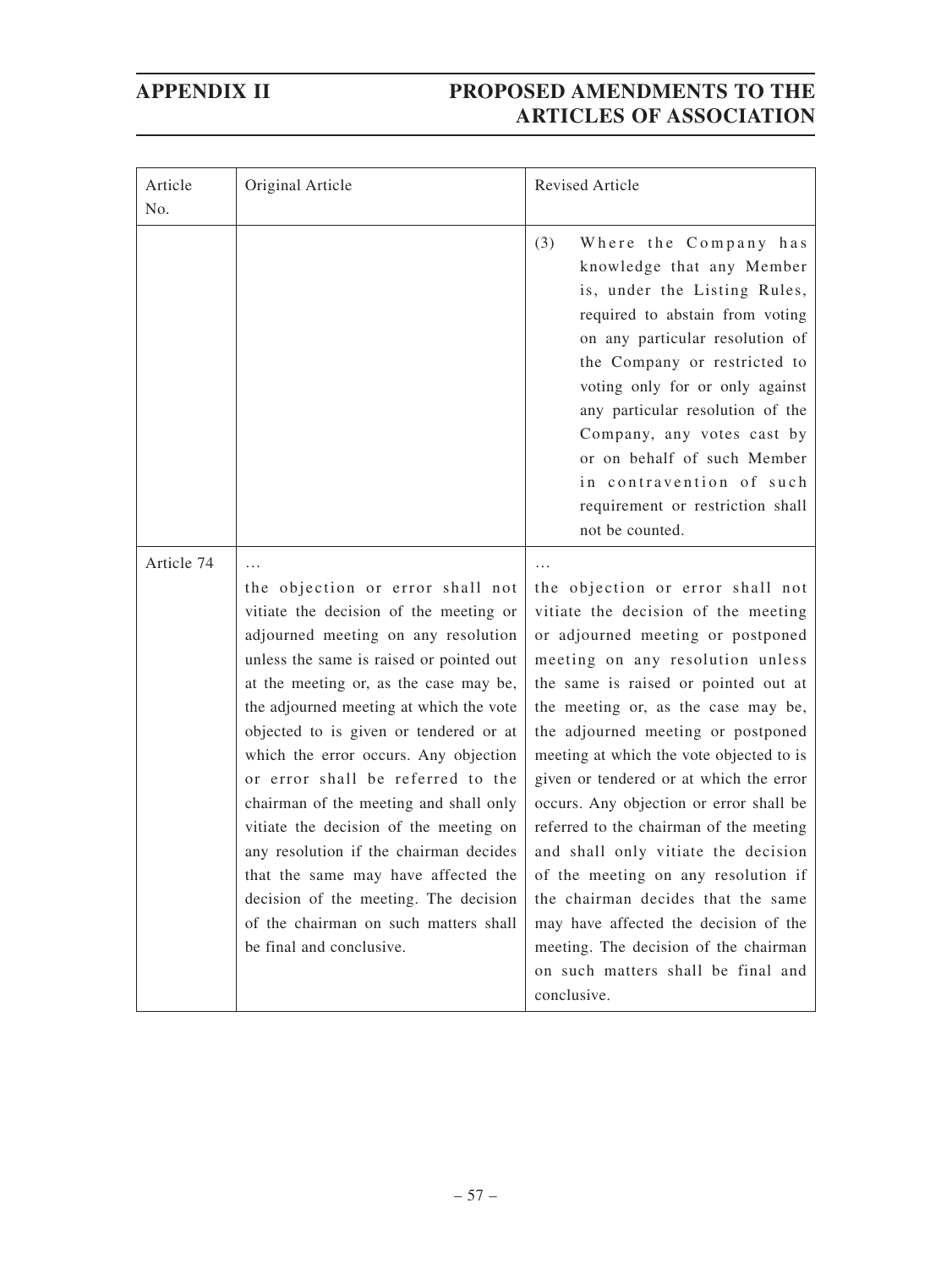| Article<br>No. | Original Article                                                                                                                                                                                                                                                                                                                                                                                                                                                                                                                                                                                                                                                                      | <b>Revised Article</b>                                                                                                                                                                                                                                                                                                                                                                                                                                                                                                                                                                                                                                                                                                                                                     |
|----------------|---------------------------------------------------------------------------------------------------------------------------------------------------------------------------------------------------------------------------------------------------------------------------------------------------------------------------------------------------------------------------------------------------------------------------------------------------------------------------------------------------------------------------------------------------------------------------------------------------------------------------------------------------------------------------------------|----------------------------------------------------------------------------------------------------------------------------------------------------------------------------------------------------------------------------------------------------------------------------------------------------------------------------------------------------------------------------------------------------------------------------------------------------------------------------------------------------------------------------------------------------------------------------------------------------------------------------------------------------------------------------------------------------------------------------------------------------------------------------|
| Article 75     | Any Member entitled to attend and vote<br>at a meeting of the Company shall be<br>entitled to appoint another person as his<br>proxy to attend and vote instead of him.<br>A Member who is the holder of two<br>or more shares may appoint more than<br>one proxy to represent him and vote on<br>his behalf at a general meeting of the<br>Company or at a class meeting. A proxy<br>need not be a Member. In addition, a<br>proxy or proxies representing either<br>a Member who is an individual or a<br>Member which is a corporation shall<br>be entitled to exercise the same powers<br>on behalf of the Member which he or<br>they represent as such Member could<br>exercise. | Any Member (for the avoidance of<br>doubt, including any clearing house<br>(or its nominee(s))) entitled to attend<br>and vote at a meeting of the Company<br>shall be entitled to appoint another<br>person as his proxy to attend and<br>vote instead of him. A Member who<br>is the holder of two or more shares<br>may appoint more than one proxy to<br>represent him and vote on his behalf at<br>a general meeting of the Company or at<br>a class meeting. A proxy need not be a<br>Member. In addition, a proxy or proxies<br>representing either a Member who is<br>an individual or a Member which is a<br>corporation shall be entitled to exercise<br>the same powers on behalf of the<br>Member which he or they represent as<br>such Member could exercise. |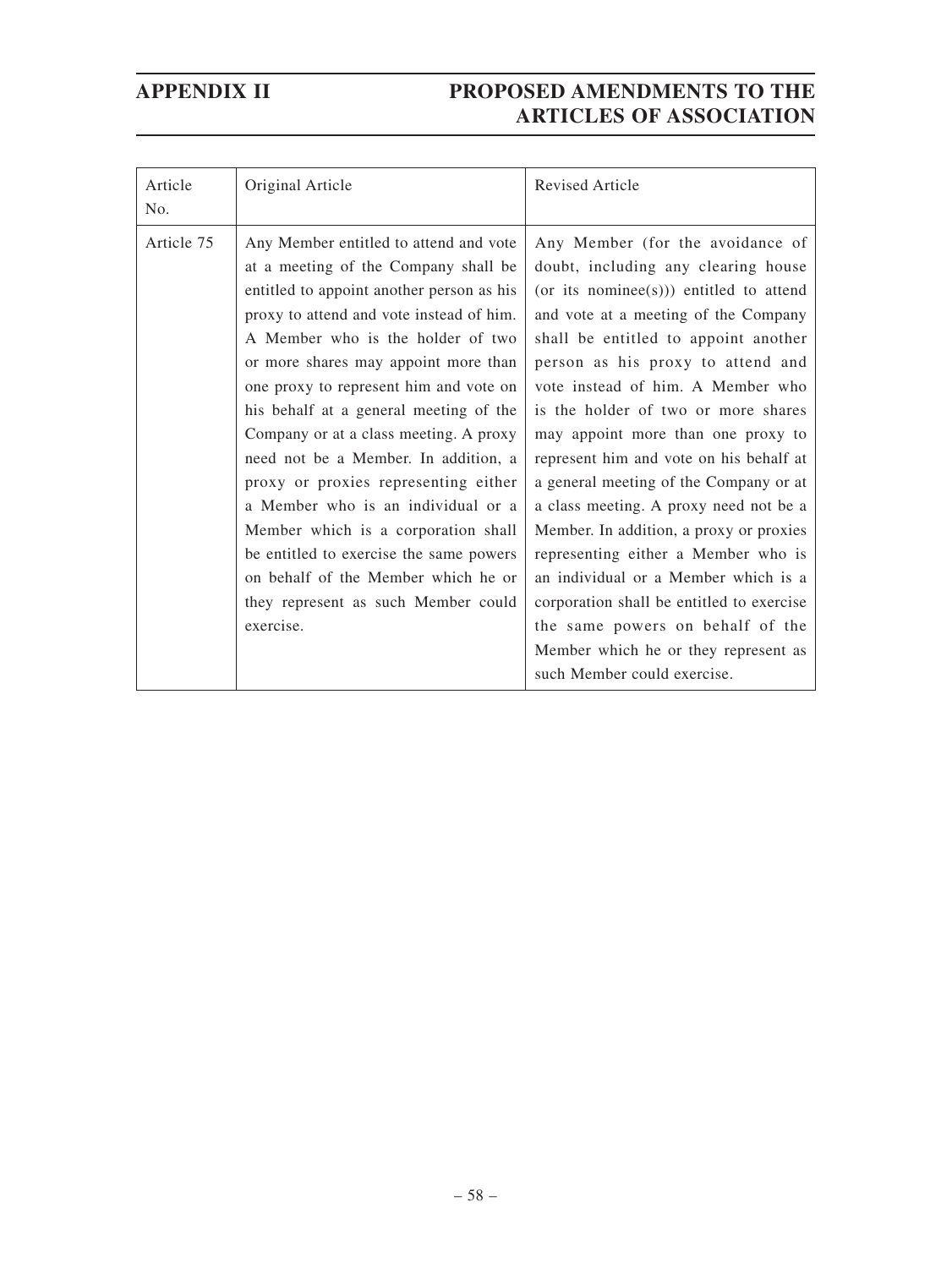| Article<br>No. | Original Article                                                                                                                                                                                                                                                                                                                                                                                                                                                                                                                                                                                                                                                                                                                                                                                                                                                                                                                                                                                                                                                                                                                                                                                                                                                    | Revised Article                                                                                                                                                                                                                                                                                                                                                                                                                                                                                                                                                                                                                                                                                                                                                                                                                                                                                                                                                                                                                                                                                                                                                                                                            |
|----------------|---------------------------------------------------------------------------------------------------------------------------------------------------------------------------------------------------------------------------------------------------------------------------------------------------------------------------------------------------------------------------------------------------------------------------------------------------------------------------------------------------------------------------------------------------------------------------------------------------------------------------------------------------------------------------------------------------------------------------------------------------------------------------------------------------------------------------------------------------------------------------------------------------------------------------------------------------------------------------------------------------------------------------------------------------------------------------------------------------------------------------------------------------------------------------------------------------------------------------------------------------------------------|----------------------------------------------------------------------------------------------------------------------------------------------------------------------------------------------------------------------------------------------------------------------------------------------------------------------------------------------------------------------------------------------------------------------------------------------------------------------------------------------------------------------------------------------------------------------------------------------------------------------------------------------------------------------------------------------------------------------------------------------------------------------------------------------------------------------------------------------------------------------------------------------------------------------------------------------------------------------------------------------------------------------------------------------------------------------------------------------------------------------------------------------------------------------------------------------------------------------------|
| Article 77     | The instrument appointing a proxy and<br>(if required by the Board) the power<br>of attorney or other authority (if any)<br>under which it is signed, or a certified<br>copy of such power or authority, shall<br>be delivered to such place or one of<br>such places (if any) as may be specified<br>for that purpose in or by way of note to<br>or in any document accompanying the<br>notice convening the meeting (or, if no<br>place is so specified at the Registration<br>Office or the Office, as may be<br>appropriate) not less than forty-eight<br>(48) hours before the time appointed<br>for holding the meeting or adjourned<br>meeting at which the person named in<br>the instrument proposes to vote. No<br>instrument appointing a proxy shall<br>be valid after the expiration of twelve<br>$(12)$ months from the date named in it<br>as the date of its execution, except at<br>an adjourned meeting in cases where<br>the meeting was originally held within<br>twelve (12) months from such date.<br>Delivery of an instrument appointing<br>a proxy shall not preclude a Member<br>from attending and voting in person<br>at the meeting convened and in such<br>event, the instrument appointing a<br>proxy shall be deemed to be revoked. | (1)<br>The Company may, at its<br>absolute discretion, provide<br>an electronic address for the<br>receipt of any document or<br>information relating to proxies<br>for a general meeting (including<br>any instrument of proxy or<br>invitation to appoint a proxy,<br>any document necessary to show<br>the validity of, or otherwise<br>relating to, an appointment<br>of proxy (whether or not<br>required under these Articles)<br>and notice of termination of<br>the authority of a proxy). If<br>such an electronic address is<br>provided, the Company shall be<br>deemed to have agreed that any<br>such document or information<br>(relating to proxies as aforesaid)<br>may be sent by electronic<br>means to that address, subject<br>as hereafter provided and<br>subject to any other limitations<br>or conditions specified by the<br>Company when providing the<br>address. Without limitation,<br>the Company may from time<br>to time determine that any<br>such electronic address may be<br>used generally for such matters<br>or specifically for particular<br>meetings or purposes and, if<br>so, the Company may provide<br>different electronic addresses for<br>different purposes. The Company |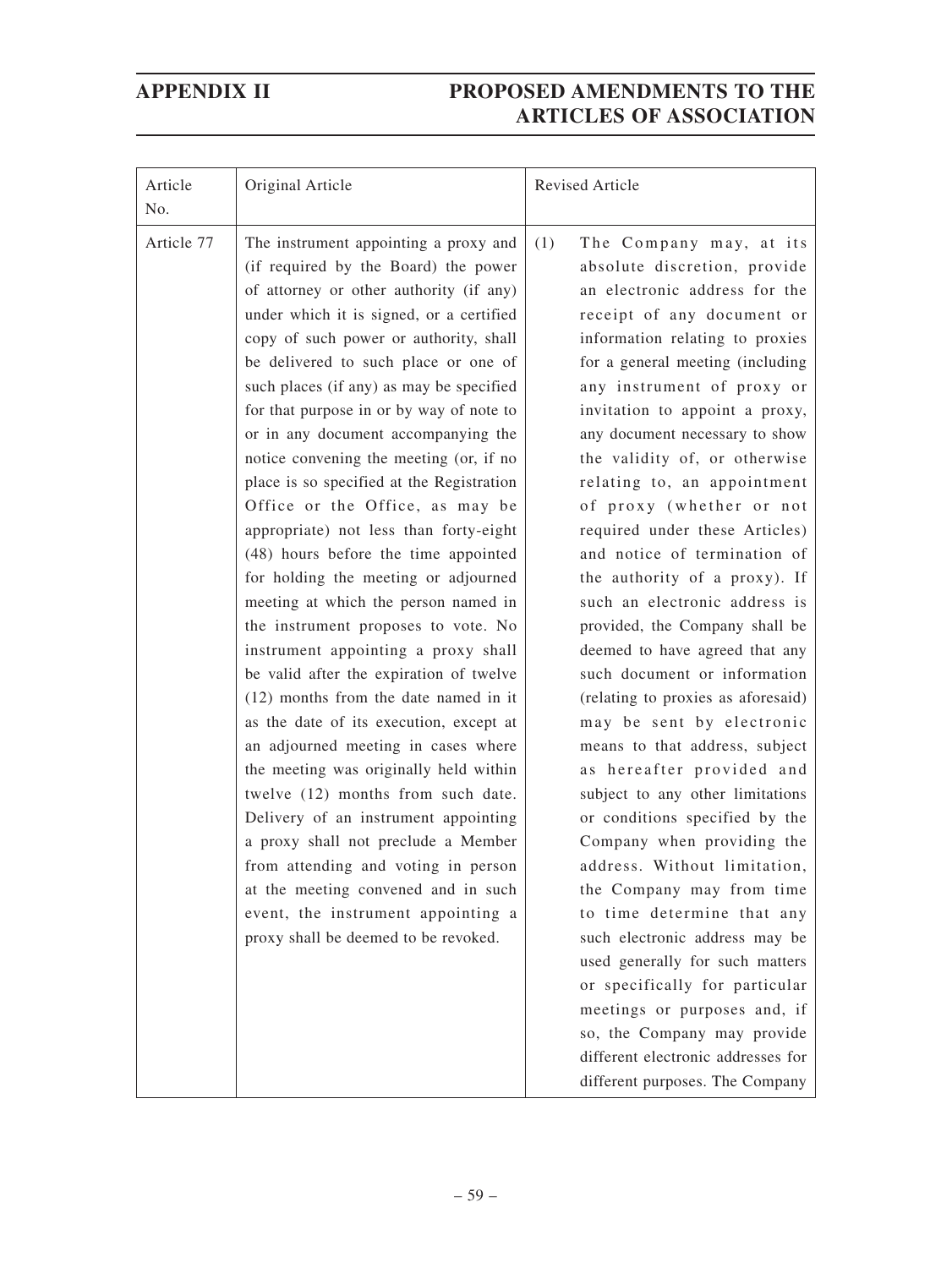| Article<br>No. | Original Article | <b>Revised Article</b>                                                                                                                                                                                                                                                                                                                                                                                                                                                                                                                                                                                                                                                                                                                                                         |
|----------------|------------------|--------------------------------------------------------------------------------------------------------------------------------------------------------------------------------------------------------------------------------------------------------------------------------------------------------------------------------------------------------------------------------------------------------------------------------------------------------------------------------------------------------------------------------------------------------------------------------------------------------------------------------------------------------------------------------------------------------------------------------------------------------------------------------|
|                |                  | may also impose any conditions<br>on the transmission of and<br>its receipt of such electronic<br>communications including,<br>for the avoidance of doubt,<br>imposing any security or<br>encryption arrangements as may<br>be specified by the Company.<br>If any document or information<br>required to be sent to the<br>Company under this Article<br>is sent to the Company by<br>electronic means, such document<br>or information is not treated as<br>validly delivered to or deposited<br>with the Company if the same is<br>not received by the Company at<br>its designated electronic address<br>provided in accordance with<br>this Article or if no electronic<br>address is so designated by the<br>Company for the receipt of such<br>document or information. |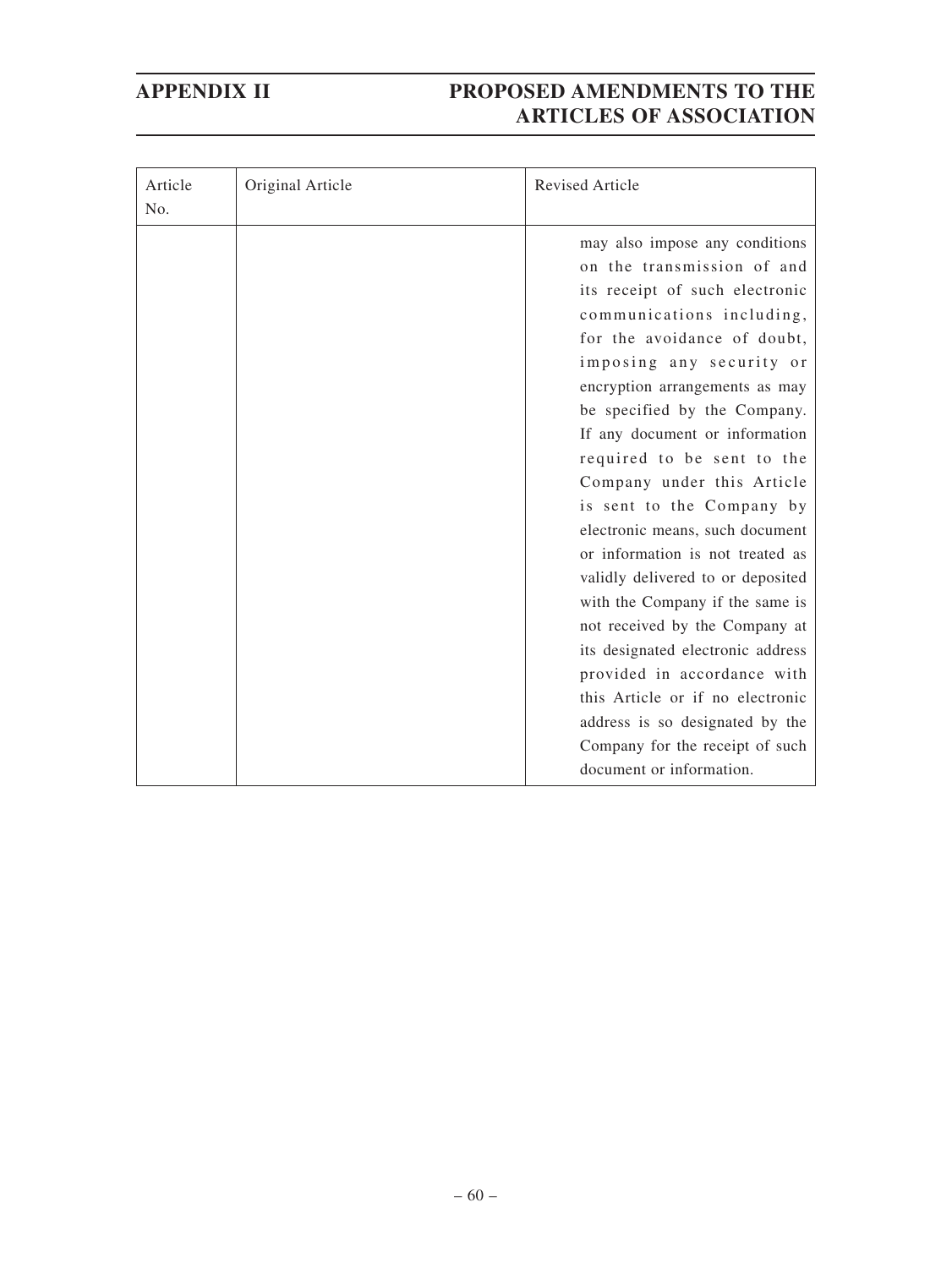| Article<br>No. | Original Article | Revised Article                                                                                                                                                                                                                                                                                                                                                                                                                                                                                                                                                                                                                                                                                                                                                                                                                                                                                                                                                                                                                                                                                                                                                                                                                                                                                                                                                                                                         |
|----------------|------------------|-------------------------------------------------------------------------------------------------------------------------------------------------------------------------------------------------------------------------------------------------------------------------------------------------------------------------------------------------------------------------------------------------------------------------------------------------------------------------------------------------------------------------------------------------------------------------------------------------------------------------------------------------------------------------------------------------------------------------------------------------------------------------------------------------------------------------------------------------------------------------------------------------------------------------------------------------------------------------------------------------------------------------------------------------------------------------------------------------------------------------------------------------------------------------------------------------------------------------------------------------------------------------------------------------------------------------------------------------------------------------------------------------------------------------|
|                |                  | (2)<br>The instrument appointing a<br>proxy and (if required by the<br>Board) the power of attorney<br>or other authority (if any)<br>under which it is signed, or a<br>certified copy of such power or<br>authority, shall be delivered to<br>such place or one of such places<br>(if any) as may be specified<br>for that purpose in or by way<br>of note to or in any document<br>accompanying the Notice<br>convening the meeting (or, if<br>no place is so specified at the<br>Registration Office or the Office,<br>as may be appropriate), or if<br>the Company has provided an<br>electronic address in accordance<br>with the preceding paragraph,<br>shall be received at the electronic<br>address specified, not less than<br>forty-eight (48) hours before the<br>time appointed for holding the<br>meeting or adjourned meeting or<br>postponed meeting at which the<br>person named in the instrument<br>proposes to vote. No instrument<br>appointing a proxy shall be valid<br>after the expiration of twelve<br>(12) months from the date named<br>in it as the date of its execution,<br>except at an adjourned meeting<br>or postponed meeting in cases<br>where the meeting was originally<br>held within twelve (12) months<br>from such date. Delivery of an<br>instrument appointing a proxy<br>shall not preclude a Member<br>from attending and voting at the<br>meeting convened and in such |
|                |                  | event, the instrument appointing<br>a proxy shall be deemed to be<br>revoked.                                                                                                                                                                                                                                                                                                                                                                                                                                                                                                                                                                                                                                                                                                                                                                                                                                                                                                                                                                                                                                                                                                                                                                                                                                                                                                                                           |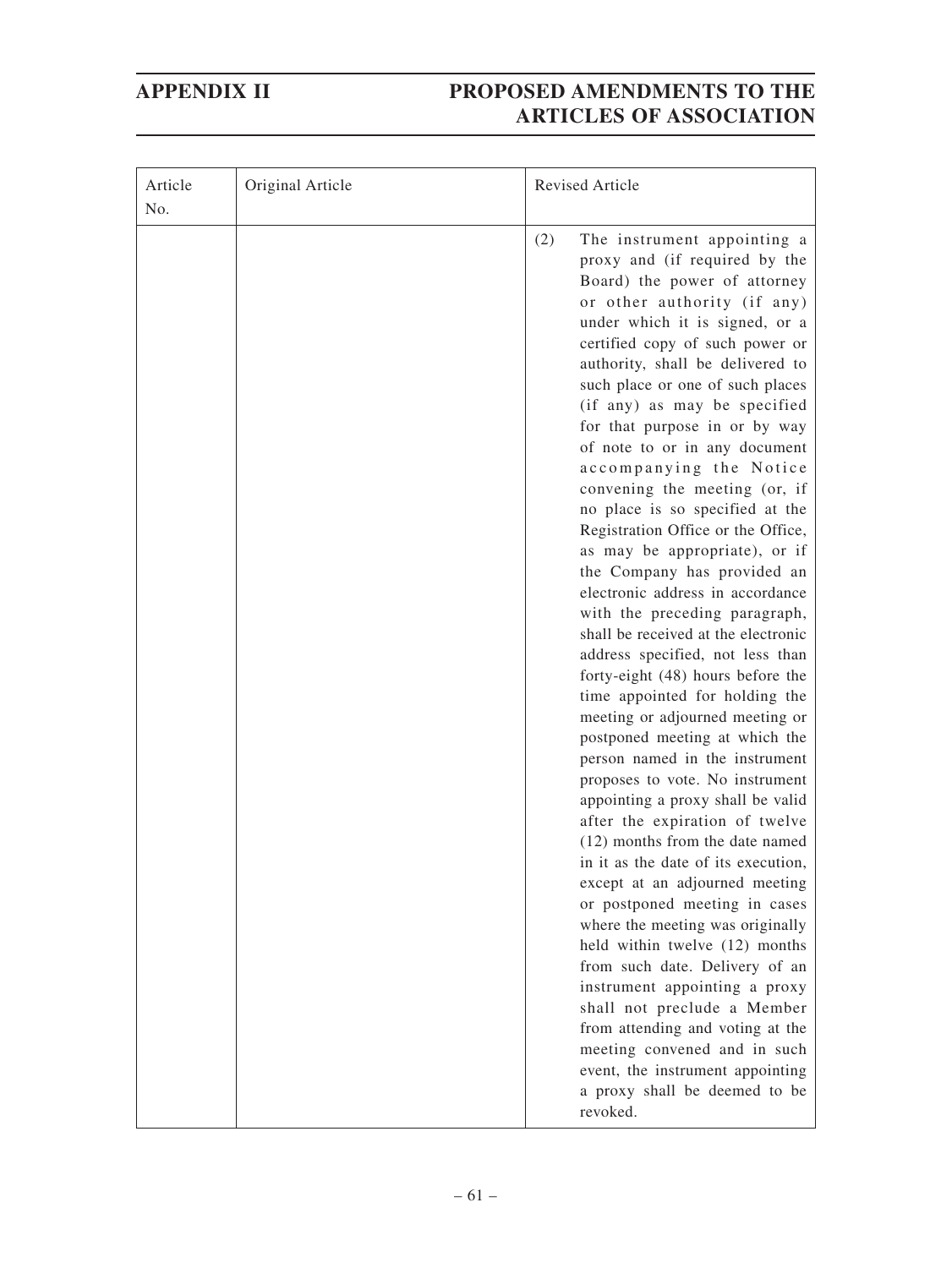| Article<br>N <sub>0</sub> . | Original Article                                                                                                                                                                                                                                                                                                                                                                                                                                                                                                                                                                                                                                                                               | <b>Revised Article</b>                                                                                                                                                                                                                                                                                                                                                                                                                                                                                                                                                                                                                                                                                                                                                                                                                                                                                                                                                                                                                                                                                                                                                                                                                                                                        |
|-----------------------------|------------------------------------------------------------------------------------------------------------------------------------------------------------------------------------------------------------------------------------------------------------------------------------------------------------------------------------------------------------------------------------------------------------------------------------------------------------------------------------------------------------------------------------------------------------------------------------------------------------------------------------------------------------------------------------------------|-----------------------------------------------------------------------------------------------------------------------------------------------------------------------------------------------------------------------------------------------------------------------------------------------------------------------------------------------------------------------------------------------------------------------------------------------------------------------------------------------------------------------------------------------------------------------------------------------------------------------------------------------------------------------------------------------------------------------------------------------------------------------------------------------------------------------------------------------------------------------------------------------------------------------------------------------------------------------------------------------------------------------------------------------------------------------------------------------------------------------------------------------------------------------------------------------------------------------------------------------------------------------------------------------|
| Article 78                  | Instruments of proxy shall be in any<br>common form or in such other form as<br>the Board may approve (provided that<br>this shall not preclude the use of the<br>two-way form) and the Board may, if<br>it thinks fit, send out with the notice<br>of any meeting forms of instrument<br>of proxy for use at the meeting. The<br>instrument of proxy shall be deemed<br>to confer authority to vote on any<br>amendment of a resolution put to the<br>meeting for which it is given as the<br>proxy thinks fit. The instrument of<br>proxy shall, unless the contrary is<br>stated therein, be valid as well for any<br>adjournment of the meeting as for the<br>meeting to which it relates. | Instruments of proxy shall be in any<br>common form or in such other form as<br>the Board may approve (provided that<br>this shall not preclude the use of the<br>two-way form) and the Board may, if<br>it thinks fit, send out with the Notice<br>of any meeting forms of instrument<br>of proxy for use at the meeting. The<br>instrument of proxy shall be deemed<br>to confer authority to vote on any<br>amendment of a resolution put to the<br>meeting for which it is given as the<br>proxy thinks fit. The instrument of<br>proxy shall, unless the contrary is<br>stated therein, be valid as well for any<br>adjournment or postponement of the<br>meeting as for the meeting to which it<br>relates. The Board may decide, either<br>generally or in any particular case,<br>to treat a proxy appointment as valid<br>notwithstanding that the appointment or<br>any of the information required under<br>these Articles has not been received<br>in accordance with the requirements<br>of these Articles. Subject to aforesaid,<br>if the proxy appointment and any of<br>the information required under these<br>Articles is not received in the manner<br>set out in these Articles, the appointee<br>shall not be entitled to vote in respect<br>of the shares in question. |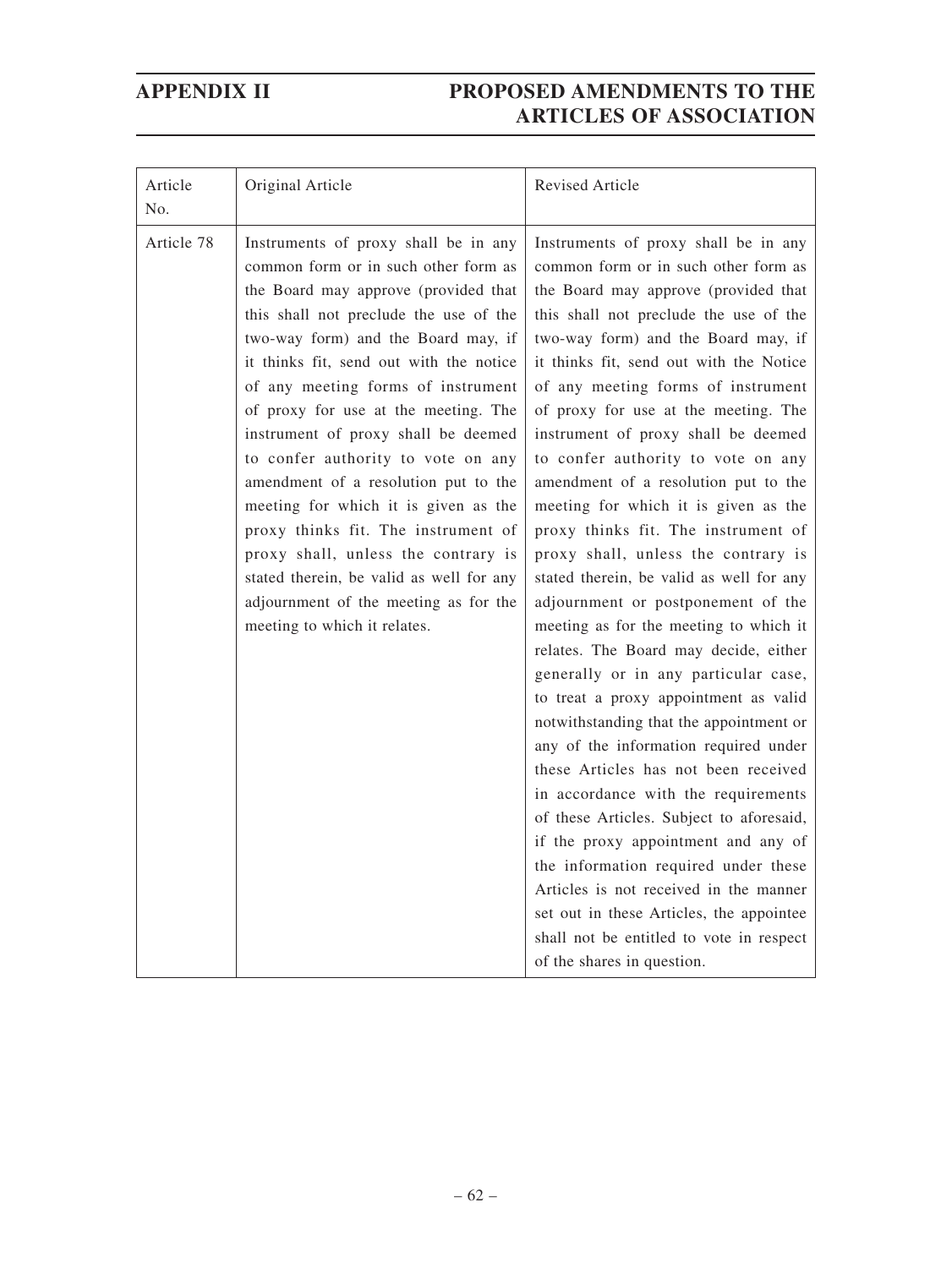| Article<br>No.  | Original Article                                                                                                                                                                                                                                                                                                                                                                                                                                                                                                                                                                                                                                                                                                                                                                                                                                                         | Revised Article                                                                                                                                                                                                                                                                                                                                                                                                                                                                                                                                                                                                                                                                                                                                                                                                                                                                                                                                                                                          |
|-----------------|--------------------------------------------------------------------------------------------------------------------------------------------------------------------------------------------------------------------------------------------------------------------------------------------------------------------------------------------------------------------------------------------------------------------------------------------------------------------------------------------------------------------------------------------------------------------------------------------------------------------------------------------------------------------------------------------------------------------------------------------------------------------------------------------------------------------------------------------------------------------------|----------------------------------------------------------------------------------------------------------------------------------------------------------------------------------------------------------------------------------------------------------------------------------------------------------------------------------------------------------------------------------------------------------------------------------------------------------------------------------------------------------------------------------------------------------------------------------------------------------------------------------------------------------------------------------------------------------------------------------------------------------------------------------------------------------------------------------------------------------------------------------------------------------------------------------------------------------------------------------------------------------|
| Article 79      | A vote given in accordance with the<br>terms of an instrument of proxy shall<br>be valid notwithstanding the previous<br>death or insanity of the principal, or<br>revocation of the instrument of proxy<br>or of the authority under which it was<br>executed, provided that no intimation<br>in writing of such death, insanity or<br>revocation shall have been received<br>by the Company at the Office or the<br>Registration Office (or such other<br>place as may be specified for the<br>delivery of instruments of proxy in the<br>notice convening the meeting or other<br>document sent therewith) two (2) hours<br>at least before the commencement of<br>the meeting or adjourned meeting, at<br>which the instrument of proxy is used.                                                                                                                     | A vote given in accordance with the<br>terms of an instrument of proxy shall<br>be valid notwithstanding the previous<br>death or insanity of the principal, or<br>revocation of the instrument of proxy<br>or of the authority under which it was<br>executed, provided that no intimation<br>in writing of such death, insanity or<br>revocation shall have been received<br>by the Company at the Office or the<br>Registration Office (or such other<br>place as may be specified for the<br>delivery of instruments of proxy in the<br>Notice convening the meeting or other<br>document sent therewith) two (2) hours<br>at least before the commencement<br>of the meeting or adjourned meeting<br>or postponed meeting, at which the<br>instrument of proxy is used.                                                                                                                                                                                                                             |
| Article $81(2)$ | If a clearing house (or its nominee(s)),<br>being a corporation, is a Member,<br>it may authorise such persons as it<br>thinks fit to act as its representatives<br>at any meeting of the Company or at<br>any meeting of any class of Members<br>provided that, if more than one person<br>is so authorised, the authorisation<br>shall specify the number and class<br>of shares in respect of which each<br>such representative is so authorised.<br>Each person so authorised under the<br>provisions of this Article shall be<br>deemed to have been duly authorised<br>without further evidence of the facts<br>and be entitled to exercise the same<br>rights and powers on behalf of the<br>clearing house (or its nominee(s)) as if<br>such person was the registered holder<br>of the shares of the Company held by<br>the clearing house (or its nominee(s)). | If a clearing house (or its nominee(s)),<br>being a corporation, is a Member,<br>it may authorise such persons as it<br>thinks fit to act as its representatives<br>at any meeting of the Company or at<br>any meeting of any class of Members<br>provided that, if more than one person<br>is so authorised, the authorisation<br>shall specify the number and class<br>of shares in respect of which each<br>such representative is so authorised.<br>Each person so authorised under the<br>provisions of this Article shall be<br>deemed to have been duly authorised<br>without further evidence of the facts<br>and be entitled to exercise the same<br>rights and powers on behalf of the<br>clearing house (or its nominee(s)) as if<br>such person was the registered holder<br>of the shares of the Company held by<br>the clearing house (or its nominee(s))<br>including, the right to speak and, where<br>a show of hands is allowed, the right to<br>vote individually on a show of hands. |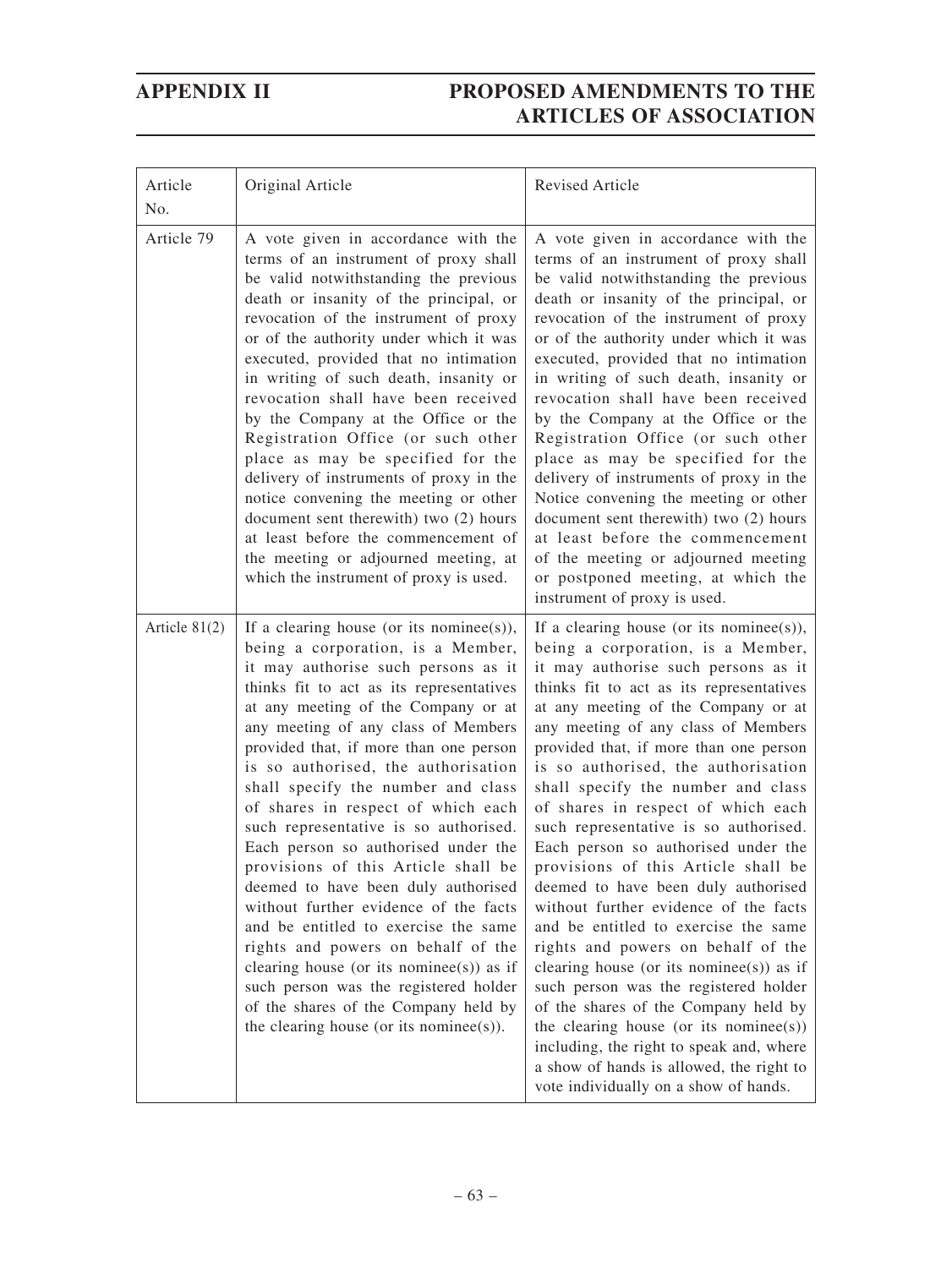| Article<br>No. | Original Article                                                                                                                                                                                                                                                                                                                                                                                                                                                                                                                                                                                                                                                                       | Revised Article                                                                                                                                                                                                                                                                                                                                                                                                                                                                                                                                                                                                                                                                             |
|----------------|----------------------------------------------------------------------------------------------------------------------------------------------------------------------------------------------------------------------------------------------------------------------------------------------------------------------------------------------------------------------------------------------------------------------------------------------------------------------------------------------------------------------------------------------------------------------------------------------------------------------------------------------------------------------------------------|---------------------------------------------------------------------------------------------------------------------------------------------------------------------------------------------------------------------------------------------------------------------------------------------------------------------------------------------------------------------------------------------------------------------------------------------------------------------------------------------------------------------------------------------------------------------------------------------------------------------------------------------------------------------------------------------|
| Article 83     | .<br>The Directors shall have the<br>(3)<br>power from time to time and at<br>any time to appoint any person<br>as a Director either to fill a<br>casual vacancy on the Board or<br>as an addition to the existing<br>Board. Any Director appointed<br>by the Board to fill a casual<br>vacancy shall hold office until<br>the first general meeting of<br>Members after his appointment<br>and be subject to re-election at<br>such meeting and any Director<br>appointed by the Board as an<br>addition to the existing Board<br>shall hold office only until the<br>next following annual general<br>meeting of the Company and<br>shall then be eligible for re-<br>election.<br>. | $\cdots$<br>(3)<br>The Directors shall have the<br>power from time to time and<br>at any time to appoint any<br>person as a Director either to<br>fill a casual vacancy on the<br>Board or as an addition to the<br>existing Board. Any Director so<br>appointed shall hold office until<br>the next annual general meeting<br>of the Company and shall then be<br>eligible for re-election.<br>$\ddotsc$<br>A vacancy on the Board<br>(6)<br>created by the removal of a<br>Director under the provisions<br>of subparagraph (5) above<br>may be filled by the election<br>or appointment by ordinary<br>resolution of the Members at the<br>meeting at which such Director<br>is removed. |
|                | (6)<br>A vacancy on the Board<br>created by the removal of a<br>Director under the provisions<br>of subparagraph (5) above<br>may be filled by the election<br>or appointment by ordinary<br>resolution the Members at the<br>meeting at which such Director<br>is removed.                                                                                                                                                                                                                                                                                                                                                                                                            |                                                                                                                                                                                                                                                                                                                                                                                                                                                                                                                                                                                                                                                                                             |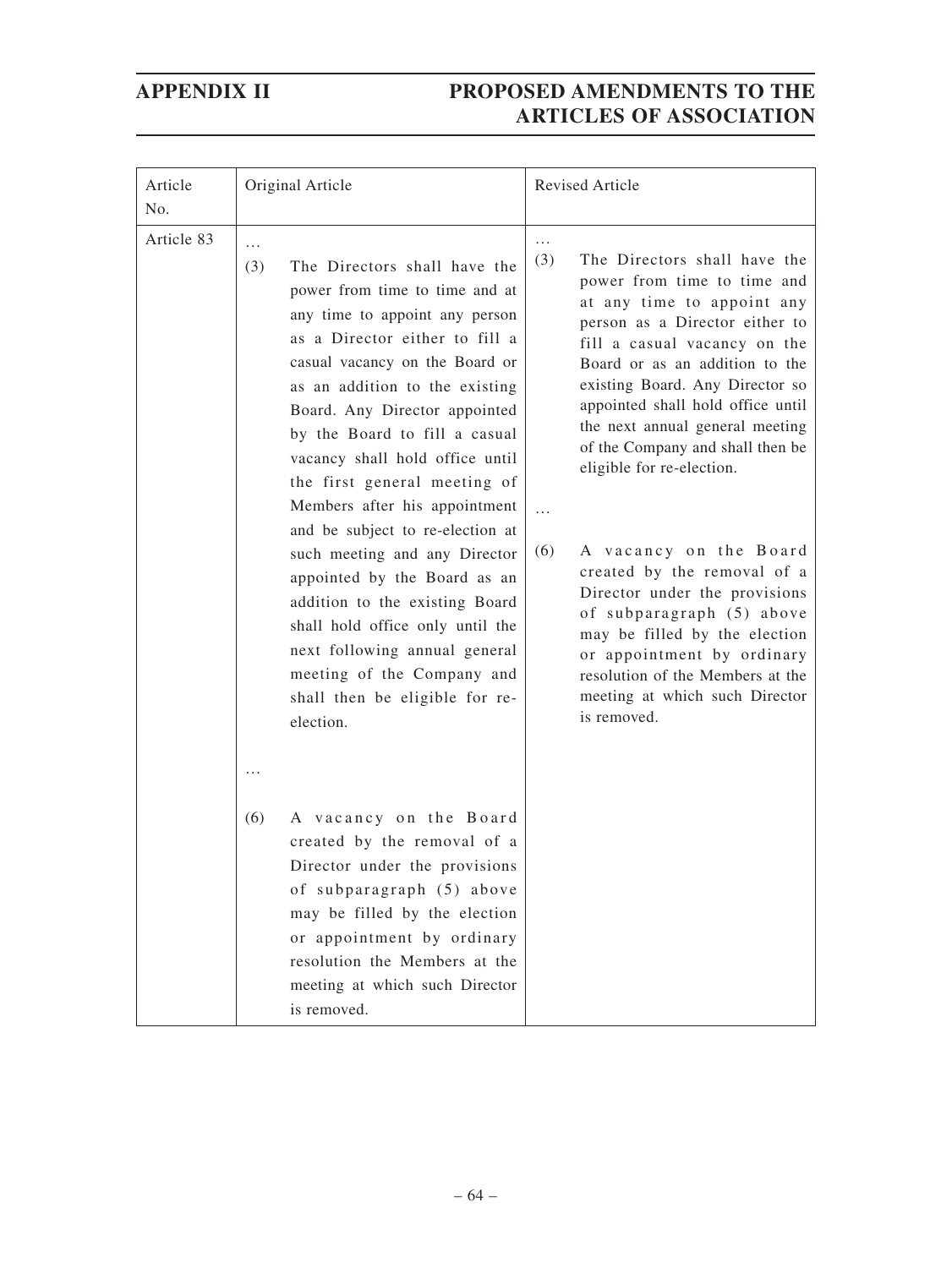| Article<br>No. | Original Article                                                                                                                                                                                                                                                                                                                                                                                                        | Revised Article                                                                                                                                                                                                                                                                                                                                             |
|----------------|-------------------------------------------------------------------------------------------------------------------------------------------------------------------------------------------------------------------------------------------------------------------------------------------------------------------------------------------------------------------------------------------------------------------------|-------------------------------------------------------------------------------------------------------------------------------------------------------------------------------------------------------------------------------------------------------------------------------------------------------------------------------------------------------------|
| Article 100    | (1)<br>A Director shall not vote (nor<br>be counted in the quorum) on<br>any resolution of the Board<br>approving any contract or<br>arrangement or any other<br>proposal in which he or any<br>of his associates is materially<br>interested, but this prohibition<br>shall not apply to any of the<br>following matters namely:                                                                                       | A Director shall not vote (nor<br>(1)<br>be counted in the quorum) on<br>any resolution of the Board<br>approving any contract or<br>arrangement or any other<br>proposal in which he or any of<br>his close associates is materially<br>interested, but this prohibition<br>shall not apply to any of the<br>following matters namely:                     |
|                | (i)<br>any contract or arrangement<br>for the giving to such<br>Director or his associate(s)<br>any security or indemnity<br>in respect of money lent<br>by him or any of his<br>$associate(s)$ or obligations<br>incurred or undertaken<br>by him or any of his<br>$associate(s)$ at the request<br>of or for the benefit of<br>the Company or any of its<br>subsidiaries;                                             | (i)<br>the giving of any security<br>or indemnity either:-<br>to the Director or his<br>(a)<br>close associate(s) in<br>respect of money lent<br>or obligations incurred<br>or undertaken by<br>him or any of them<br>at the request of or<br>for the benefit of the<br>Company or any of its<br>subsidiaries; or                                           |
|                | (ii)<br>any contract or arrangement<br>for the giving of any<br>security or indemnity to<br>a third party in respect<br>of a debt or obligation of<br>the Company or any of its<br>subsidiaries for which the<br>Director or his associate(s)<br>has himself/themselves<br>assumed responsibility in<br>whole or in part whether<br>alone or jointly under a<br>guarantee or indemnity or<br>by the giving of security; | (b)<br>to a third party in<br>respect of a debt<br>or obligation of the<br>Company or any of its<br>subsidiaries for which<br>the Director or his<br>close associate(s) has<br>himself/themselves<br>assumed responsibility<br>in whole or in part<br>and whether alone<br>or jointly under<br>a guarantee or<br>indemnity or by the<br>giving of security; |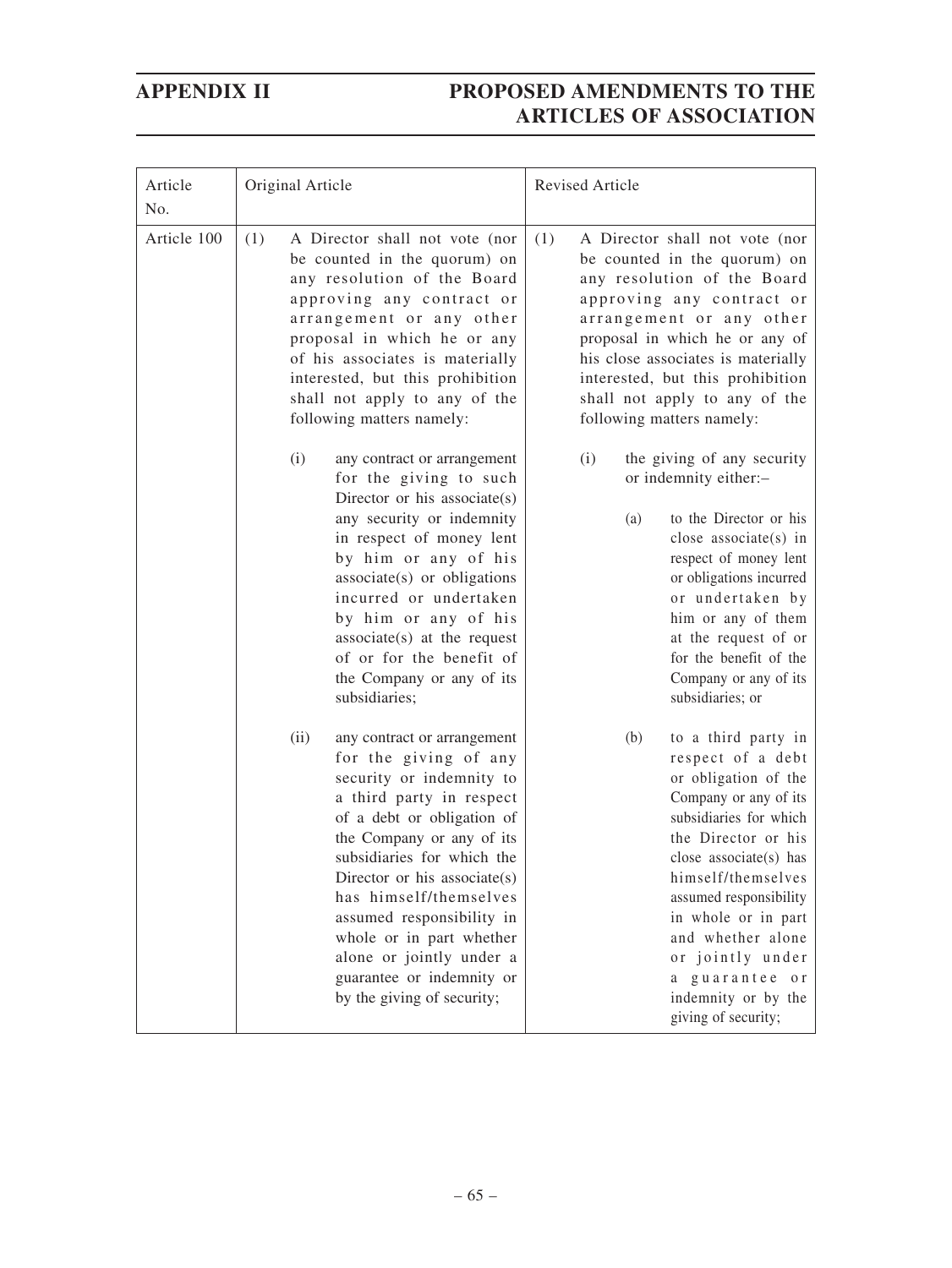| Article<br>No. | Original Article                                                                                                                                                                                                                                                                                                                                                                                                                                                                                                                                                                                                                                                                         | Revised Article                                                                                                                                                                                                                                                                                                                                                                                                                                                                                                                                                                                                                             |
|----------------|------------------------------------------------------------------------------------------------------------------------------------------------------------------------------------------------------------------------------------------------------------------------------------------------------------------------------------------------------------------------------------------------------------------------------------------------------------------------------------------------------------------------------------------------------------------------------------------------------------------------------------------------------------------------------------------|---------------------------------------------------------------------------------------------------------------------------------------------------------------------------------------------------------------------------------------------------------------------------------------------------------------------------------------------------------------------------------------------------------------------------------------------------------------------------------------------------------------------------------------------------------------------------------------------------------------------------------------------|
|                | (iii)<br>any contract<br>o <sub>r</sub><br>arrangement concerning<br>an offer of shares or<br>debentures or other<br>securities of or by the<br>Company or any other<br>company which the<br>Company may promote<br>or be interested in for<br>subscription or purchase,<br>where the Director or<br>his associate(s) is/are or<br>is/are to be interested<br>as a participant in the<br>underwriting or sub-<br>underwriting of the offer;<br>(iv)<br>any contract<br>0 r<br>arrangement in which<br>the Director or his<br>associate(s) is/are<br>interested in the same<br>manner as other holders<br>of shares or debentures<br>or other securities of the<br>Company by virtue only | (ii)<br>any proposal concerning<br>an offer of shares or<br>debentures or other<br>securities of or by the<br>Company or any other<br>company which the<br>Company may promote<br>or be interested in for<br>subscription or purchase<br>where the Director or his<br>close associate(s) is/are<br>or is/are to be interested<br>as a participant in the<br>underwriting or sub-<br>underwriting of the offer;<br>(iii)<br>any proposal<br>o r<br>arrangement concerning<br>the benefit of employees<br>of the Company or its<br>subsidiaries including:<br>(a)<br>the adoption,<br>modification or<br>operation of any<br>employees' share |
|                | of his/their interest in<br>shares or debentures or<br>other securities of the<br>Company;                                                                                                                                                                                                                                                                                                                                                                                                                                                                                                                                                                                               | scheme or any<br>share incentive<br>or share option<br>scheme under<br>which the Director<br>close<br>or his<br>$associate(s)$ may<br>benefit; or                                                                                                                                                                                                                                                                                                                                                                                                                                                                                           |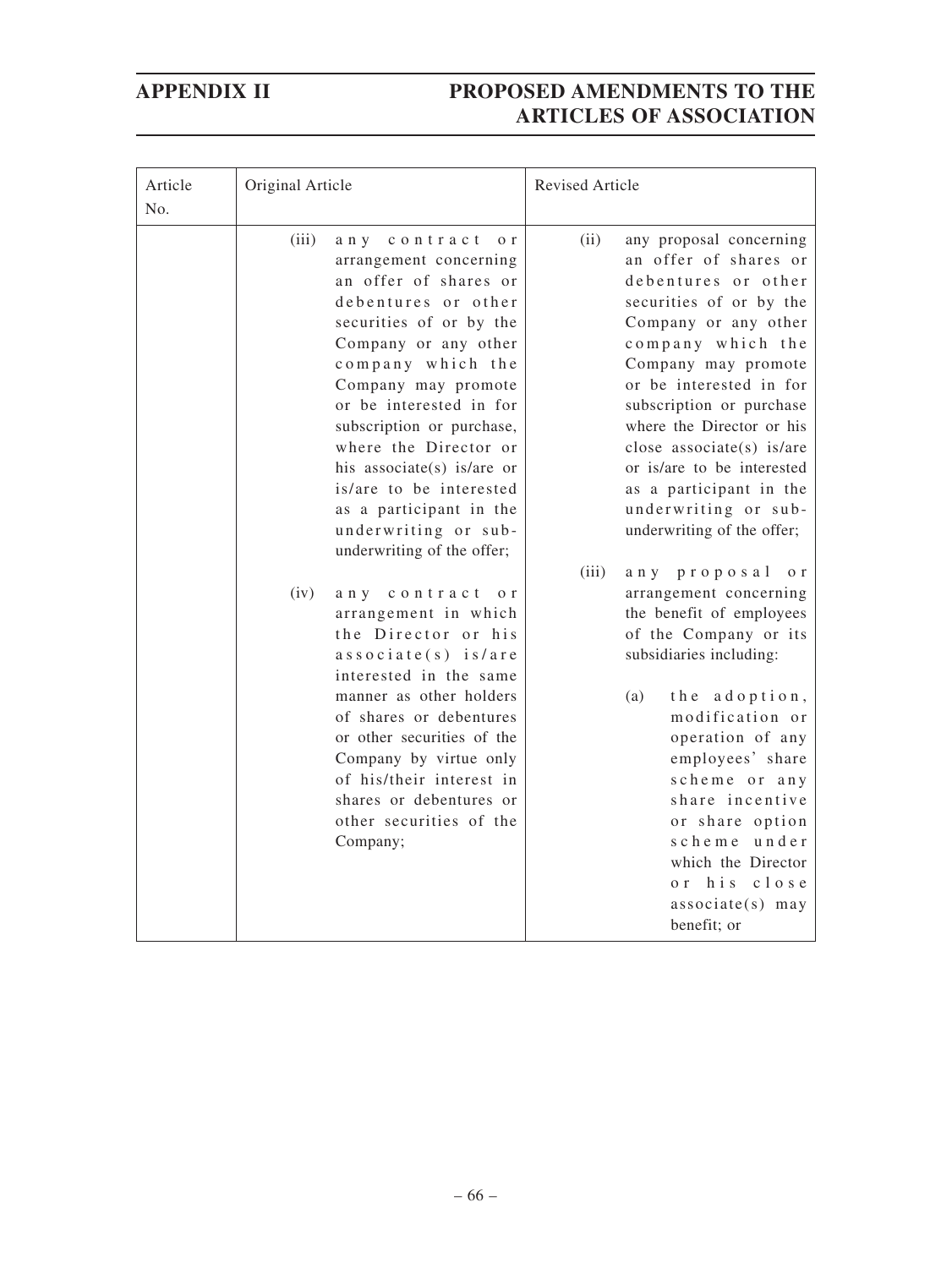| (v)<br>any contract<br>o <sub>r</sub><br>arrangement concerning<br>any other company in                                                                                                                                                                                                                                                                                                                                                                                                                                                                                                                                                                                                                                                                                                                                                                                                                                                                                                                                                                                                                                | (b)<br>the adoption,<br>modification or<br>operation of a<br>pension fund or<br>retirement, death                                                                                                                                                                                                                                                                                                                                                                                                                                                                                                                                                                                                                                                       |
|------------------------------------------------------------------------------------------------------------------------------------------------------------------------------------------------------------------------------------------------------------------------------------------------------------------------------------------------------------------------------------------------------------------------------------------------------------------------------------------------------------------------------------------------------------------------------------------------------------------------------------------------------------------------------------------------------------------------------------------------------------------------------------------------------------------------------------------------------------------------------------------------------------------------------------------------------------------------------------------------------------------------------------------------------------------------------------------------------------------------|---------------------------------------------------------------------------------------------------------------------------------------------------------------------------------------------------------------------------------------------------------------------------------------------------------------------------------------------------------------------------------------------------------------------------------------------------------------------------------------------------------------------------------------------------------------------------------------------------------------------------------------------------------------------------------------------------------------------------------------------------------|
| which the Director or<br>his associate(s) is/are<br>interested only, whether<br>directly or indirectly, as<br>an officer or executive or<br>a shareholder or in which<br>the Director and any of<br>his associates are not in<br>aggregate beneficially<br>interested in five per cent.<br>$(5\%)$ or more of the issued<br>shares or of the voting<br>rights of any class of<br>shares of such company<br>(or of any third company<br>through which his interest<br>or that of any of his<br>associate is derived);<br>or (vi) any proposal or<br>arrangement concerning<br>the adoption, modification<br>or operation of a share<br>option scheme, a pension<br>fund or retirement,<br>(iv)<br>death or disability<br>benefits scheme or other<br>arrangement which<br>relates both to Directors<br>or his associate(s) and<br>to employees of the<br>Company or of any of<br>its subsidiaries and does<br>not provide in respect<br>of any Director, or his<br>associate(s), as such any<br>privilege or advantage not<br>accorded generally to the<br>class of persons to which<br>such scheme or fund<br>relates. | or disability<br>benefits scheme<br>which relates to the<br>Director, his close<br>$associate(s)$ and<br>$employee(s)$ of the<br>Company or any<br>of its subsidiaries<br>and does not<br>provide in respect<br>of any Director,<br>or his close<br>associate(s), as<br>such any privilege<br>or advantage not<br>generally accorded<br>to the class of<br>persons to which<br>such scheme or<br>fund relates;<br>any contract<br>o r<br>arrangement in which<br>the Director or his<br>close associate(s) is/are<br>interested in the same<br>manner as other holders<br>of shares or debentures<br>or other securities of the<br>Company by virtue only<br>of his/their interest in<br>shares or debentures or<br>other securities of the<br>Company. |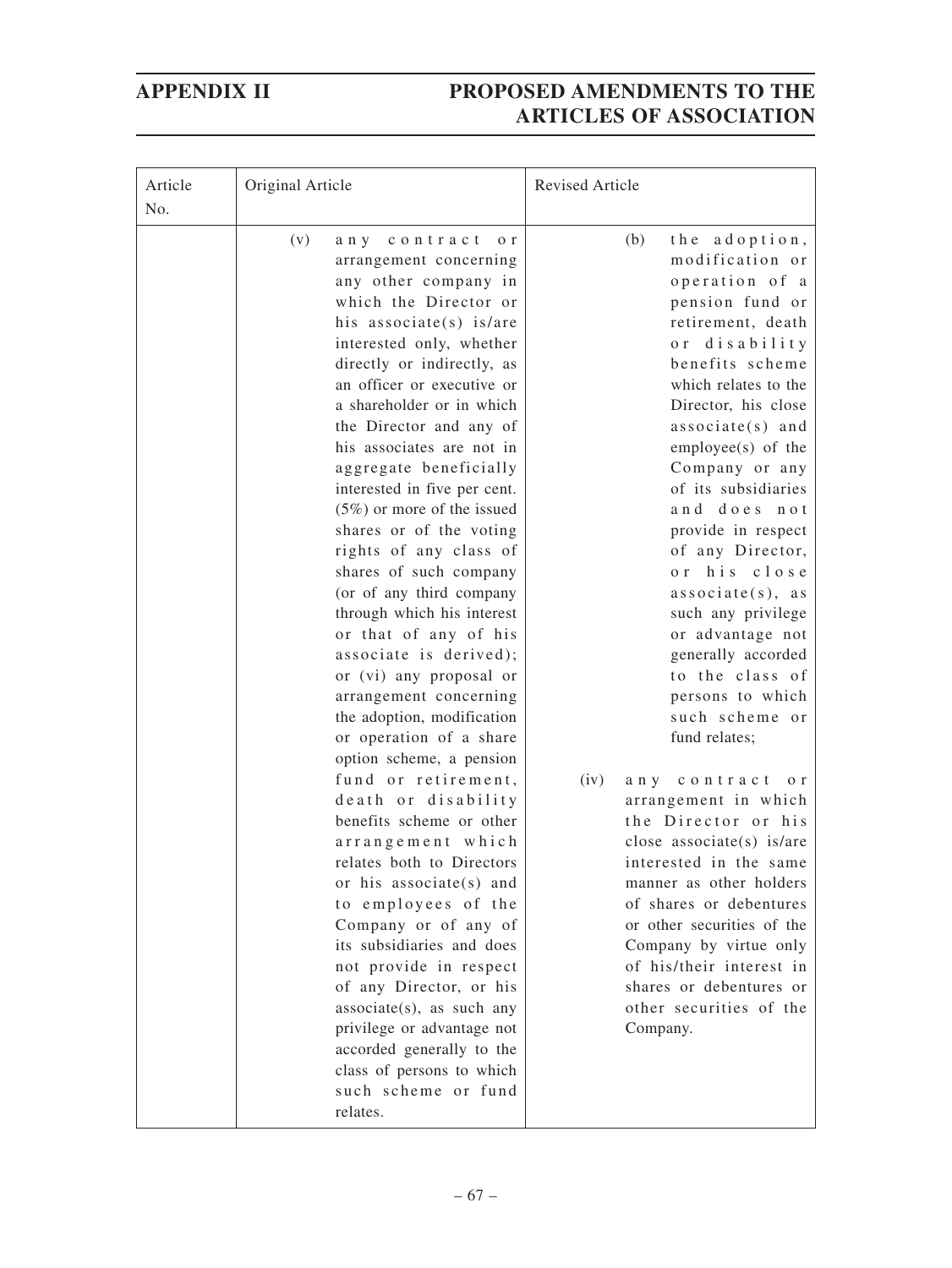| Article<br>No. | Original Article                                                                                                                                                                                                                                                                                                                                                                                                                                                                                                                                                                                                                                                                                                                                                                                                                                                                                                                                                                                                                                                                                                                                                                                                                                                                                                                                                                                                                                                                                             | Revised Article                                                                                                                                                                                                                                                                                                                                                                                                                                                                                                                                                                                                                                                                                                                                                                                                                                                                                                                                                                                                                                                                                                                                       |
|----------------|--------------------------------------------------------------------------------------------------------------------------------------------------------------------------------------------------------------------------------------------------------------------------------------------------------------------------------------------------------------------------------------------------------------------------------------------------------------------------------------------------------------------------------------------------------------------------------------------------------------------------------------------------------------------------------------------------------------------------------------------------------------------------------------------------------------------------------------------------------------------------------------------------------------------------------------------------------------------------------------------------------------------------------------------------------------------------------------------------------------------------------------------------------------------------------------------------------------------------------------------------------------------------------------------------------------------------------------------------------------------------------------------------------------------------------------------------------------------------------------------------------------|-------------------------------------------------------------------------------------------------------------------------------------------------------------------------------------------------------------------------------------------------------------------------------------------------------------------------------------------------------------------------------------------------------------------------------------------------------------------------------------------------------------------------------------------------------------------------------------------------------------------------------------------------------------------------------------------------------------------------------------------------------------------------------------------------------------------------------------------------------------------------------------------------------------------------------------------------------------------------------------------------------------------------------------------------------------------------------------------------------------------------------------------------------|
|                | (2)<br>A company shall be deemed<br>to be a company in which a<br>Director and/or his associate(s)<br>owns five per cent. $(5\%)$ or<br>more if and so long as (but only<br>if and so long as) he and/or<br>his associates, (either directly<br>or indirectly) are the holders<br>of or beneficially interested in<br>five per cent. $(5%)$ or more of<br>any class of the equity share<br>capital of such company or of<br>the voting rights available to<br>members of such company (or<br>of any third company through<br>which his interest or that of any<br>of his associates is derived). For<br>the purpose of this paragraph<br>there shall be disregarded any<br>shares held by a Director or his<br>$associate(s)$ as bare or custodian<br>trustee and in which he or any of<br>them has no beneficial interest,<br>any shares comprised in a trust<br>in which the interest of the<br>Director or his associate(s) is/<br>are in reversion or remainder<br>if and so long as some other<br>person is entitled to receive the<br>income thereof, and any shares<br>comprised in an authorised<br>unit trust scheme in which the<br>Director or his associate(s) is/are<br>interested only as a unit holder.<br>(3)<br>Where a company in which a<br>Director and/or his associate(s)<br>holds five per cent. $(5\%)$ or<br>more is materially interested in<br>a transaction, then that Director<br>and/or his associate(s) shall also<br>be deemed materially interested<br>in such transaction. | If any question shall arise at<br>(2)<br>any meeting of the Board as to<br>the materiality of the interest<br>of a Director (other than the<br>chairman of the meeting) or as to<br>the entitlement of any Director<br>(other than such chairman) to<br>vote and such question is not<br>resolved by his voluntarily<br>agreeing to abstain from voting,<br>such question shall be referred<br>to the chairman of the meeting<br>and his ruling in relation to<br>such other Director shall be<br>final and conclusive except in a<br>case where the nature or extent<br>of the interest of the Director<br>concerned as known to such<br>Director has not been fairly<br>disclosed to the Board. If any<br>question as aforesaid shall arise<br>in respect of the chairman of the<br>meeting such question shall be<br>decided by a resolution of the<br>Board (for which purpose such<br>chairman shall not vote thereon)<br>and such resolution shall be<br>final and conclusive except in a<br>case where the nature or extent<br>of the interest of such chairman<br>as known to such chairman has<br>not been fairly disclosed to the<br>Board. |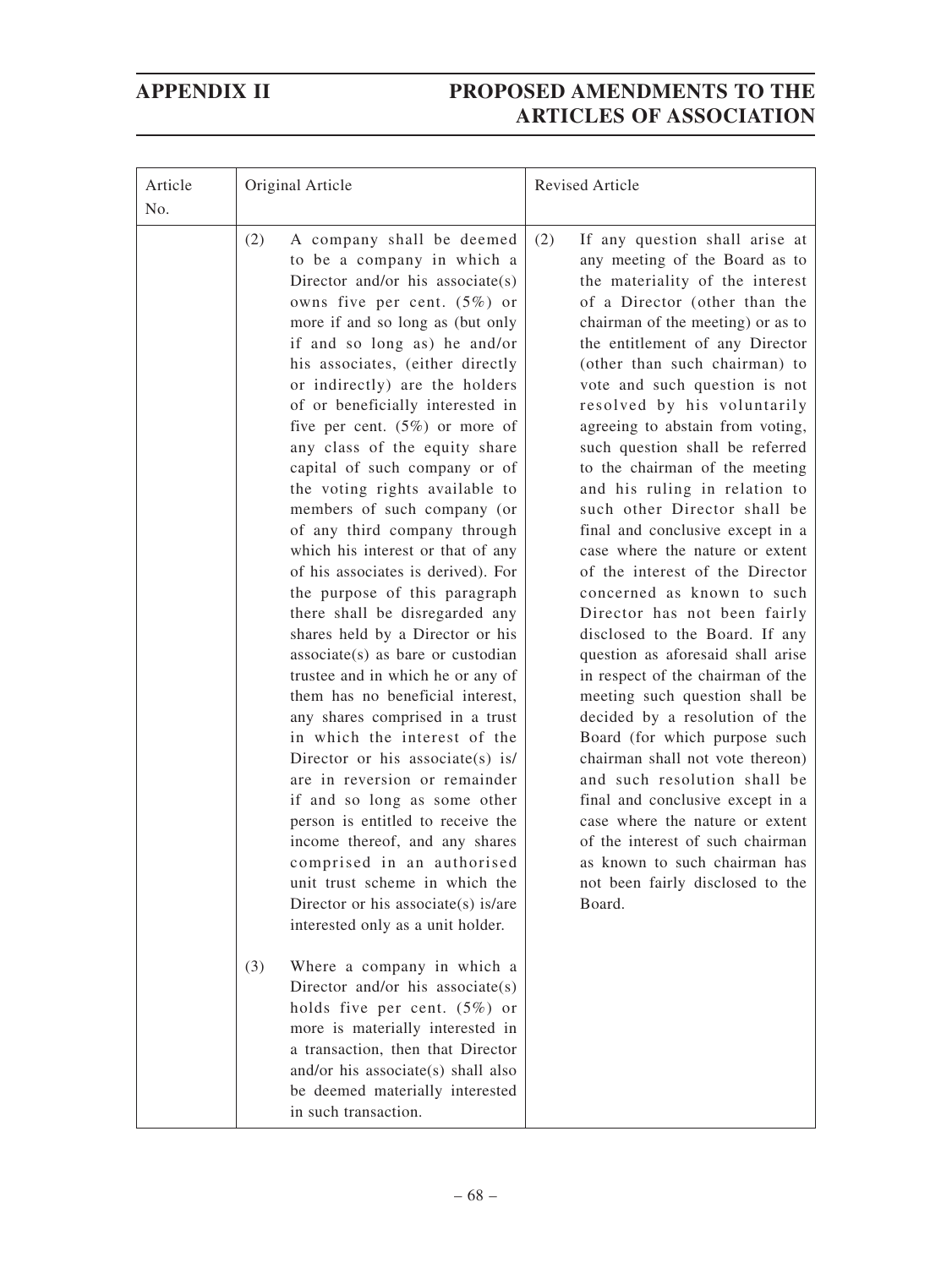| Article | Original Article                                                                                                                                                                                                                                                                                                                                                                                                                                                                                                                                                                                                                                                                                                                                                                                                                                                                                                                                                                                                                                                                                                                                      | <b>Revised Article</b> |
|---------|-------------------------------------------------------------------------------------------------------------------------------------------------------------------------------------------------------------------------------------------------------------------------------------------------------------------------------------------------------------------------------------------------------------------------------------------------------------------------------------------------------------------------------------------------------------------------------------------------------------------------------------------------------------------------------------------------------------------------------------------------------------------------------------------------------------------------------------------------------------------------------------------------------------------------------------------------------------------------------------------------------------------------------------------------------------------------------------------------------------------------------------------------------|------------------------|
| No.     |                                                                                                                                                                                                                                                                                                                                                                                                                                                                                                                                                                                                                                                                                                                                                                                                                                                                                                                                                                                                                                                                                                                                                       |                        |
|         | (4)<br>If any question shall arise at<br>any meeting of the Board as to<br>the materiality of the interest<br>of a Director (other than the<br>chairman of the meeting) or as to<br>the entitlement of any Director<br>(other than such chairman) to<br>vote and such question is not<br>resolved by his voluntarily<br>agreeing to abstain from voting,<br>such question shall be referred<br>to the chairman of the meeting<br>and his ruling in relation to<br>such other Director shall be<br>final and conclusive except in a<br>case where the nature or extent<br>of the interest of the Director<br>concerned as known to such<br>Director has not been fairly<br>disclosed to the Board. If any<br>question as aforesaid shall arise<br>in respect of the chairman of the<br>meeting such question shall be<br>decided by a resolution of the<br>Board (for which purpose such<br>chairman shall not vote thereon)<br>and such resolution shall be<br>final and conclusive except in a<br>case where the nature or extent<br>of the interest of such chairman<br>as known to such chairman has<br>not been fairly disclosed to the<br>Board. |                        |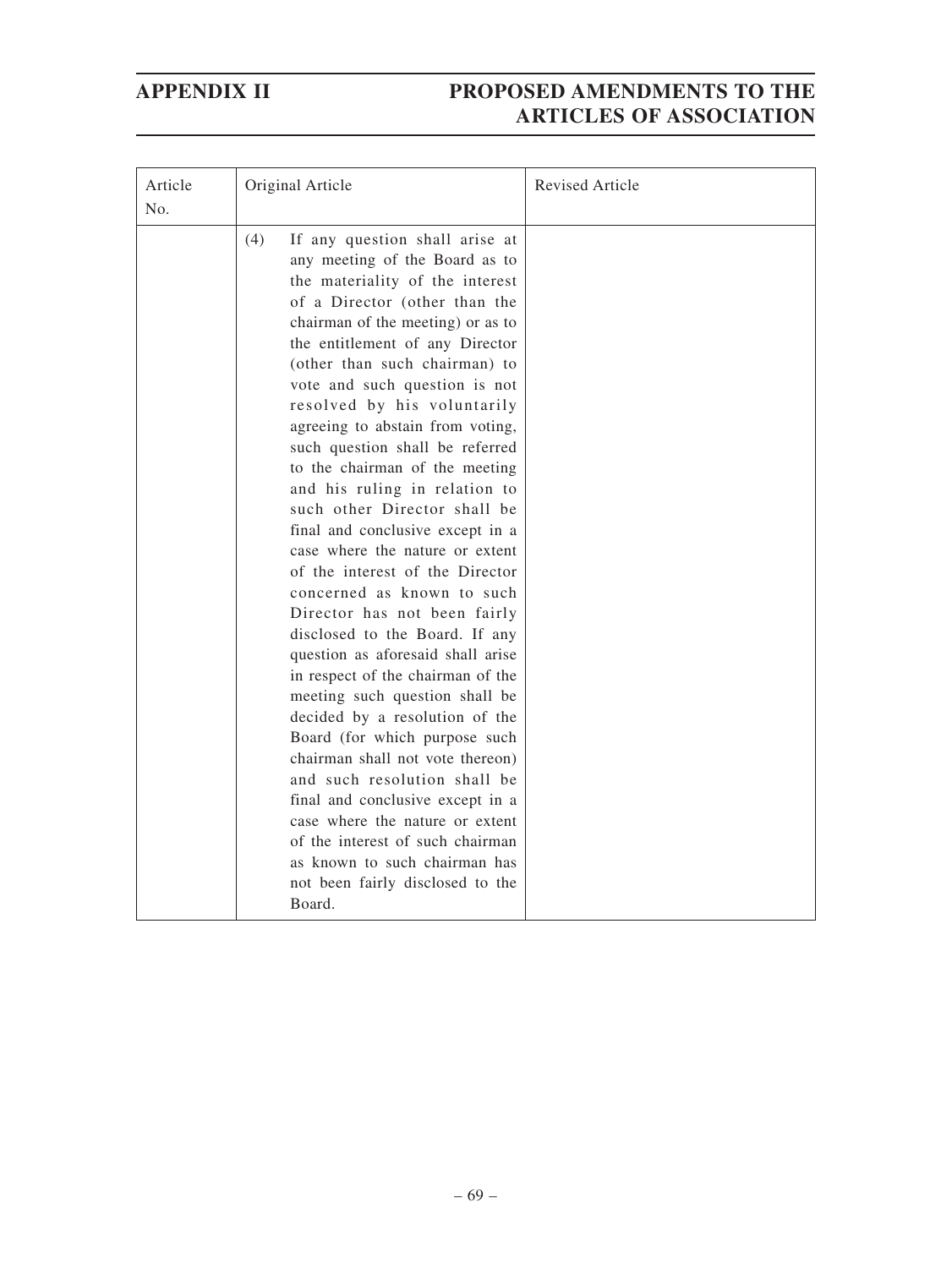| Article<br>No. | Original Article                                                                                                                                                                                                                                                                                                                                                                                                                                                                                                                                                                                                                                                                                                                                                                                                                                                                                                                                                                                                                       | Revised Article                                                                                                                                                                                                                                                                                                                                                                                                                                                                                                                                                                                                                                                                                                                                                                                                                                                                                                                                                                                                                        |
|----------------|----------------------------------------------------------------------------------------------------------------------------------------------------------------------------------------------------------------------------------------------------------------------------------------------------------------------------------------------------------------------------------------------------------------------------------------------------------------------------------------------------------------------------------------------------------------------------------------------------------------------------------------------------------------------------------------------------------------------------------------------------------------------------------------------------------------------------------------------------------------------------------------------------------------------------------------------------------------------------------------------------------------------------------------|----------------------------------------------------------------------------------------------------------------------------------------------------------------------------------------------------------------------------------------------------------------------------------------------------------------------------------------------------------------------------------------------------------------------------------------------------------------------------------------------------------------------------------------------------------------------------------------------------------------------------------------------------------------------------------------------------------------------------------------------------------------------------------------------------------------------------------------------------------------------------------------------------------------------------------------------------------------------------------------------------------------------------------------|
| Article 101    | The business of the Company<br>(1)<br>shall be managed and conducted<br>by the Board, which may pay<br>all expenses incurred in forming<br>and registering the Company and<br>may exercise all powers of the<br>Company (whether relating to<br>the management of the business<br>of the Company or otherwise)<br>which are not by the Statutes<br>or by these Articles required to<br>be exercised by the Company<br>in general meeting, subject<br>nevertheless to the provisions<br>of the Statutes and of these<br>Articles and to such regulations<br>being not inconsistent with such<br>provisions, as may be prescribed<br>by the Company in general<br>meeting, but no regulations<br>made by the Company in general<br>meeting shall invalidate any<br>prior act of the Board which<br>would have been valid if such<br>regulations had not been made.<br>The general powers given by<br>this Article shall not be limited<br>or restricted by any special<br>authority or power given to the<br>Board by any other Article. | (1)<br>The business of the Company<br>shall be managed and conducted<br>by the Board, which may pay<br>all expenses incurred in forming<br>and registering the Company and<br>may exercise all powers of the<br>Company (whether relating to<br>the management of the business<br>of the Company or otherwise)<br>which are not by the Statutes<br>or by these Articles required to<br>be exercised by the Company<br>in general meeting, subject<br>nevertheless to the provisions<br>of the Statutes and of these<br>Articles and to such regulations<br>being not inconsistent with such<br>provisions, as may be prescribed<br>by the Company in general<br>meeting, but no regulations<br>made by the Company in general<br>meeting shall invalidate any<br>prior act of the Board which<br>would have been valid if such<br>regulations had not been made.<br>The general powers given by<br>this Article shall not be limited<br>or restricted by any special<br>authority or power given to the<br>Board by any other Article. |
|                |                                                                                                                                                                                                                                                                                                                                                                                                                                                                                                                                                                                                                                                                                                                                                                                                                                                                                                                                                                                                                                        |                                                                                                                                                                                                                                                                                                                                                                                                                                                                                                                                                                                                                                                                                                                                                                                                                                                                                                                                                                                                                                        |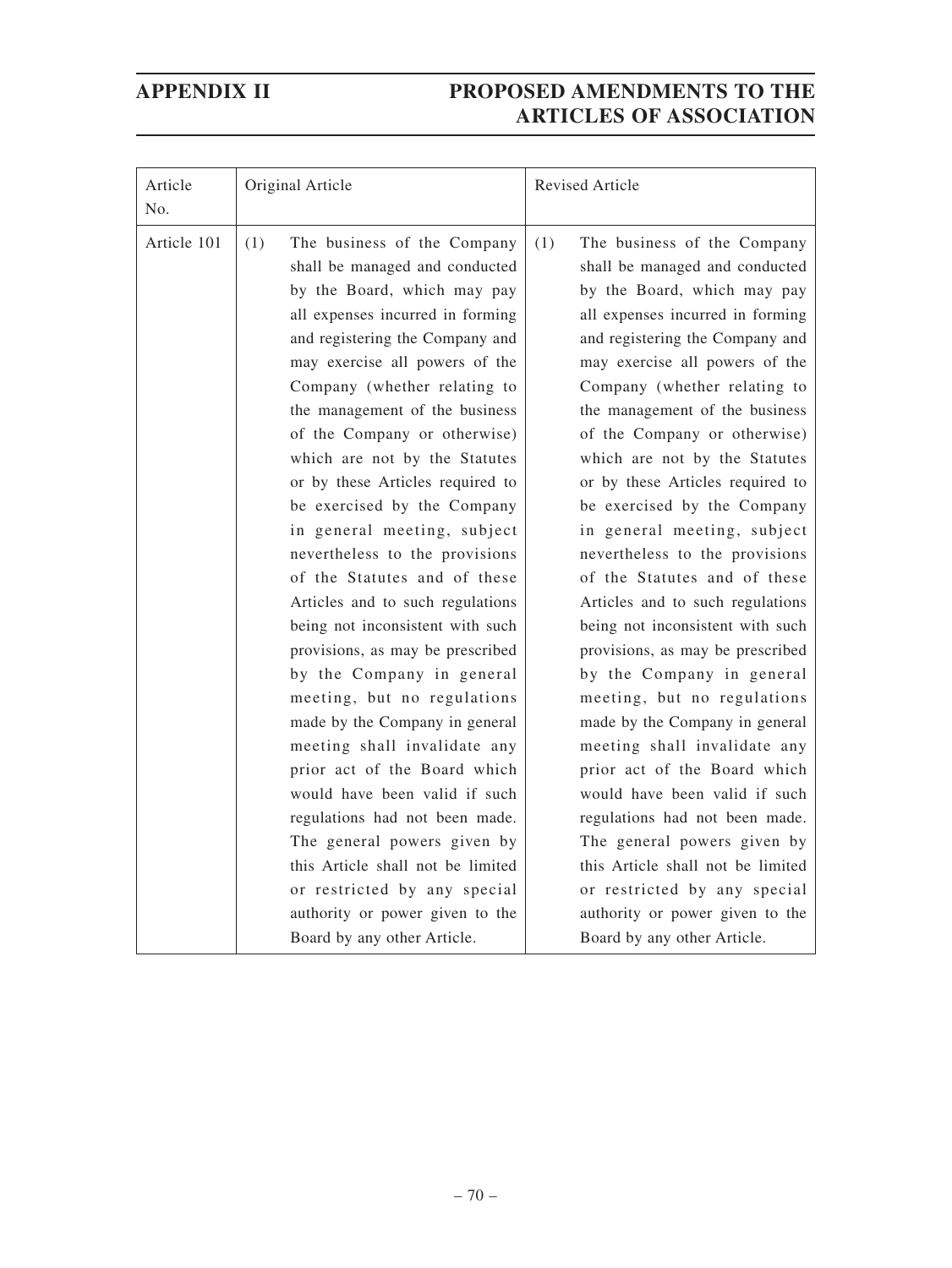| Article<br>No. | Original Article                                                                                                                                                                                                                                                                                                                                                                                                                                                                                                                                                                                                                                                                                                                                                                                                                                                                                                                                                                                                                                                                                                                                                                                                                                  | <b>Revised Article</b>                                                                                                                                                                                                                                                                                                                                                                                                                                                                                                                                                                                                                                                                                                                                                                                                                                                                                              |  |
|----------------|---------------------------------------------------------------------------------------------------------------------------------------------------------------------------------------------------------------------------------------------------------------------------------------------------------------------------------------------------------------------------------------------------------------------------------------------------------------------------------------------------------------------------------------------------------------------------------------------------------------------------------------------------------------------------------------------------------------------------------------------------------------------------------------------------------------------------------------------------------------------------------------------------------------------------------------------------------------------------------------------------------------------------------------------------------------------------------------------------------------------------------------------------------------------------------------------------------------------------------------------------|---------------------------------------------------------------------------------------------------------------------------------------------------------------------------------------------------------------------------------------------------------------------------------------------------------------------------------------------------------------------------------------------------------------------------------------------------------------------------------------------------------------------------------------------------------------------------------------------------------------------------------------------------------------------------------------------------------------------------------------------------------------------------------------------------------------------------------------------------------------------------------------------------------------------|--|
|                | (2)<br>Any person contracting or<br>dealing with the Company in the<br>ordinary course of business shall<br>be entitled to rely on any written<br>or oral contract or agreement or<br>deed, document or instrument<br>entered into or executed as the<br>case may be by any two of the<br>Directors acting jointly on behalf<br>of the Company and the same<br>shall be deemed to be validly<br>entered into or executed by the<br>Company as the case may be and<br>shall, subject to any rule of law,<br>be binding on the Company.<br>(3)<br>Without prejudice to the general<br>powers conferred by these<br>Articles it is hereby expressly<br>declared that the Board shall<br>have the following powers:<br>to give to any person<br>(a)<br>the right or option of<br>requiring at a future date<br>that an allotment shall be<br>made to him of any share<br>at par or at such premium<br>as may be agreed;<br>to give to any Directors,<br>(b)<br>officers or servants<br>of the Company an<br>interest in any particular<br>business or transaction or<br>participation in the profits<br>thereof or in the general<br>profits of the Company<br>either in addition to or in<br>substitution for a salary or<br>other remuneration; and | (2)<br>Any person contracting or<br>dealing with the Company in the<br>ordinary course of business shall<br>be entitled to rely on any written<br>or oral contract or agreement or<br>deed, document or instrument<br>entered into or executed as the<br>case may be by any two of the<br>Directors acting jointly on behalf<br>of the Company and the same<br>shall be deemed to be validly<br>entered into or executed by the<br>Company as the case may be and<br>shall, subject to any rule of law,<br>be binding on the Company.<br>(3)<br>Without prejudice to the general<br>powers conferred by these<br>Articles it is hereby expressly<br>declared that the Board shall<br>have the following powers:<br>(a)<br>to give to any person<br>the right or option of<br>requiring at a future date<br>that an allotment shall be<br>made to him of any share<br>at par or at such premium<br>as may be agreed; |  |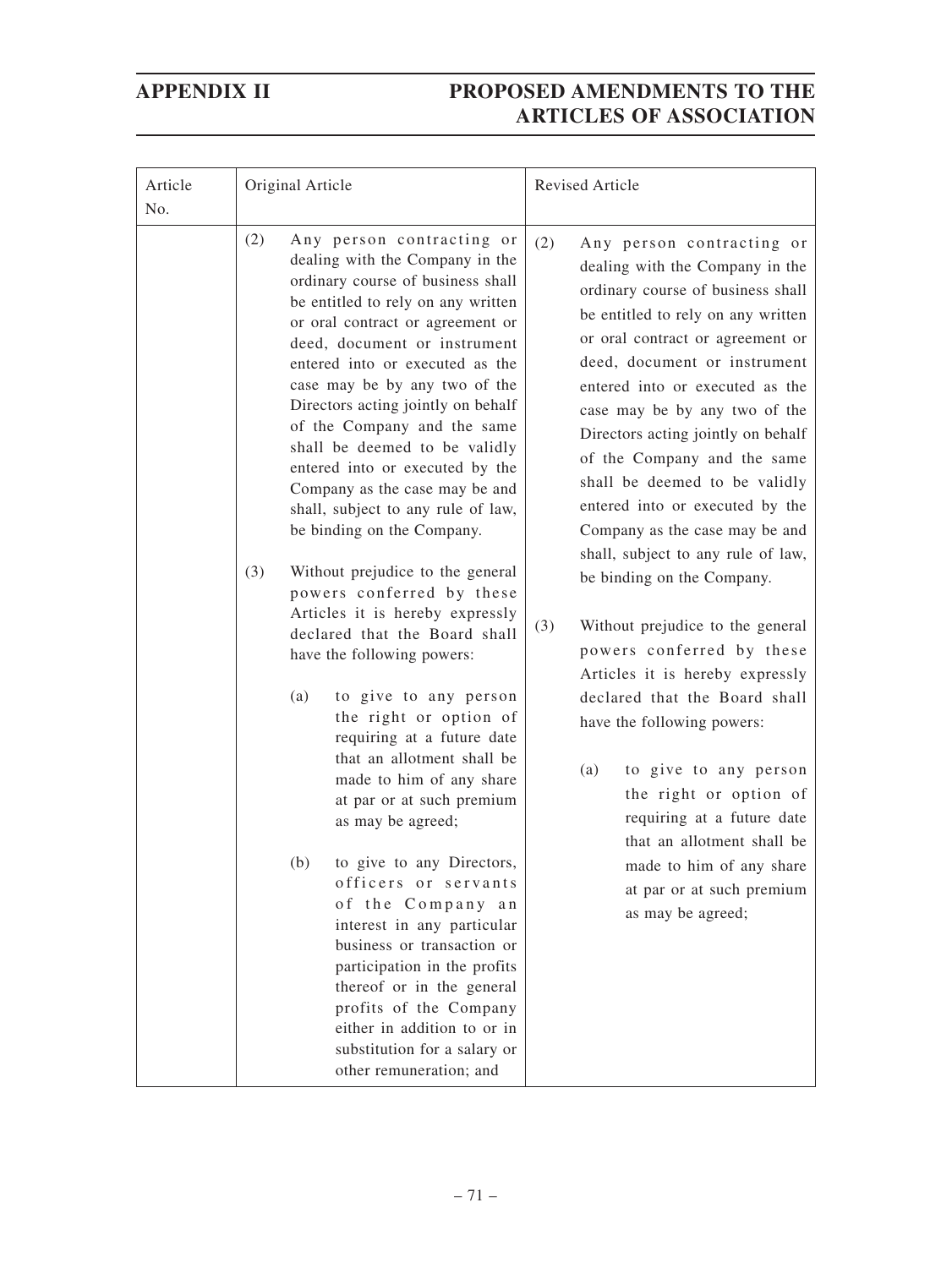| Article<br>No. | Original Article                                                                                                                                                                                                                                                                                                                                                                                                                                                                                                                                                                                                                                                                                                                                                                                                                                                                                                                                                                                                                                                                                                                                                                                                                                                                                                                                                                                                                | <b>Revised Article</b>                                                                                                                                                                                                                                                                                                                                                                                                                                                                                                                                                                                                                                                                                                                                                                                                                                                                                                                                                                               |
|----------------|---------------------------------------------------------------------------------------------------------------------------------------------------------------------------------------------------------------------------------------------------------------------------------------------------------------------------------------------------------------------------------------------------------------------------------------------------------------------------------------------------------------------------------------------------------------------------------------------------------------------------------------------------------------------------------------------------------------------------------------------------------------------------------------------------------------------------------------------------------------------------------------------------------------------------------------------------------------------------------------------------------------------------------------------------------------------------------------------------------------------------------------------------------------------------------------------------------------------------------------------------------------------------------------------------------------------------------------------------------------------------------------------------------------------------------|------------------------------------------------------------------------------------------------------------------------------------------------------------------------------------------------------------------------------------------------------------------------------------------------------------------------------------------------------------------------------------------------------------------------------------------------------------------------------------------------------------------------------------------------------------------------------------------------------------------------------------------------------------------------------------------------------------------------------------------------------------------------------------------------------------------------------------------------------------------------------------------------------------------------------------------------------------------------------------------------------|
|                | to resolve that the<br>(c)<br>Company be deregistered<br>in the Cayman Islands<br>and continued in a named<br>jurisdiction outside the<br>Cayman Islands subject to<br>the provisions of the Law.<br>(4)<br>Except as would, if the Company<br>were a company incorporated<br>in Hong Kong, be permitted by<br>Section 157H of the Companies<br>Ordinance (Chapter 32 of the<br>Laws of Hong Kong) as in force<br>at the date of adoption of these<br>Articles, and except as permitted<br>under the Law, the Company<br>shall not directly or indirectly:<br>(i) make a loan to a Director or a<br>director of any holding company<br>of the Company or to any of their<br>respective associates (as defined<br>by the rules, where applicable, of<br>the Designated Stock Exchange);<br>(ii) enter into any guarantee<br>or provide any security in<br>connection with a loan made by<br>any person to a Director or such<br>a director; or (iii) if any one<br>or more of the Directors hold<br>(jointly or severally or directly or<br>indirectly) a controlling interest<br>in another company, make a loan<br>to that other company or enter<br>into any guarantee or provide<br>any security in connection with a<br>loan made by any person to that<br>other company.<br>Article 101(4) shall only have effect for<br>so long as the shares of the Company<br>are listed on The Stock Exchange of<br>Hong Kong Limited. | to give to any Directors,<br>(b)<br>officers or servants<br>of the Company an<br>interest in any particular<br>business or transaction or<br>participation in the profits<br>thereof or in the general<br>profits of the Company<br>either in addition to or in<br>substitution for a salary or<br>other remuneration; and<br>to resolve that the<br>(c)<br>Company be deregistered<br>in the Cayman Islands<br>and continued in a named<br>jurisdiction outside the<br>Cayman Islands subject to<br>the provisions of the Act.<br>(4)<br>The Company shall not make any<br>loan, directly or indirectly, to a<br>Director or his close associate(s)<br>if and to the extent it would be<br>prohibited by the Companies<br>Ordinance (Chapter 622 of<br>the laws of Hong Kong) as if<br>the Company were a company<br>incorporated in Hong Kong.<br>Article $101(4)$ shall only have effect for<br>so long as the shares of the Company<br>are listed on The Stock Exchange of<br>Hong Kong Limited. |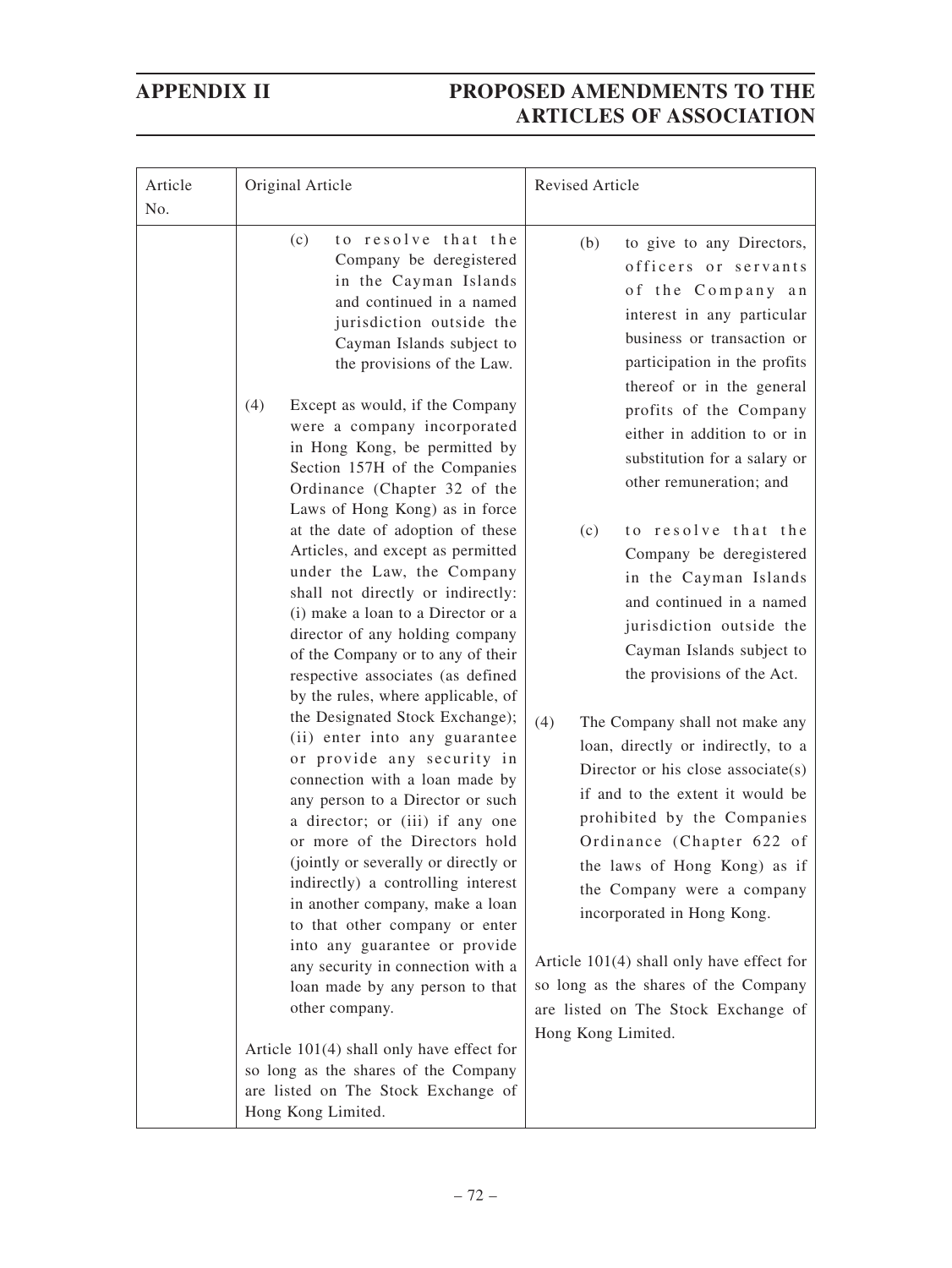| Article<br>No. | Original Article                                                                                                                                                                                                                                                                                                                                                                                                                                                                                                                                 | <b>Revised Article</b>                                                                                                                                                                                                                                                                                                                                                                                                                                                                                                                                                                                                                                                                                                                                         |
|----------------|--------------------------------------------------------------------------------------------------------------------------------------------------------------------------------------------------------------------------------------------------------------------------------------------------------------------------------------------------------------------------------------------------------------------------------------------------------------------------------------------------------------------------------------------------|----------------------------------------------------------------------------------------------------------------------------------------------------------------------------------------------------------------------------------------------------------------------------------------------------------------------------------------------------------------------------------------------------------------------------------------------------------------------------------------------------------------------------------------------------------------------------------------------------------------------------------------------------------------------------------------------------------------------------------------------------------------|
| Article 111    | The Board may meet for the despatch<br>of business, adjourn and otherwise<br>regulate its meetings as it considers<br>appropriate. Questions arising at any<br>meeting shall be determined by a<br>majority of votes. In the case of any<br>equality of votes the chairman of the<br>meeting shall have an additional or<br>casting vote.                                                                                                                                                                                                        | The Board may meet for the despatch<br>of business, adjourn or postpone and<br>otherwise regulate its meetings as it<br>considers appropriate. Questions arising<br>at any meeting shall be determined by<br>a majority of votes. In the case of any<br>equality of votes the chairman of the<br>meeting shall have an additional or<br>casting vote.                                                                                                                                                                                                                                                                                                                                                                                                          |
| Article 112    | A meeting of the Board may be<br>convened by the Secretary on request<br>of a Director or by any Director. The<br>Secretary shall convene a meeting<br>of the Board. Notice of a meeting of<br>the Board shall be deemed to be duly<br>given to a Director if it is given to<br>such Director in writing or verbally<br>(including in person or by telephone) or<br>via electronic mail or by telephone or<br>in such other manner as the Board may<br>from time to time determine whenever<br>he shall be required so to do by any<br>Director. | A meeting of the Board may be<br>convened by the Secretary on request<br>of a Director or by any Director. The<br>Secretary shall convene a meeting<br>of the Board whenever he shall be<br>required so to do by any Director.<br>Notice of a meeting of the Board<br>shall be deemed to be duly given to a<br>Director if it is given to such Director<br>in writing or verbally (including in<br>person or by telephone) or by electronic<br>means to an electronic address from<br>time to time notified to the Company<br>by such Director or (if the recipient<br>consents to it being made available on<br>a website) by making it available on a<br>website or by telephone or in such other<br>manner as the Board may from time to<br>time determine. |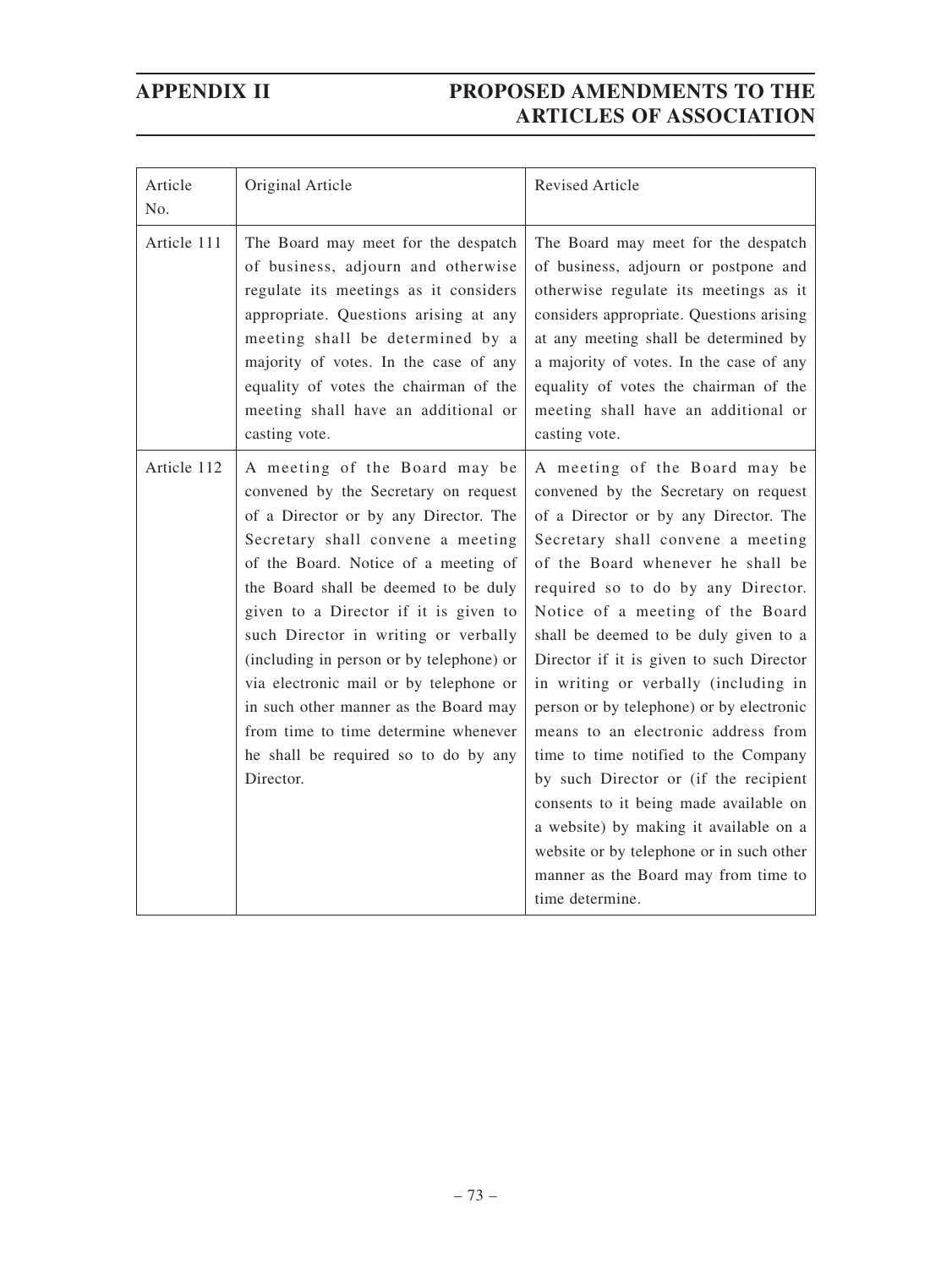| Article<br>No.   | Original Article                                                                                                                                                                                                                                                                                                                                                                                                                                                                    | <b>Revised Article</b>                                                                                                                                                                                                                                                                                                                                                                                                                                                          |  |
|------------------|-------------------------------------------------------------------------------------------------------------------------------------------------------------------------------------------------------------------------------------------------------------------------------------------------------------------------------------------------------------------------------------------------------------------------------------------------------------------------------------|---------------------------------------------------------------------------------------------------------------------------------------------------------------------------------------------------------------------------------------------------------------------------------------------------------------------------------------------------------------------------------------------------------------------------------------------------------------------------------|--|
| Article $113(2)$ | Directors may participate in any<br>meeting of the Board by means of<br>a conference telephone or other<br>communications equipment through<br>which all persons participating<br>in the meeting can communicate<br>with each other simultaneously and<br>instantaneously and, for the purpose of<br>counting a quorum, such participation<br>shall constitute presence at a meeting<br>as if those participating were present in<br>person.                                        | Directors may participate in any<br>meeting of the Board by means of<br>a conference telephone, electronic<br>or other communications equipment<br>through which all persons participating<br>in the meeting can communicate<br>with each other simultaneously and<br>instantaneously and, for the purpose of<br>counting a quorum, such participation<br>shall constitute presence at a meeting<br>as if those participating were present in<br>person.                        |  |
| Article 115      | The Board may elect a chairman and<br>one or more deputy chairman of its<br>meetings and determine the period for<br>which they are respectively to hold<br>such office. If no chairman or deputy<br>chairman is elected, or if at any meeting<br>neither the chairman nor any deputy<br>chairman is present within five (5)<br>minutes after the time appointed for<br>holding the same, the Directors present<br>may choose one of their number to be<br>chairman of the meeting. | The Board may elect one or more<br>chairman and one or more deputy<br>chairman of its meetings and determine<br>the period for which they are<br>respectively to hold such office. If no<br>chairman or deputy chairman is elected,<br>or if at any meeting no chairman or<br>deputy chairman is present within five<br>(5) minutes after the time appointed for<br>holding the same, the Directors present<br>may choose one of their number to be<br>chairman of the meeting. |  |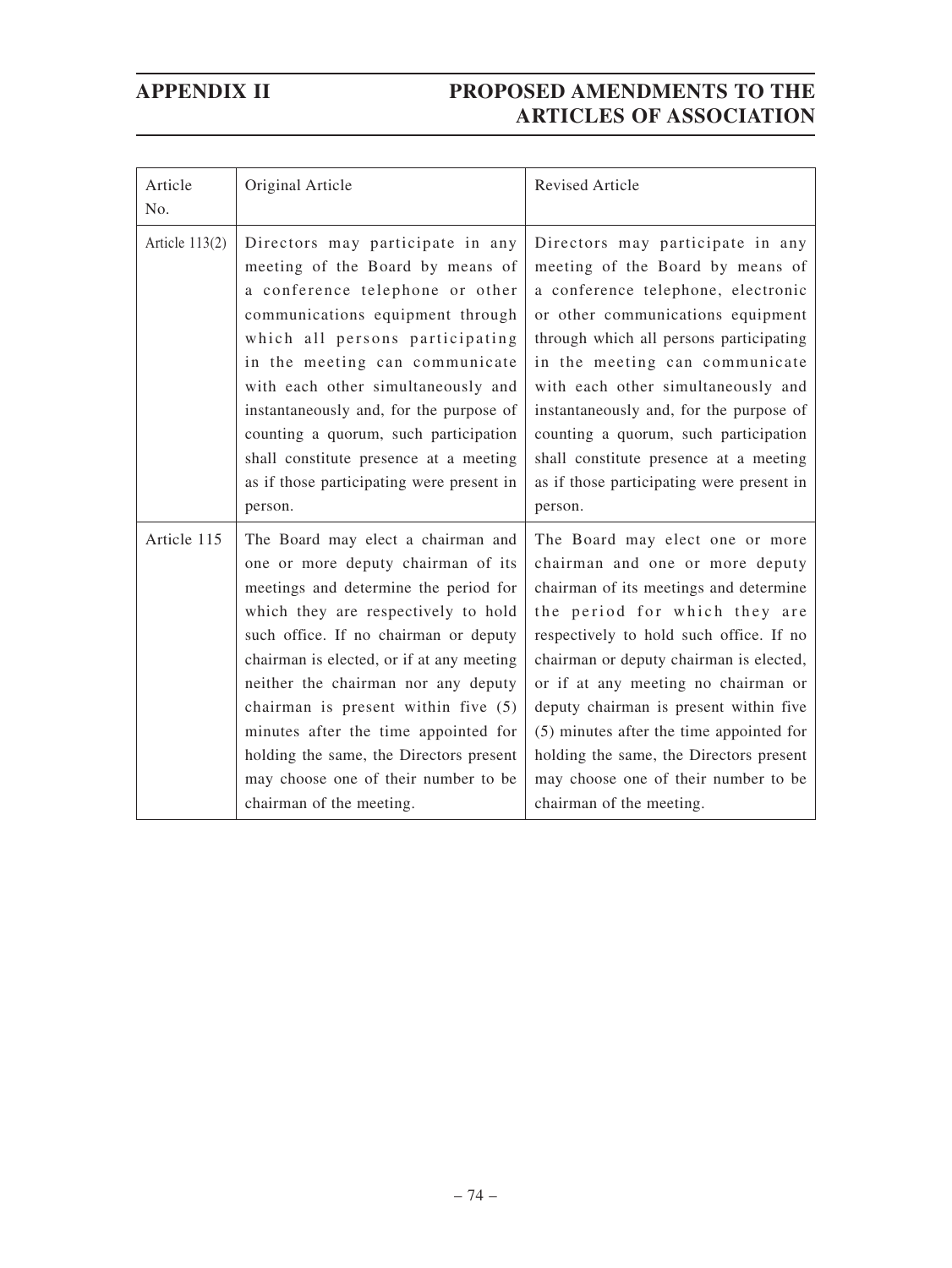| Article<br>No. | Original Article                                                                                                                                                                                                                                                                                                                                                                                                                                                                                                                                                                                                                                                                                                                                                                                                                                                                                                                                                                                                                                                           | Revised Article                                                                                                                                                                                                                                                                                                                                                                                                                                                                                                                                                                                                                                                                                                                                                                                                                                                                                                                                                                                                                                                                                                                                                                                                                                                                                                                                                                                                                                                                                                                                                                                                                                                                                                                  |
|----------------|----------------------------------------------------------------------------------------------------------------------------------------------------------------------------------------------------------------------------------------------------------------------------------------------------------------------------------------------------------------------------------------------------------------------------------------------------------------------------------------------------------------------------------------------------------------------------------------------------------------------------------------------------------------------------------------------------------------------------------------------------------------------------------------------------------------------------------------------------------------------------------------------------------------------------------------------------------------------------------------------------------------------------------------------------------------------------|----------------------------------------------------------------------------------------------------------------------------------------------------------------------------------------------------------------------------------------------------------------------------------------------------------------------------------------------------------------------------------------------------------------------------------------------------------------------------------------------------------------------------------------------------------------------------------------------------------------------------------------------------------------------------------------------------------------------------------------------------------------------------------------------------------------------------------------------------------------------------------------------------------------------------------------------------------------------------------------------------------------------------------------------------------------------------------------------------------------------------------------------------------------------------------------------------------------------------------------------------------------------------------------------------------------------------------------------------------------------------------------------------------------------------------------------------------------------------------------------------------------------------------------------------------------------------------------------------------------------------------------------------------------------------------------------------------------------------------|
| Article 119    | A resolution in writing signed by<br>all the Directors except such as are<br>temporarily unable to act through ill-<br>health or disability, and all the alternate<br>Directors, if appropriate, whose<br>appointors are temporarily unable to<br>act as aforesaid shall (provided that<br>such number is sufficient to constitute<br>a quorum and further provided that a<br>copy of such resolution has been given<br>or the contents thereof communicated<br>to all the Directors for the time being<br>entitled to receive notices of Board<br>meetings in the same manner as notices<br>of meetings are required to be given by<br>these Articles) be as valid and effectual<br>as if a resolution had been passed at a<br>meeting of the Board duly convened<br>and held. Such resolution may be<br>contained in one document or in several<br>documents in like form each signed<br>by one or more of the Directors or<br>alternate Directors and for this purpose<br>a facsimile signature of a Director or<br>an alternate Director shall be treated as<br>valid. | A resolution in writing signed by<br>all the Directors except such as are<br>temporarily unable to act through ill-<br>health or disability, and all the alternate<br>Directors, if appropriate, whose<br>appointors are temporarily unable to<br>act as aforesaid shall (provided that<br>such number is sufficient to constitute<br>a quorum and further provided that a<br>copy of such resolution has been given<br>or the contents thereof communicated<br>to all the Directors for the time being<br>entitled to receive notices of Board<br>meetings in the same manner as notices<br>of meetings are required to be given<br>by these Articles) be as valid and<br>effectual as if a resolution had been<br>passed at a meeting of the Board duly<br>convened and held. A notification of<br>consent to such resolution given by<br>a Director in writing to the Board by<br>any means (including by means of<br>electronic communication) shall be<br>deemed to be his/her signature to such<br>resolution in writing for the purpose<br>of this Article. Such resolution may be<br>contained in one document or in several<br>documents in like form each signed<br>by one or more of the Directors or<br>alternate Directors and for this purpose<br>a facsimile signature of a Director or<br>an alternate Director shall be treated as<br>valid. Notwithstanding the foregoing,<br>a resolution in writing shall not be<br>passed in lieu of a meeting of the<br>Board for the purposes of considering<br>any matter or business in which a<br>substantial shareholder of the Company<br>or a Director has a conflict of interest<br>and the Board has determined that such<br>conflict of interest to be material. |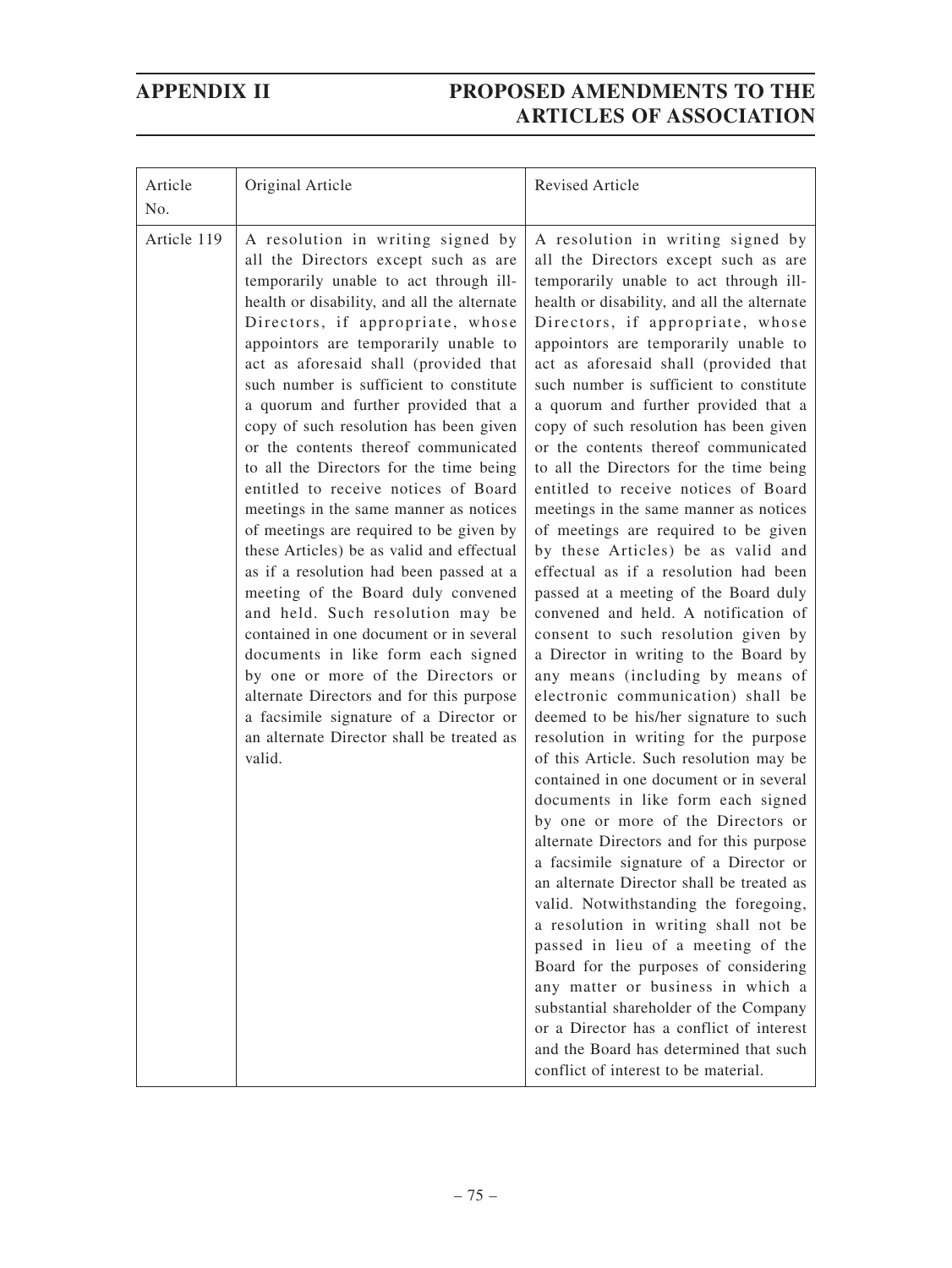| Article<br>No. | Original Article                                                                                                                                                                                                                                                                                                               | Revised Article                                                                                                                                                                                                                                                                                                                           |  |
|----------------|--------------------------------------------------------------------------------------------------------------------------------------------------------------------------------------------------------------------------------------------------------------------------------------------------------------------------------|-------------------------------------------------------------------------------------------------------------------------------------------------------------------------------------------------------------------------------------------------------------------------------------------------------------------------------------------|--|
| Article 124    | (1)<br>The officers of the Company<br>shall consist of a chairman, the<br>Directors and Secretary and such<br>additional officers (who may<br>or may not be Directors) as the<br>Board may from time to time<br>determine, all of whom shall be<br>deemed to be officers for the<br>purposes of the Law and these<br>Articles. | (1)<br>The officers of the Company<br>shall consist of at least one<br>chairman, the Directors and<br>Secretary and such additional<br>officers (who may or may not<br>be Directors) as the Board may<br>from time to time determine, all<br>of whom shall be deemed to be<br>officers for the purposes of the<br>Act and these Articles. |  |
|                | (2)<br>The Directors shall, as soon as<br>may be after each appointment<br>or election of Directors, elect<br>amongst the Directors a chairman<br>and if more than one (1) Director<br>is proposed for this office, the<br>election to such office shall take<br>place in such manner as the<br>Directors may determine.       | (2)<br>The Directors shall, as soon as<br>may be after each appointment<br>or election of Directors, elect<br>amongst the Directors a chairman<br>and if more than one (1) Director<br>is proposed for this office, the<br>Directors may elect more than<br>one chairman in such manner as<br>the Directors may determine.                |  |
|                | The officers shall receive<br>(3)<br>such remuneration as the<br>Directors may from time to time<br>determine.                                                                                                                                                                                                                 | The officers shall receive<br>(3)<br>such remuneration as the<br>Directors may from time to time<br>determine.                                                                                                                                                                                                                            |  |
| 132(1)         | any dividend mandate or any<br>(b)<br>variation or cancellation thereof<br>or any notification of change of<br>name or address at any time after<br>the expiry of two $(2)$ years from<br>the date such mandate variation<br>cancellation or notification was<br>recorded by the Company;                                      | any dividend mandate or any<br>(b)<br>variation or cancellation thereof<br>or any notification of change of<br>name or address at any time after<br>the expiry of two (2) years from<br>the date such mandate, variation,<br>cancellation or notification was<br>recorded by the Company;                                                 |  |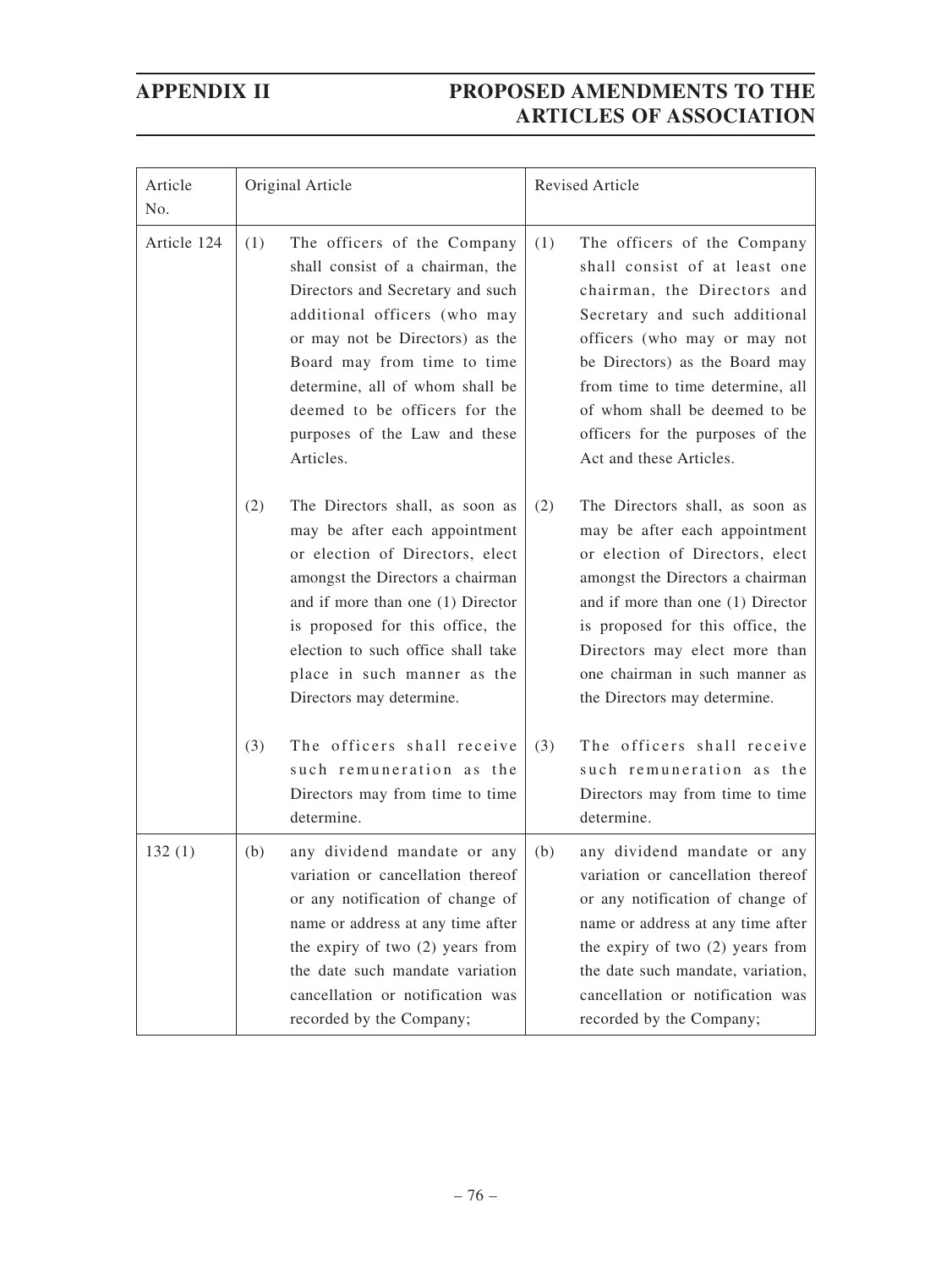| Article<br>No. | Original Article                                                                                                                                                                                                                                                                                                                                                                                                                                                                                                                                                                                                                                                                                                                                                                                                                                                                                                                                                                                                                                                                                                                                                                                                                                                                                                                                                                                                                                                                                                      | <b>Revised Article</b>                                                                                                                                                                                                                                                                                                                                                                                                                                                                                                                                                                                                                                                                                                                                                                                                                                                                                                                                                                                                                                                                                                                                                                                                                                                                                                                                                                                                                                                                                                                               |
|----------------|-----------------------------------------------------------------------------------------------------------------------------------------------------------------------------------------------------------------------------------------------------------------------------------------------------------------------------------------------------------------------------------------------------------------------------------------------------------------------------------------------------------------------------------------------------------------------------------------------------------------------------------------------------------------------------------------------------------------------------------------------------------------------------------------------------------------------------------------------------------------------------------------------------------------------------------------------------------------------------------------------------------------------------------------------------------------------------------------------------------------------------------------------------------------------------------------------------------------------------------------------------------------------------------------------------------------------------------------------------------------------------------------------------------------------------------------------------------------------------------------------------------------------|------------------------------------------------------------------------------------------------------------------------------------------------------------------------------------------------------------------------------------------------------------------------------------------------------------------------------------------------------------------------------------------------------------------------------------------------------------------------------------------------------------------------------------------------------------------------------------------------------------------------------------------------------------------------------------------------------------------------------------------------------------------------------------------------------------------------------------------------------------------------------------------------------------------------------------------------------------------------------------------------------------------------------------------------------------------------------------------------------------------------------------------------------------------------------------------------------------------------------------------------------------------------------------------------------------------------------------------------------------------------------------------------------------------------------------------------------------------------------------------------------------------------------------------------------|
| Article 144    | The Company may, upon the<br>recommendation of the Board, at any<br>time and from time to time pass an<br>ordinary resolution to the effect that<br>it is desirable to capitalise all or any<br>part of any amount for the time being<br>standing to the credit of any reserve<br>or fund (including a share premium<br>account and capital redemption reserve<br>and the profit and loss account)<br>whether or not the same is available<br>for distribution and accordingly that<br>such amount be set free for distribution<br>among the Members or any class<br>of Members who would be entitled<br>thereto if it were distributed by way of<br>dividend and in the same proportions,<br>on the footing that the same is not<br>paid in cash but is applied either in<br>or towards paying up the amounts for<br>the time being unpaid on any shares in<br>the Company held by such Members<br>respectively or in paying up in full<br>unissued shares, debentures or other<br>obligations of the Company, to be<br>allotted and distributed credited as<br>fully paid up among such Members,<br>or partly in one way and partly in the<br>other, and the Board shall give effect<br>to such resolution provided that, for<br>the purposes of this Article, a share<br>premium account and any capital<br>redemption reserve or fund representing<br>unrealised profits, may be applied only<br>in paying up in full unissued shares<br>of the Company to be allotted to such<br>Members credited as fully paid. | (1)<br>The Company may, upon the<br>recommendation of the Board,<br>at any time and from time to<br>time pass an ordinary resolution<br>to the effect that it is desirable<br>to capitalise all or any part of<br>any amount for the time being<br>standing to the credit of any<br>reserve or fund (including a<br>share premium account and<br>capital redemption reserve and<br>the profit and loss account)<br>whether or not the same is<br>available for distribution and<br>accordingly that such amount be<br>set free for distribution among<br>the Members or any class of<br>Members who would be entitled<br>thereto if it were distributed<br>by way of dividend and in the<br>same proportions, on the footing<br>that the same is not paid in<br>cash but is applied either in or<br>towards paying up the amounts<br>for the time being unpaid on<br>any shares in the Company held<br>by such Members respectively<br>or in paying up in full unissued<br>shares, debentures or other<br>obligations of the Company,<br>to be allotted and distributed<br>credited as fully paid up among<br>such Members, or partly in one<br>way and partly in the other, and<br>the Board shall give effect to<br>such resolution provided that,<br>for the purposes of this Article,<br>a share premium account and<br>any capital redemption reserve<br>or fund representing unrealised<br>profits, may be applied only in<br>paying up in full unissued shares<br>of the Company to be allotted to<br>such Members credited as fully<br>paid. |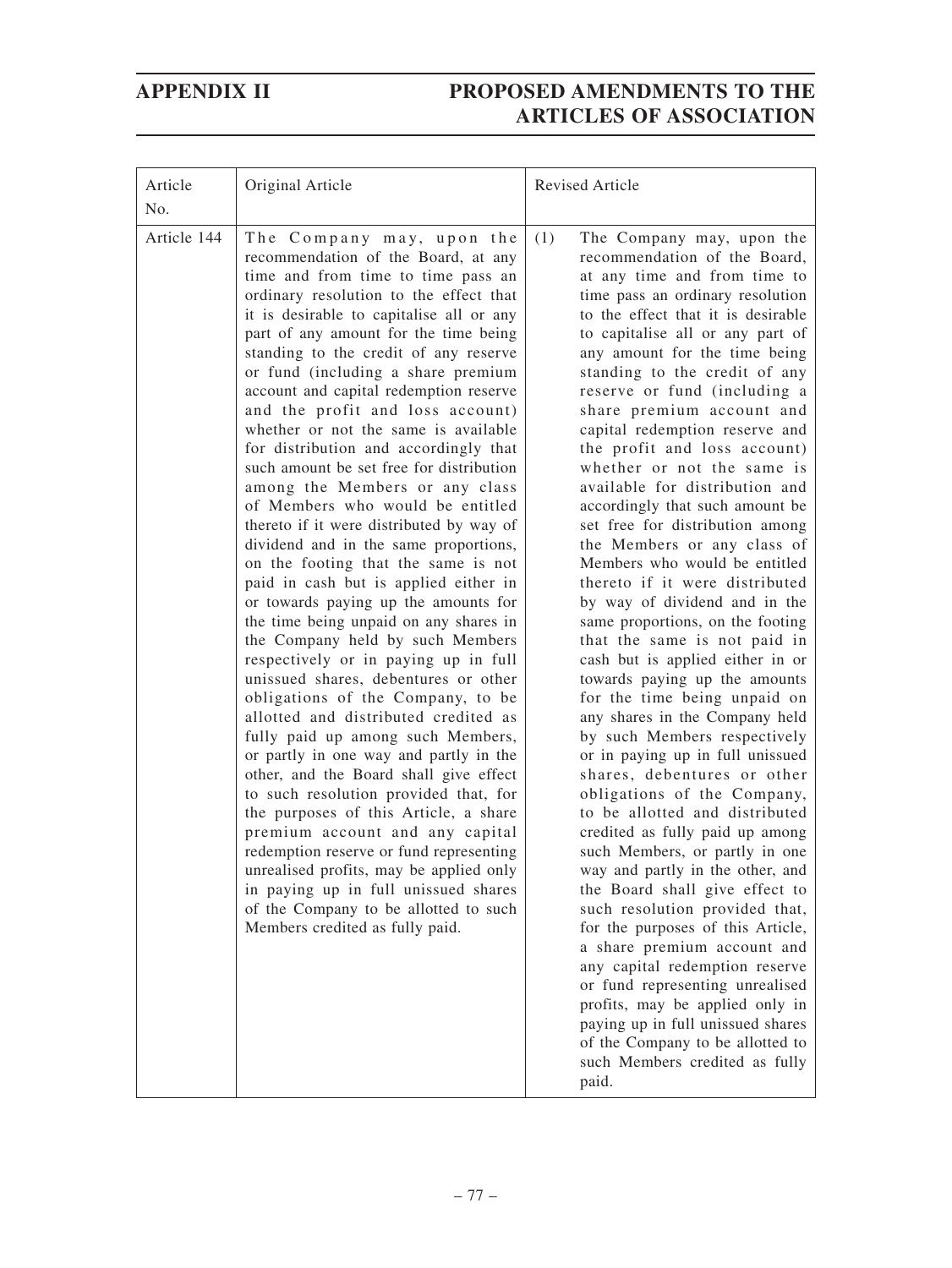| Article<br>No. | Original Article | Revised Article                                                                                                                                                                                                                                                                                                                                                                                                                                                                                                                                                                                                                                                                                                                                                                                                                                                                                                                                                                                                                                                                                                                                                                                                                                                        |
|----------------|------------------|------------------------------------------------------------------------------------------------------------------------------------------------------------------------------------------------------------------------------------------------------------------------------------------------------------------------------------------------------------------------------------------------------------------------------------------------------------------------------------------------------------------------------------------------------------------------------------------------------------------------------------------------------------------------------------------------------------------------------------------------------------------------------------------------------------------------------------------------------------------------------------------------------------------------------------------------------------------------------------------------------------------------------------------------------------------------------------------------------------------------------------------------------------------------------------------------------------------------------------------------------------------------|
|                |                  | (2)<br>Notwithstanding any provisions<br>in these Articles, the Board may<br>resolve to capitalise all or any<br>part of any amount for the time<br>being standing to the credit of<br>any reserve or fund (including a<br>share premium account and the<br>profit and loss account) whether<br>or not the same is available for<br>distribution by applying such<br>sum in paying up unissued shares<br>to be allotted to (i) employees<br>(including directors) of the<br>Company and/or its affiliates<br>(meaning any individual,<br>corporation, partnership,<br>association, joint-stock<br>company, trust, unincorporated<br>association or other entity<br>(other than the Company) that<br>directly, or indirectly through<br>one or more intermediaries,<br>controls, is controlled by or is<br>under common control with,<br>the Company) upon exercise<br>or vesting of any options or<br>awards granted under any<br>share incentive scheme or<br>employee benefit scheme or<br>other arrangement which relates<br>to such persons that has been<br>adopted or approved by the<br>Members at a general meeting,<br>or (ii) any trustee of any trust to<br>whom shares are to be allotted<br>and issued by the Company in<br>connection with the operation |
|                |                  | of any share incentive scheme<br>or employee benefit scheme or<br>other arrangement which relates<br>to such persons that has been<br>adopted or approved by the<br>Members at a general meeting.                                                                                                                                                                                                                                                                                                                                                                                                                                                                                                                                                                                                                                                                                                                                                                                                                                                                                                                                                                                                                                                                      |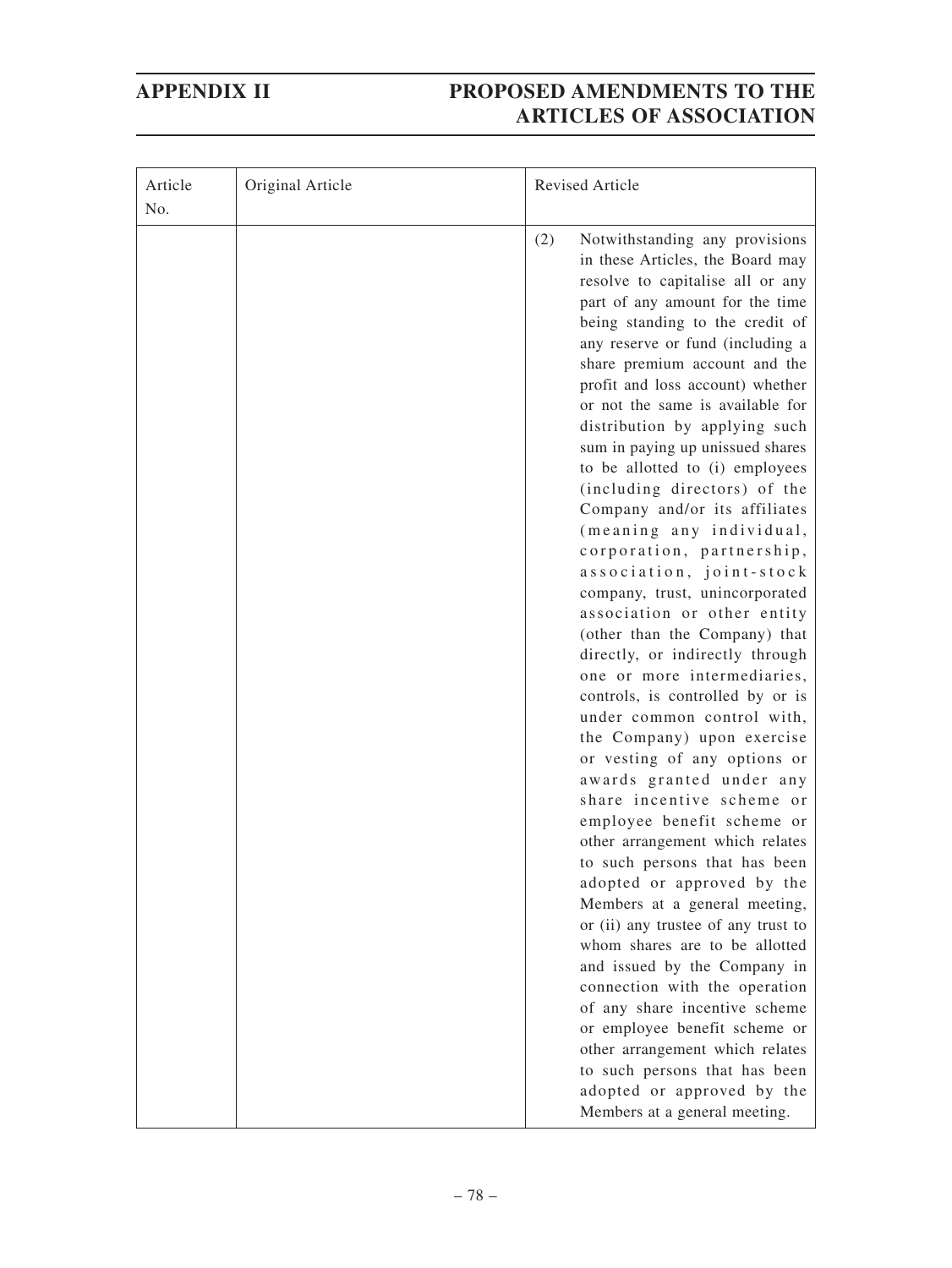| Article<br>No.   | Original Article                                                                                                                                                                                                                                                                                                                           | <b>Revised Article</b>                                                                                                                                                                                                                                                                                                                                                                                                                                                                                                                                                                                                           |
|------------------|--------------------------------------------------------------------------------------------------------------------------------------------------------------------------------------------------------------------------------------------------------------------------------------------------------------------------------------------|----------------------------------------------------------------------------------------------------------------------------------------------------------------------------------------------------------------------------------------------------------------------------------------------------------------------------------------------------------------------------------------------------------------------------------------------------------------------------------------------------------------------------------------------------------------------------------------------------------------------------------|
| Article $152(2)$ | The Members may, at any general<br>meeting convened and held in<br>accordance with these Articles, by<br>special resolution remove the Auditor<br>at any time before the expiration of his<br>term of office and shall by ordinary<br>resolution at that meeting appoint<br>another Auditor in his stead for the<br>remainder of his term. | The Members may, at any general<br>meeting convened and held in<br>accordance with these Articles, by<br>ordinary resolution remove the Auditor<br>at any time before the expiration of his<br>term of office and shall by ordinary<br>resolution at that meeting appoint<br>another Auditor in his stead for the<br>remainder of his term.                                                                                                                                                                                                                                                                                      |
| Article 155      | If the office of auditor becomes vacant<br>by the resignation or death of the<br>Auditor, or by his becoming incapable<br>of acting by reason of illness or other<br>disability at a time when his services<br>are required, the Directors shall fill the<br>vacancy and fix the remuneration of the<br>Auditor so appointed.              | The Directors may fill any casual<br>vacancy in the office of Auditor but<br>while any such vacancy continues<br>the surviving or continuing Auditor<br>or Auditors, if any, may act. The<br>remuneration of any Auditor appointed<br>by the Directors under this Article<br>may be fixed by the Board. Subject to<br>Article 152(2), an Auditor appointed<br>under this Article shall hold office until<br>the next annual general meeting of the<br>Company and shall then be subject to<br>appointment by the Members under<br>Article $152(1)$ at such remuneration to<br>be determined by the Members under<br>Article 154. |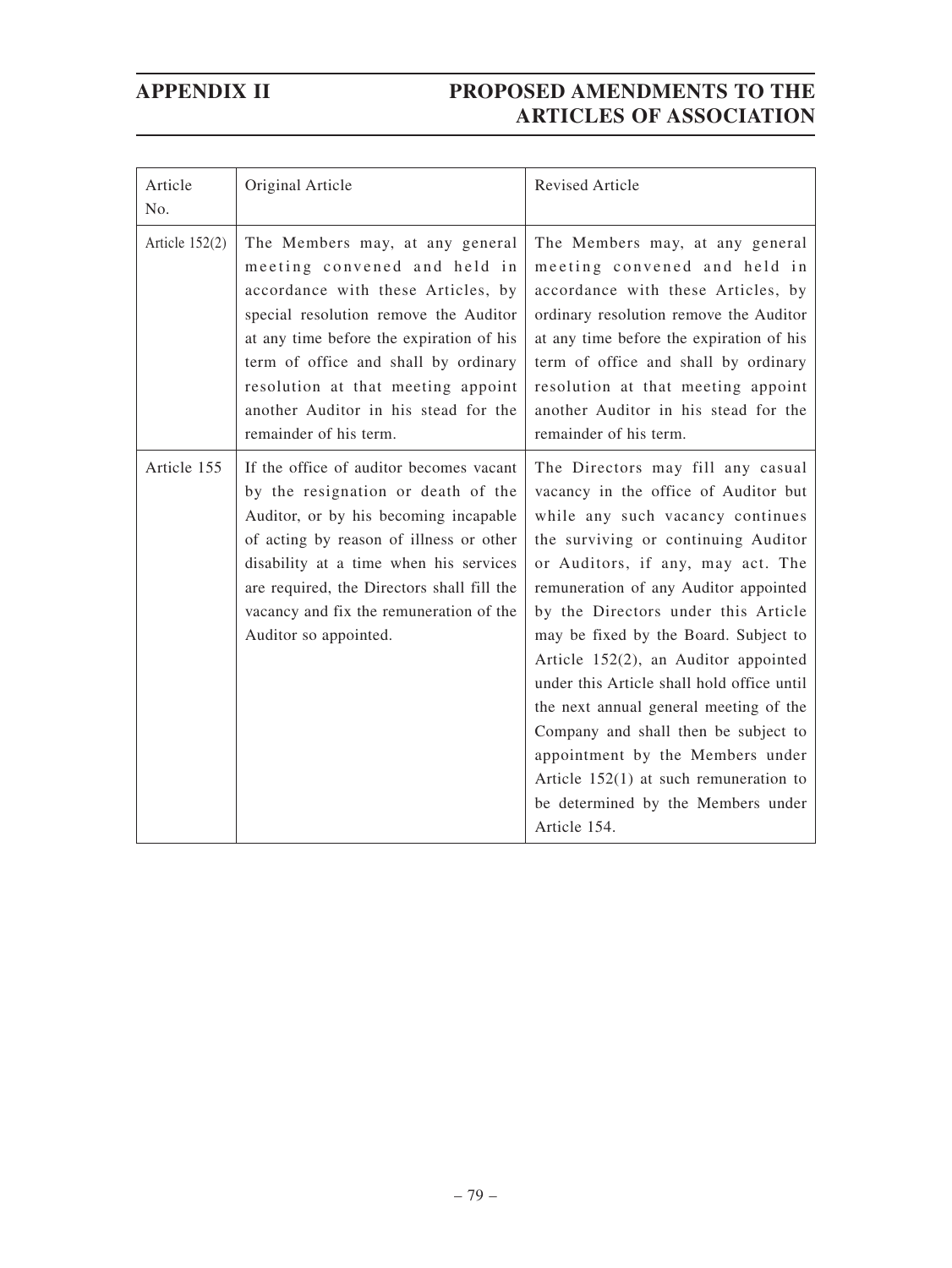| Article<br>No. | Original Article                                                                                                                                                                                                                                                                                                                                                                                                                                                                                                                                                                                                                                                                                                                                                                                                                                                                                                                                                                                                                                                                                                                                                                                                                                                                                                                                        | Revised Article                                                                                                                                                                                                                                                                                                                                                                                                                                                                                                                                                                                                                                                                                                                                                                                                                                                              |  |
|----------------|---------------------------------------------------------------------------------------------------------------------------------------------------------------------------------------------------------------------------------------------------------------------------------------------------------------------------------------------------------------------------------------------------------------------------------------------------------------------------------------------------------------------------------------------------------------------------------------------------------------------------------------------------------------------------------------------------------------------------------------------------------------------------------------------------------------------------------------------------------------------------------------------------------------------------------------------------------------------------------------------------------------------------------------------------------------------------------------------------------------------------------------------------------------------------------------------------------------------------------------------------------------------------------------------------------------------------------------------------------|------------------------------------------------------------------------------------------------------------------------------------------------------------------------------------------------------------------------------------------------------------------------------------------------------------------------------------------------------------------------------------------------------------------------------------------------------------------------------------------------------------------------------------------------------------------------------------------------------------------------------------------------------------------------------------------------------------------------------------------------------------------------------------------------------------------------------------------------------------------------------|--|
| Article 158    | Any Notice or document (including<br>any "corporate communication" within<br>the meaning ascribed thereto under<br>the rules of the Designated Stock<br>Exchange), whether or not, to be<br>given or issued under these Articles<br>from the Company to a Member shall<br>be in writing or by cable, telex or<br>facsimile transmission message or<br>other form of electronic transmission<br>or communication and any such<br>Notice and document may be served<br>or delivered by the Company on or to<br>any Member either personally or by<br>sending it through the post in a prepaid<br>envelope addressed to such Member<br>at his registered address as appearing<br>in the Register or at any other address<br>supplied by him to the Company for<br>the purpose or, as the case may be, by<br>transmitting it to any such address or<br>transmitting it to any telex or facsimile<br>transmission number or electronic<br>number or address or website supplied<br>by him to the Company for the giving<br>of Notice to him or which the person<br>transmitting the notice reasonably and<br>bona fide believes at the relevant time<br>will result in the Notice being duly<br>received by the Member or may also be<br>served by advertisement in appropriate<br>newspapers in accordance with the<br>requirements of the Designated Stock | (1)<br>Any Notice or document<br>(including any "corporate<br>communication" within the<br>meaning ascribed thereto under<br>the Listing Rules), whether<br>or not, to be given or issued<br>under these Articles from the<br>Company shall be in writing<br>or by cable, telex or facsimile<br>transmission message or other<br>form of electronic transmission<br>or electronic communication and<br>any such Notice and document<br>may be given or issued by the<br>following means:<br>by serving it personally on<br>(a)<br>the relevant person;<br>(b)<br>by sending it through the<br>post in a prepaid envelope<br>addressed to such Member<br>at his registered address as<br>appearing in the Register<br>or at any other address<br>supplied by him to the<br>Company for the purpose;<br>by delivering or leaving<br>(c)<br>it at such address as<br>aforesaid; |  |
|                | Exchange or, to the extent permitted<br>by the applicable laws, by placing it on<br>the Company's website or the website<br>of the Designated Stock Exchange, and                                                                                                                                                                                                                                                                                                                                                                                                                                                                                                                                                                                                                                                                                                                                                                                                                                                                                                                                                                                                                                                                                                                                                                                       |                                                                                                                                                                                                                                                                                                                                                                                                                                                                                                                                                                                                                                                                                                                                                                                                                                                                              |  |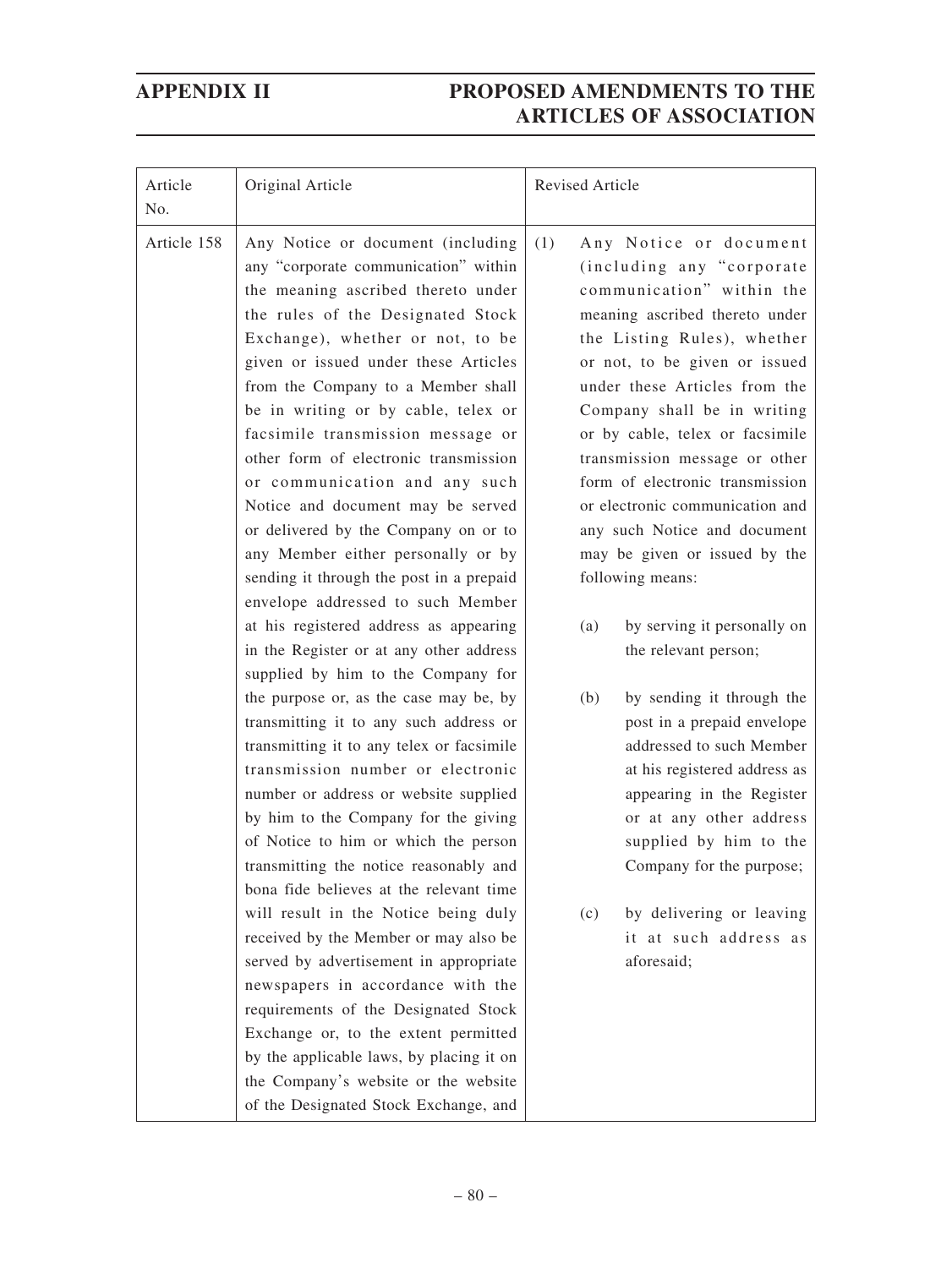| Article<br>No. | Original Article                                                                                                                                                                                                                                                      | <b>Revised Article</b> |                                                                                                                                                                                                                                                                                                                                                                                                                                              |
|----------------|-----------------------------------------------------------------------------------------------------------------------------------------------------------------------------------------------------------------------------------------------------------------------|------------------------|----------------------------------------------------------------------------------------------------------------------------------------------------------------------------------------------------------------------------------------------------------------------------------------------------------------------------------------------------------------------------------------------------------------------------------------------|
|                | giving to the member a notice<br>stating that the notice or other<br>document is available there (a<br>"notice of availability"). The notice<br>of availability may be given to the<br>Member by any of the means set out<br>above. In the case of joint holders of a | (d)                    | by placing an advertisement<br>in appropriate newspapers or<br>other publication and where<br>applicable, in accordance<br>with the requirements of the<br>Designated Stock Exchange;                                                                                                                                                                                                                                                        |
|                | share all notices shall be given to that<br>one of the joint holders whose name<br>stands first in the Register and notice<br>so given shall be deemed a sufficient<br>service on or delivery to all the joint<br>holders.                                            | (e)                    | by sending or transmitting<br>it as an electronic<br>communication to the<br>relevant person at such<br>electronic address as he<br>may provide under Article<br>$158(5)$ , subject to the<br>Company complying with<br>the Statutes and any other<br>applicable laws, rules and<br>regulations from time to<br>time in force with regard<br>to any requirements for<br>the obtaining of consent<br>(or deemed consent) from<br>such person; |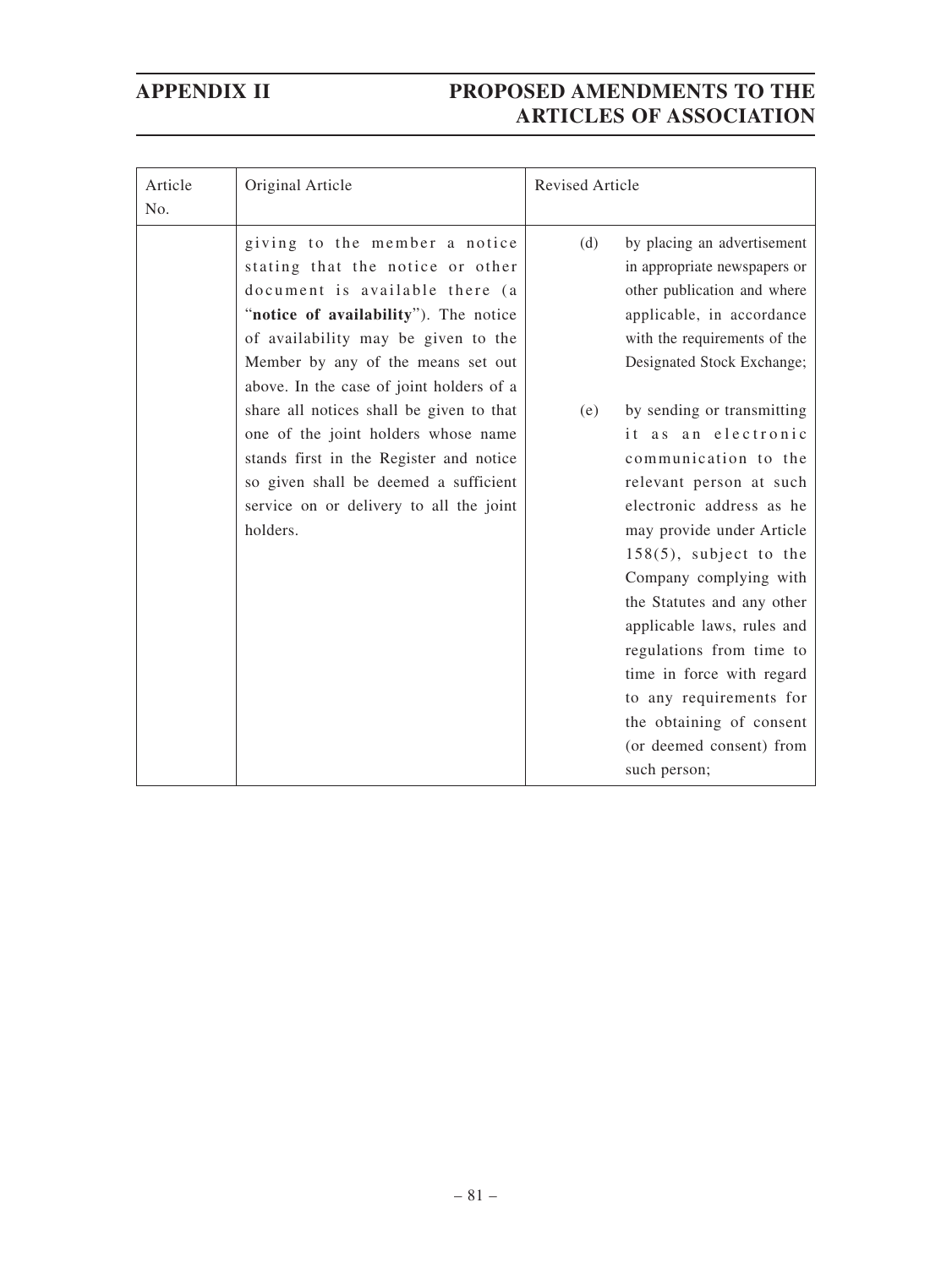| Article<br>No. | Original Article | <b>Revised Article</b>                                                                                                                                                                                                                                                                                                                                                                                                                                                                                                                                                                        |
|----------------|------------------|-----------------------------------------------------------------------------------------------------------------------------------------------------------------------------------------------------------------------------------------------------------------------------------------------------------------------------------------------------------------------------------------------------------------------------------------------------------------------------------------------------------------------------------------------------------------------------------------------|
|                |                  | (f)<br>by publishing it on the<br>Company's website<br>to which the relevant<br>person may have access,<br>subject to the Company<br>complying with the<br>Statutes and any other<br>applicable laws, rules and<br>regulations from time to<br>time in force with regard<br>to any requirements for<br>the obtaining of consent<br>(or deemed consent) from<br>such person and/or for<br>giving notification to any<br>such person stating that<br>the notice, document or<br>publication is available on<br>the Company's computer<br>network website (a<br>"notice of availability");<br>or |
|                |                  | by sending or otherwise<br>(g)<br>making it available to<br>such person through<br>such other means to<br>the extent permitted by<br>and in accordance with<br>the Statutes and other<br>applicable laws, rules and<br>regulations.                                                                                                                                                                                                                                                                                                                                                           |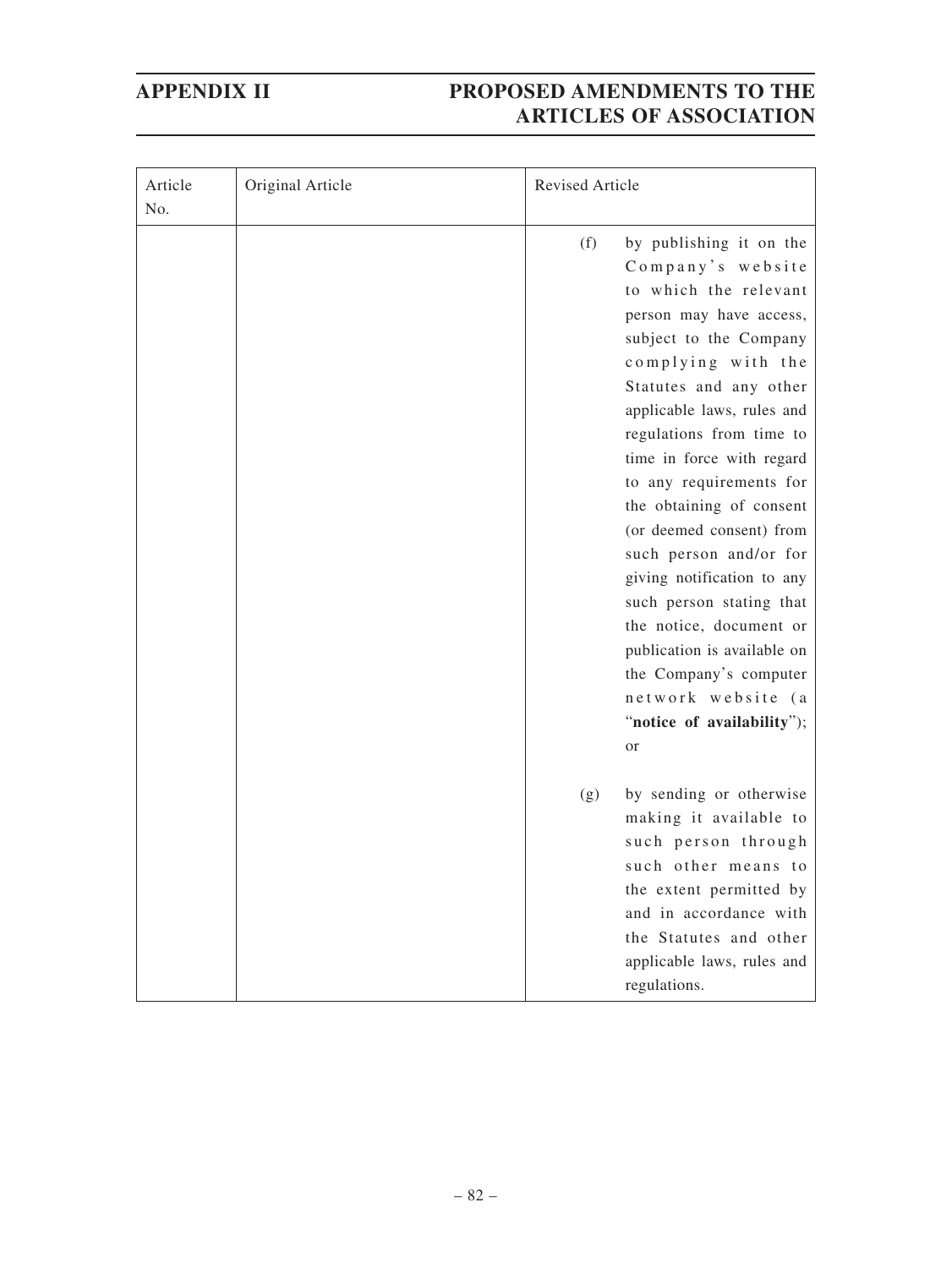| Article<br>No. | Original Article |     | Revised Article                                                                                                                                                                                                                                                                                                                                                                                                                                                 |
|----------------|------------------|-----|-----------------------------------------------------------------------------------------------------------------------------------------------------------------------------------------------------------------------------------------------------------------------------------------------------------------------------------------------------------------------------------------------------------------------------------------------------------------|
|                |                  | (2) | The notice of availability may be<br>given by any of the means set out<br>above other than by posting it on<br>a website.                                                                                                                                                                                                                                                                                                                                       |
|                |                  | (3) | In the case of joint holders of a<br>share all notices shall be given<br>to that one of the joint holders<br>whose name stands first in the<br>Register and notice so given<br>shall be deemed a sufficient<br>service on or delivery to all the<br>joint holders.                                                                                                                                                                                              |
|                |                  | (4) | Every person who, by operation<br>of law, transfer, transmission, or<br>other means whatsoever, shall<br>become entitled to any share,<br>shall be bound by every notice<br>in respect of such share, which,<br>previously to his name and<br>address (including electronic<br>address) being entered in the<br>Register as the registered holder<br>of such share, shall have been<br>duly given to the person from<br>whom he derives title to such<br>share. |
|                |                  | (5) | Every Member or a person who<br>is entitled to receive notice<br>from the Company under the<br>provisions of the Statutes or<br>these Articles may register with<br>the Company an electronic<br>address to which notices can be<br>served upon him.                                                                                                                                                                                                            |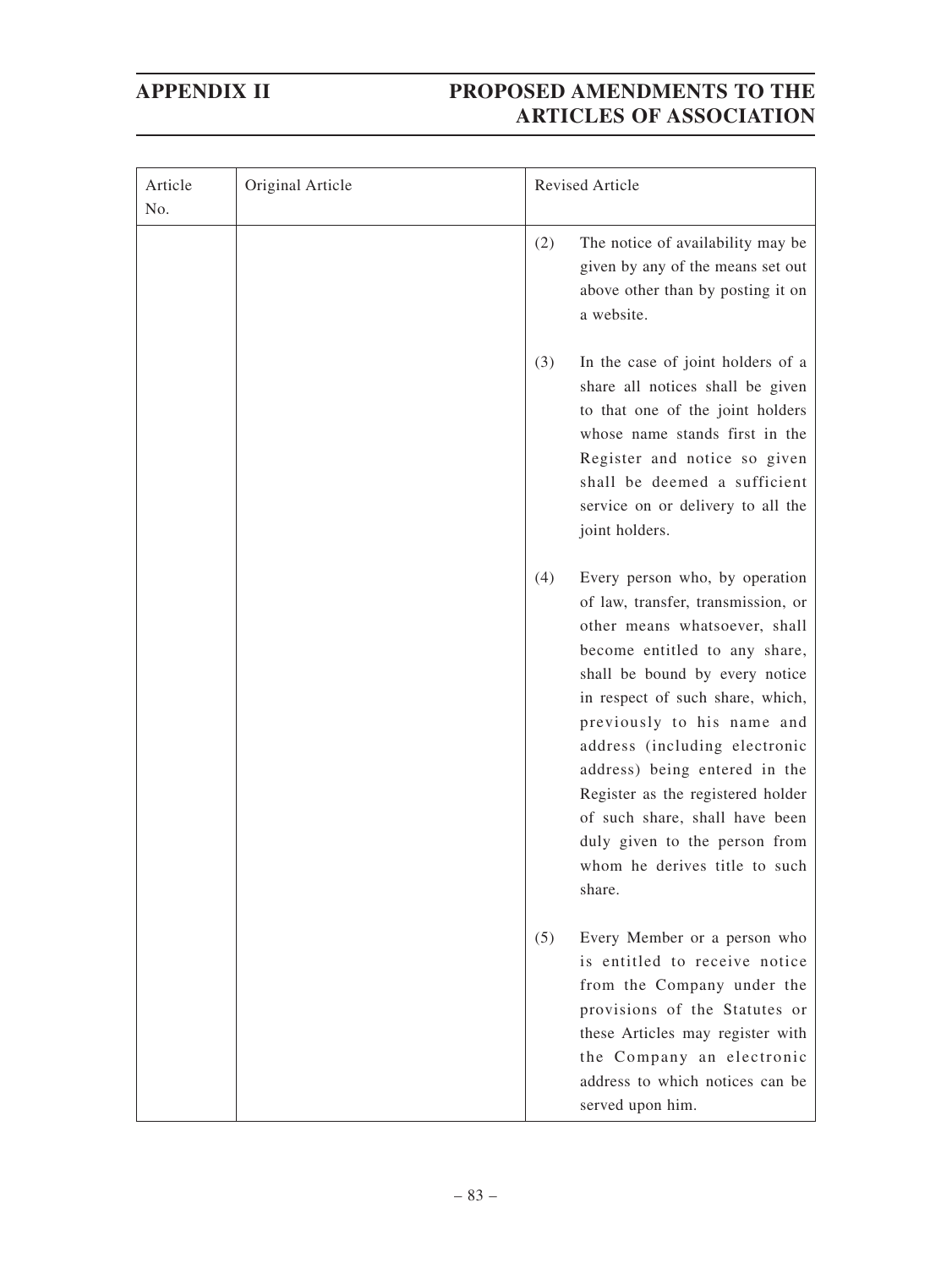| Article<br>No. | Original Article                                                                                                                                                                                                                                                                                                                                                                                                                                                                                                                                                                                                                                                                                                                                                                                  | Revised Article                                                                                                                                                                                                                                                                                                                                                                                                                                                                                                                                                                                                                                                                                                                                                                                   |  |
|----------------|---------------------------------------------------------------------------------------------------------------------------------------------------------------------------------------------------------------------------------------------------------------------------------------------------------------------------------------------------------------------------------------------------------------------------------------------------------------------------------------------------------------------------------------------------------------------------------------------------------------------------------------------------------------------------------------------------------------------------------------------------------------------------------------------------|---------------------------------------------------------------------------------------------------------------------------------------------------------------------------------------------------------------------------------------------------------------------------------------------------------------------------------------------------------------------------------------------------------------------------------------------------------------------------------------------------------------------------------------------------------------------------------------------------------------------------------------------------------------------------------------------------------------------------------------------------------------------------------------------------|--|
|                |                                                                                                                                                                                                                                                                                                                                                                                                                                                                                                                                                                                                                                                                                                                                                                                                   | (6)<br>Subject to any applicable laws,<br>rules and regulations and the<br>terms of these Articles, any<br>notice, document or publication,<br>including but not limited to<br>the documents referred to in<br>Articles, 149, 150 and 158 may<br>be given in the English language<br>only or in both the English<br>language and the Chinese<br>language.                                                                                                                                                                                                                                                                                                                                                                                                                                         |  |
| Article 159    | Any Notice or other document:                                                                                                                                                                                                                                                                                                                                                                                                                                                                                                                                                                                                                                                                                                                                                                     | Any Notice or other document:                                                                                                                                                                                                                                                                                                                                                                                                                                                                                                                                                                                                                                                                                                                                                                     |  |
|                | if served or delivered by post,<br>(a)<br>shall where appropriate be sent<br>by airmail and shall be deemed<br>to have been served or delivered<br>on the day following that on<br>which the envelope containing<br>the same, properly prepaid<br>and addressed, is put into the<br>post; in proving such service<br>or delivery it shall be sufficient<br>to prove that the envelope or<br>wrapper containing the notice<br>or document was properly<br>addressed and put into the post<br>and a certificate in writing<br>signed by the Secretary or other<br>officer of the Company or other<br>person appointed by the Board<br>that the envelope or wrapper<br>containing the Notice or other<br>document was so addressed<br>and put into the post shall be<br>conclusive evidence thereof; | if served or delivered by post,<br>(a)<br>shall where appropriate be sent<br>by airmail and shall be deemed<br>to have been served or delivered<br>on the day following that on<br>which the envelope containing<br>the same, properly prepaid<br>and addressed, is put into the<br>post; in proving such service<br>or delivery it shall be sufficient<br>to prove that the envelope or<br>wrapper containing the notice<br>or document was properly<br>addressed and put into the post<br>and a certificate in writing<br>signed by the Secretary or other<br>officer of the Company or other<br>person appointed by the Board<br>that the envelope or wrapper<br>containing the Notice or other<br>document was so addressed<br>and put into the post shall be<br>conclusive evidence thereof; |  |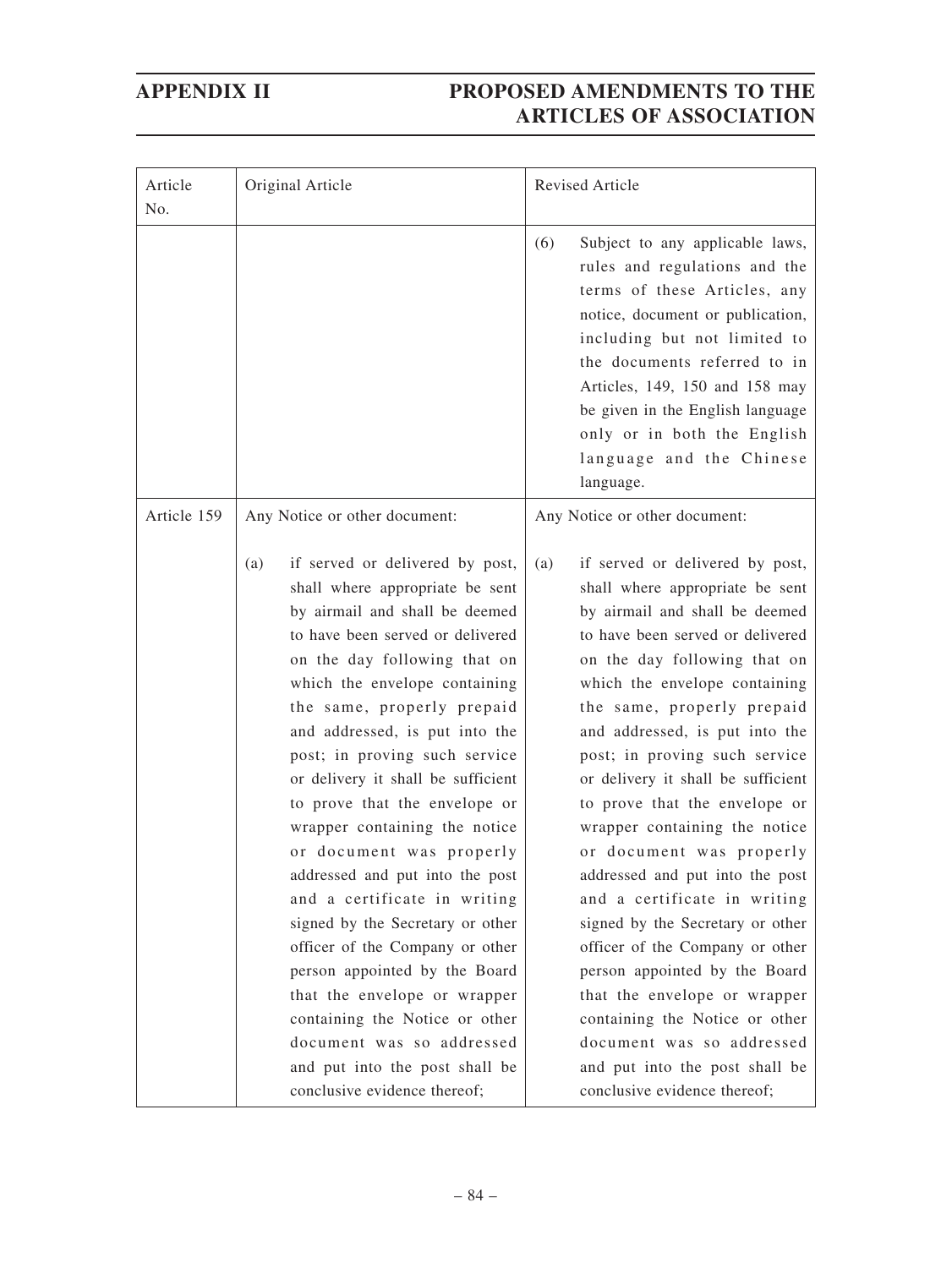| Article<br>No. | Original Article                                                                                                                                                                                                                                                                                                                                                                                                                                                                                                                                                                                  | Revised Article                                                                                                                                                                                                                                                                                                                                                                                                                                                                                                                                                                                        |  |
|----------------|---------------------------------------------------------------------------------------------------------------------------------------------------------------------------------------------------------------------------------------------------------------------------------------------------------------------------------------------------------------------------------------------------------------------------------------------------------------------------------------------------------------------------------------------------------------------------------------------------|--------------------------------------------------------------------------------------------------------------------------------------------------------------------------------------------------------------------------------------------------------------------------------------------------------------------------------------------------------------------------------------------------------------------------------------------------------------------------------------------------------------------------------------------------------------------------------------------------------|--|
|                | (b)<br>if sent by electronic<br>communication, shall be deemed<br>to be given on the day on which<br>it is transmitted from the server<br>of the Company or its agent. A<br>Notice placed on the Company's<br>website or the website of the<br>Designated Stock Exchange, is<br>deemed given by the Company to<br>a Member on the day following<br>that on which a notice of<br>availability is deemed served on<br>the Member;                                                                                                                                                                   | if sent by electronic<br>(b)<br>communication, shall be deemed<br>to be given on the day on which<br>it is transmitted from the server<br>of the Company or its agent. A<br>Notice placed on the Company's<br>website or the website of the<br>Designated Stock Exchange, is<br>deemed given by the Company to<br>a Member on the day following<br>that on which a notice of<br>availability is deemed served on<br>the Member;                                                                                                                                                                        |  |
|                | if served or delivered in any<br>(c)<br>other manner contemplated by<br>these Articles, shall be deemed<br>to have been served or delivered<br>at the time of personal service<br>or delivery or, as the case may<br>be, at the time of the relevant<br>despatch or transmission; and<br>in proving such service or<br>delivery a certificate in writing<br>signed by the Secretary or other<br>officer of the Company or other<br>person appointed by the Board<br>as to the act and time of such<br>service, delivery, despatch or<br>transmission shall be conclusive<br>evidence thereof; and | (c)<br>if published on the Company's<br>website, shall be deemed to<br>have been served on the day on<br>which the notice, document or<br>publication first so appears on<br>the Company's website to which<br>the relevant person may have<br>access or the day on which the<br>notice of availability is deemed<br>to have been served or delivered<br>to such person under these<br>Articles, whichever is later;<br>(d)<br>if served or delivered in any<br>other manner contemplated by<br>these Articles, shall be deemed<br>to have been served or delivered<br>at the time of personal service |  |
|                | may be given to a Member either<br>(d)<br>in the English language or the<br>Chinese language, subject to due<br>compliance with all applicable<br>Statutes, rules and regulations.                                                                                                                                                                                                                                                                                                                                                                                                                | or delivery or, as the case may<br>be, at the time of the relevant<br>despatch or transmission; and<br>in proving such service or<br>delivery a certificate in writing<br>signed by the Secretary or other<br>officer of the Company or other<br>person appointed by the Board<br>as to the act and time of such<br>service, delivery, despatch or<br>transmission shall be conclusive<br>evidence thereof; and                                                                                                                                                                                        |  |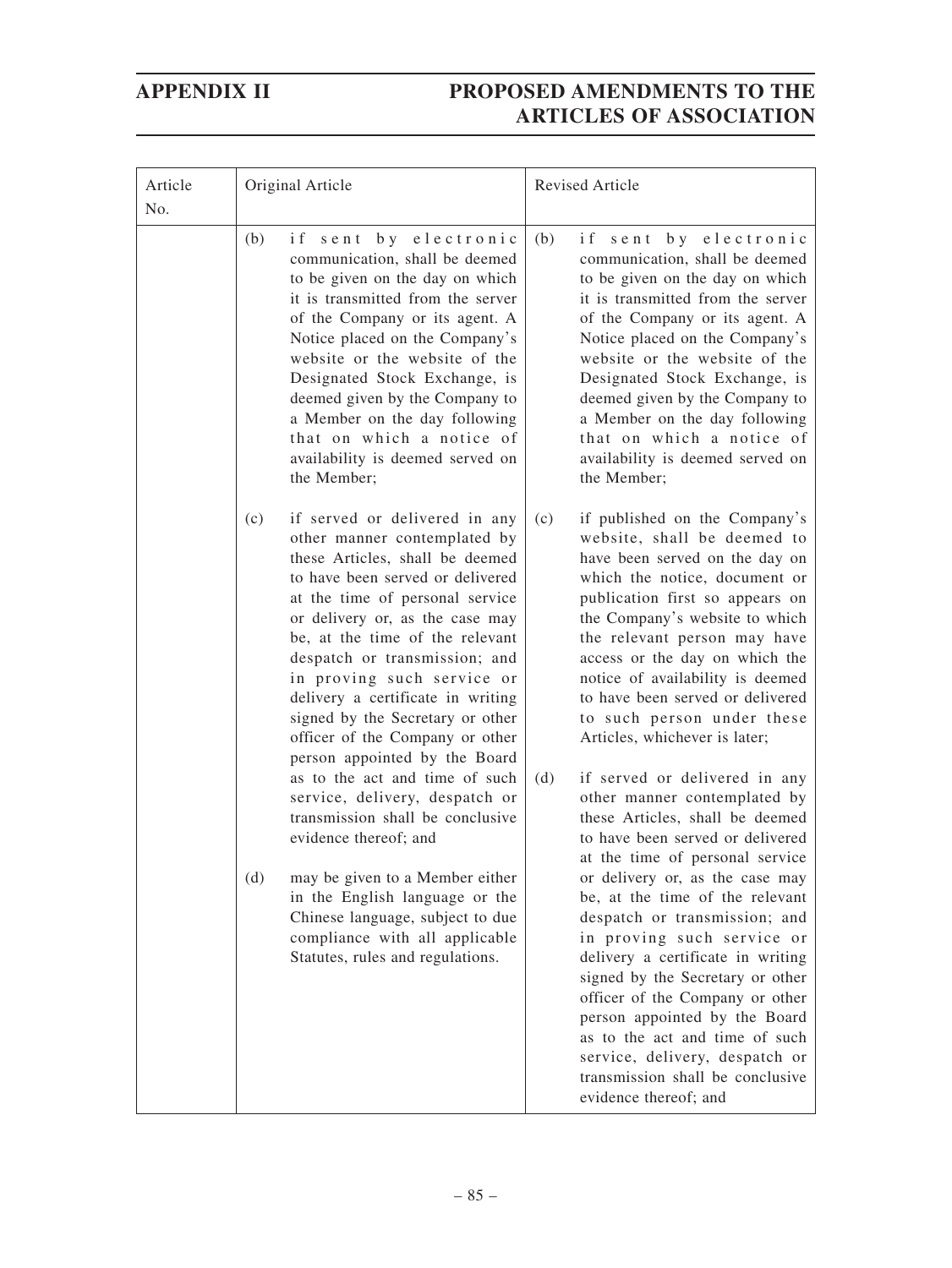| Article<br>No.   | Original Article                                                                                                                                                                                                                                                                                                                                                                                                                                                                                                                                                                                                                                                                                                                                                                                                                                                                                                                                                                                                                                                                                               | <b>Revised Article</b>                                                                                                                                                                                                                                                                                                                                                                                                                                                                                                                                                                                                                                                                                                                                                                                                                                                                                                                                                                                                                                                                                 |
|------------------|----------------------------------------------------------------------------------------------------------------------------------------------------------------------------------------------------------------------------------------------------------------------------------------------------------------------------------------------------------------------------------------------------------------------------------------------------------------------------------------------------------------------------------------------------------------------------------------------------------------------------------------------------------------------------------------------------------------------------------------------------------------------------------------------------------------------------------------------------------------------------------------------------------------------------------------------------------------------------------------------------------------------------------------------------------------------------------------------------------------|--------------------------------------------------------------------------------------------------------------------------------------------------------------------------------------------------------------------------------------------------------------------------------------------------------------------------------------------------------------------------------------------------------------------------------------------------------------------------------------------------------------------------------------------------------------------------------------------------------------------------------------------------------------------------------------------------------------------------------------------------------------------------------------------------------------------------------------------------------------------------------------------------------------------------------------------------------------------------------------------------------------------------------------------------------------------------------------------------------|
|                  |                                                                                                                                                                                                                                                                                                                                                                                                                                                                                                                                                                                                                                                                                                                                                                                                                                                                                                                                                                                                                                                                                                                | if published as an advertisement<br>(e)<br>in a newspaper or other<br>publication permitted under<br>these Articles, shall be deemed<br>to have been served on the day<br>on which the advertisement first<br>so appears.                                                                                                                                                                                                                                                                                                                                                                                                                                                                                                                                                                                                                                                                                                                                                                                                                                                                              |
| Article $162(1)$ | The Board shall have power in the<br>name and on behalf of the Company to<br>present a petition to the court for the<br>Company to be wound up.                                                                                                                                                                                                                                                                                                                                                                                                                                                                                                                                                                                                                                                                                                                                                                                                                                                                                                                                                                | Subject to Article 162(2), the Board<br>shall have power in the name and on<br>behalf of the Company to present a<br>petition to the court for the Company to<br>be wound up.                                                                                                                                                                                                                                                                                                                                                                                                                                                                                                                                                                                                                                                                                                                                                                                                                                                                                                                          |
| Article 163      | (1)<br>Subject to any special rights,<br>privileges or restrictions as to<br>the distribution of available<br>surplus assets on liquidation<br>for the time being attached to<br>any class or classes of shares<br>(i) (if the Company shall<br>be wound up and the assets<br>available for distribution<br>amongst the Members shall be<br>more than sufficient to repay<br>the whole of the capital paid<br>up at the commencement of the<br>winding up, the excess shall be<br>distributed pari passu amongst<br>such members in proportion<br>to the amount paid up on the<br>shares held by them respectively<br>and (ii) if the Company shall<br>be wound up and the assets<br>available for distribution<br>amongst the Members as such<br>shall be insufficient to repay the<br>whole of the paid-up capital such<br>assets shall be distributed so that,<br>as nearly as may be, the losses<br>shall be borne by the Members in<br>proportion to the capital paid up,<br>or which ought to have been paid<br>up, at the commencement of the<br>winding up on the shares held by<br>them respectively. | (1)<br>Subject to any special rights,<br>privileges or restrictions as to<br>the distribution of available<br>surplus assets on liquidation for<br>the time being attached to any<br>class or classes of shares (i) if<br>the Company shall be wound<br>up and the assets available for<br>distribution amongst Members<br>shall be more than sufficient to<br>repay the whole of the capital<br>paid up at the commencement of<br>the winding up, the excess shall<br>be distributed pari passu amongst<br>such Members in proportion<br>to the amount paid up on the<br>shares held by them respectively<br>and (ii) if the Company shall<br>be wound up and the assets<br>available for distribution<br>amongst the Members as such<br>shall be insufficient to repay the<br>whole of the paid-up capital such<br>assets shall be distributed so that,<br>as nearly as may be, the losses<br>shall be borne by the Members in<br>proportion to the capital paid up,<br>or which ought to have been paid<br>up, at the commencement of the<br>winding up on the shares held by<br>them respectively. |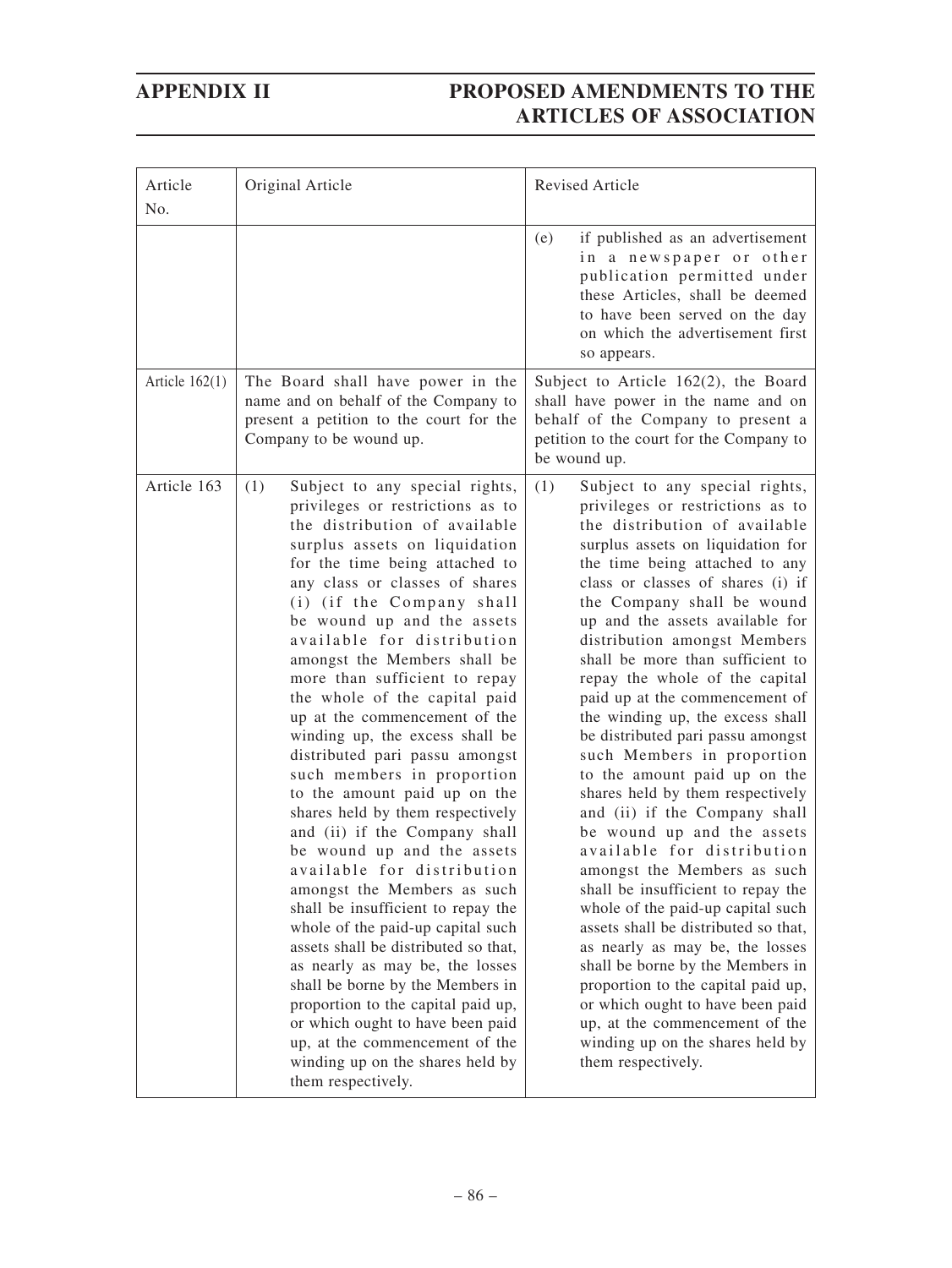| Article<br>No. | Original Article                                                                                                                                                                                                                                                                                                                                                                                                                                                                                                                                                                                                                                                                                                                                                                                                                                                                                                                                                                                                                                                                                                                                                        | Revised Article                                                                                                                                                                                                                                                                                                                                                                                                                                                                                                                                                                                                                                                                                                                                                                                                                                                                                                                                                                                                                                                                                                                                                         |  |
|----------------|-------------------------------------------------------------------------------------------------------------------------------------------------------------------------------------------------------------------------------------------------------------------------------------------------------------------------------------------------------------------------------------------------------------------------------------------------------------------------------------------------------------------------------------------------------------------------------------------------------------------------------------------------------------------------------------------------------------------------------------------------------------------------------------------------------------------------------------------------------------------------------------------------------------------------------------------------------------------------------------------------------------------------------------------------------------------------------------------------------------------------------------------------------------------------|-------------------------------------------------------------------------------------------------------------------------------------------------------------------------------------------------------------------------------------------------------------------------------------------------------------------------------------------------------------------------------------------------------------------------------------------------------------------------------------------------------------------------------------------------------------------------------------------------------------------------------------------------------------------------------------------------------------------------------------------------------------------------------------------------------------------------------------------------------------------------------------------------------------------------------------------------------------------------------------------------------------------------------------------------------------------------------------------------------------------------------------------------------------------------|--|
|                | (2)<br>If the Company shall be wound<br>up (whether the liquidation<br>is voluntary or by the court)<br>the liquidator may, with the<br>authority of a special resolution<br>and any other sanction required<br>by the Law, divide among the<br>Members in specie or kind the<br>whole or any part of the assets<br>of the Company and whether<br>or not the assets shall consist<br>of properties of one kind or<br>shall consist of properties to be<br>divided as aforesaid of different<br>kinds, and may for such purpose<br>set such value as he deems fair<br>upon any one or more class or<br>classes of property and may<br>determine how such division<br>shall be carried out as between<br>the Members or different classes<br>of Members. The liquidator may,<br>with the like authority, vest any<br>part of the assets in trustees upon<br>such trusts for the benefit of the<br>Members as the liquidator with<br>the like authority shall think<br>fit, and the liquidation of the<br>Company may be closed and<br>the Company dissolved, but so<br>that no contributory shall be<br>compelled to accept any shares<br>or other property in respect of | (2)<br>If the Company shall be wound<br>up (whether the liquidation<br>is voluntary or by the court)<br>the liquidator may, with the<br>authority of a special resolution<br>and any other sanction required<br>by the Act, divide among the<br>Members in specie or kind the<br>whole or any part of the assets<br>of the Company and whether<br>or not the assets shall consist<br>of properties of one kind or<br>shall consist of properties to be<br>divided as aforesaid of different<br>kinds, and may for such purpose<br>set such value as he deems fair<br>upon any one or more class or<br>classes of property and may<br>determine how such division<br>shall be carried out as between<br>the Members or different classes<br>of Members. The liquidator may,<br>with the like authority, vest any<br>part of the assets in trustees upon<br>such trusts for the benefit of the<br>Members as the liquidator with<br>the like authority shall think<br>fit, and the liquidation of the<br>Company may be closed and<br>the Company dissolved, but so<br>that no contributory shall be<br>compelled to accept any shares<br>or other property in respect of |  |
|                | which there is a liability.                                                                                                                                                                                                                                                                                                                                                                                                                                                                                                                                                                                                                                                                                                                                                                                                                                                                                                                                                                                                                                                                                                                                             | which there is a liability.                                                                                                                                                                                                                                                                                                                                                                                                                                                                                                                                                                                                                                                                                                                                                                                                                                                                                                                                                                                                                                                                                                                                             |  |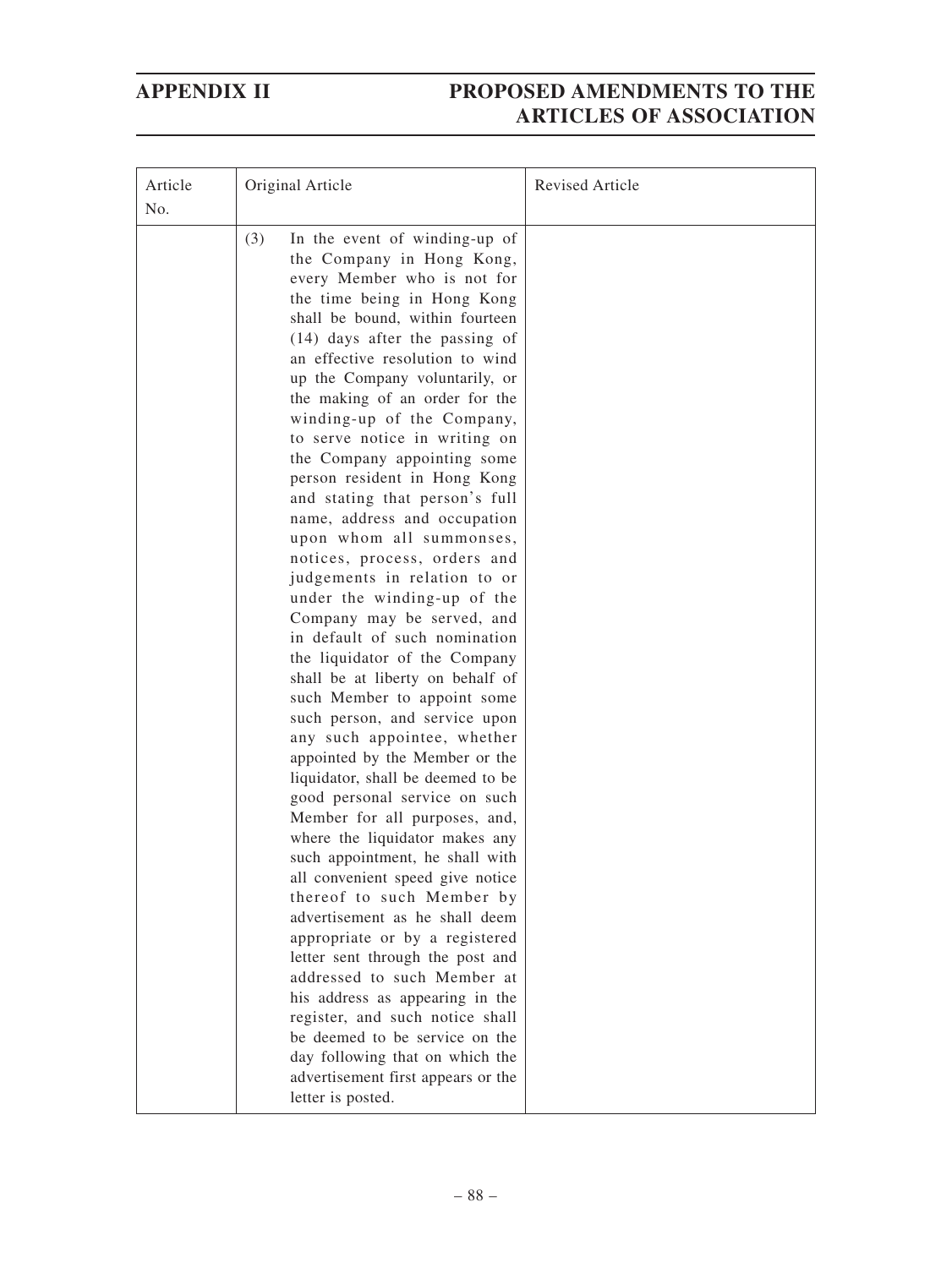| Article<br>No.   | Original Article                                                                                                                                                                                                                                                                                                                                                                                                                                                                                                                                                                                                                                                                                                                                                                                                                                                                                                                                                                                                                                                                                                                                                                                                                                                                                                                                                                                                                                                                                                                                                                                                                            | Revised Article                                                                                                                                                                                                                                                                                                                                                                                                                                                                                                                                                                                                                                                                                                                                                                                                                                                                                                                                                                                                                                                                                                                                                                                                                                                                                                                                                                                                                                                                                                                                                                                                                                                         |
|------------------|---------------------------------------------------------------------------------------------------------------------------------------------------------------------------------------------------------------------------------------------------------------------------------------------------------------------------------------------------------------------------------------------------------------------------------------------------------------------------------------------------------------------------------------------------------------------------------------------------------------------------------------------------------------------------------------------------------------------------------------------------------------------------------------------------------------------------------------------------------------------------------------------------------------------------------------------------------------------------------------------------------------------------------------------------------------------------------------------------------------------------------------------------------------------------------------------------------------------------------------------------------------------------------------------------------------------------------------------------------------------------------------------------------------------------------------------------------------------------------------------------------------------------------------------------------------------------------------------------------------------------------------------|-------------------------------------------------------------------------------------------------------------------------------------------------------------------------------------------------------------------------------------------------------------------------------------------------------------------------------------------------------------------------------------------------------------------------------------------------------------------------------------------------------------------------------------------------------------------------------------------------------------------------------------------------------------------------------------------------------------------------------------------------------------------------------------------------------------------------------------------------------------------------------------------------------------------------------------------------------------------------------------------------------------------------------------------------------------------------------------------------------------------------------------------------------------------------------------------------------------------------------------------------------------------------------------------------------------------------------------------------------------------------------------------------------------------------------------------------------------------------------------------------------------------------------------------------------------------------------------------------------------------------------------------------------------------------|
| Article $164(1)$ | The Directors, Secretary and other<br>officers and every Auditor for the<br>time being of the Company and the<br>liquidator or trustees (if any) for the<br>time being acting in relation to any<br>of the affairs of the Company and<br>everyone of them, and everyone of their<br>heirs, executors and administrators,<br>shall be indemnified and secured<br>harmless out of the assets and profits<br>of the Company from and against<br>all actions, costs, charges, losses,<br>damages and expenses which they or<br>any of them, their or any of their heirs,<br>executors or administrators, shall or<br>may incur or sustain by or by reason of<br>any act done, concurred in or omitted<br>in or about the execution of their duty,<br>or supposed duty, in their respective<br>offices or trusts; and none of them shall<br>be answerable for the acts, receipts,<br>neglects or defaults of the other or<br>others of them or for joining in any<br>receipts for the sake of conformity, or<br>for any bankers or other persons with<br>whom any moneys or effects belonging<br>to the Company shall or may be lodged<br>or deposited for safe custody, or for<br>insufficiency or deficiency of any<br>security upon which any moneys of<br>or belonging to the Company shall<br>be placed out on or invested, or for<br>any other loss, misfortune or damage<br>which may happen in the execution of<br>their respective offices or trusts, or in<br>relation thereto; PROVIDED THAT<br>this indemnity shall not extend to<br>any matter in respect of any fraud or<br>dishonesty which may attach to any of<br>said persons. | The Directors, Secretary and other<br>officers and every Auditor of the<br>Company at any time, whether at<br>present or in the past, and the liquidator<br>or trustees (if any) acting or who have<br>acted in relation to any of the affairs<br>of the Company and everyone of them,<br>and everyone of their heirs, executors<br>and administrators, shall be indemnified<br>and secured harmless out of the assets<br>and profits of the Company from and<br>against all actions, costs, charges,<br>losses, damages and expenses which<br>they or any of them, their or any of<br>their heirs, executors or administrators,<br>shall or may incur or sustain by or by<br>reason of any act done, concurred in<br>or omitted in or about the execution of<br>their duty, or supposed duty, in their<br>respective offices or trusts; and none of<br>them shall be answerable for the acts,<br>receipts, neglects or defaults of the<br>other or others of them or for joining in<br>any receipts for the sake of conformity,<br>or for any bankers or other persons<br>with whom any moneys or effects<br>belonging to the Company shall or may<br>be lodged or deposited for safe custody,<br>or for insufficiency or deficiency of<br>any security upon which any moneys<br>of or belonging to the Company shall<br>be placed out on or invested, or for<br>any other loss, misfortune or damage<br>which may happen in the execution of<br>their respective offices or trusts, or in<br>relation thereto; PROVIDED THAT<br>this indemnity shall not extend to<br>any matter in respect of any fraud or<br>dishonesty which may attach to any of<br>said persons. |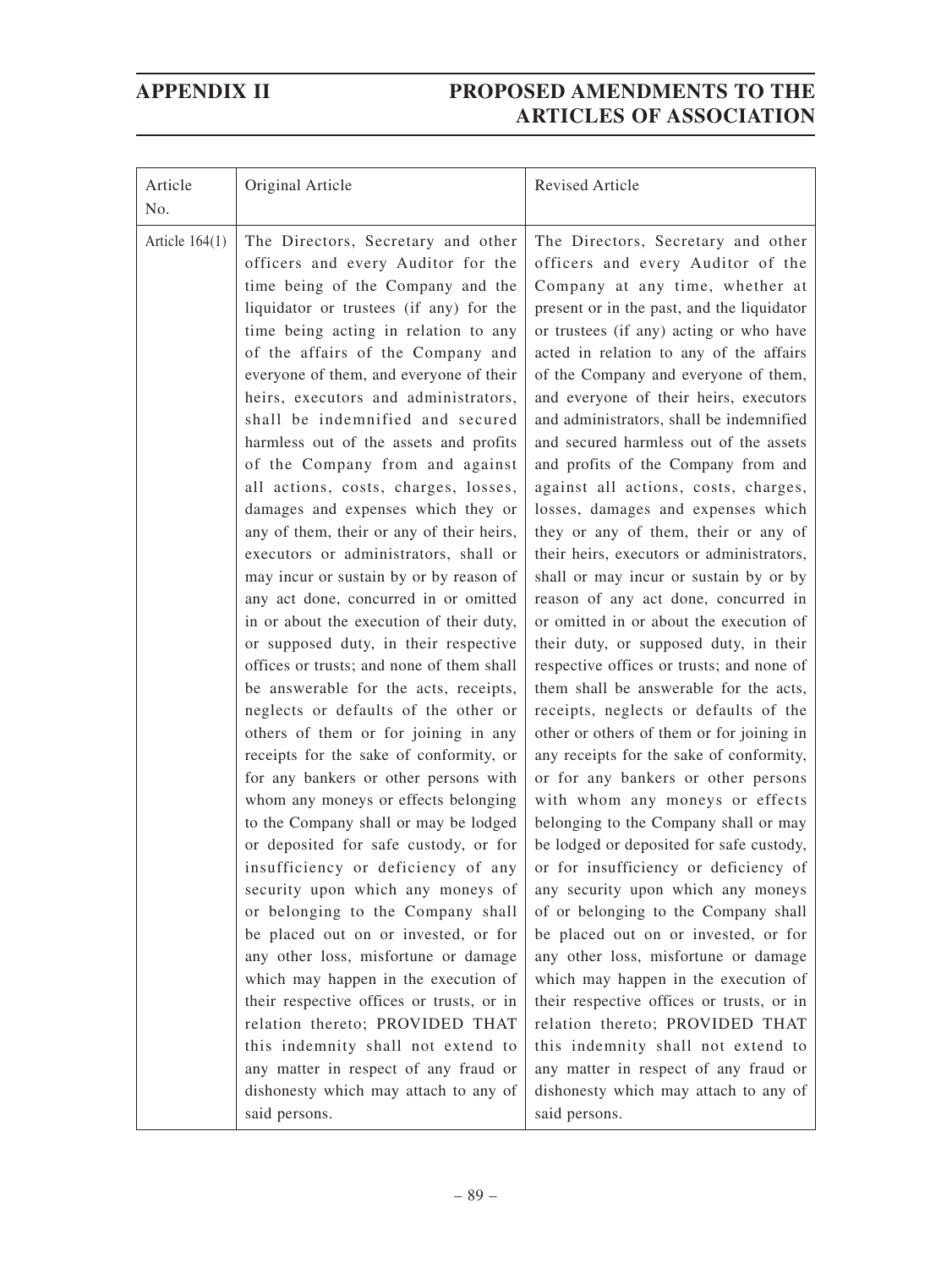| Article<br>No. | Original Article | Revised Article                                                                                                                                     |
|----------------|------------------|-----------------------------------------------------------------------------------------------------------------------------------------------------|
| Article 165    | N/A              | (Newly added)<br>Unless otherwise determined by the<br>Directors, the financial year end of the<br>Company shall be 31 of December in<br>each year. |

### **II. Housekeeping Amendments**

The Proposed Amendments also include (i) replacing the words "the Law" wherever they may appear with the words "the Act", (ii) changing the words "rules of the Designated Stock Exchange" and replace with the words "Listing Rules" where appropriate, (iii) changing the format of "notice" and replace with "Notice" where appropriate, and (iv) changing the format of "member" and replace with "Member" where appropriate.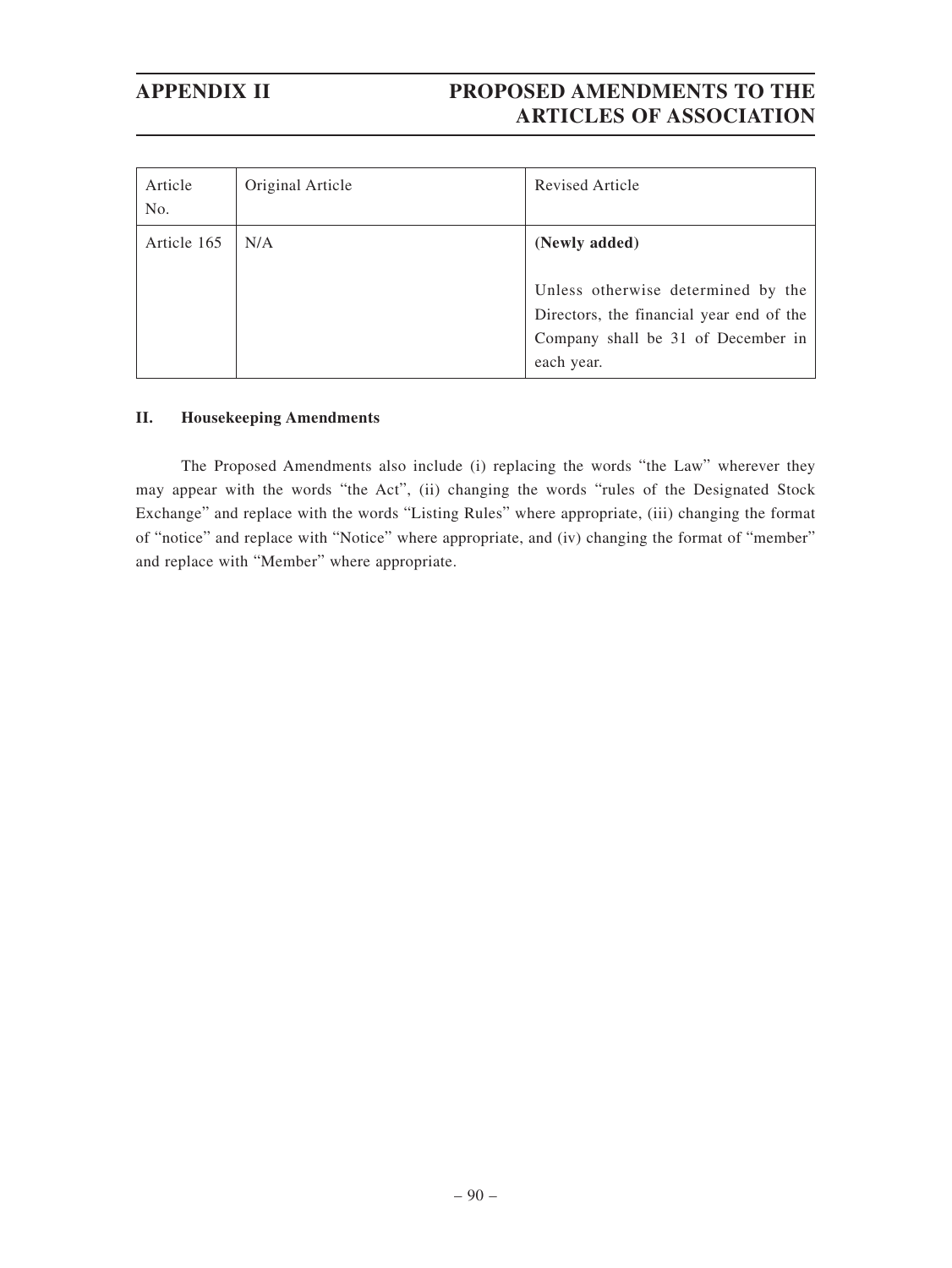## **APPENDIX III EXPLANATORY STATEMENT ON THE SHARE BUY-BACK MANDATE**

The following is an explanatory statement required by the Listing Rules to provide the Shareholders with requisite information reasonably necessary for them to make an informed decision on whether to vote for or against the ordinary resolution to be proposed at the Annual General Meeting in relation to the granting of the Share Buy-back Mandate.

### **1. SHARE CAPITAL**

As at the Latest Practicable Date, the issued share capital of the Company comprised 4,227,280,649 Shares.

Subject to the passing of the ordinary resolution set out in item 7 of the notice of the Annual General Meeting in respect of the granting of the Share Buy-back Mandate and on the basis that the issued share capital of the Company remains unchanged on the date of the Annual General Meeting, i.e. being 4,227,280,649 Shares, the Directors would be authorized under the Share Buy-back Mandate to buy back, during the period in which the Share Buy-back Mandate remains in force, a total of 422,728,064 Shares, representing 10% of the total number of the issued Shares as at the date of the Annual General Meeting.

### **2. REASONS FOR SHARE BUY-BACK**

The Directors believe that the granting of the Share Buy-back Mandate is in the best interests of the Company and the Shareholders as a whole.

Share buy-back may, depending on the market conditions and funding arrangements at the time, lead to an enhancement of the net asset value per Share and/or earnings per Share and will only be made when the Directors believe that such a buy-back will benefit the Company and the Shareholders as a whole.

### **3. FUNDING OF SHARE BUY-BACK**

The Company may only apply funds legally available for Share buy-back in accordance with its Memorandum and Articles of Association, the laws of Cayman Islands and/or any other applicable laws, as the case may be.

### **4. IMPACT OF SHARE BUY-BACK**

There might be an adverse impact on the working capital or gearing position of the Company (as compared with the position disclosed in the audited accounts contained in the annual report of the Company for the year ended 31 December 2021) in the event that the Share Buy-back Mandate was to be carried out in full at any time during the proposed buy-back period. However, the Directors do not intend to exercise the Share Buy-back Mandate to such extent as would, in the circumstances, have a material adverse effect on the working capital requirements of the Company or the gearing levels which in the opinion of the Directors are from time to time appropriate for the Company.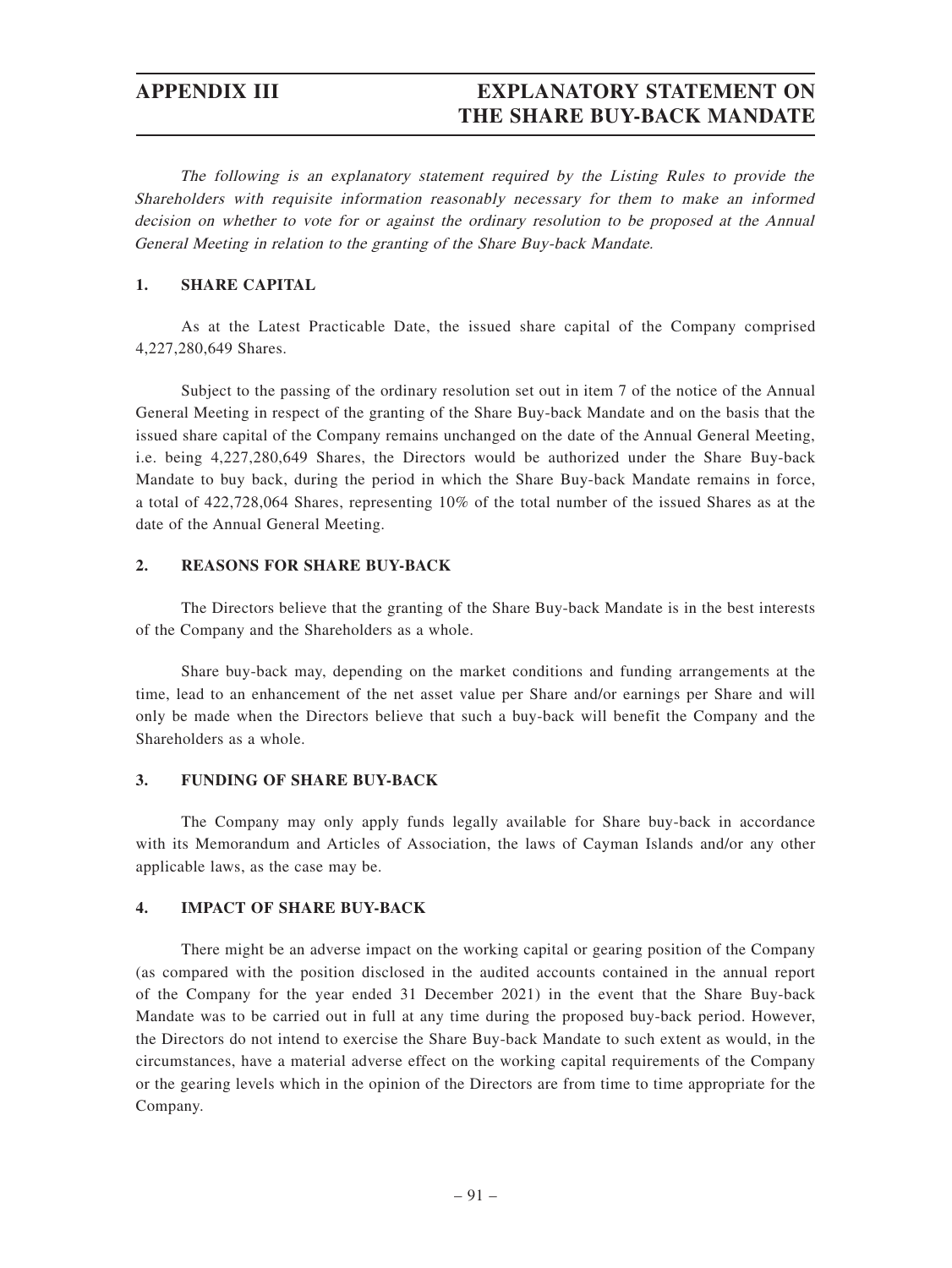### **5. MARKET PRICES OF SHARES**

The highest and lowest prices per Share at which Shares have been traded on the Stock Exchange during each of the previous 12 months were as follows:

| <b>Month</b>                            | <b>Highest</b> | Lowest |
|-----------------------------------------|----------------|--------|
|                                         | HK\$           | HK\$   |
|                                         |                |        |
| 2021                                    |                |        |
| May                                     | 0.210          | 0.180  |
| June                                    | 0.210          | 0.194  |
| July                                    | 0.208          | 0.185  |
| August                                  | 0.202          | 0.185  |
| September                               | 0.201          | 0.180  |
| October                                 | 0.195          | 0.171  |
| November                                | 0.182          | 0.158  |
| December                                | 0.167          | 0.135  |
|                                         |                |        |
| 2022                                    |                |        |
| January                                 | 0.180          | 0.137  |
| February                                | 0.184          | 0.160  |
| March                                   | 0.188          | 0.131  |
| April                                   | 0.152          | 0.130  |
| May (up to the Latest Practicable Date) | 0.130          | 0.121  |

### **6. GENERAL**

To the best of their knowledge and having made all reasonable enquiries, none of the Directors nor any of their respective close associates (as defined in the Listing Rules) have any present intention to sell any Shares to the Company in the event that the granting of the Share Buyback Mandate is approved by the Shareholders.

The Company has not been notified by any core connected persons (as defined in the Listing Rules) of the Company that they have a present intention to sell any Shares to the Company, or that they have undertaken not to sell any Shares held by them to the Company in the event that the granting of the Share Buy-back Mandate is approved by the Shareholders.

The Directors have undertaken to the Stock Exchange to exercise the power of the Company to buy back Shares pursuant to the Share Buy-back Mandate in accordance with the Listing Rules and the applicable laws of Cayman Islands.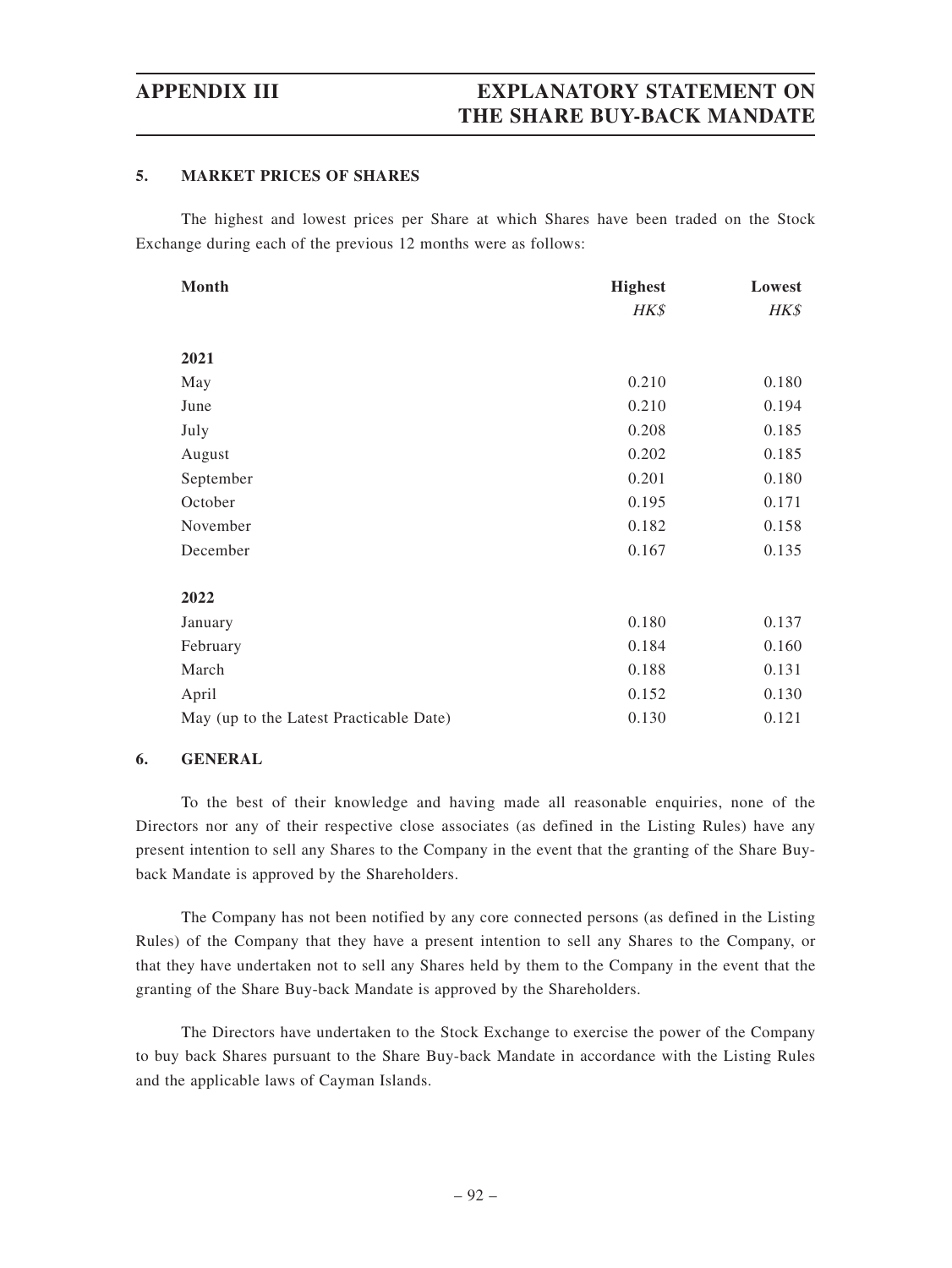### **7. TAKEOVERS CODES**

If as a result of a buy-back of Shares pursuant to the Share Buy-back Mandate, a Shareholder's proportionate interest in the voting rights of the Company increases, such increase will be treated as an acquisition of voting rights for the purposes of the Takeovers Codes. Accordingly, a Shareholder or a group of Shareholders acting in concert (within the meaning under the Takeovers Codes), depending on the level of increase in the Shareholders' interest, could obtain or consolidate control of the Company and thereby become obliged to make a mandatory offer in accordance with Rule 26 of the Takeovers Codes.

To the best knowledge of the Company, as at the Latest Practicable Date, ETIC and Elec-Tech International (H.K.) Company ("**ETIHK**"), the largest substantial shareholders of the Company (as defined in the Listing Rules), were interested in 740,346,000 Shares, representing approximately 17.51% of the issued shares of the Company. As ETIHK was a wholly-owned subsidiary of ETIC, ETIC was deemed to be interested in all shares held by ETIHK in the Company. In the event that the Directors exercise the proposed Share Buy-back Mandate in full, the shareholding of ETIHK and ETIC would be increased to approximately 19.46% of the issued shares of the Company.

The Directors consider the exercise of Share Buy-back Mandate in full will not give rise to an obligation to make a mandatory offer under Rule 26 of the Takeovers Codes or reduce the issued shares of the Company held by the public to less than 25% (or the relevant prescribed minimum percentage required by the Stock Exchange).

### **8. SHARE BUY-BACK MADE BY THE COMPANY**

For the six months ended the Latest Practicable Date, the Company had not bought back any of Shares (whether on the Stock Exchange or otherwise).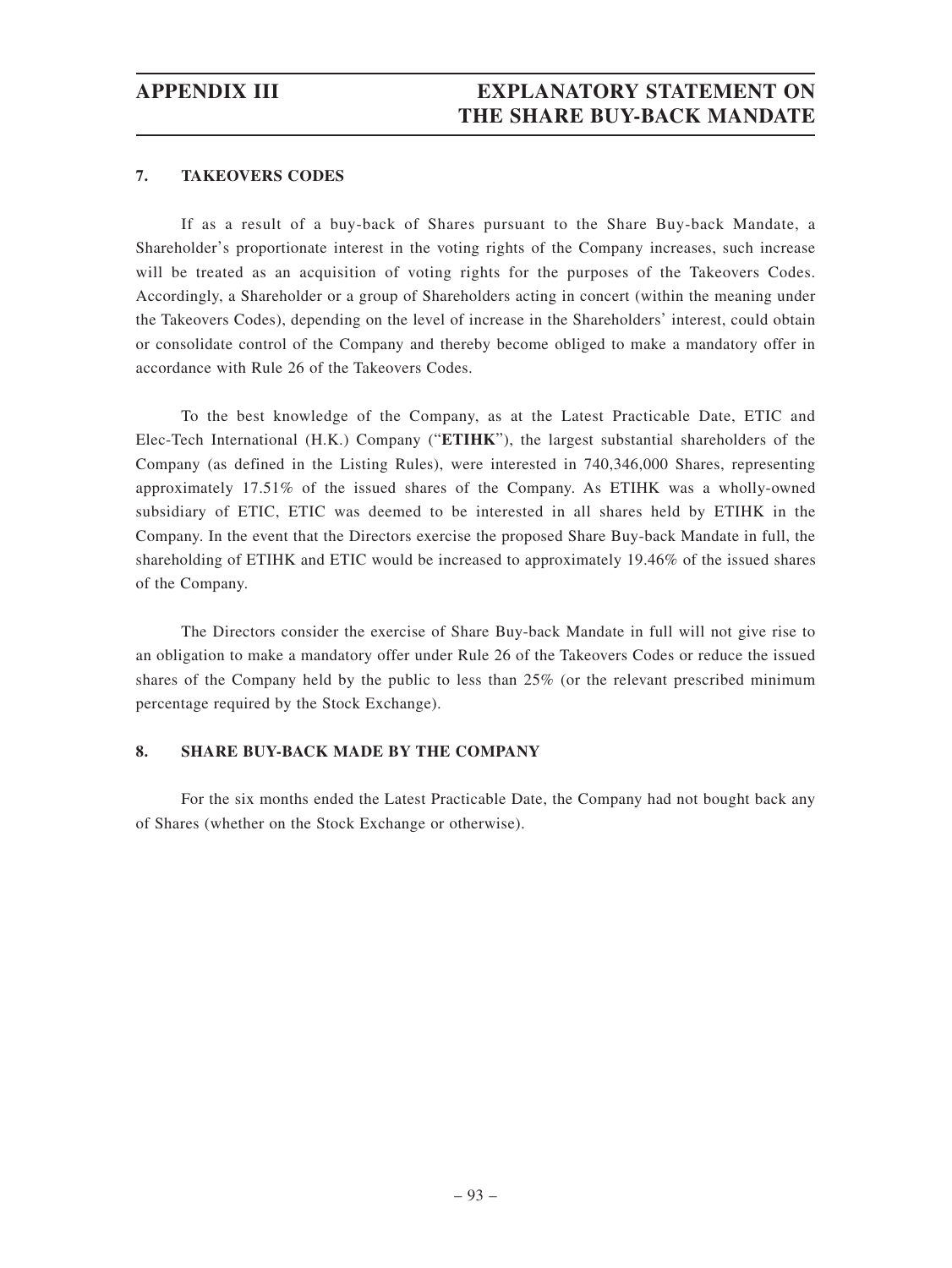

# **NVC International Holdings Limited** 雷士國際控股有限公司

(Incorporated in the Cayman Islands with limited liability) **(Stock code: 2222)**

**Notice is hereby given** that an annual general meeting (the "**Meeting**") of NVC International Holdings Limited (the "**Company**") will be held at Unit 705, 7/F., Building 20E, Phase 3, Hong Kong Science Park, Pak Shek Kok, New Territories, Hong Kong on Friday, 17 June 2022 at 10:00 a.m. for the following purposes:

### **ORDINARY RESOLUTIONS**

- 1. To receive the audited consolidated financial statements of the Company and the reports of the directors and auditor for the year ended 31 December 2021;
- 2. To re-elect Ms. CHAN Kim Yung, Eva as an executive director of the Company;
- 3. To re-elect Mr. YE Yong as a non-executive director of the Company;
- 4. To re-elect Mr. LEE Kong Wai, Conway as an independent non-executive director of the Company;
- 5. To authorize the board of directors of the Company to fix the respective directors' remuneration;
- 6. To re-appoint Deloitte Touche Tohmatsu as the auditor of the Company and to authorize the board of directors of the Company to fix its remuneration;
- 7. To consider and, if thought fit, pass with or without amendments, the following resolution as an ordinary resolution:

### "**THAT**:

(a) subject to compliance with the prevailing requirements of the Rules Governing the Listing of Securities on The Stock Exchange of Hong Kong Limited and paragraph (b) below, a general mandate be and is hereby generally and unconditionally given to the directors of the Company to exercise during the Relevant Period (as defined below) all the powers of the Company to buy back its shares in accordance with all applicable laws, rules and regulations;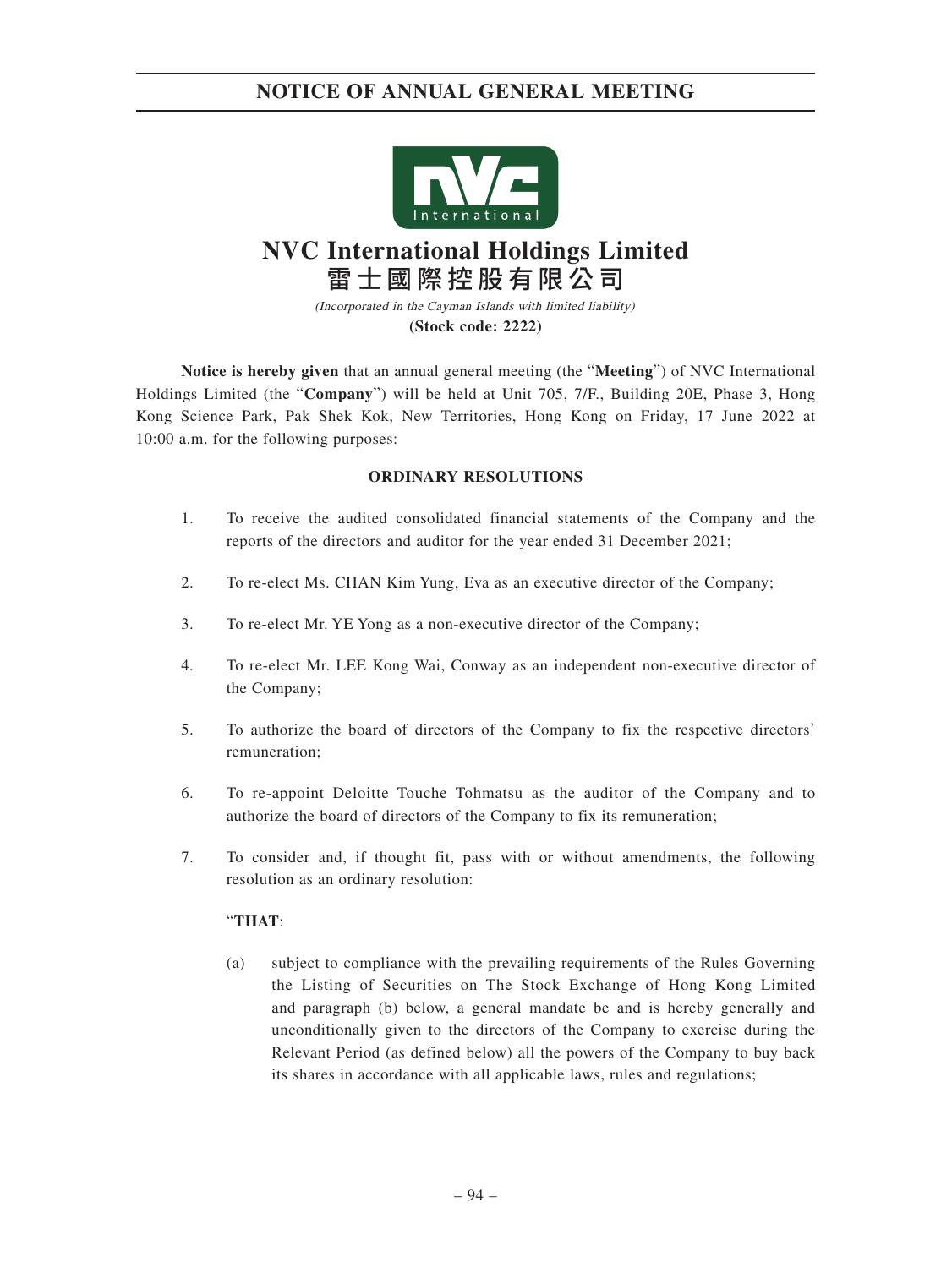- (b) the total number of shares of the Company to be bought back pursuant to the mandate in paragraph (a) above shall not exceed 10% of the total number of issued shares of the Company as at the date of passing of this resolution (subject to adjustment in the case of any consolidation or subdivision of shares of the Company after the date of passing of this resolution); and
- (c) for the purposes of this resolution:

"Relevant Period" means the period from the passing of this resolution until whichever is the earliest of:

- (i) the conclusion of the next annual general meeting of the Company;
- (ii) the expiration of the period within which the next annual general meeting of the Company is required by the articles of association of the Company or any applicable laws to be held; and
- (iii) the date on which the mandate set out in this resolution is revoked or varied by an ordinary resolution of the shareholders in general meeting."
- 8. To consider and, if thought fit, pass with or without amendments, the following resolution as an ordinary resolution:

### "**THAT**:

- (a) subject to compliance with the prevailing requirements of the Rules Governing the Listing of Securities on The Stock Exchange of Hong Kong Limited and paragraph (b) below, a general mandate be and is hereby generally and unconditionally given to the directors of the Company to allot, issue and deal with additional shares in the share capital of the Company and to make or grant offers, agreements, options and convertible securities which would or might require the exercise of such powers during or after the end of the Relevant Period (as defined below) in accordance with all applicable laws, rules and regulations;
- (b) the aggregate number of shares allotted or agreed conditionally or unconditionally to be allotted by the directors pursuant to the mandate in paragraph (a) above, otherwise than pursuant to:
	- (i) a Rights Issue (as defined below);
	- (ii) issue of shares upon the exercise of options under a share option scheme of the Company; and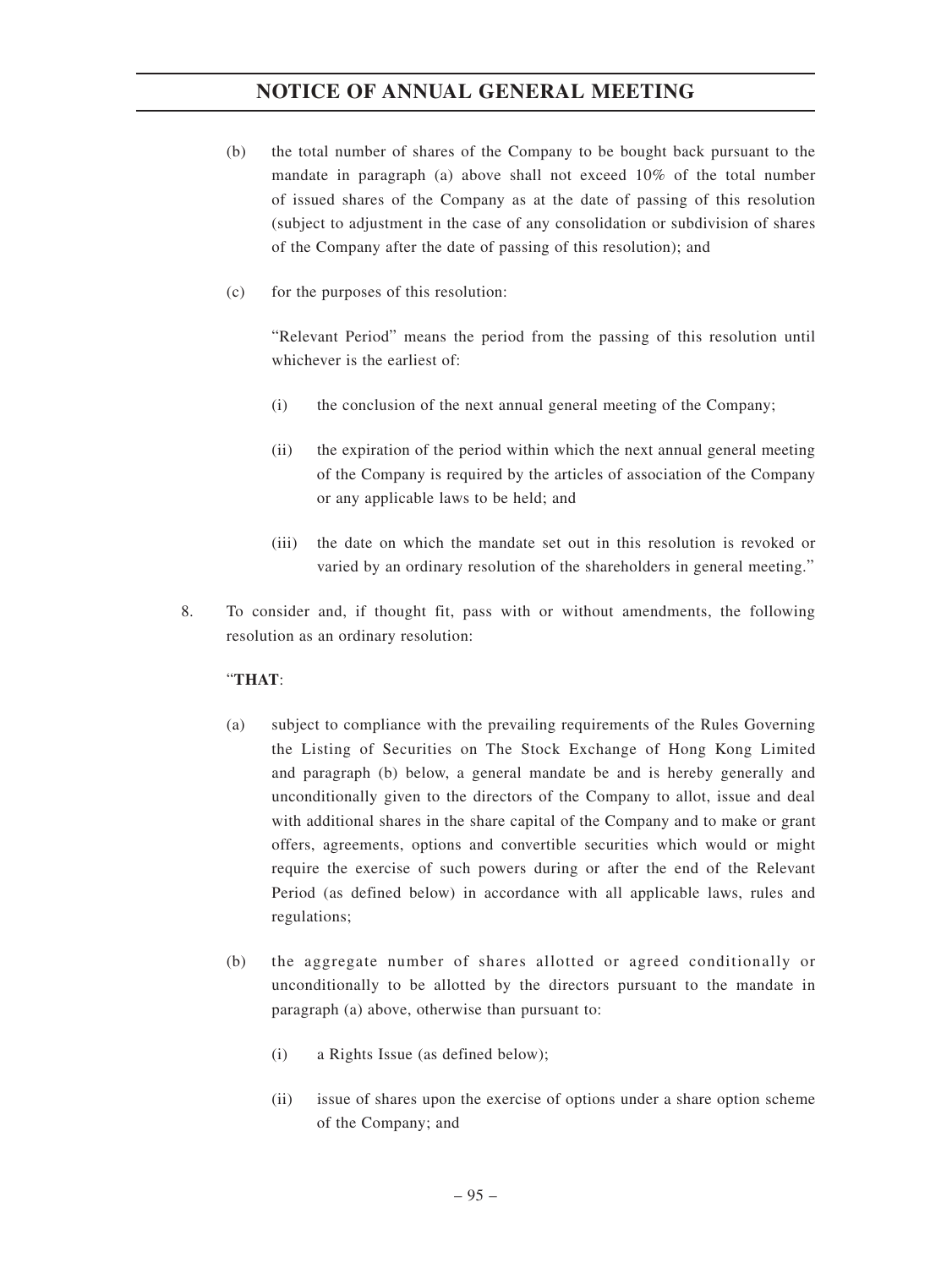(iii) any scrip dividend scheme or similar arrangement providing for the allotment of shares in lieu of the whole or part of a dividend on shares of the Company in accordance with the articles of association of the Company,

shall not exceed 20% of the total number of issued shares of the Company as at the date of passing of this resolution (subject to adjustment in the case of any consolidation or subdivision of shares of the Company after the date of passing of this resolution); and

(c) for the purposes of this resolution:

"Relevant Period" means the period from the passing of this resolution until whichever is the earliest of:

- (i) the conclusion of the next annual general meeting of the Company;
- (ii) the expiration of the period within which the next annual general meeting of the Company is required by the articles of association of the Company or any applicable laws to be held; and
- (iii) the date on which the mandate set out in this resolution is revoked or varied by an ordinary resolution of the shareholders in general meeting.

"Rights Issue" means an offer of shares open for a period fixed by the directors to holders of shares of the Company or any class thereof on the register on a fixed record date in proportion to their then holdings of such shares or class thereof (subject to such exclusions or other arrangements as the directors may deem necessary or expedient in relation to fractional entitlements or having regard to any restrictions or obligations under the laws of any relevant jurisdiction or the requirements of any recognized regulatory body or any stock exchange)."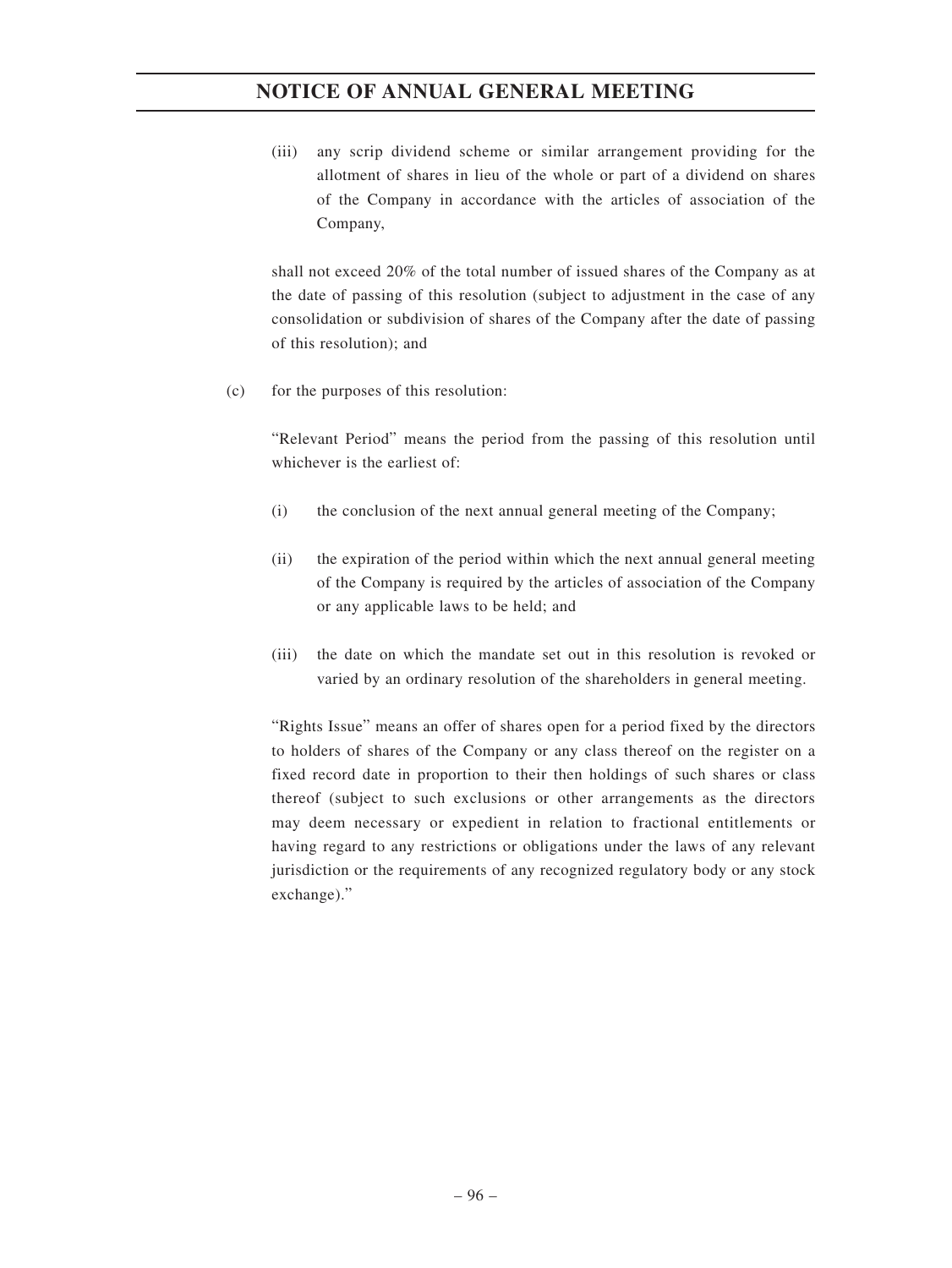9. To consider and, if thought fit, pass with or without amendments, the following resolution as an ordinary resolution:

"**THAT** conditional upon the passing of the resolutions set out in items 7 and 8 of the notice convening this meeting (the "**Notice**"), the general mandate referred to in the resolution set out in item 8 of the Notice be and is hereby extended by the addition to the aggregate number of shares which may be allotted and issued or agreed conditionally or unconditionally to be allotted and issued by the directors pursuant to such general mandate of the number of shares bought back by the Company pursuant to the mandate referred to in resolution set out in item 7 of the Notice, provided that such amount of shares shall not exceed 10% of the total number of issued shares of the Company as at the date of passing of this resolution (subject to adjustment in the case of any consolidation or subdivision of shares of the Company after the date of passing of this resolution)."

### **SPECIAL RESOLUTION**

10. To consider and, if thought fit, to pass, the following resolution as a special resolution:

### "**THAT**:

- (i) the proposed amendments to the existing second amended and restated articles of association of the Company (the "**Proposed Amendments**"), the details of which are set out in Appendix II to the circular of the Company dated 18 May 2022, be and are hereby approved;
- (ii) the third amended and restated articles of association of the Company (the "**Third Amended and Restated Articles of Association**"), which contains all the Proposed Amendments and a copy of which has been produced to this meeting and marked "A" and initialed by the chairman of the meeting, be and is hereby approved and adopted in substitution for the existing second amended and restated articles of association of the Company with immediate effect from the close of the meeting; and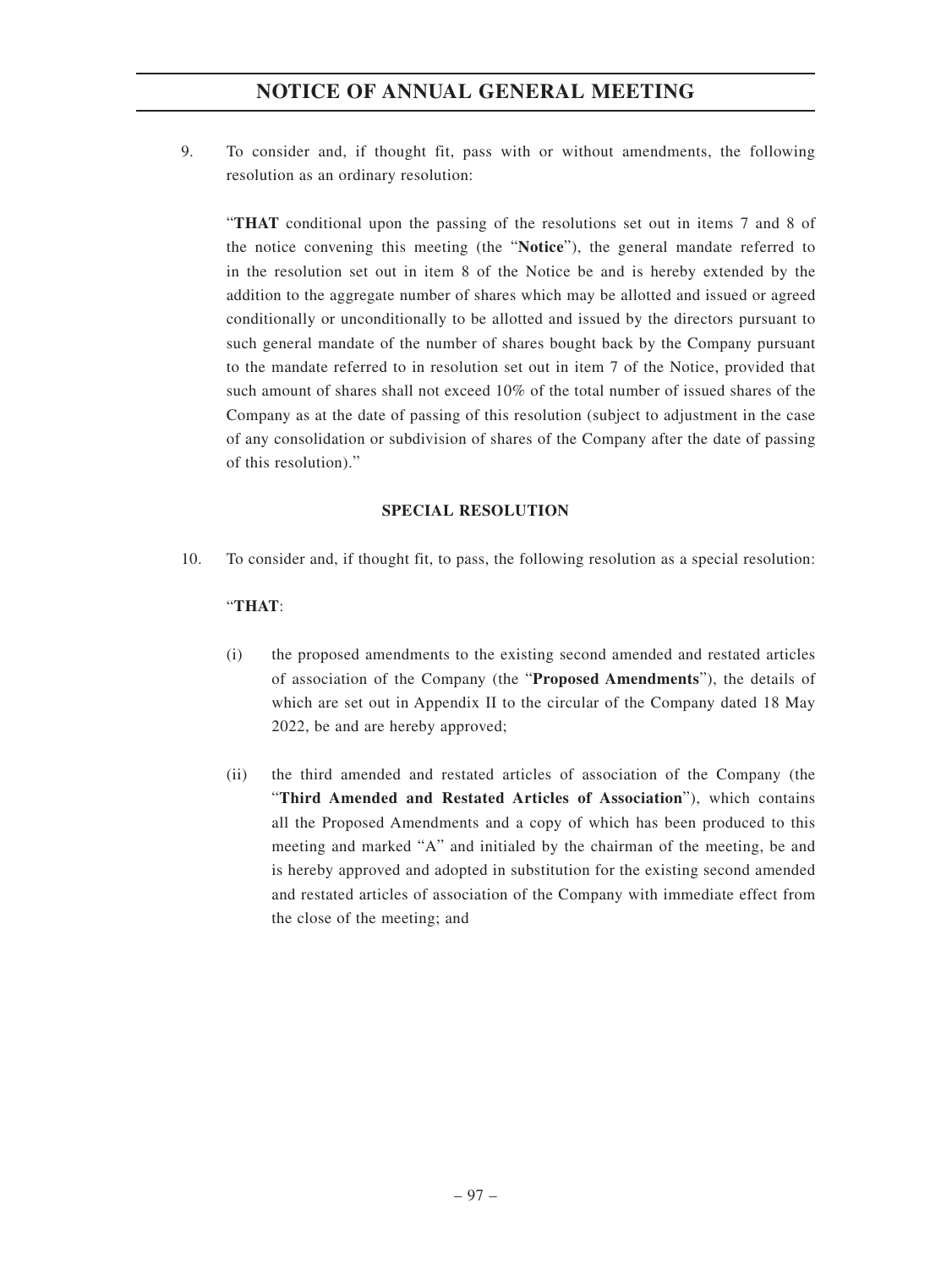(iii) any Director or company secretary of the Company be and is hereby authorized to do all such acts, deeds and things and execute all such documents and make all such arrangements that he/she shall, in his/her absolute discretion, deem necessary or expedient to give effect to the Proposed Amendments and the adoption of the Third Amended and Restated Articles of Association, including without limitation, attending to the necessary filings with the Registrar of Companies in Hong Kong and the Cayman Islands."

> By Order of the Board **NVC International Holdings Limited WANG Donglei** Chairman

### Hong Kong, 18 May 2022

Notes:

- 1. All resolutions at the Meeting (except those relate to the procedural or administrative matters, which should be taken by a show of hands as the chairman of the Meeting may decide, in good faith) will be taken by a poll pursuant to the Rules Governing the Listing of Securities on The Stock Exchange of Hong Kong Limited (the "**Listing Rules**") and the results of the poll will be published on the websites of Hong Kong Exchanges and Clearing Limited and the Company in accordance with the Listing Rules.
- 2. Any shareholder of the Company entitled to attend and vote at the Meeting is entitled to appoint a proxy (or more than one proxy if he/she is the holder of two or more shares) to attend and, on a poll, vote on his/her behalf. A proxy need not be a shareholder of the Company. If more than one proxy is so appointed, the form of proxy shall specify the number of shares in respect of which each such proxy is so appointed. In case of a poll every shareholder present in person or by proxy shall be entitled to one vote for each share held by him.
- 3. In order to be valid, the form of proxy together with the power of attorney or other authority, if any, under which it is signed or a notarially certified copy of that power of attorney or authority, must be deposited at the Company's Hong Kong branch share registrar, Computershare Hong Kong Investor Services Limited, at 17M Floor, Hopewell Centre, 183 Queen's Road East, Wanchai, Hong Kong as soon as possible but in any event not less than 48 hours before the time appointed for holding the Meeting or any adjournment thereof (as the case maybe) (for the Meeting, i.e. not later than 10:00 a.m. on Wednesday, 15 June 2022). Completion and return of the form of proxy shall not preclude a shareholder of the Company from attending and voting in person at the Meeting and, in such event, the instrument appointing a proxy shall be deemed to be revoked.
- 4. The register of members of the Company will be closed from Tuesday, 14 June 2022 to Friday, 17 June 2022 (both dates inclusive), during which period no transfer of shares will be registered. In order to qualify for attending and voting at the Meeting, all transfer documents accompanied by the relevant share certificates must be lodged with the Company's Hong Kong branch share registrar, Computershare Hong Kong Investor Services Limited, Shops 1712- 1716, 17th Floor, Hopewell Centre, 183 Queen's Road East, Wanchai, Hong Kong for registration before 4:30 p.m. on Monday, 13 June 2022.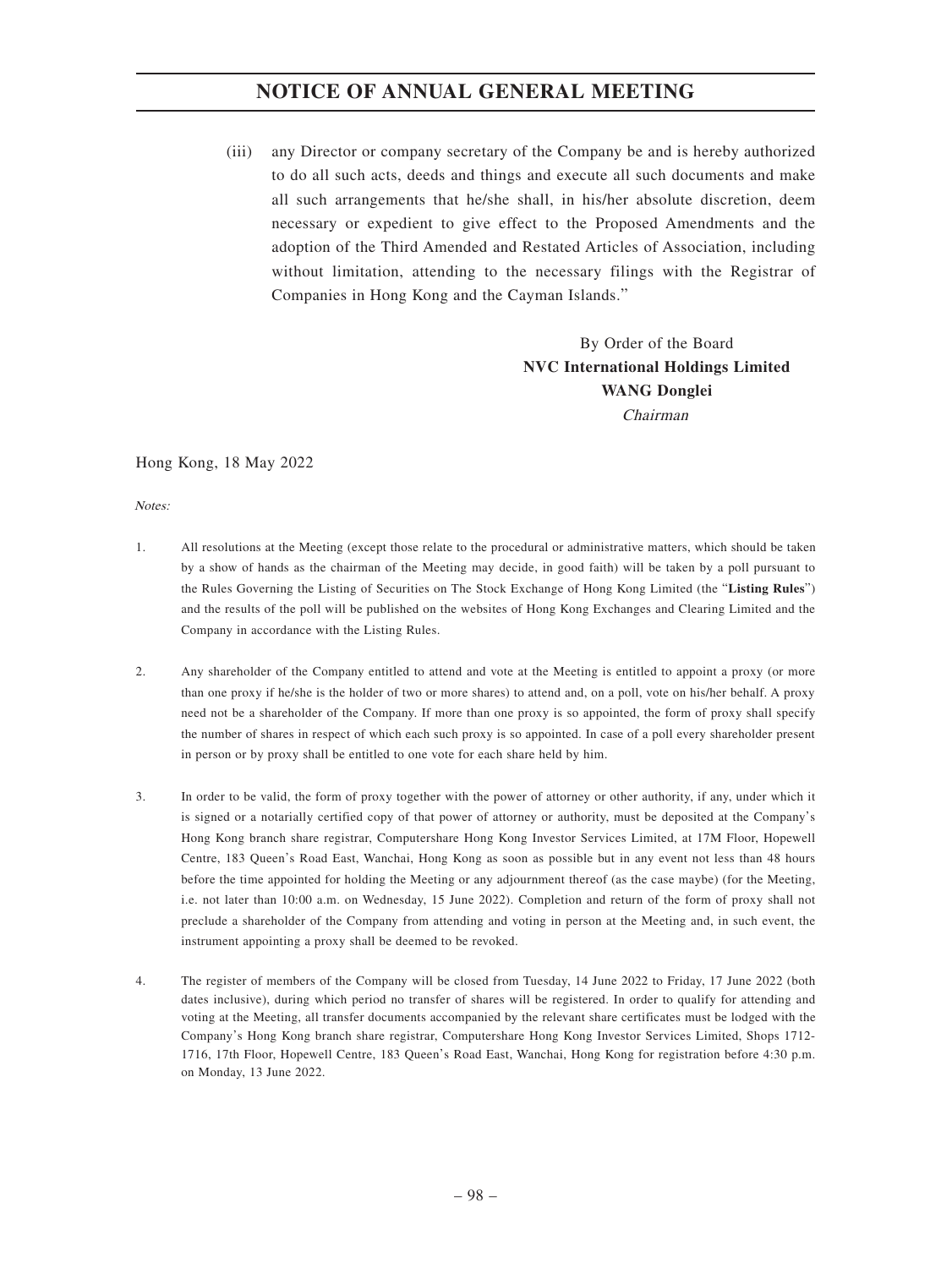- 5. In compliance with the Hong Kong government's ("**HK Government**") directive on social distancing, personal and environmental hygiene, and the guidelines issued by the Centre for Health Protection of the Hong Kong Department of Health on the prevention of Novel Coronavirus ("**COVID-19**"), the Company will implement additional precautionary measures (which are subject to changes pursuant to the regulations in force from time to time) at the Meeting including, without limitation:
	- compulsory body temperature screening;
	- mandatory use of surgical face masks;
	- mandatory health declaration anyone subject to quarantine, has any flu-like symptoms or has travelled overseas within 14 days immediately before the Meeting ("**recent travel history**"), or has close contact with any person under quarantine or with recent travel history may not be permitted to attend the Meeting;
	- no corporate gifts, refreshments or drinks will be provided to attendees at the Meeting;
	- anyone attending the Meeting is reminded to observe good personal hygiene at all times; and
	- appropriate distancing and spacing in line with the guidance from the HK Government will be maintained and as such, the Company may limit the number of attendees at the Meeting as may be necessary to avoid over-crowding.
- 6. The Company reminds all shareholders that physical attendance in person at the Meeting is not necessary for the purpose of exercising voting rights. Shareholders may appoint the chairman of the Meeting as their proxy to vote on the relevant resolution(s) at the Meeting instead of attending the Meeting in person, by completing and return the form of proxy.
- 7. If any shareholder chooses not to attend the Meeting in person but has any question about any resolution or about the Company, or has any matter for communication with the board of directors of the Company, he/she is welcome to send such question or matter in writing to the Company's principal place of business in Hong Kong at Unit 705, 7/F., Building 20E, Phase 3, Hong Kong Science Park, Pak Shek Kok, New Territories, Hong Kong or fax at (852) 2865 1638. If any shareholder has any question relating to the Meeting, please contact Computershare Hong Kong Investor Services Limited, the Company's Hong Kong branch share registrar as follows:

Computershare Hong Kong Investor Services Limited 17M Floor, Hopewell Centre, 183 Queen's Road East, Wanchai, Website: www.computershare.com/hk/contact Tel: (852) 2862 8555 Fax: (852) 2865 0990

- 8. Shareholders are advised to read the "Precautionary Measures for the Annual General Meeting" section in the circular carefully for further detail and pay attention to the development of COVID-19. Subject to the development of COVID-19, the Company may implement further changes and precautionary measures and may issue further announcement on such measures as appropriate.
- 9. References to time and dates in this notice are to Hong Kong time and dates.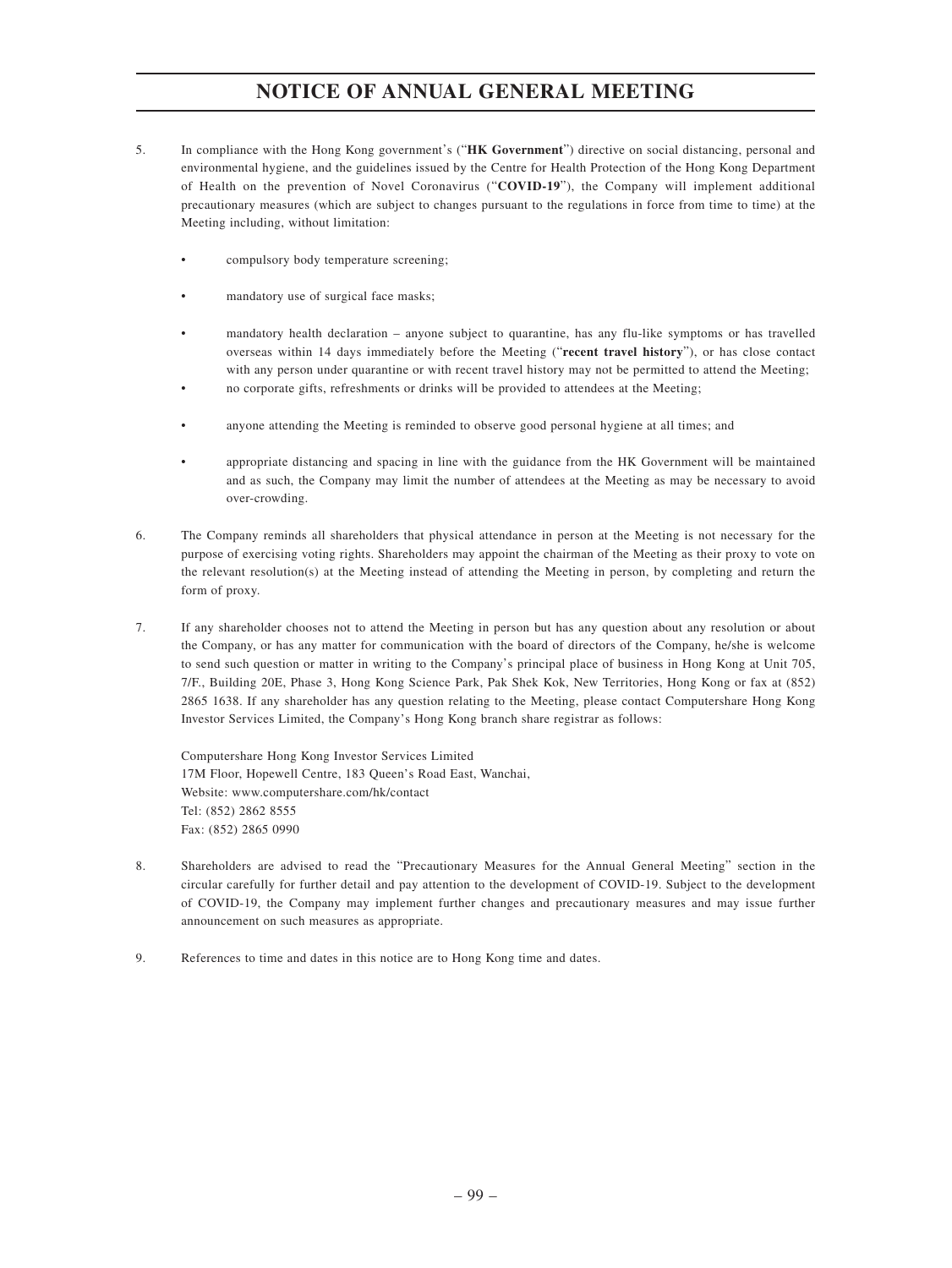### **PRECAUTIONARY MEASURES FOR THE ANNUAL GENERAL MEETING**

Due to the recent development of the epidemic COVID-19, the Company will implement additional precautionary measures (which are subject to changes pursuant to the regulations in force from time to time) at the AGM in the interests of the health and safety of our Shareholders, investors, Directors, staff and other participants of the AGM which include without limitation:

- (1) All attendees will be required to wear surgical face masks before they are permitted to attend, and during their attendance of, the AGM. Attendees are advised to maintain appropriate social distance with each other at all times when attending the AGM.
- (2) There will be compulsory body temperature screening for all persons before entering the AGM venue. Any person with a body temperature above the reference range quoted by the Department of Health from time to time, or is exhibiting flu-like symptoms may be denied entry into the AGM venue and be requested to leave the AGM venue. Denied entry to the AGM venue also means the person will not be allowed to attend the AGM.
- (3) Attendees may be asked if (i) he/she has travelled outside of Hong Kong within 14 days immediately before the AGM ("**recent travel history**"); (ii) he/she is subject to any Hong Kong government prescribed quarantine requirement; and (iii) he/she has any flu-like symptoms or close contact with any person under quarantine or with recent travel history. Any person who responds positively to any of these questions may be denied entry into the AGM venue or be required to promptly leave the AGM venue.
- (4) Anyone attending the AGM is always reminded to observe good personal hygiene.
- (5) Shareholders who prefer not to attend or are restricted from attending the AGM, may still vote by proxy or appoint the chairman of the AGM as their proxy to vote on the relevant resolutions and are advised to take note of the last date and time for the lodgement of the form of proxy.
- (6) The Company reminds all Shareholders that physical attendance in person at the AGM is not necessary for the purpose of exercising voting rights. Shareholders may appoint the chairman of the AGM as their proxy to vote on the relevant resolution(s) at the AGM instead of attending the AGM in person, by completing and return the form of proxy.
- (7) No corporate gifts, refreshments or drinks will be provided to attendees at the AGM.